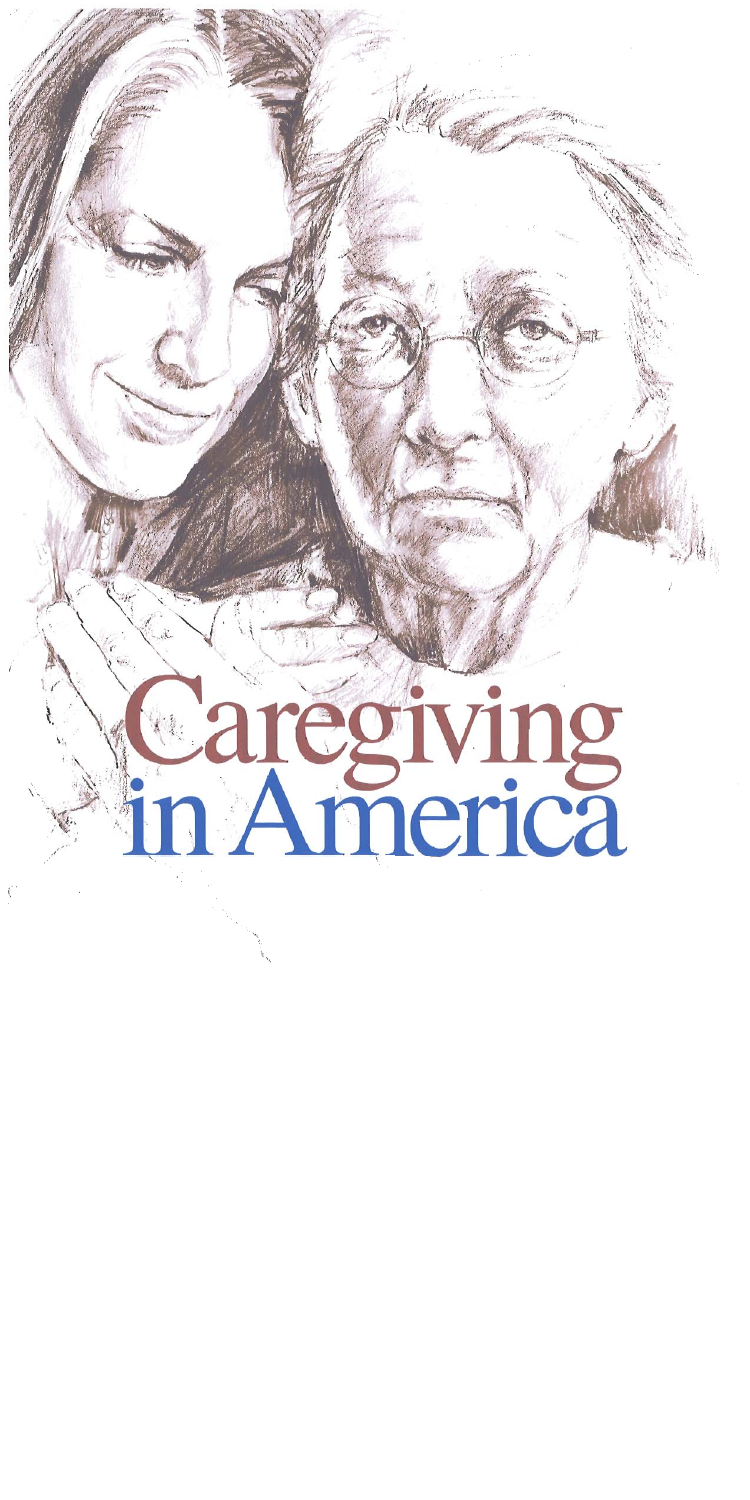# The Schmieding Center for Senior Health and **Education of Northwest Arkansas (SCSHE),**

located in Springdale, Arkansas, provides older adults and their families with education, healthcare, information resources and other services for more positive aging. Education services in-clude unique in-home caregiver training programs, public programs on positive aging, and professional programs to improve the geriatric expertise of healthcare professionals and students. Healthcare services include comprehensive clinical care and rehabilitation by an interdisciplinary team of geriatric professionals. The Schmieding Center is a partnership of the University of Arkansas for Medical Sciences Donald W. Reynolds Institute on Aging, the Area Health Education Center-Northwest, and Northwest Health System.

#### The International Longevity Center-USA

(ILC-USA) is a not-for-profit, nonpartisan research, education, and policy organization whose mission is to help individuals and societies address longevity and population aging in positive and productive ways, and to highlight older people's productivity and contributions to their families and society as a whole. The organization is part of a multinational research and education consortium, which includes centers in the United States, Japan, Great Britain, France, the Dominican Republic, India, Sub-Saharan Africa, and Argentina. These centers work both autonomously and collaboratively to study how greater life expectancy and increased proportions of older people impact nations around the world.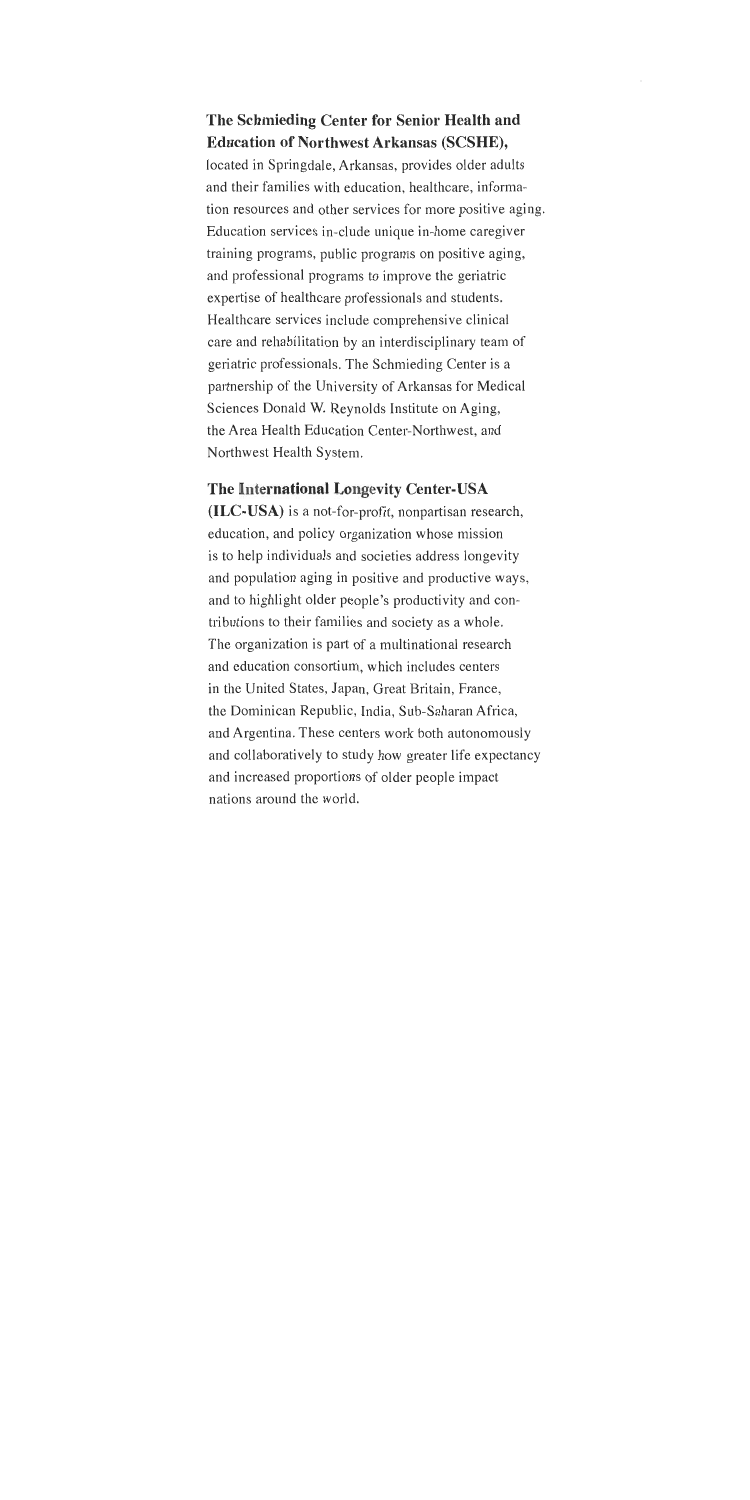66 Lawrence Schmieding

> This report was developed under the auspices of the Caregiving Project for Older Americans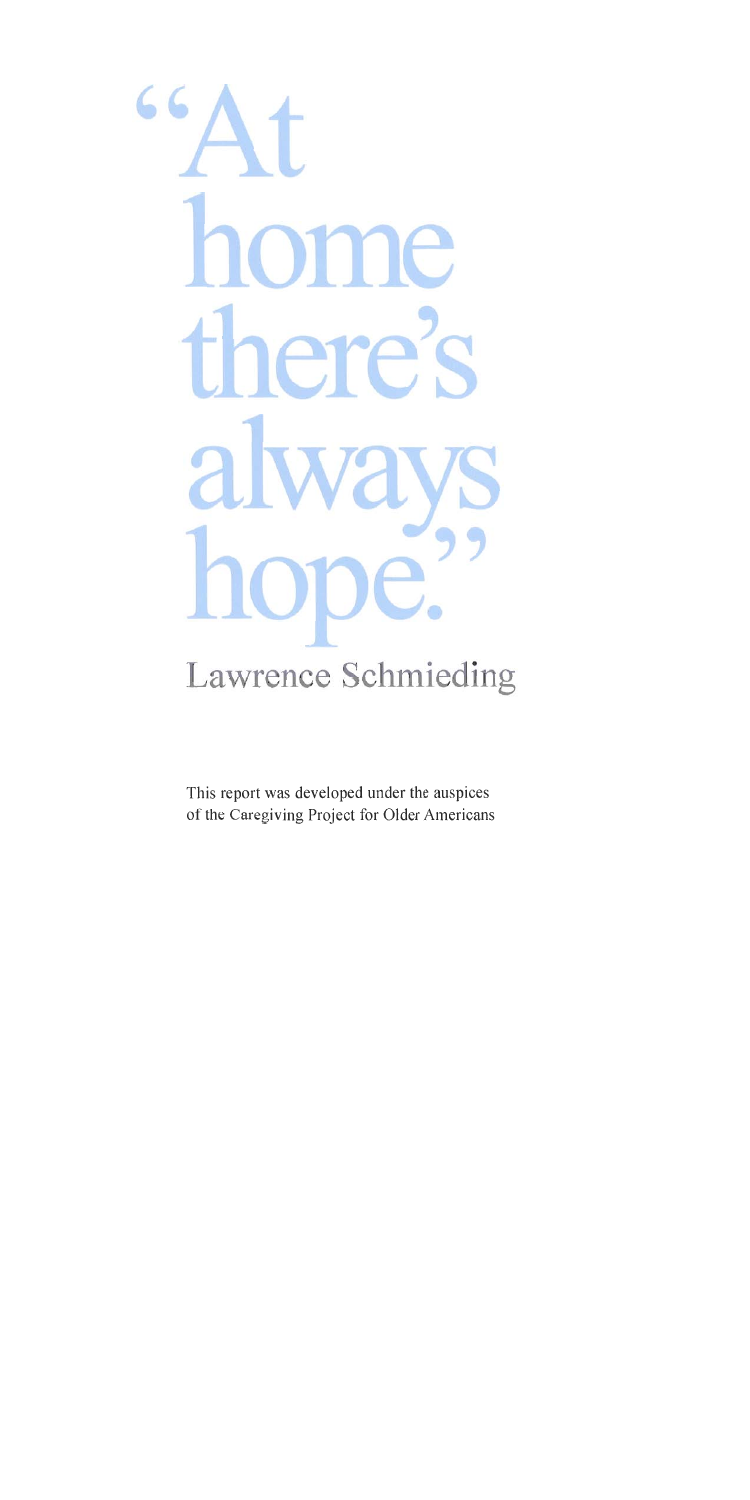This report was made possible by the generous support of

**MetLife Foundation** 

and the

**Schmieding Foundation**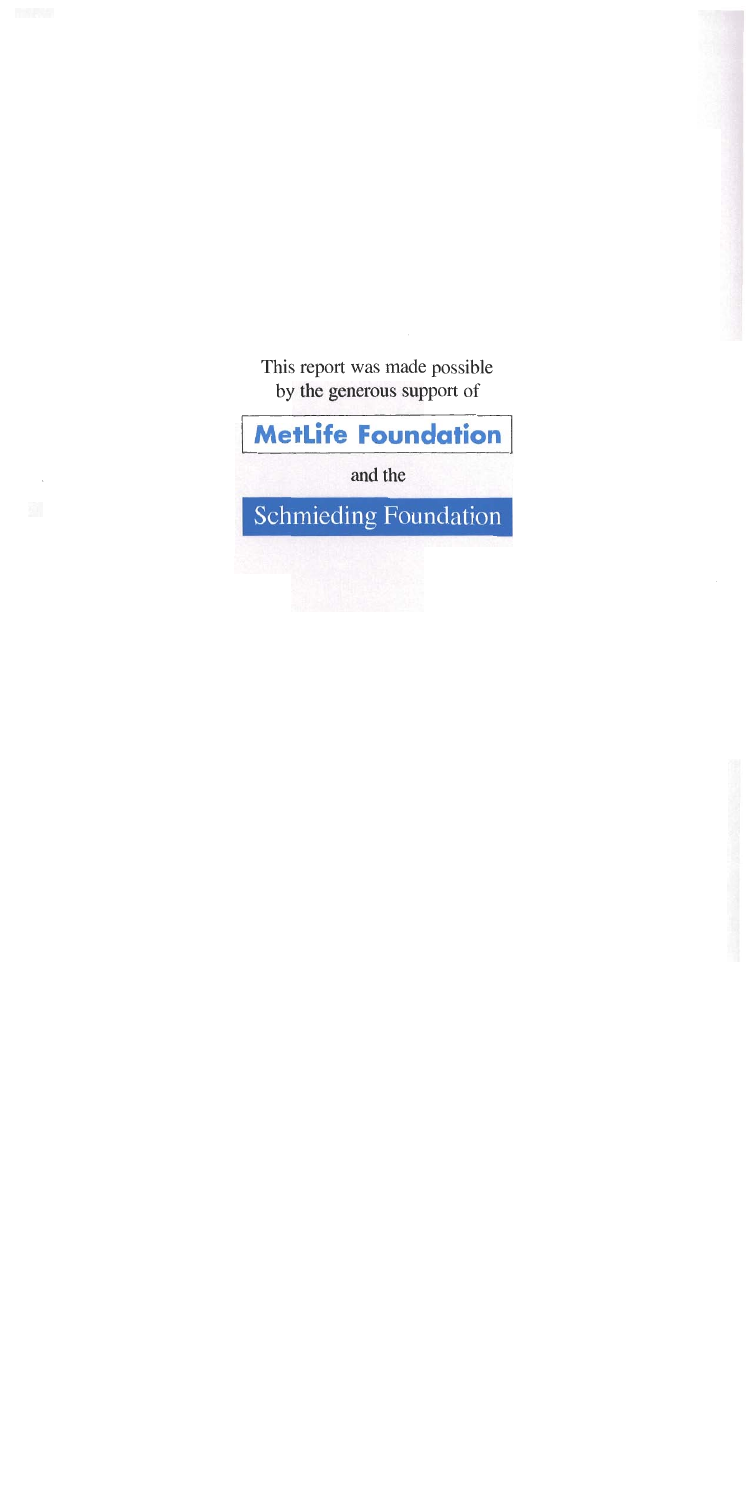

#### **ILC-SCSHE TASKFORCE**





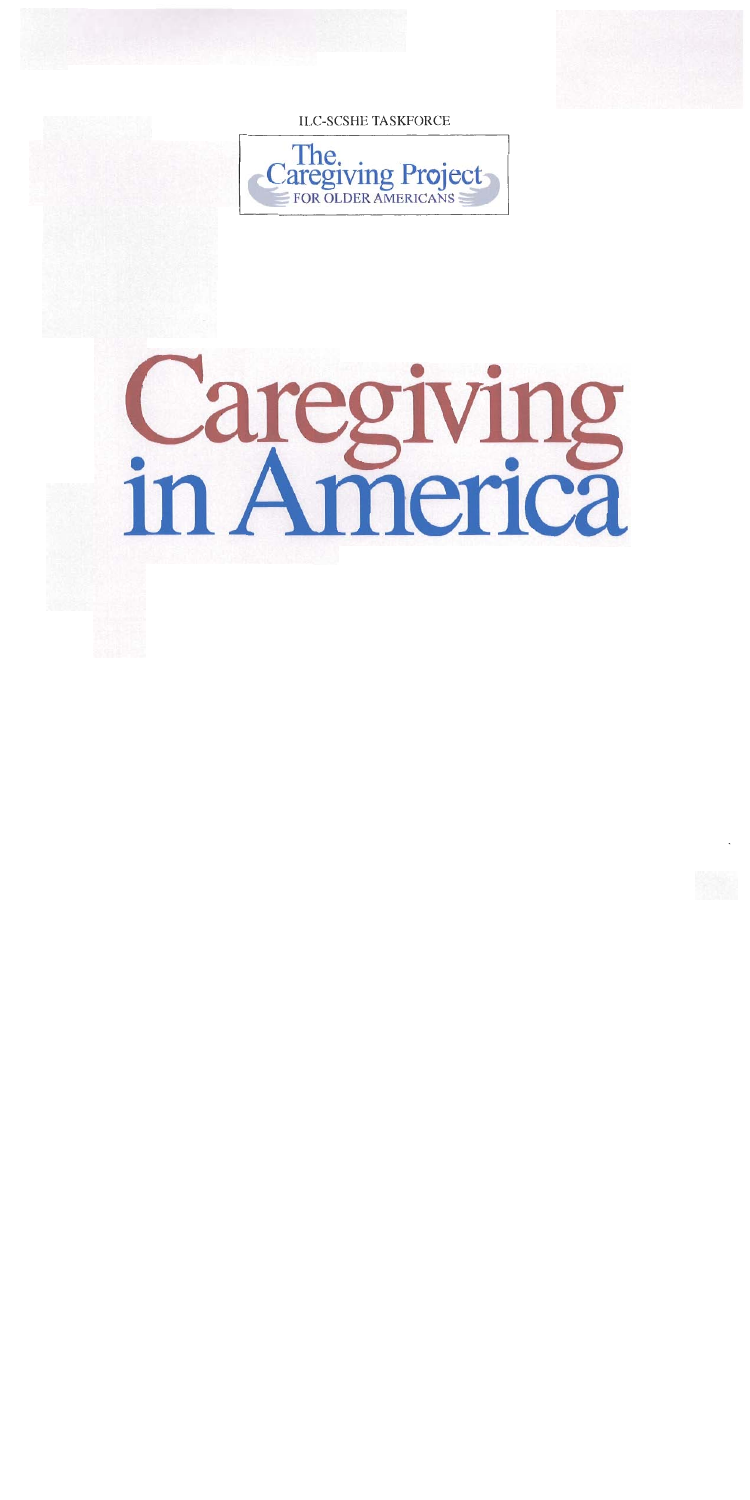ILC-SCSHE TASKFORCE THE CAREGIVING PROJECT FOR OLDER AMERICANS



# CAREGIVING I N AMERICA

This report was made possible through the generous support of MetLife Foundation and the Schmieding Foundation, Inc.

**MetLife Foundation** SCHMIEDING FOUNDATION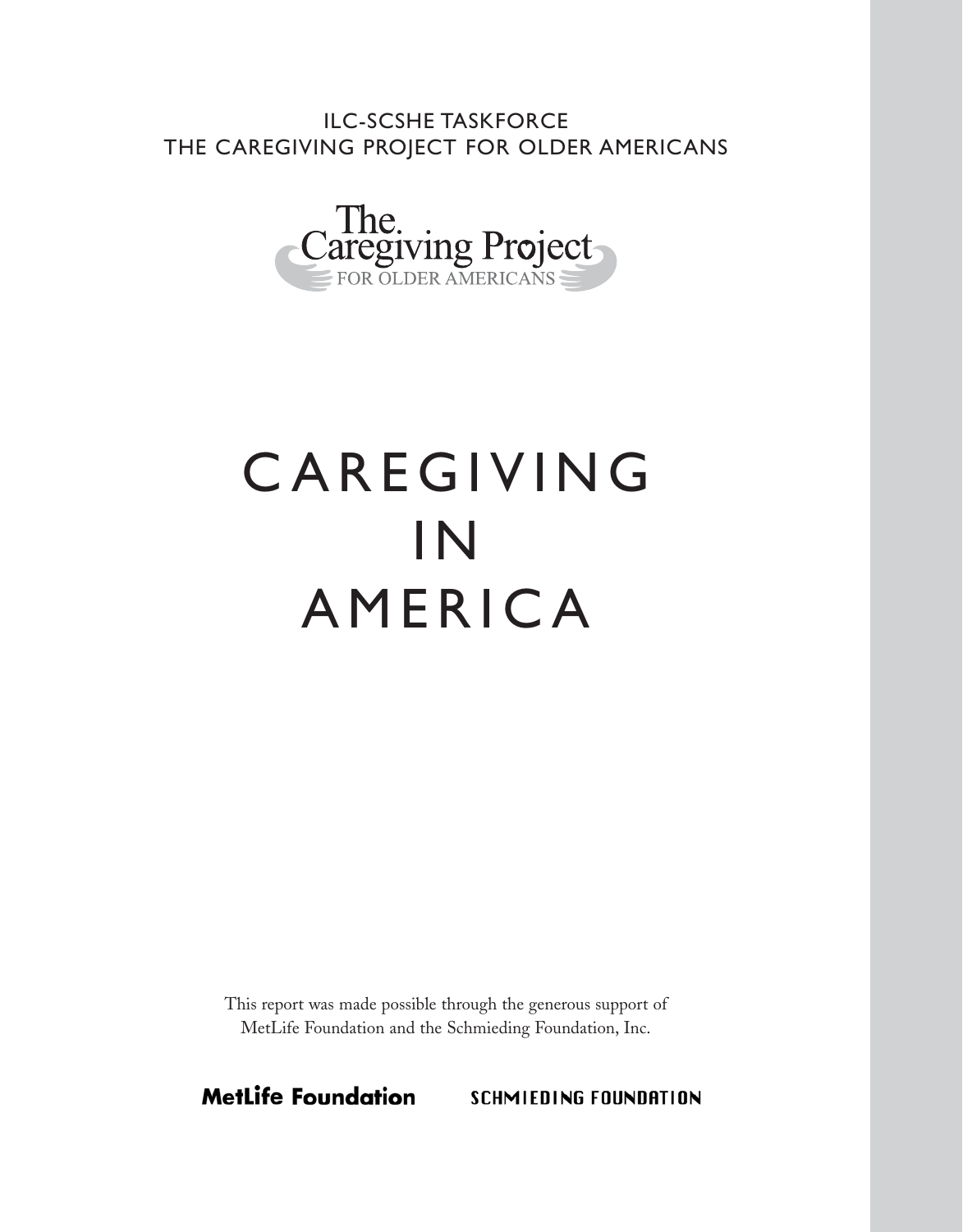# ACKNOWLEDGMENTS

Both this report and the Caregiving Project for Older Americans have benefited greatly from interviews and ongoing conversations with leading caregiving experts. Former First Lady Rosalynn Carter, who is president of the Rosalynn Carter Institute for Caregiving; Jeremy Boal, director of the Mount Sinai Visiting Doctors Program; Steve Dawson, Steven Edelstein, and Carol Rodat of the Paraprofessional Healthcare Institute; Val Halamandaris, president of the National Association for Home Care and Hospice; Gail Gibson Hunt, president and CEO of the National Alliance for Caregiving; Carol Levine, director of the Families and Health Care Project at the United Hospital Fund; and Carol Raphael, president and CEO of the Visiting Nurse Service of New York––we extend our sincere thanks to everyone involved for sharing their insights and experiences.

We also are indebted to ILC board member Jackson Stephens, Jr., whose original educational grant launched the International Longevity Center's Arkansas Aging Project, which eventually led to the collaboration between the ILC and the Schmieding Center for Senior Health and Education on the Caregiving Project for Older Americans.

For their continued encouragement, inspiration, and friendship, we also thank Dr. David Lipschitz and Dr. Claudia Beverly at the Donald W. Reynolds Institute on Aging in Little Rock, Arkansas.

For its vision and generosity in supporting the Caregiving Project for Older Americans, we are indebted to the Schmieding Foundation. We also gratefully acknowledge the MetLife Foundation for its generous support of this publication.

Finally, this project would not have been possible without the generous support of Lawrence Schmieding.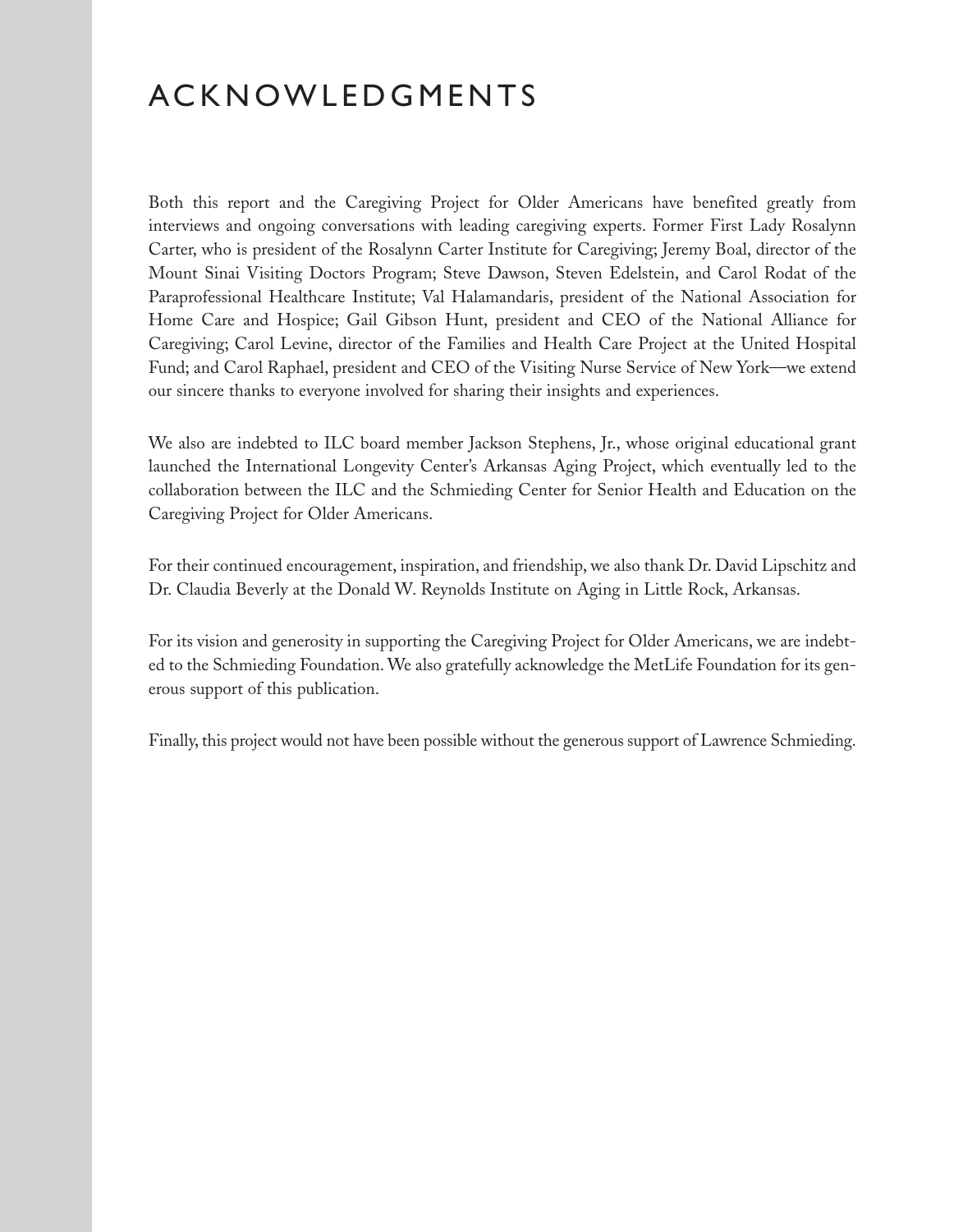# TABLE OF CONTENTS

| Acknowledgements                                      | $\mathbf{I}$   |
|-------------------------------------------------------|----------------|
| <b>List of Tables</b>                                 | $\bf V$        |
| A Letter from the Project Directors                   | VI             |
| Foreword                                              | VIII           |
| <b>Executive Summary</b>                              | X              |
| Introduction                                          | 1              |
| Caregiving is a global issue                          | $\mathbf{1}$   |
| Other dimensions of the caregiving crisis             | 2              |
| Family care, paid care—two separate worlds?           | $\overline{2}$ |
| Plan of this report                                   | 3              |
| <b>Section 1. The Growing Caregiving Crisis</b>       | 5              |
| What is caregiving?                                   | 5              |
| Who provides caregiving, and where?                   | 6              |
| What is the caregiving crisis, and why is it growing? | 8              |
| <b>Section 2. Who Needs Care</b>                      | 10             |
| Many who need care go without it                      | 10             |
| ADLs and IADLs                                        | 10             |
| Living arrangements                                   | 12             |
| Underscoring the need for advocacy and research       | 12             |
| <b>Section 3. Who Cares About Caregiving?</b>         | 14             |
| Administration on Aging                               | 14             |
| Nonprofit organizations                               | 14             |
| Foundations and businesses                            | 17             |
| Service Employees International Union                 | 18             |
| Section 4. Carrying the Load - Family Caregivers      | 20             |
| Juggling act-work and family responsibilities         | 21             |
| All work and no play                                  | 22             |
| Emotional stress and health risks                     | 23             |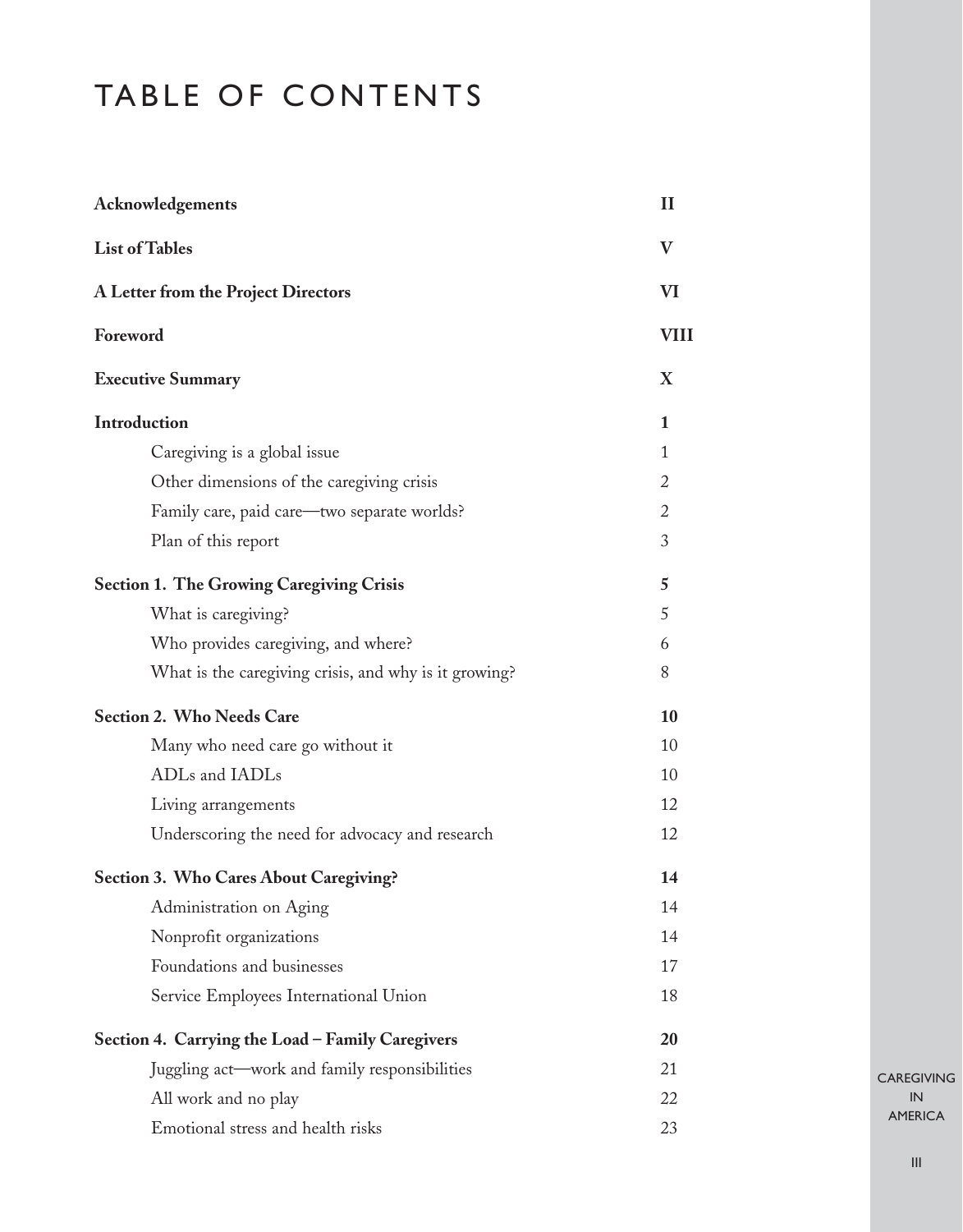| Section 5. Fragility on the Front Lines-Direct Care Workers    | 24  |
|----------------------------------------------------------------|-----|
| Women on the front lines                                       | 24  |
| Job titles, work settings                                      | 25  |
| Help wanted - the critical shortage of paid caregivers         | 27  |
| Section 6. Other Barriers to Affordable, Quality Care          | 30  |
| Regulatory obstacles                                           | 30  |
| Financing long-term care                                       | 33  |
| Let's talk - the need for better communication among           | 36  |
| medical providers, caregivers, and care recipients             |     |
| Caregiving delivery system                                     | 37  |
| Elephant in the room $-$ public policy                         | 38  |
| Section 7. Developing Solutions-Public and Private Efforts     | 40  |
| to Address the Caregiving Crisis                               |     |
| Wages and benefits                                             | 40  |
| Enhanced training initiatives                                  | 41  |
| Creating career ladders                                        | 41  |
| Consumer-directed care                                         | 41  |
| Provider initiatives                                           | 42  |
| Section 8. Platform for Action-                                | 43  |
| <b>Priorities for Solving the Caregiving Crisis</b>            |     |
| Curricula for professional and family caregivers               | 44  |
| Accreditation and national certification program               | 44  |
| Career ladder initiative                                       | 44  |
| National Association for Home Caregivers                       | 45  |
| Conclusion                                                     | 45  |
| <b>Endnotes</b>                                                | 47  |
| Appendix A. Major Caregiving Stakeholders in the United States | 51  |
| Glossary                                                       | 62  |
| <b>Abbreviations</b>                                           | 70  |
| <b>Taskforce Members</b>                                       | 73  |
| <b>References</b>                                              | 74  |
| <b>Index</b>                                                   | šš. |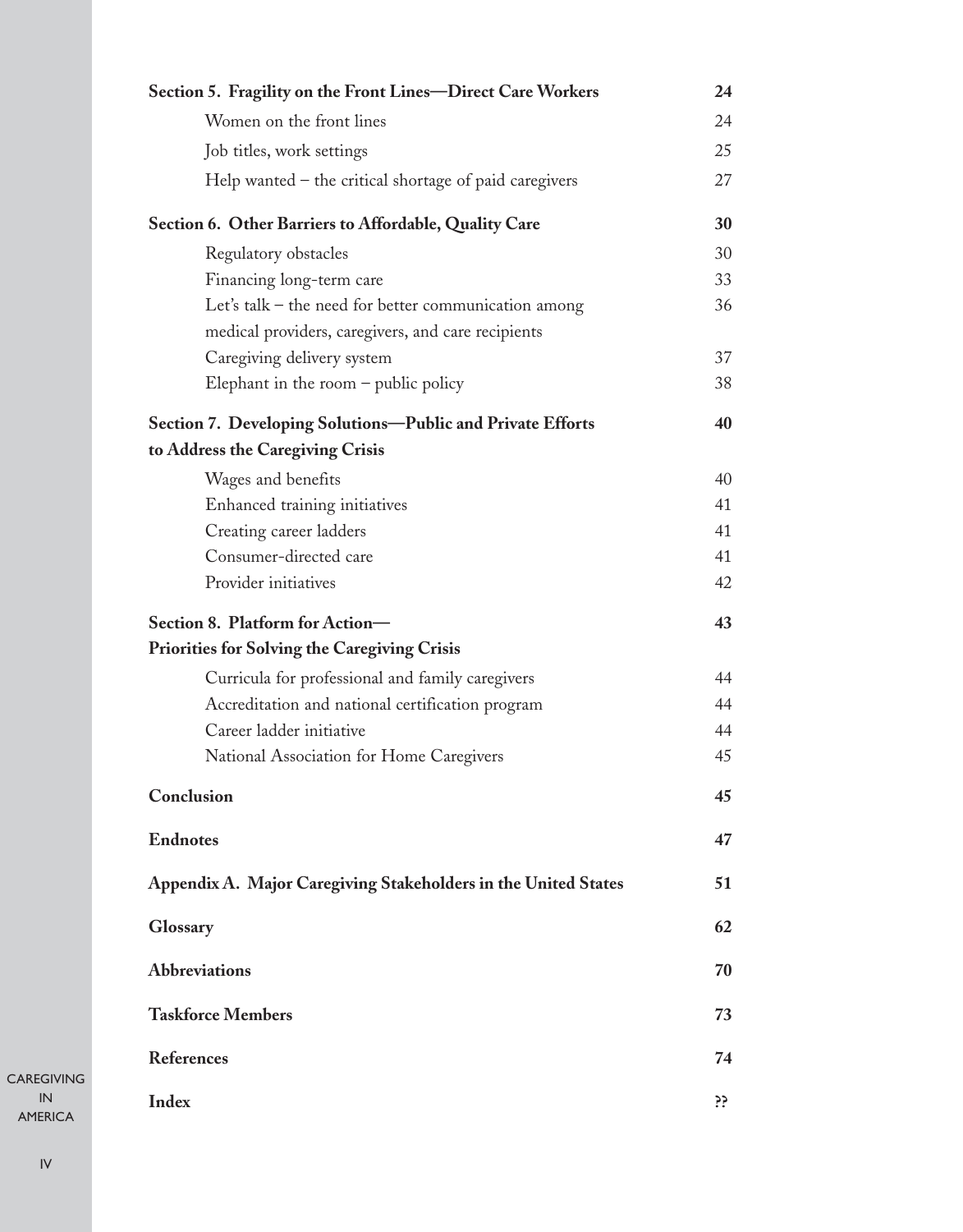# LIST OF TABLES AND FIGURES

- 1.1. Job Description of Direct Care Workers
- 1.2. Providers of Long-term Care in the U.S., 1998
- 1.3. Population Aging in the United States, 2005 to 2050
- 2.1. Percent of Family Caregivers Reporting Specified Problems and Illnesses Among Care Recipients
- 2.2. Percent of Family Caregivers Helping with IADLs
- 2.3. Percent of Family Caregivers Helping with ADLs
- 2.4. Living Arrangements of Care Recipients
- 4.1. Percent of Adults Who Provide Unpaid Care to Those Age 18 and Older, U.S. Total and by Race and Ethnicity
- 4.2. Marital Status of Family Caregivers
- 4.3. Total Annual Household Income Before Taxes of Family Caregivers
- 4.4. Percent of Family Caregivers Who Are Employed, by Sex, Race, and Age, and by Selected Characteristics of Care Recipients
- 4.5. Work-Related Adjustments by Level of Burden
- 4.6. Impact of Caregiving on Family and Leisure Activities
- 4.7. Estimated Length of Care Provided to Recipients
- 5.1. Demographic Characteristics of Nursing Home Aides, Home Care Aides, and Hospital Aides, 1997–1999
- 5.2. Alternative Titles of Workers
- 5.3. Fringe Benefits of Nursing Home Aides, Home Care Aides, and Hospital Aides 1997–1999
- 5.4. Median Wages, Total Employment, and Projected Need of Direct Care Workers, 2004–2014
- 6.1. Mandatory and Optional Long-term Care Benefits of Medicaid
- 6.2. Medicaid Long-term Care Services
- 6.3. Long-term Care: National Spending, 2004
- 6.4. Home Health Care: National Spending, 2004
- 6.5. Nursing Home Care: National Spending, 2004

Figure 1.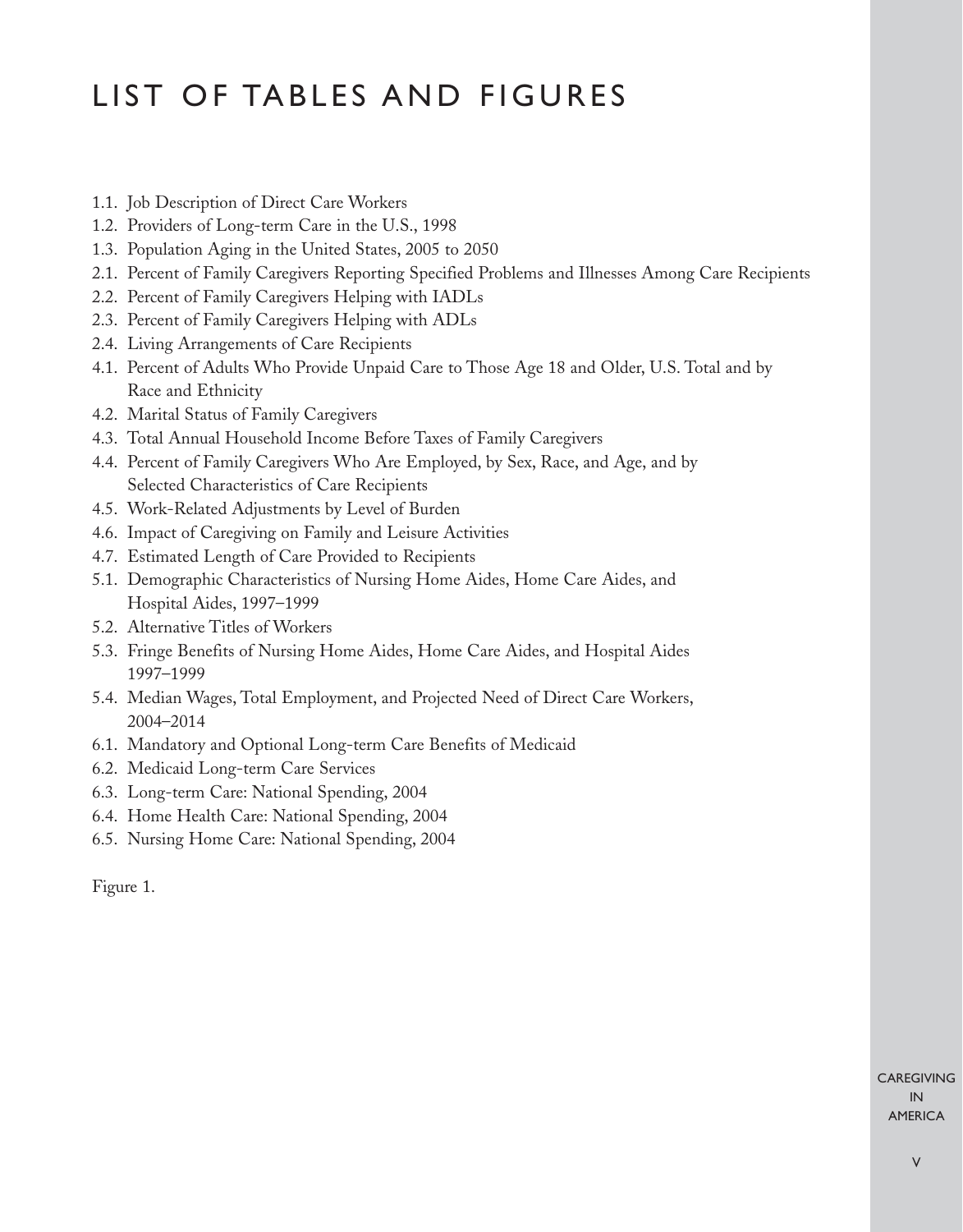### A Letter from the Project Directors

#### **To the Readers of This Report:**

As geriatricians long concerned with caregiving, we are grateful for the opportunity for our two organizations to work together, connecting what we know—and what we have learned—with the growing gap between trained caregivers for older Americans and the accelerating need for them. In doing so, we recognize that caregiving is about individuals—those being served, those providing the service, and others who help organize the effort. It is about caring people helping others who need assistance to accomplish the most basic of daily tasks, and at the same time it is a looming national crisis that threatens to undermine the health of older persons even in the face of modern medical treatment, social services, and various technologies.

At a time when we know more about the health needs of older persons and treatment solutions that advance both physical and cognitive health, much of that knowledge is not reaching those who need it most. The knowledge found in our leading medical, nursing, and social work schools, for example, does not always trickle down to the people who spend the greatest amounts of time with older people in the last years of their lives. Those caregivers go by many names, with some working in institutions such as hospitals, nursing homes, and assisted-living facilities, while others are engaged in home care. Some are paid, others are volunteers, and many are family members.

We were brought together in 2004 and 2005 by a project assessing the far-reaching Arkansas Aging Initiative of community centers that was carried out by the International Longevity Center-USA in 2005 with the assistance of the leadership of the Donald W. Reynolds Institute on Aging at the University of Arkansas for Medical Sciences. A portion of the resulting report, *Arkansas: A Good Place to Grow Old?* (New York: ILC-USA, 2005), focused on caregiving at the Schmieding Center for Senior Health and Education in Springdale, Arkansas. Subsequently in connection with the 2005 White House Conference on Aging, we cooperated on two conferences—one on caregiving, the other on home care— carried out at the Schmieding Center. Concurrently, we discussed how a national caregiving project, drawing on the diverse but complementary capabilities of our two organizations, might be developed. With assistance from our staff and associates in New York and Springdale, the Caregiving Project for Older Americans was proposed.

Thanks to the generosity of Lawrence Schmieding and the Schmieding Foundation, a challenge grant of \$1 million was provided and thus launched the project, of which this report is the first public presentation. This report is designed both to map the territory and introduce our specific project initiatives, and to offer a context for what has already been done and what still needs to be accomplished in the caregiving field. The report will be used as a background paper for a national conference and will be disseminated widely to all 50 states where various caregiving initiatives are proposed or already under way. The Schmieding Foundation grant is the lead gift for a \$4.2 million, three-year effort to extend this project across the nation. We are eagerly seeking additional support and hope that this report will serve as a call to arms for those who might join this effort.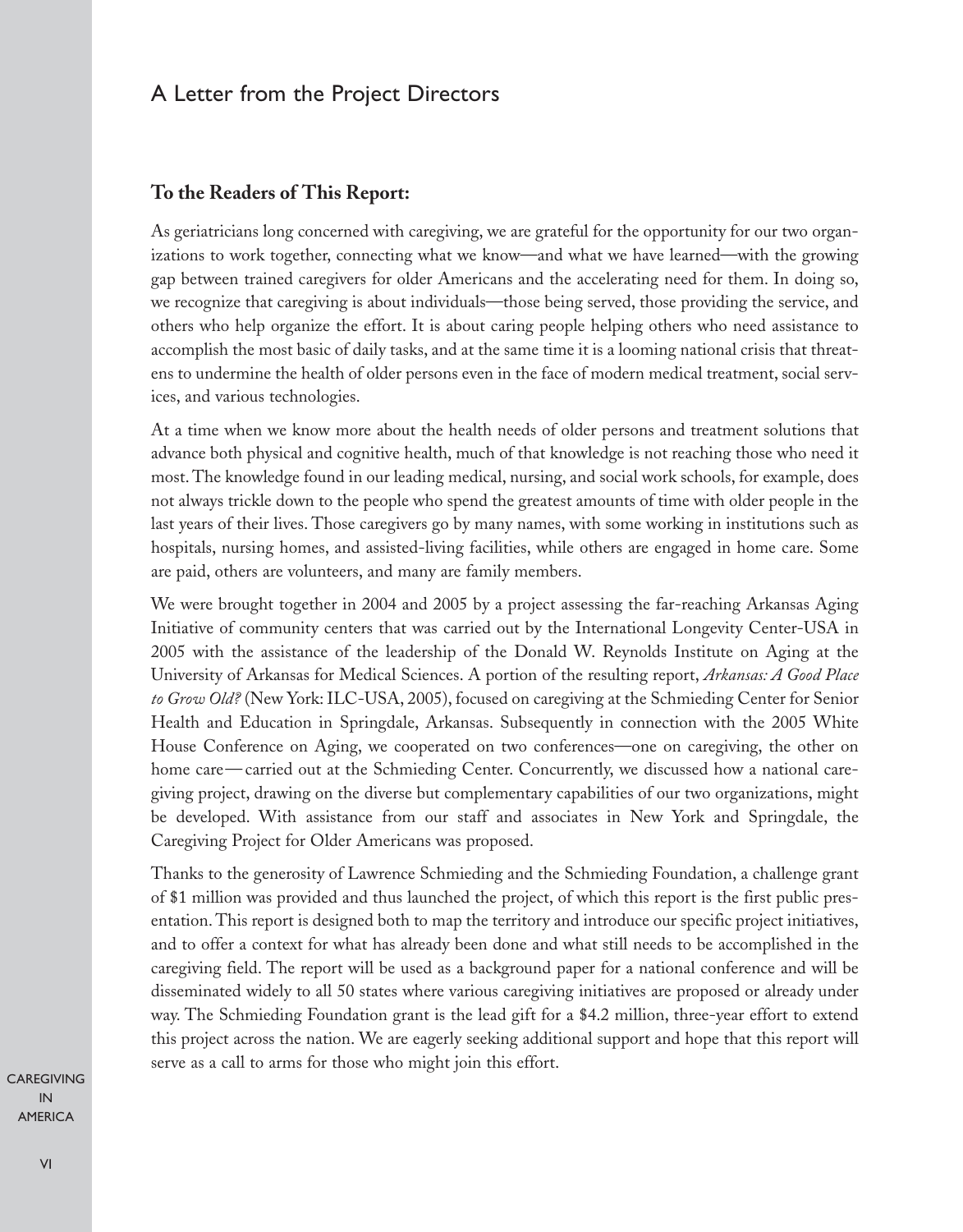We invite readers to make comments and suggestions, since solving the caregiving crisis will only be possible with a vast cooperative effort among people who care about good health across the life course from early childhood through adulthood and into older age. Aging is about everyone, and everyone is affected by it. Clearly, caregiving is a systemic matter whose impact is multifaceted and cuts across the generations. Please contact us at caregivingproject@ilcusa.org.

Finally, we salute Lawrence Schmieding, a true champion of caregiving for older people in America, whose steadfast leadership and support have enabled this project to proceed.

Robert N. Butler

Robert N. Butler, M.D. Larry Wright, M.D. President and CEO Director

Lang Shift

ILC-USA Schmieding Center for Senior Health and Education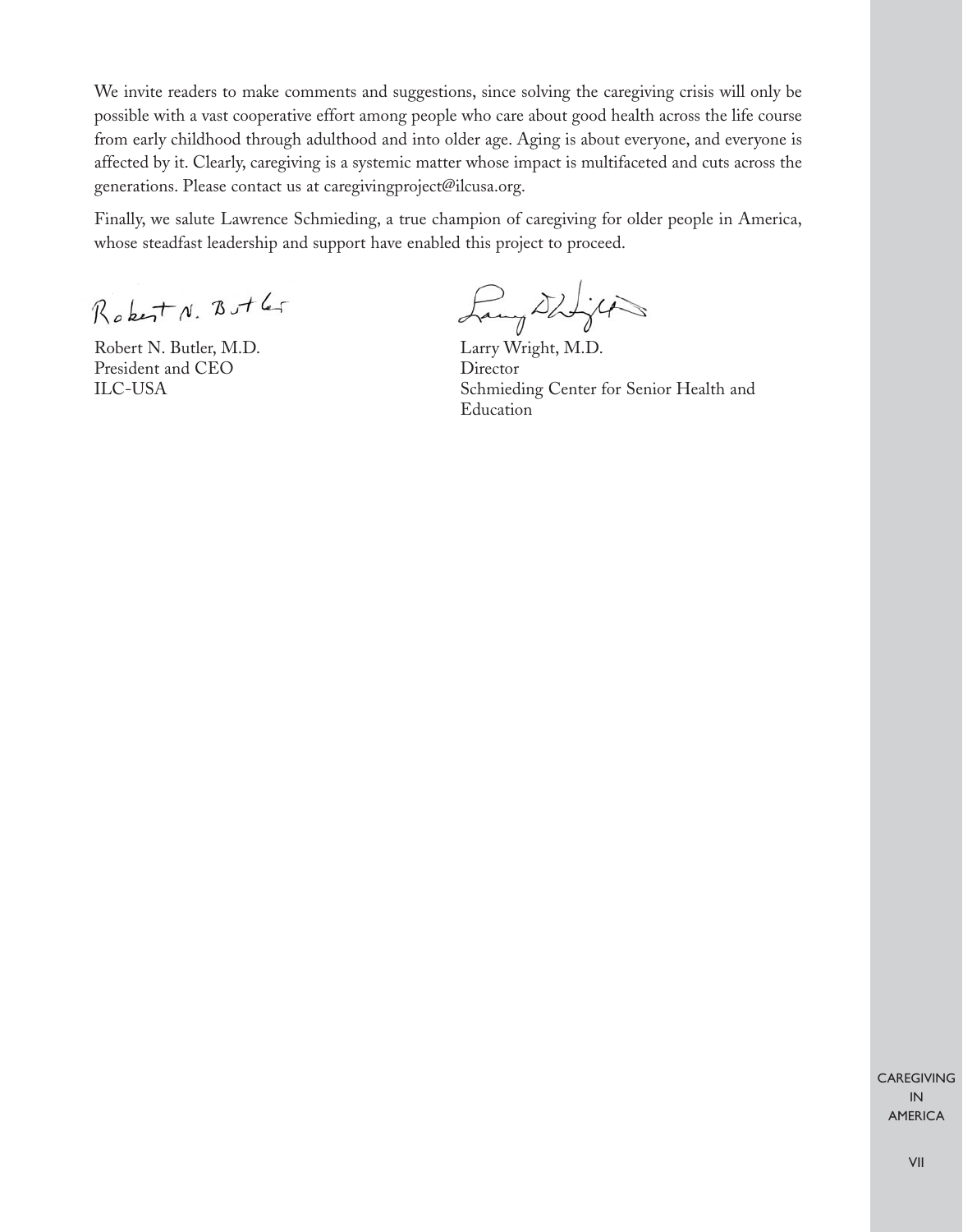# Foreword

#### **Unraveling the Caregiving Conundrum**

"At home, there's always hope," Lawrence Schmieding has remarked with more than casual concern, growing out of personal experience. This remarkable agri-business leader and philanthropist encountered difficulty arranging caregiving services for his older brother some years ago. The up-close and highly personal experience caused him to ask, "If people of means are hard-pressed to find caregiving solutions for older family members and relatives, what about others who lack resources?"

Driven by his concern for the caregiving needs of family, friends, neighbors, and other citizens in his hometown of Springdale, Arkansas, Mr. Schmieding was inspired to provide funding for a multifaceted outpatient center with caregiving services and education at the core of its mission. The Schmieding Center for Senior Health and Education and several satellite centers provide services to older people and their families throughout northwest Arkansas. We asked Mr. Schmieding to consider supporting a caregiving project that would build on the Arkansas experience by launching a national project to improve and elevate paid caregiving in the home.

With a special interest in developing national curricula, standards of care, a career ladder for caregivers and possibly even an organization to work on behalf of these undervalued workers, we wanted to begin a process that appreciates the considerable work on caregiving done by various national, regional, and local organizations in the nonprofit, private, and public sectors but still addresses the vital national need for appropriately trained individuals.

That there is a current and looming crisis in caregiving is not in dispute. Although this report focuses on the caregiving needs of older Americans, the crisis affects younger adults and children with disabilities, too. With a growing population of older persons constituting a larger percentage of the adult public, the inevitable need for caregiving services in the home, whether provided by paid caregivers, family members or both, is striking. In the face of this situation, the recruitment, training, and retention of caregivers who are paid a living wage is critical, yet there is no comprehensive plan to make this happen. Thus, the Caregiving Project for Older Americans was born with a generous \$1 million challenge grant from the Schmieding Foundation and with a goal of ultimately raising an additional \$3.2 million over a three-year period.

This project, and the report presented here, represent a cooperative effort between our two organizations, the International Longevity Center-USA, an affiliate of Mount Sinai School of Medicine in New York City, and the Schmieding Center, which is a program of the Donald W. Reynolds Institute on Aging of the University of Arkansas for Medical Sciences in Little Rock. The Schmieding Center offers direct patient services, education, and caregiver training, while the ILC-USA focuses its energies on research, education, and advocacy to advance healthy aging and productive engagement of older people and to combat ageism.

*Caregiving in America* offers a context for caregiving and an overview of the caregiving field, providing an inventory of work done over the years by various academic, professional, and service organizations. This background study is a prelude to our own project and acknowledges the considerable achievements and contributions of others. At the same time much needs to be done –– the training, standard setting, and organization and delivery of caregiving. We believe we have much to do to address the challenges that lie ahead.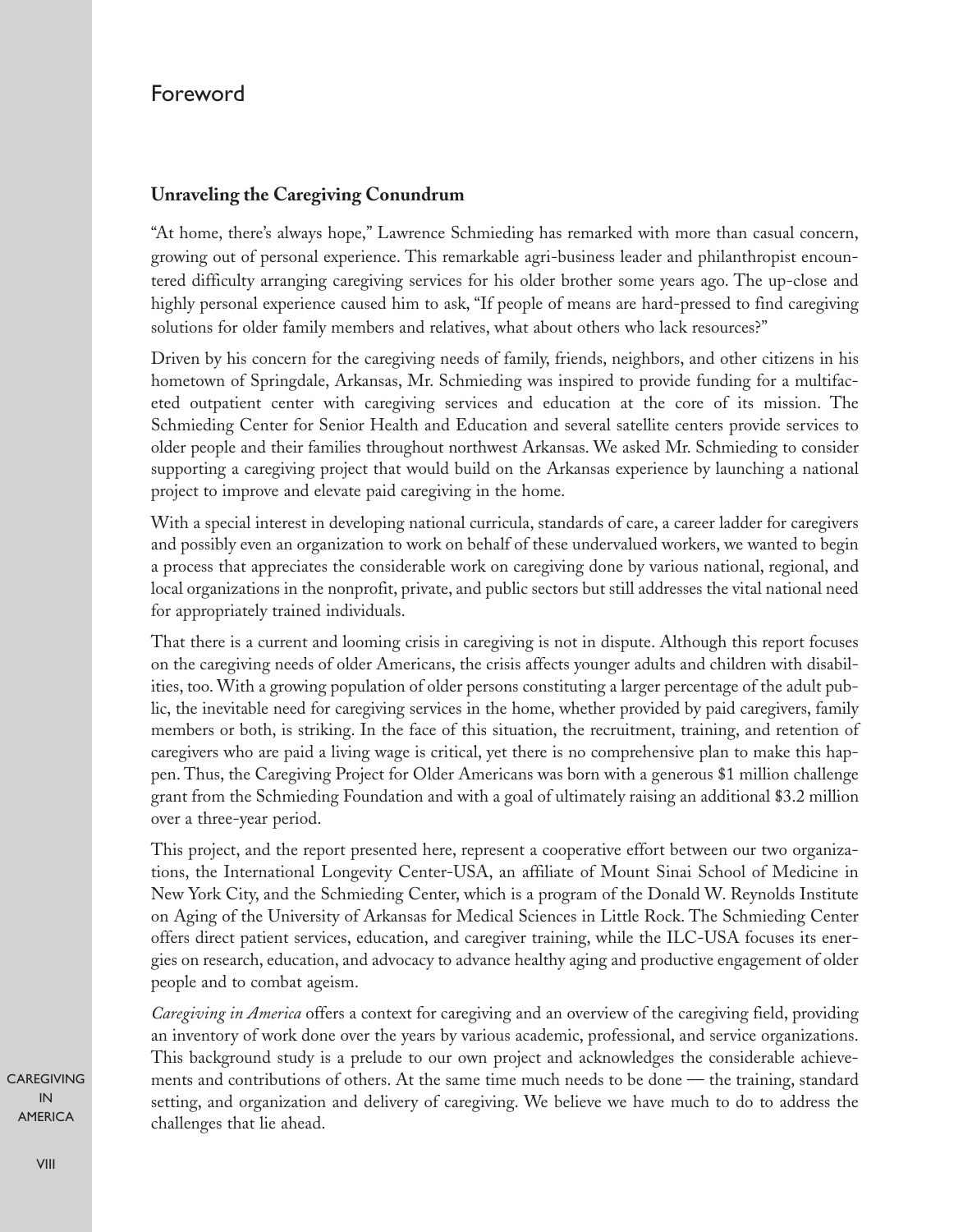The continuing caregiving crisis is a condition that began so incrementally that few were initially aware of it. Now millions face its challenges in daily life. We ask both what we know about caregiving and who actually cares about caregiving. We consider the several major surveys aimed at understanding and monitoring the caregiving crisis. We take a detailed look at family caregivers and construct a profile of the direct care worker. We try defining the crisis and suggesting pathways for coping with it. We look at research that must be continued and developed to monitor and evaluate the experiences of families, regulators, paid caregivers, and others as the basis for policy recommendations, and, finally, we offer an agenda for action, including public policy and ideas for all sectors involved in the caregiving task.

We hope to engage caregiving experts and civic-minded individuals who can help in the process of fully understanding the dimensions of this challenge, and in providing greater awareness by the public, professionals, and policymakers.

This report owes its existence to many conversations between the principals and staff of the ILC-USA and the Schmieding Center. Its lead author is Dr. Ken Knapp, an economist and senior research analyst at the ILC, who worked closely with Vivienne Lorijn de Usandivaras, policy analyst and researcher. The entire ILC-SCSHE caregiving team listed at the end of this report made contributions. The report was edited by Judith Estrine, executive editor, and the cover was designed by Herbert Reade.

We marshal the shared interests of two organizations deeply committed to caregiving and join it with the national conversation on the topic, one often blocked by economic and social barriers.

hun Ebb

Everette E. Dennis, Ph.D. Executive Director ILC-USA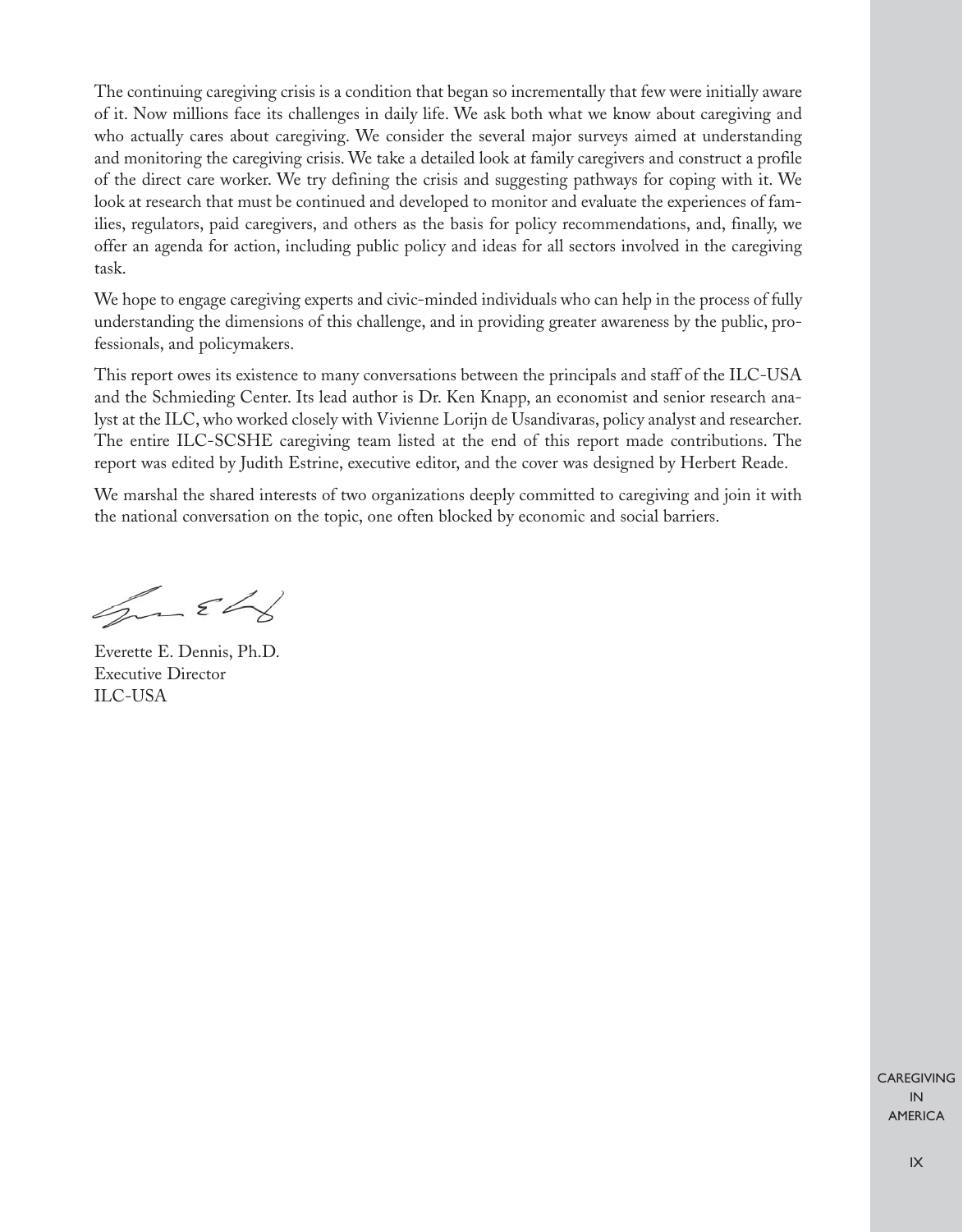# Executive Summary

The United States is in the midst of a significant and growing caregiving crisis. About 1.4 million older Americans live in nursing homes, nearly 6 million receive care at home, and significant numbers go completely without the help they need. And the growing disparity between the demand and supply of caregiving services will only worsen with the aging of baby boomers in this country.

Other countries are confronted with the same demographic and social trends that are putting pressure on the caregiving industry in the United States. But in contrast to Japan, Germany, Austria, and some Scandinavian countries that reach large shares of their older populations through universal systems of long-term care, the United States arguably has no caregiving system at all, with its reliance upon Medicaid, a means-tested program whose benefits vary greatly from state to state.

An underlying combination of ageism and sexism explains in part why the caregiving crisis is receiving far less attention than it warrants. Older care recipients are deemed disposable and without value, and women continue to be the primary caregivers of family members. Like other unpaid work, their contribution to society is not included in national income accounts.

This report is the first product of the newly launched Caregiving Project for Older Americans*,* a multiyear, joint project of the International Longevity Center-USA (ILC) and the Schmieding Center for Senior Health and Education (SCSHE). The Caregiving Project for Older Americans was established through a \$1 million challenge grant from the Schmieding Foundation, and will work toward developing solutions to the growing caregiving crisis in the United States, through the initiatives described in Section 8.

This report and the Caregiving Project for Older Americans share the goal of comprehensively integrating what is known about both the paid and the family caregiving worlds. While our report focuses on the needs of older people, we recognize that disabled younger adults and children also have a large stake in the improvement of caregiving in America.

*Caregiving in America* documents the growing caregiving crisis in our country — the fact that, increasingly, there are too few caregivers, both paid and unpaid, and too many people needing care. Among the major topics covered are:

- What is the caregiving crisis, and why is it growing?
- Who provides care, and where?
- Who needs care? How many who need care go without it?
- Who are the major governmental agencies, nonprofit organizations, philanthropic foundations, businesses, and other major stakeholders in the caregiving field?
- The burden on family caregivers, who provide care to a great majority of those receiving homebased care
- The severe shortage of paid caregivers—especially of those in home-based settings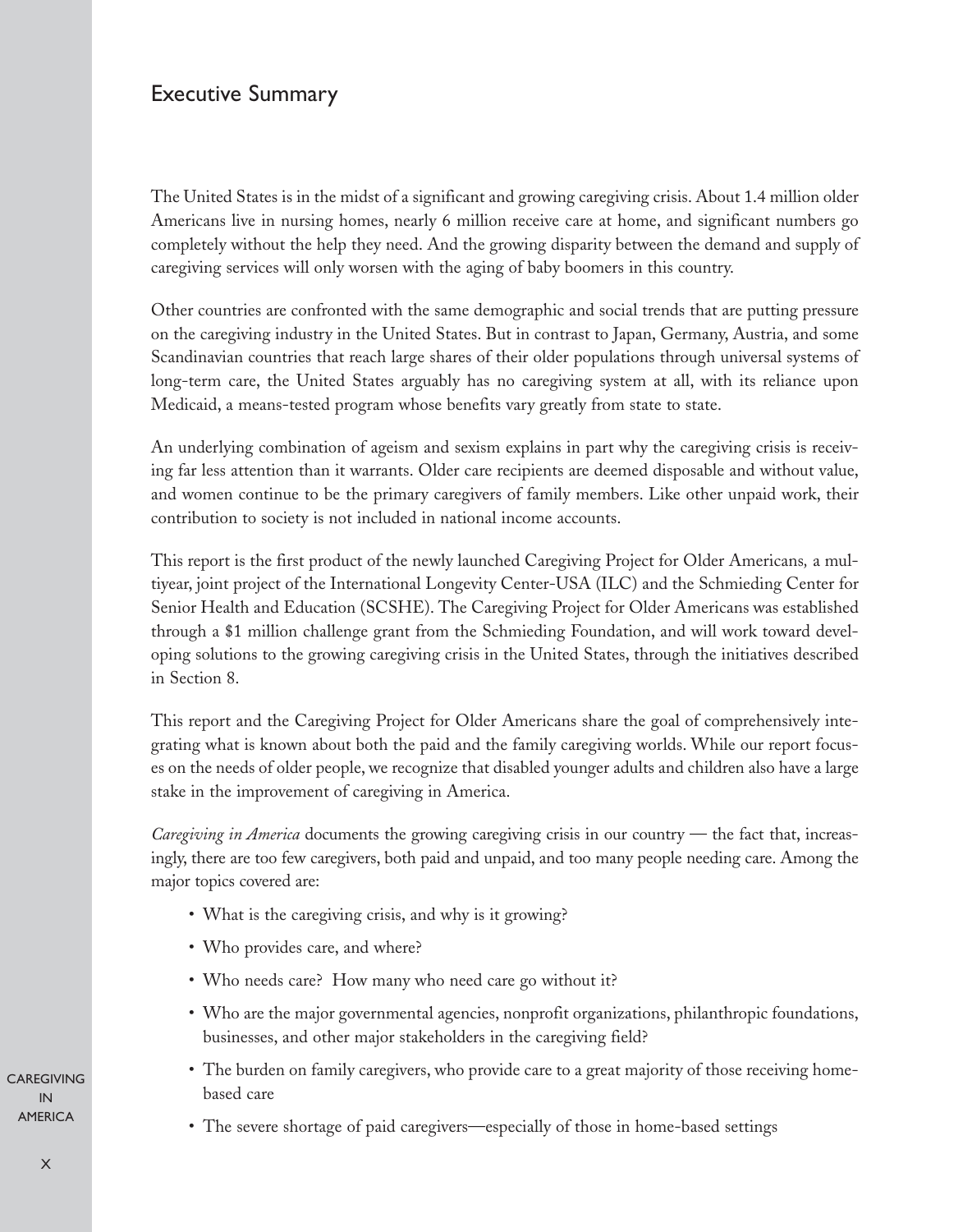- Barriers to affordable, quality care including regulatory obstacles, the financing of long-term care (or lack of it), and the need for better communication among medical practitioners, caregivers, and care recipients
- Major public and private efforts to address the caregiving crisis, such as improving wages and benefits for direct care workers, enhanced training initiatives, and creating career ladders.

An important objective of the ILC-SCSHE Caregiving Project for Older Americans is to ensure that stakeholder organizations both inform the project and benefit from the results. The insights of representatives from government agencies, corporations, health care providers, and nonprofits in the fields of health care, gerontology, policymaking, academia, and business all will influence our work. Ongoing work of the Caregiving Project for Older Americans involves:

- Assembling a national advisory committee and expert panel
- Convening a national caregiving summit and
- Conducting a series of national caregiving surveys comparing the perspectives of paid home caregivers to those of other stakeholders, such as care recipients of state Medicaid directors.

The findings of our national caregiving surveys will inform the later stages of our work in the Caregiving Project for Older Americans*.* The development of our project also will be guided by the ideas and feedback generated by our national advisory committee and expert panel, and through our national caregiving summit. The core components of our future work include: (1) developing a curricula for professional and family caregivers with special modules on dementia, congestive heart failure, and other conditions; (2) working to create an accreditation and national certification program; (3) working to establish a career ladder initiative, and (4) efforts to found a national association for home caregivers.

Improving the availability of affordable, quality care for those who need it is the shared goal of the public and private organizations reviewed in this report. With the launching of the Caregiving Project for Older Americans, we join their efforts. And along with them, we recognize that when it comes to solving the growing caregiving crisis, there is still more work to be done.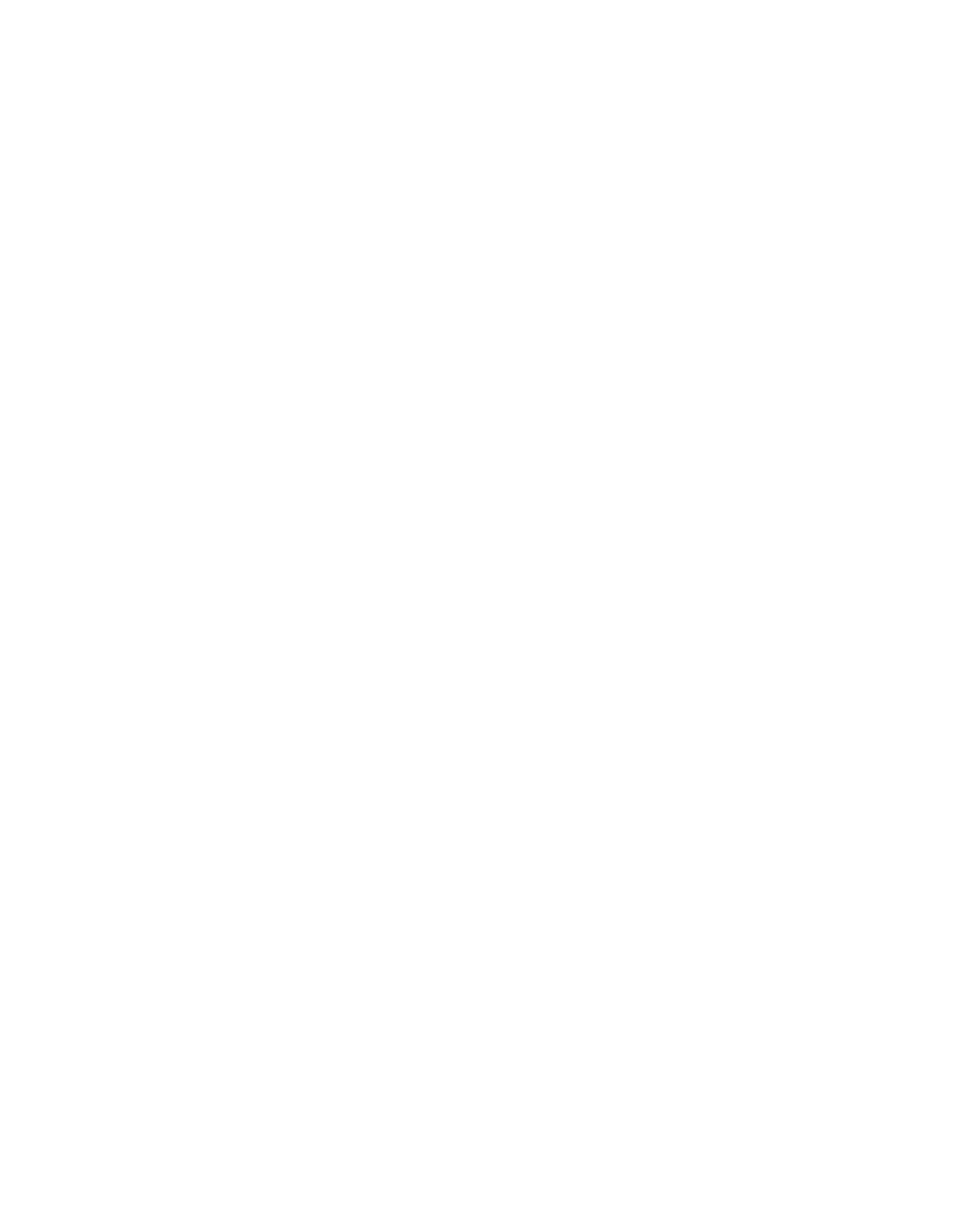# INTRODUCTION

The United States is in the midst of a significant and growing caregiving crisis. About 1.4 million Americans aged 65 and over live in nursing homes, four times as many receive care at home, and significant numbers of frail older people go completely without the help they need. These numbers will only increase with the aging of baby boomers, exacerbating the "care gap" in this country. Simply put, there is a growing disparity between the demand for and supply of caregiving services.

On the supply side, long-term care providers are reporting unprecedented turnover and vacancy rates of paid direct care workers. The available workforce of caregiving paraprofessionals is often poorly trained and underpaid. This shortage is reflective of a wider national phenomenon—the emerging shortage of nurses, primary care doctors, and other health care professionals, which is partly the result of the maturation and impending retirement of the baby boom generation—that jeopardizes affordable, quality care.<sup>1</sup> Meanwhile, social and demographic trends, such as more women entering the labor force, more dual-earner households, and families having fewer children, have diminished the supply of family caregivers, who are by far the greatest source of care to impaired older adults. Especially hardhit by these trends is the so-called sandwich generation, those with the dual responsibility of rearing children and caring for aging parents. Since many of these family caregivers work full-time, there is in fact a triple responsibility.

### **Caregiving is a global issue**

Many nations are confronted with an aging population, more women entering the labor force, and smaller and more geographically dispersed families. In the United States these demographic trends are putting pressure on the caregiving industry by increasing demand at the same time as the supply of both paid and family caregivers<sup>2</sup> is decreasing. Some countries are responding somewhat better than others to this pressure. Japan, Germany, Austria, and some Scandinavian nations reach large shares of their older populations (and younger persons with disabilities) through universal systems of long-term care.3 The United States, on the other hand, "[a]rguably. . . has no system at all," with its reliance upon Medicaid, with its availability limited by means-testing, interstate differences in benefits, and its bias toward nursing home care as opposed to home-based care.<sup>4</sup> Private long-term care insurance policies cover a small percent of the population.

To date, little cross-national long-term care research has been conducted, although the respected Organisation for Economic Cooperation and Development (OECD), the World Health Organization, and other international organizations have begun such studies. Although cultural, institutional, and other differences would make it difficult for the United States to implement the long-term care system of another nation, U.S. policymakers and other stakeholders would do well to adopt an international perspective on long-term care to develop solutions to the growing caregiver crisis.<sup>5</sup>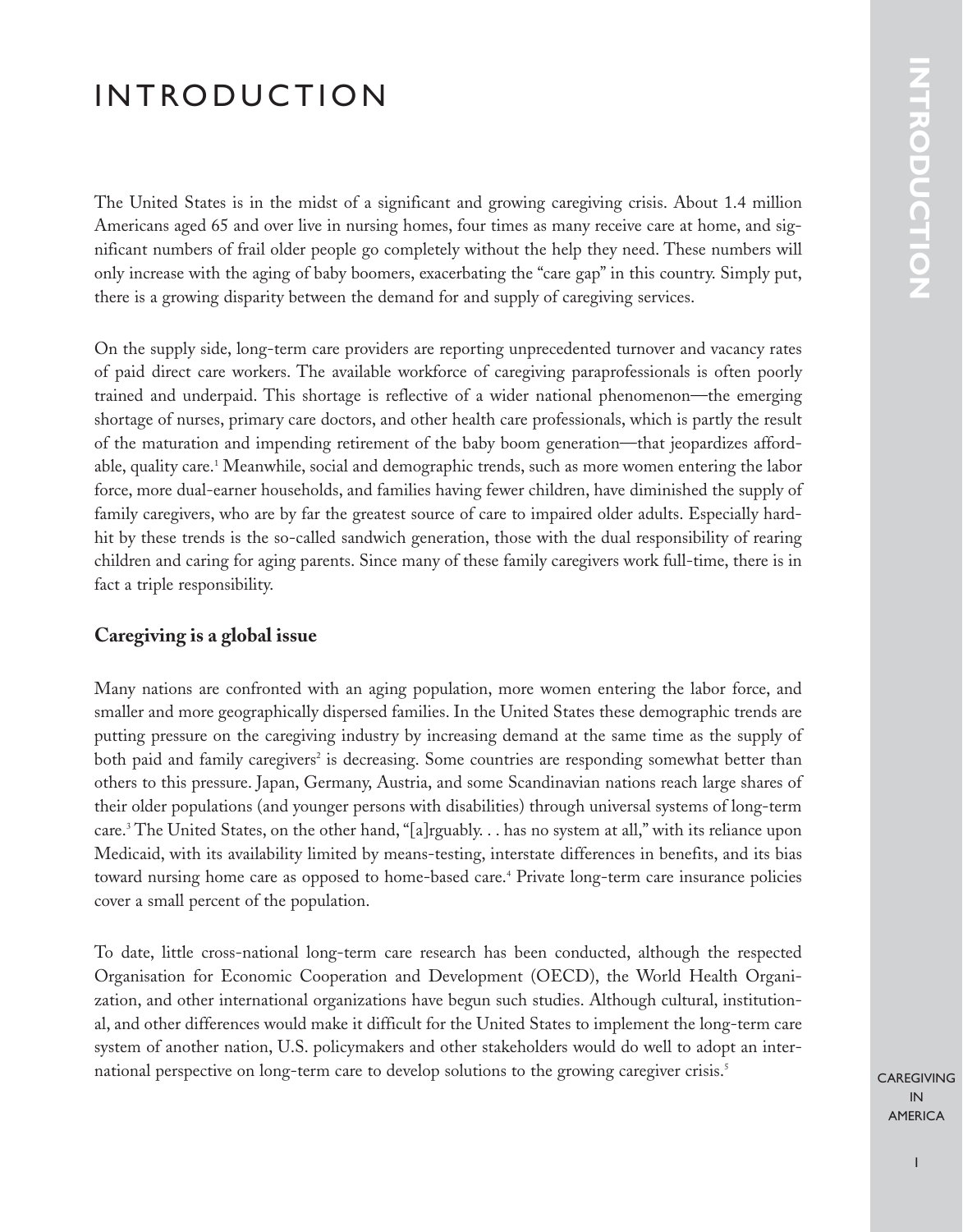## **Other dimensions of the caregiving crisis**

An underlying combination of ageism and sexism explains in part why the caregiving crisis receives less attention than it warrants. Older people receiving care are deemed disposable and without value.<sup>6</sup> As demonstrated by the recent scandal involving the wealthy socialite Brooke Astor—now the subject of a legal battle among family members about whether she needs more care—ageism cuts across class boundaries.7 Sexism, too, may prevent some from giving proper weight to the importance of improving the quality and availability of caregiving in America. Women continue to be the primary caregivers of family members, and like other unpaid workers, their contribution to society is not included in national income accounts.

Recent research has found that improvements in worker skill levels explain a significant portion of the growth in labor productivity over the past several decades in the United States.<sup>8</sup> In addition to higher education levels, the increasing experience of the workforce has contributed to this growth in the quality of human capital. Baby boomers represent a sizeable number of this experienced resource, and as their older members fast approach typical retirement age, employers would do well to consider ways to attract or retain them. Disruptions and absenteeism due to employees' caregiving duties cost U.S. employers up to \$33.6 billion per year.<sup>9</sup> One way for employers to attract or retain older workers would be through greater recognition of the caregiving issues faced by many older workers and to develop appropriate programs and services that address them.<sup>10</sup>

Market forces alone have been unable to develop adequate solutions to the growing caregiving crisis. Just as the private sector's inability to provide adequate health care to older people led to the creation of Medicare, a significant governmental role is needed in the caregiving field. For example, high turnover rates are often assumed to be the result of the low wages of paid caregivers. And yet, many people cannot afford to pay for even paid caregiving services. If industry wages rise, the number of paid caregivers might increase, but the demand will decrease because even fewer people will be able to afford to pay for them. This dilemma suggests that there might be a place for governmental wage subsidies or other public policy initiatives.

### **Family care, paid care—two separate worlds?**

As will be discussed in Section 3, several major nonprofit organizations have been established to improve the caregiving system in the United States, partly by advocating for changes in public policy. These organizations fall under two categories: those whose primary interest is family caregivers, such as the National Alliance for Caregiving (NAC) and the Family Caregiver Alliance (FCA), and those that focus on paid caregivers, such as the Paraprofessional Healthcare Institute (PHI). Typically, family and paid caregiving are "treated as two separate worlds" by advocates, lobbyists, and policymakers, even though, empirically, "it is rare for these two caregiving systems not to interface in some way."<sup>11</sup>

Some initiatives, such as the Rosalynn Carter Institute for Caregiving's "Caring for You, Caring for Me" program, bring family and paid caregivers together to share experiences and perspectives, with a view to improving care. For example, as discussed in Section 6, families and paid caregivers often have quite different expectations about the appropriate role and responsibilities of the caregiver. But public policy is largely unreflective of these shared perspectives. Dr. Robyn Stone, Institute for the Future of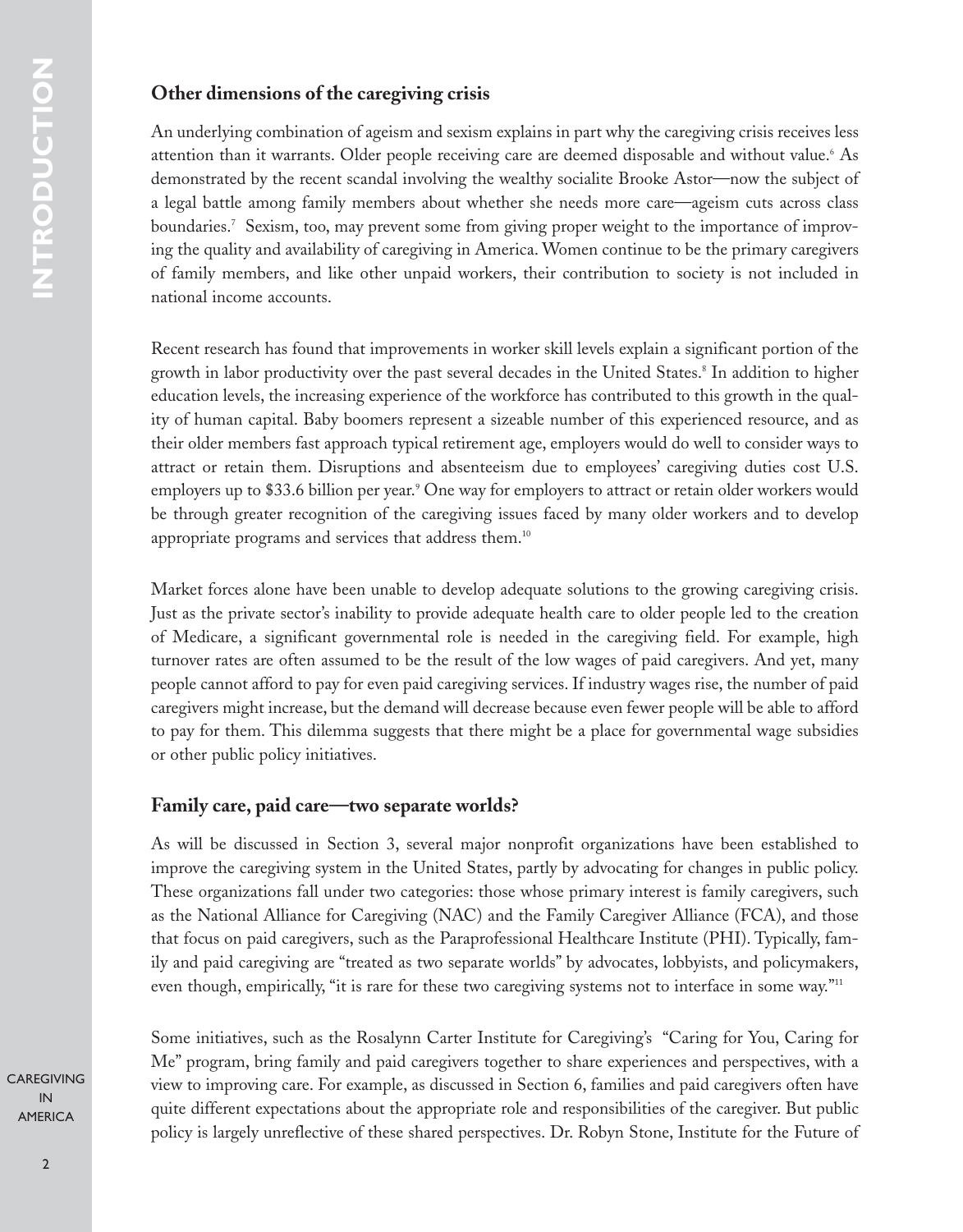Aging Services (IFAS), who has done extensive research on both family and paid caregivers, stresses that these two groups lack the political unity necessary in order to encourage mutually beneficial public policy initiatives.12 Gail Hunt, president and CEO of the NAC, strongly agrees that there is a vital need for a more holistic, integrated approach by advocates and policymakers from the family and paid caregiver fields.<sup>13</sup>

The fact that the NAC, which is one of the preeminent nonprofit organizations interested primarily in support for *family* caregivers, and the IFAS and PHI,<sup>14</sup> who together, may have done more than any other nonprofit organization to further the cause of *paid* caregivers, are advocating a more integrated, comprehensive approach to addressing the growing caregiving crisis may be an indication that it is just a matter of time before the "false dichotomy"15 is dissolved.

### **Plan of this report**

Consistent with aims of the Caregiving Project for Older Americans,<sup>16</sup> this report focuses on the integration of what is known about both the paid and the family caregiving worlds into a comprehensive whole. While our report focuses on the needs of older people, we recognize that disabled younger adults and children also have a large stake in the improvement of caregiving in America.

Section 1 provides an overview of the factors contributing to the growing caregiving crisis, including demographic and social trends, while Section 6 offers a more detailed discussion of such barriers, including inadequate financing of long-term care (LTC) and a critical shortage of direct care workers (DCW). Section 1 also provides descriptions of institutional versus home- and community-based care, and other features of the caregiving environment.

More than 12 million people in the United States, about half of whom are over age 65, need some kind of long-term care. Section 2 presents a profile of older care recipients: gender, age, ethnicity, marital status, wealth and income, health status, and other characteristics. Section 3 describes the major stakeholders concerned about caregiving.

Family and friends are the exclusive caregivers for the great majority of adults who receive long-term care at home. In Section 4, demographic and other characteristics of these caregivers are provided: age, gender, ethnicity, socioeconomic status, physical and mental health risks, financial burdens, and so on.

A major barrier to affordable, quality care for older Americans is the severe shortage of paid caregivers—direct care workers—an issue discussed in Section 5. Section 5 also reviews job titles and workplace environment, socioeconomic profile, and the causes of high turnover rates among paid caregivers.

Most Americans who need long-term care prefer home-based care to nursing homes and other institutional settings, and since the 1980s there has been a change in emphasis toward home- and community-based care among policymakers, providers, and consumers.17 The 1999 Supreme *Court Olmstead* decision, which found that, under title II of the Americans with Disabilities Act (ADA), states must provide caregiving and other services in the most integrated setting appropriate to the needs of qualified individuals and disabilities, has reinforced the movement toward home-based care.18 Section 5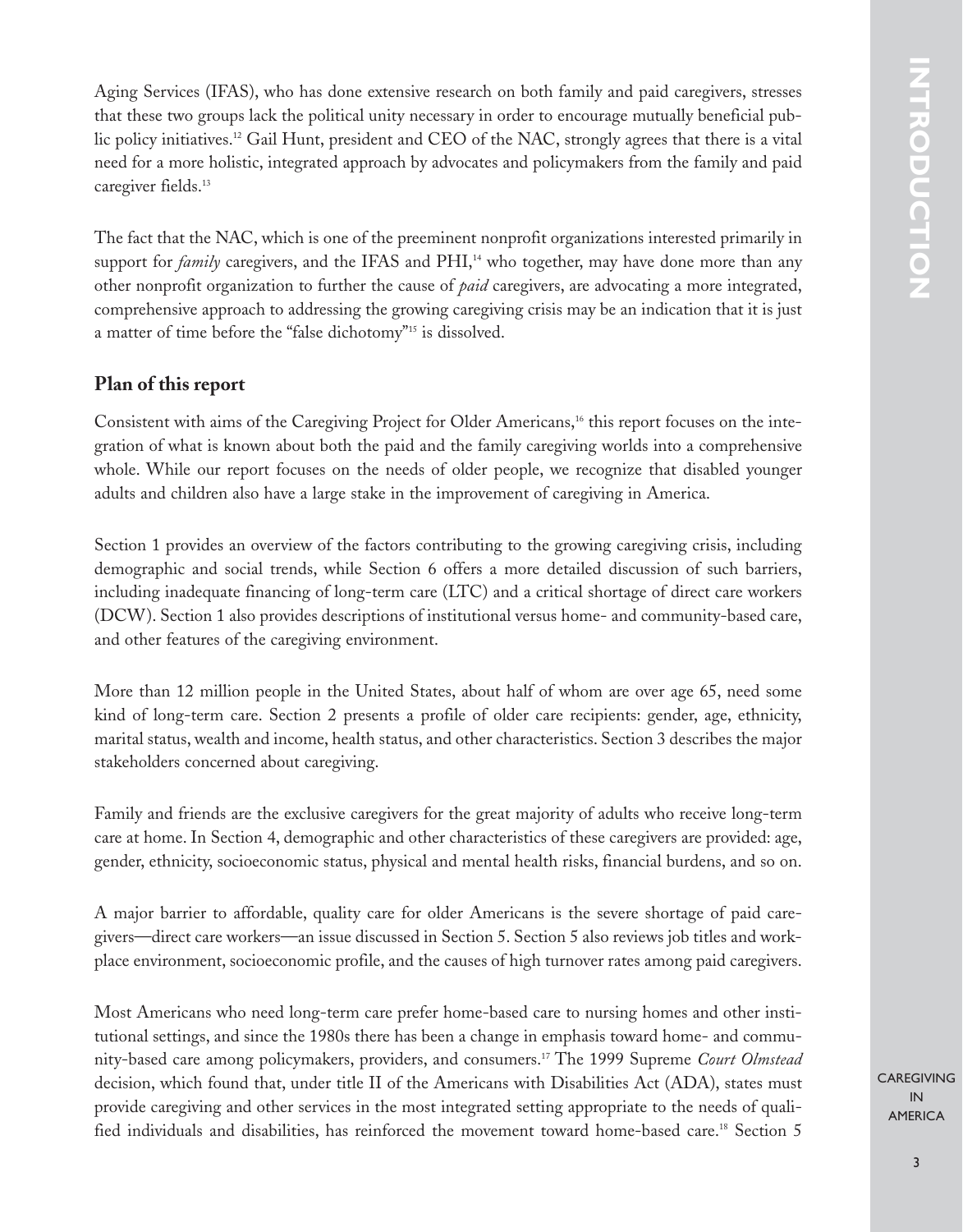gives most attention to those paid caregivers who work in home- and community-based settings, although we touch upon direct care workers in institutional settings.

Other barriers to affordable, quality care in the United States are discussed in Section 6, including inadequate financing of long-term care; communication barriers among medical practitioners, caregivers, and care recipients; the need for more effective, locally based, caregiving deliver systems; and regulatory restrictions governing permissible caregiver duties.

Relevant public and private initiatives to overcome these barriers are reviewed in Section 7, including wage pass-throughs, enhanced training initiatives, consumer-directed care, and development of career ladders.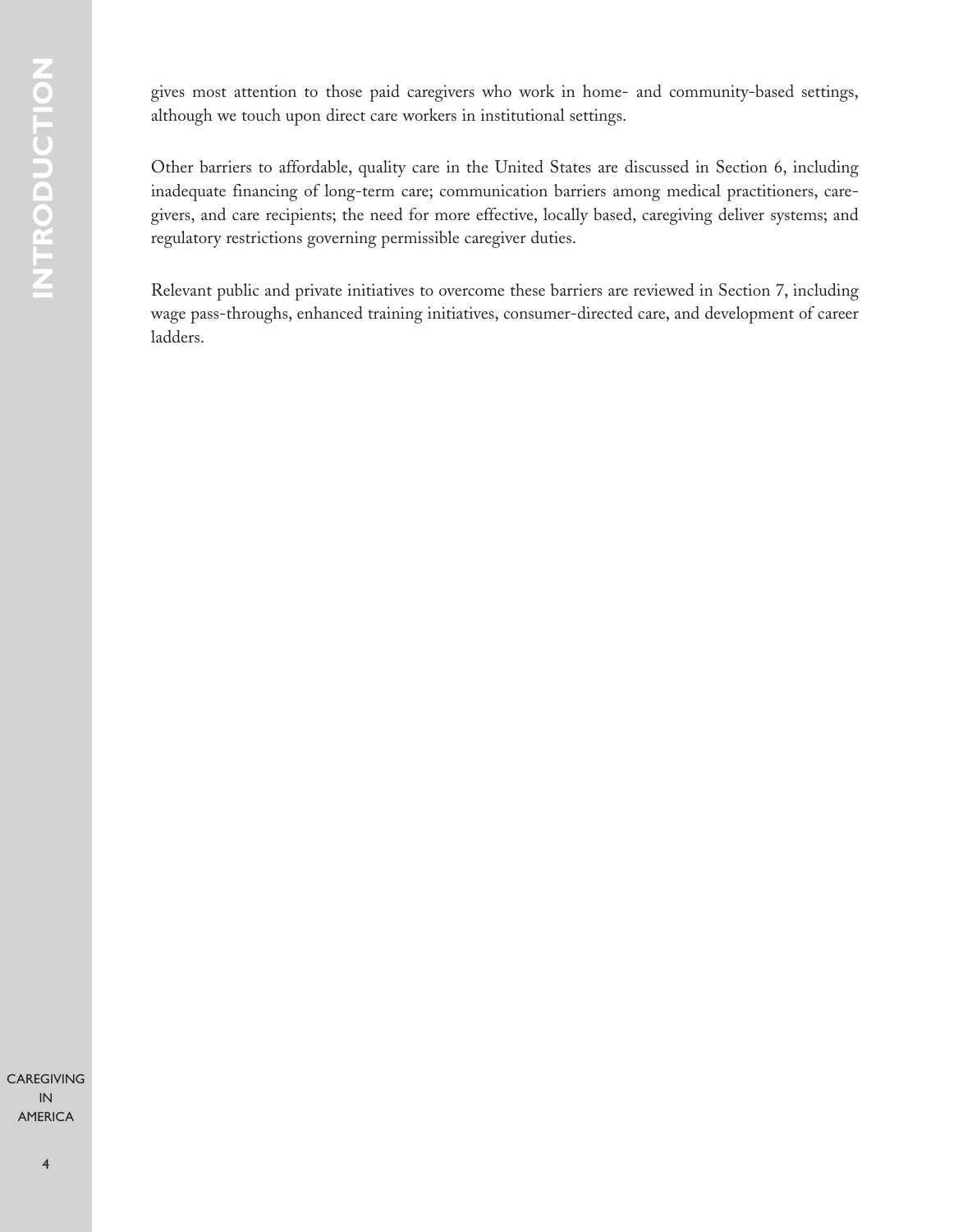# THE GROWING CAREGIVING CRISIS

Basically, the caregiving crisis is occurring because there are too few caregivers, both paid and unpaid, and too many people needing care. Demographic and social trends are reducing the available pool of family caregivers at the same time that the number of older people needing care is rising. The caregiving industry, meanwhile, is experiencing a severe, and worsening, shortage of paid paraprofessionals. Affordable, quality care is increasingly difficult—if not altogether impossible—to find.

#### **What is caregiving?**

There is no universally agreed-upon definition of caregiving, either in the literature<sup>19</sup> or in practice. Generally, the term refers to services that are provided to people who are unable to care for themselves due to a disability or functional limitation, usually defined in terms of *activities of daily living* (ADLs) or *instrumental activities of daily living* (IADLs).20 ADLs refer to basic self-care functions, such as bathing, dressing, using the toilet, getting in and out of beds and chairs, and eating. IADLs include functions related to maintaining independence, such as shopping, preparing meals, managing money, and performing housekeeping duties.

Measures of ADLs and IADLs are widely used by researchers and policymakers to analyze caregiving activities and to assess the level of care required of caregivers. But as Carol Levine, of the United Hospital Fund, has argued these measures of care recipients' limitations "do not convey the full spectrum or degree of complexity of the family caregiver's responsibility."21 Missed in the ADL and IADL measures are such significant caregiver activities as behavior supervision, pain management, and advocacy on behalf of the care recipient within the health care system.<sup>22</sup>

Following the generally accepted usage in the caregiving literature, in this document the term *caregiving* denotes supportive, nonmedical, mostly low-tech services (such as help with bathing or eating) and some medical services (such as administering oral and intravenous medications and attending to wounds). Caregivers may be divided into two groups—formal caregivers, also called paid direct care workers, and informal or family caregivers. Both *informal caregiver* and *family caregiver* are problematic terms. The word *informal* has the unintentional connotation of laxity; and the term *family caregiver* usually refers not just to care by family members, but also to care by friends, neighbors, and volunteers. Even the term *caregiver* is not without controversy, since some observers prefer to use it exclusively to mean informal (family) help. Throughout this report, *formal* or *paid* caregivers are sometimes called *direct care workers* or *paraprofessionals*; and this group is distinct from *family, unpaid,* or *informal* caregivers. When the term *caregiver* stands alone, both formal and informal caregivers are meant.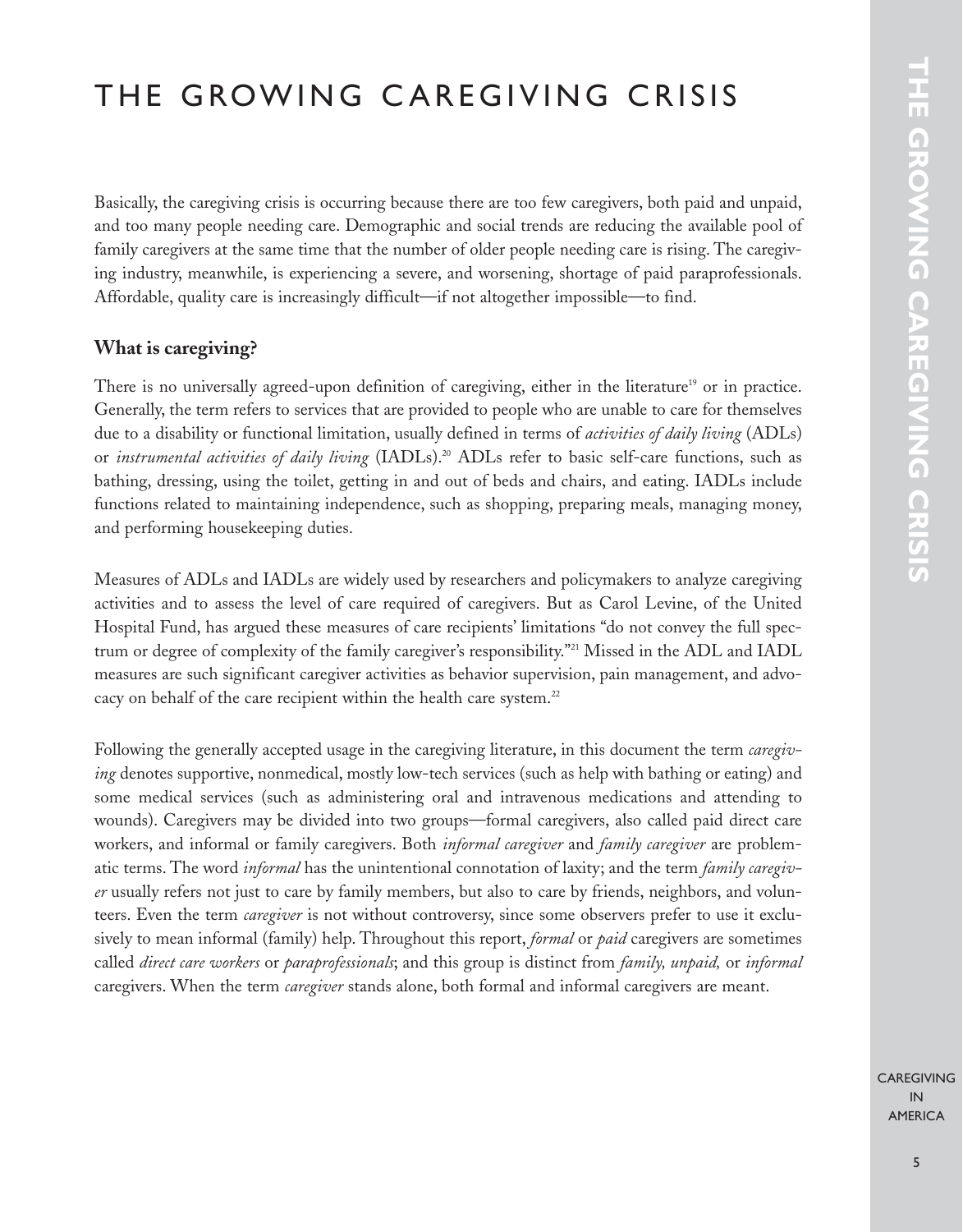#### **Table 1.1. Job Description of Direct Care Workers**

*Nursing aides*, also known as nursing assistants, certified nursing assistants, geriatrics aides, unlicensed assistive personnel, orderlies, or hospital attendants, perform routine tasks under the supervision of nursing and medical staff. They answer patients' call lights, deliver messages, serve meals, make beds, and help patients to eat, dress, and bathe. Aides may also provide skin care to patients, take their temperature, pulse rate, respiration rate, and blood pressure, and help them get into and out of bed and walk. They also may escort patients to operating and examining rooms, keep patients' rooms neat, set up equipment, store and move supplies, and assist with some procedures. Aides observe patients' physical, mental, and emotional conditions and report any change to the nursing or medical staff. Nursing aides employed in nursing care facilities often are the principal caregivers, having far more contact with residents than do other staff members. Because some residents may stay in a nursing care facility for months or even years, aides develop ongoing relationships with them and interact with them in a positive, caring way.

*Home health aides* help aged, convalescent, or disabled persons live in their own homes instead of in a health care facility. Under the direction of nursing or medical staff, they provide health-related services, such as administering oral medications. Like nursing aides, home health aides may check patients' pulse rate, temperature, and respiration rate, help with simple prescribed exercises, keep patients' rooms neat, and help to move patients from bed. They may help patients bathe, dress, and groom. Occasionally, they change nonsterile dressings, give massages and alcohol rubs, or assist with braces and artificial limbs. Experienced home health aides also may assist with medical equipment such as ventilators, which help patients breathe.

*Psychiatric aides* are also known as mental health assistants or psychiatric nursing assistants, who care for mentally impaired or emotionally disturbed individuals. They work under a team that may include psychiatrists, psychologists, psychiatric nurses, social workers, and therapists. In addition to helping patients to dress, bathe, groom themselves, and eat, psychiatric aides socialize with patients and lead them in educational and recreational activities. Psychiatric aides may play games such as cards with the patients, watch television with them, or participate in group activities, such as sports or field trips. They observe patients and report any physical or behavioral signs that might be necessary for the professional staff to know. They accompany patients to and from examinations and treatment. Because they have such close contact with patients, psychiatric aides can have a great deal of influence on their patients' outlook and treatment.

*Personal care and home care aides* generally provide unskilled, nonmedical caregiving to the aged, physically and/or mentally disabled and ill who live in their own homes or in residential care facilities instead of in health facilities. Most personal and home care aides work with aged or physically or mentally disabled clients who need more extensive personal and home care than family or friends can provide. Some aides work with families in which a parent is incapacitated and small children need care. Others help discharged hospital patients with relatively short-term needs.

Source: Bureau of Labor Statistics, U.S. Department of Labor (2006). Most text verbatim from source.

Perhaps the best way to define caregiving is to consider the list of tasks performed by caregivers. While Table 1.1 refers to the tasks of paid caregivers, also referred to as *paraprofessionals* and *direct care workers* (DCW), unpaid family caregivers also perform these tasks. Four categories of paid caregivers defined by the Bureau of Labor Statistics are listed in Table 1.1: nursing aides, home health aides, psychiatric aides, and personal care aides (also called home care aides). A wide variety of both medical (or quasi-medical) and nonmedical tasks are listed, including helping with eating, bathing, and dressing, taking temperature and pulse rate, changing nonsterile dressings, providing opportunities for socialization, and offering companionship. It is worth repeating that even the long list of activities in Table 1.1 may miss important caregiver activities.

#### **Who provides caregiving, and where?**

Caregiving is provided in both home-based and institutional settings (Table 1.2). Self-employed caregivers who do not work through agencies represent an important group that is not reflected in Table 1.2. It has been estimated that 29 percent of home care workers are self-employed.<sup>23</sup> Nor are informal (family) caregivers represented in Table 1.2.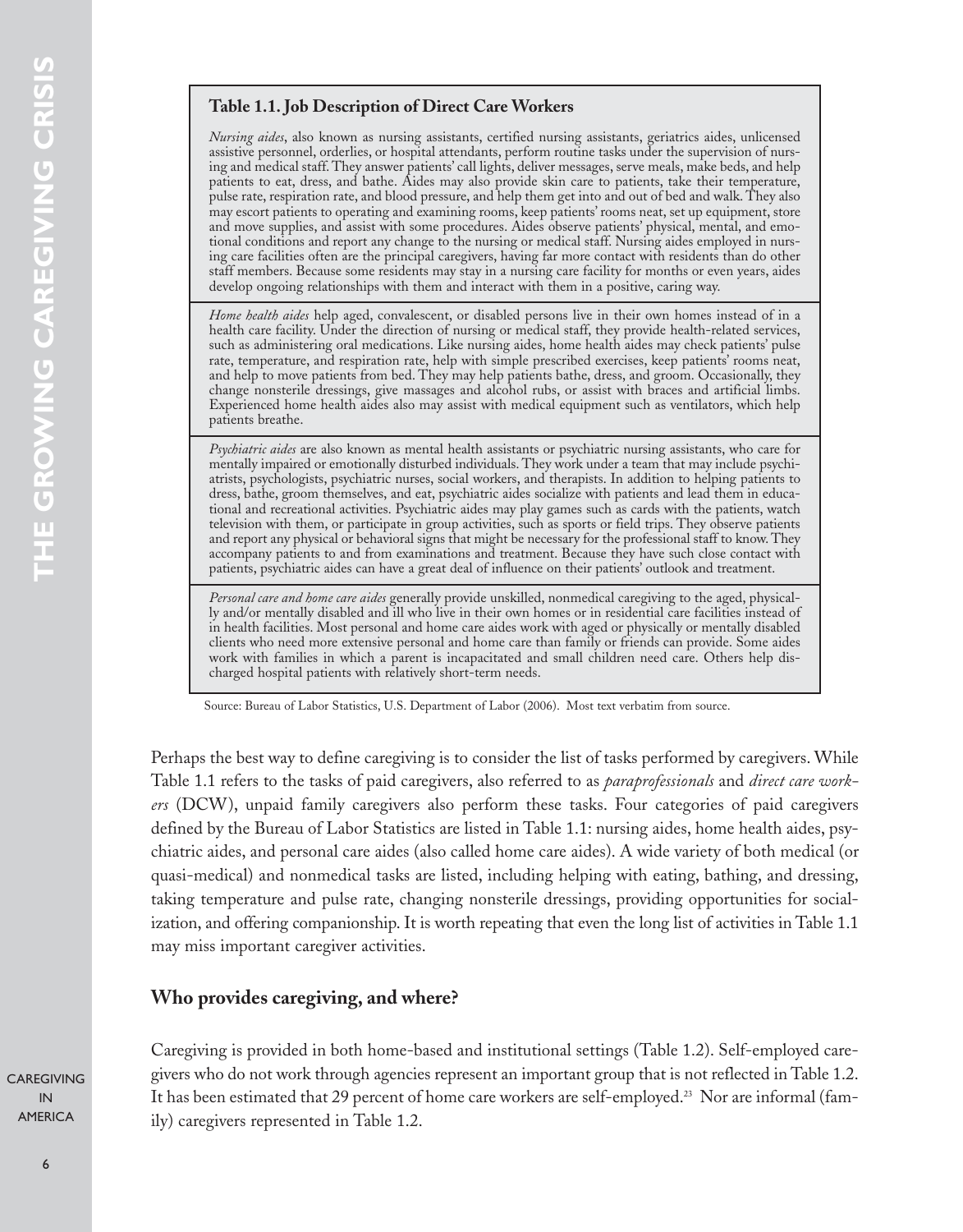### **TABLE 1.2. PROVIDERS OF LONG-TERM CARE IN THE U.S., 1998**

| <b>TYPE OF PROVIDER</b>                           | <b>NUMBER</b> |
|---------------------------------------------------|---------------|
| Nursing facilities                                | 17,458        |
| Intermediate care facilities                      | 6,553         |
| Residential facilities for adults/aged            | 51,227        |
| Residential facilities for non-aged               | 13,277        |
| Adult day care centers                            | 3,590         |
| Home health care agencies (certified or licensed) | 23,263        |
| Hospice organizations (certified or licensed)     | 4,336         |
| TOTAL.                                            | 119,704       |

Source: U.S. Department of Health and Human Services, Health Resources and Services Administration (2004).

About 80 percent of care recipients age 65 or older live in home- or community-based settings, the remainder in nursing facilities.<sup>24</sup> In addition to private homes and institutional nursing facilities, care is provided in group settings such as assisted-living facilities, congregate housing, residential care facilities, and adult day care centers. Although often included within the term *home-based care*, often these services are more institutional in character and resemble traditional nursing homes. There is considerable variation in terminology across states and among caregiving experts, and the distinction among these different types of group settings, and between them and institutional settings for care, is often cloudy.25

Caregiving advocate Lawrence Schmieding says, "At home, there's always hope." But when it comes to group housing, the line becomes blurred. What is a *home*, and what is an institution? Arriving at a clear-cut answer to this question is problematic even among caregiving and housing experts. As the Visiting Nurse Service of New York's Center for Home Care Policy and Research points out, "Confusion over terminology impedes the collaborative thinking and clear communication necessary for joint housing-LTC policy development" by disparate decision makers.<sup>26</sup>

As suggested in Table 1.1, various titles are used for paid direct care workers (DCWs). For example, nursing aides are also referred to as nursing assistants, certified nursing assistants, geriatrics aides, unlicensed assistive personnel, orderlies, patient care assistants, resident assistants, and—simply caregivers.27 The term caregiver also is used as a synonym for home health aide (HHA), a job title classified by the Bureau of Labor Statistics that has many alternatives: residential counselor, home health provider, rehabilitation training specialist, direct support person, personal care attendant, and so on.<sup>28</sup>

Nearly 80 percent of adults who receive care at home rely exclusively on unpaid help from family and friends. Only 8 percent of consumers of home-based care receive all of their care solely from paid workers, and 14 percent rely on both paid and unpaid workers. This means that family and friends provide support to well over 90 percent of people receiving care at home.<sup>29</sup>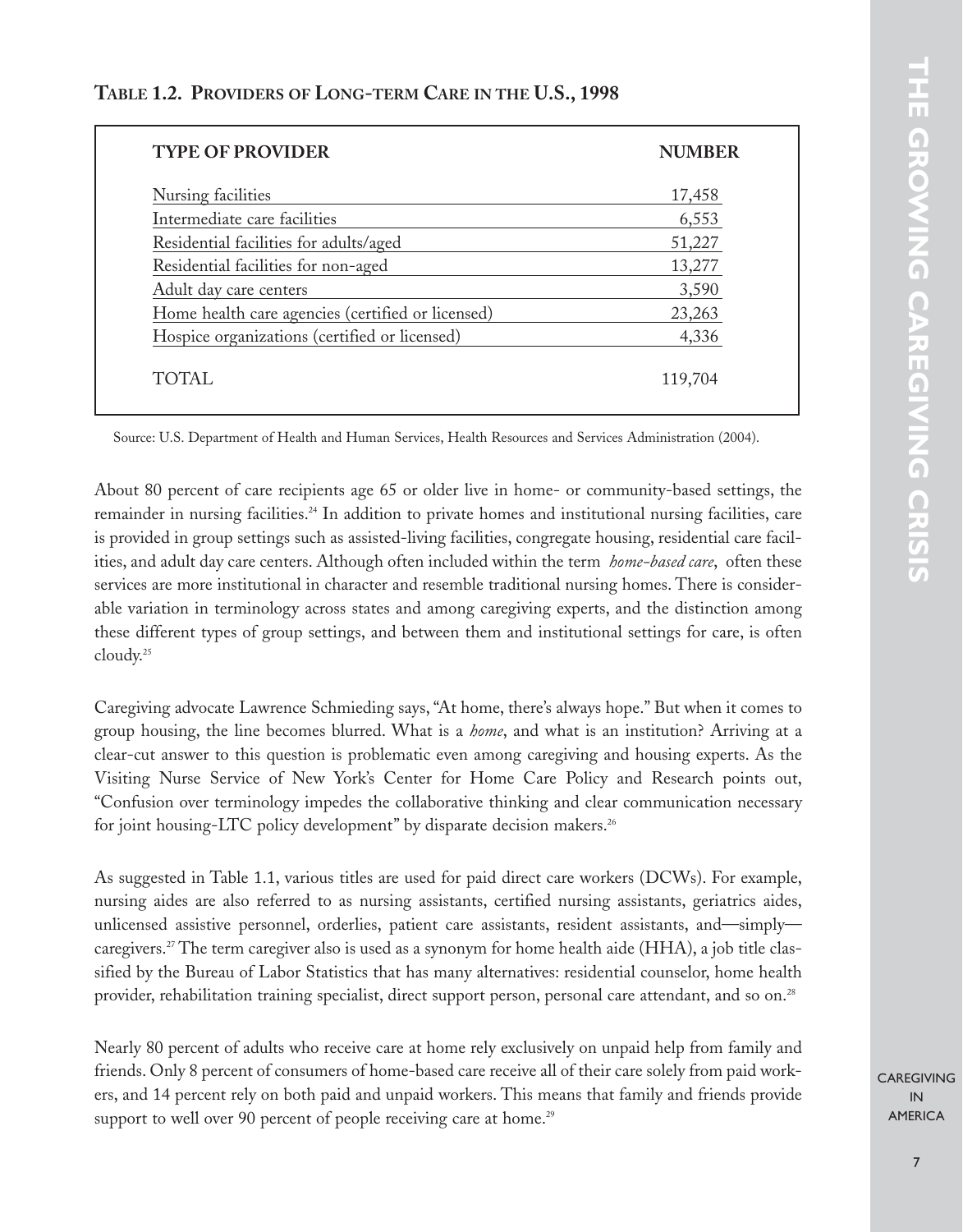# **What is the caregiving crisis, and why is it growing?**

Increasingly, there are too few caregivers, both paid and unpaid, and too many people needing care. Growing numbers of people are finding it increasingly difficult to obtain affordable, quality care. At the same time as the available pool of family caregivers is shrinking, the caregiving industry is experiencing a severe, and worsening, shortage of paid paraprofessionals. Meanwhile, as the baby boom generation grows older, the number of older people needing care will continue to rise. And the "blessing" of increasing life expectancy in the United States means not only that more people live to advanced age, but also that more of them will need care for a period of years or even decades.<sup>30</sup>

The most significant cause of increasing demand for caregiving services in the future will be the aging of the baby boomers,<sup>31</sup> and the U.S. population will continue to become old for several decades (Table 1.3). In 2005, about 17 percent of the population was age 60 or older; by 2050, this is projected to have increased to more than 26 percent. Most of this change in the population's age composition will be due to the growth of the older age groups—ages 70–84 and ages 85 or older. They are more likely than younger members of the 60-and-over set to have chronic conditions that require care.

|           | 2005 | 2015 | 2025  | 2050  |
|-----------|------|------|-------|-------|
| $60 - 65$ | 4.4% | 5.8% | 6.0%  | 5.3%  |
| $65 - 69$ | 3.4% | 4.8% | 5.6%  | 4.9%  |
| $70 - 84$ | 7.3% | 7.5% | 10.3% | 10.9% |
| $85+$     | 1.7% | 2.1% | 2.3%  | 5.0%  |

#### **TABLE 1.3. POPULATION AGING IN THE UNITED STATES,** 2005 **TO** 2050

Source: U.S. Census Bureau (2004).

Over the past several decades, although increasing numbers of women of all ages have entered the labor force, the majority of family caregivers are still women. Frequently, women carry a joint burden of paid employment and unpaid caregiving at home. Others are compelled to exit the labor force altogether to care for a family member, often a spouse. (See Section 4.)

Trends in family and living arrangements are also influencing the supply of family caregivers. Families are having fewer children. Over the past several decades the number of men and women who live alone has been steadily increasing.<sup>32</sup> It is an unfortunate irony that while women have traditionally served as their family's primary caregiver, when they reach advanced age and need care themselves, fewer family members are around to help. Two-thirds of women ages 75 or older live alone, compared to 29 percent of men the same age.<sup>33</sup>

Trends in migration patterns also have an impact on the role of family caregivers. Traditionally, it was customary for a majority of people age 60 or older to eventually move from their homes to another location, usually a short distance away.<sup>34</sup> In recent years, "a new phenomenon" has been observed, "a discernible dispersal of retirement migration" away from the traditional destination states—Florida,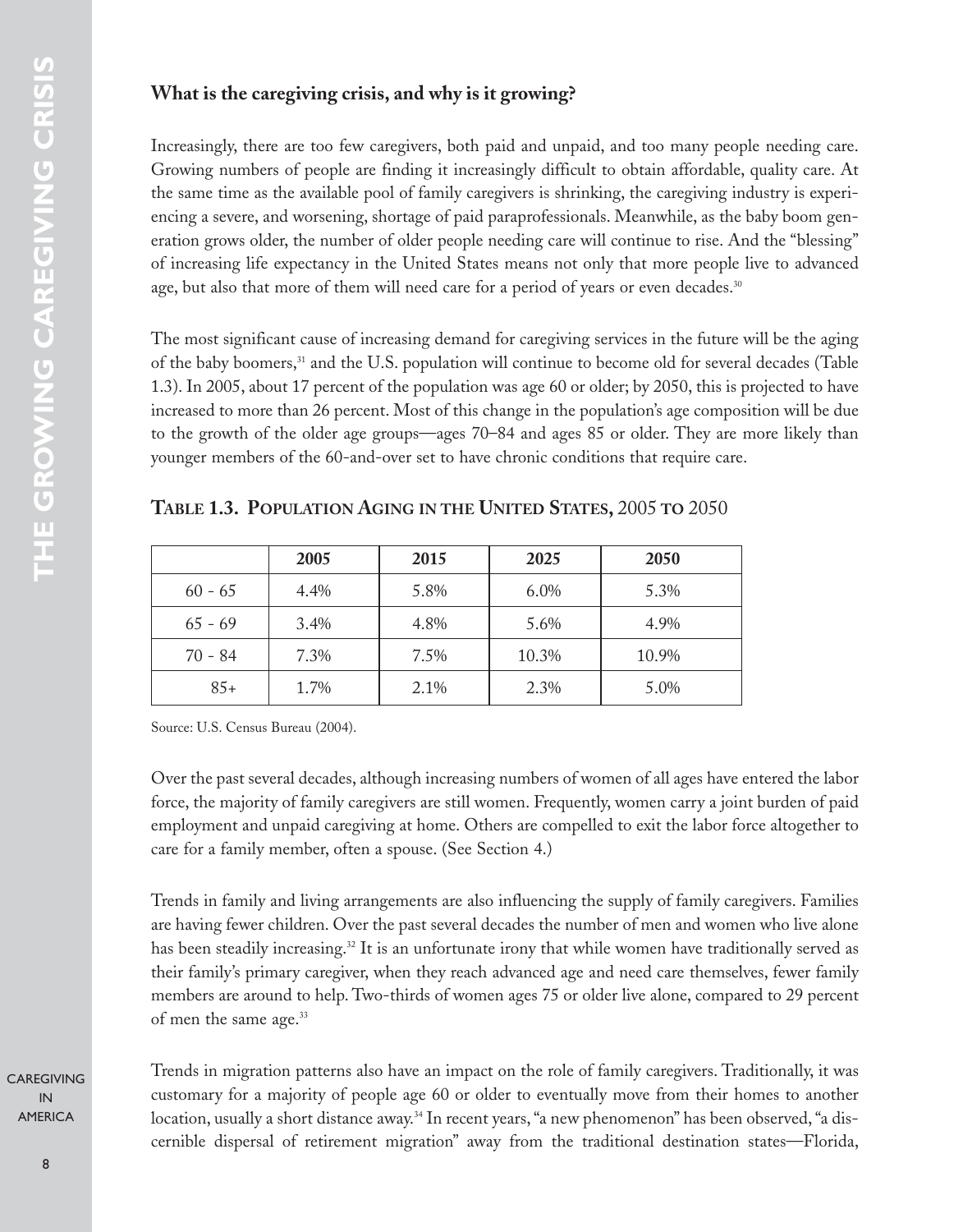California, Arizona, and Texas—to "newly favored" destinations such as Cape Cod, Massachusetts, the Jersey shore, and the Ozarks of Missouri and Arkansas.<sup>35</sup> These demographic trends will increase demand for paid caregivers in some regions while decreasing demand in others, and change the interface between family and paid caregivers.

By itself, this anticipated increase in the demand for care and decreasing supply of family caregivers would represent a significant challenge to policymakers and others concerned about ensuring the availability of affordable, quality care. But these trends are only part of the story, for the increasing pressure on family caregivers, and on those needing care, is exacerbated by a severe shortage of direct care workers.<sup>36</sup>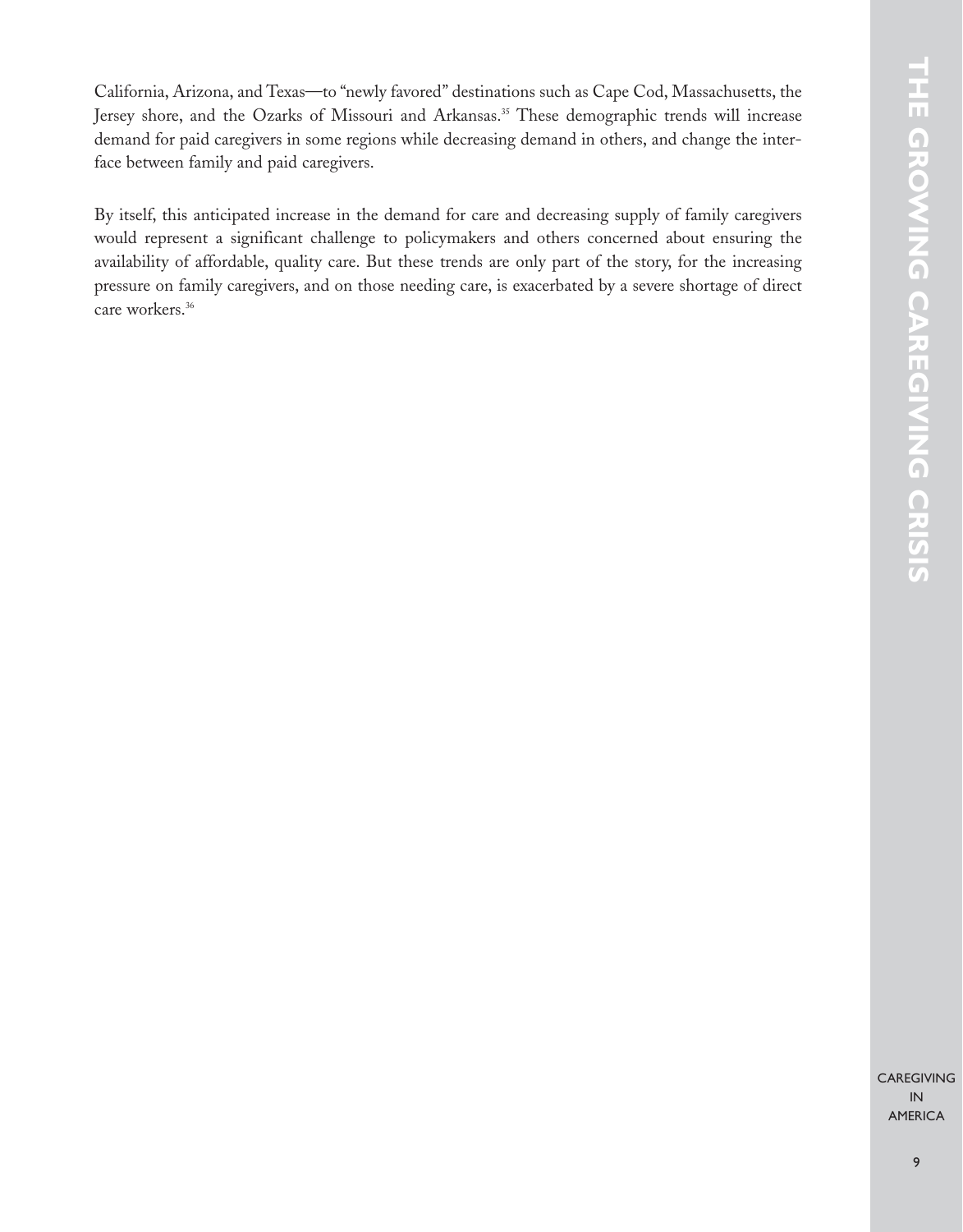# WHO NEEDS CARE?

#### **Many who need care go without it**

More than 12 million people in the United States, about 80 percent of whom are age 50 or older and about half of whom are age 65 or older, need some kind of long-term care.<sup>37</sup> Among those who are 50+ years of age, the average age is 75; the average age of all care recipients is 66.38 Nearly two-thirds of care recipients are female.<sup>39</sup> Many of those in need of care simply go without it—about 20 percent of adults needing assistance are unable to find someone to help, either paid or voluntary.<sup>40</sup>

# **ADLs and IADLs**

Base: 1,247 caregivers in the U.S.

Source: National Alliance for Caregiving and AARP (2004).

Cancer, diabetes, and heart disease are the most commonly reported diseases among people age 50 or older who receive help from family or friends (Table 2.1). Although Table 2.1 shows that only 8 percent of family caregivers report Alzheimer's disease among care recipients age 50 or older, a follow-up question in the survey from which the data were obtained indicates that the incidence is much higher. The statistics in Table 2.1 are from an open-ended question about the main problems and illnesses of care recipients. In the follow-up question, the National Alliance for Caregiving and AARP specifically asked respondents who did not report Alzheimer's in the open-ended question whether the people for whom they provide care suffered from Alzheimer's or other mental confusion. An additional 17 percent said yes—which means that about one in four family caregivers faces the significant stress of caring for someone with Alzheimer's or other mental confusion.<sup>41</sup>

| <b>TABLE 2.1 PERCENT OF FAMILY CAREGIVERS REPORTING SPECIFIED</b> |
|-------------------------------------------------------------------|
| PROBLEMS AND ILLNESSES AMONG CARE RECIPIENTS                      |

|                     | Recipient 18-49 Years Old | Recipient 50+ |
|---------------------|---------------------------|---------------|
| Old age             | $0\%$                     | 15%           |
| Cancer              | 4%                        | 9%            |
| <b>Diabetes</b>     | 4%                        | 9%            |
| Mental illness      | 23%                       | 3%            |
| Heart disease       | 1%                        | 9%            |
| Alzheimer's         | $0\%$                     | 8%            |
| Stroke              | 3%                        | 6%            |
| Mobility limitation | 3%                        | 6%            |
| Arthritis           | $0\%$                     | 5%            |
| Blindness/vision    | 2%                        | 3%            |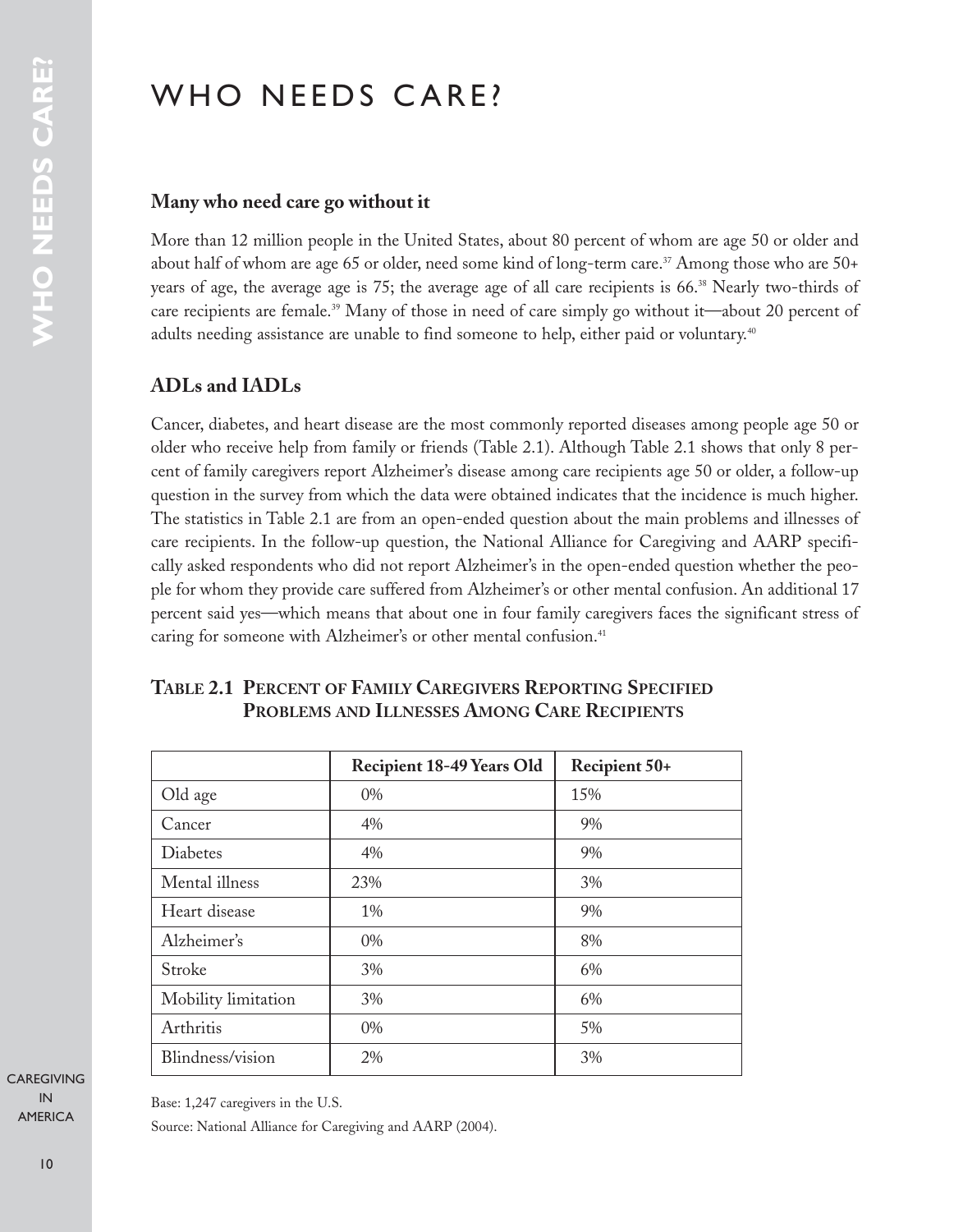ADLs and IADLs are commonly used to assess the level of care required (Tables 2.2 and 2.3). While these measures are imperfect indicators of a caregiver's level of responsibility because they ignore the incidence of disease among care recipients and miss significant responsibilities such as behavior supervision and pain management,<sup>42</sup> responsibility grows as the care recipient requires more help with ADLs and IADLs.

|                         | % Saying Yes |
|-------------------------|--------------|
| Transportation          | 82%          |
| Grocery shopping        | 75%          |
| Housework               | 69%          |
| Managing finances       | 64%          |
| Preparing meals         | 59%          |
| Helping with medication | 41%          |
| Managing services       | 30%          |

Base: 1,247 caregivers in the U.S.

Source: National Alliance for Caregiving and AARP (2004).

|                                       | % Saying Yes |
|---------------------------------------|--------------|
| Getting in and out of beds and chairs | 36%          |
| Getting dressed                       | 29%          |
| Helping bathe or shower               | 26%          |
| Getting to and from the toilet        | 23%          |
| Feeding care recipient                | 18%          |
| Dealing with incontinence diapers     | 16%          |

Base: 1,247 caregivers in the U.S.

Source: National Alliance for Caregiving and AARP (2004).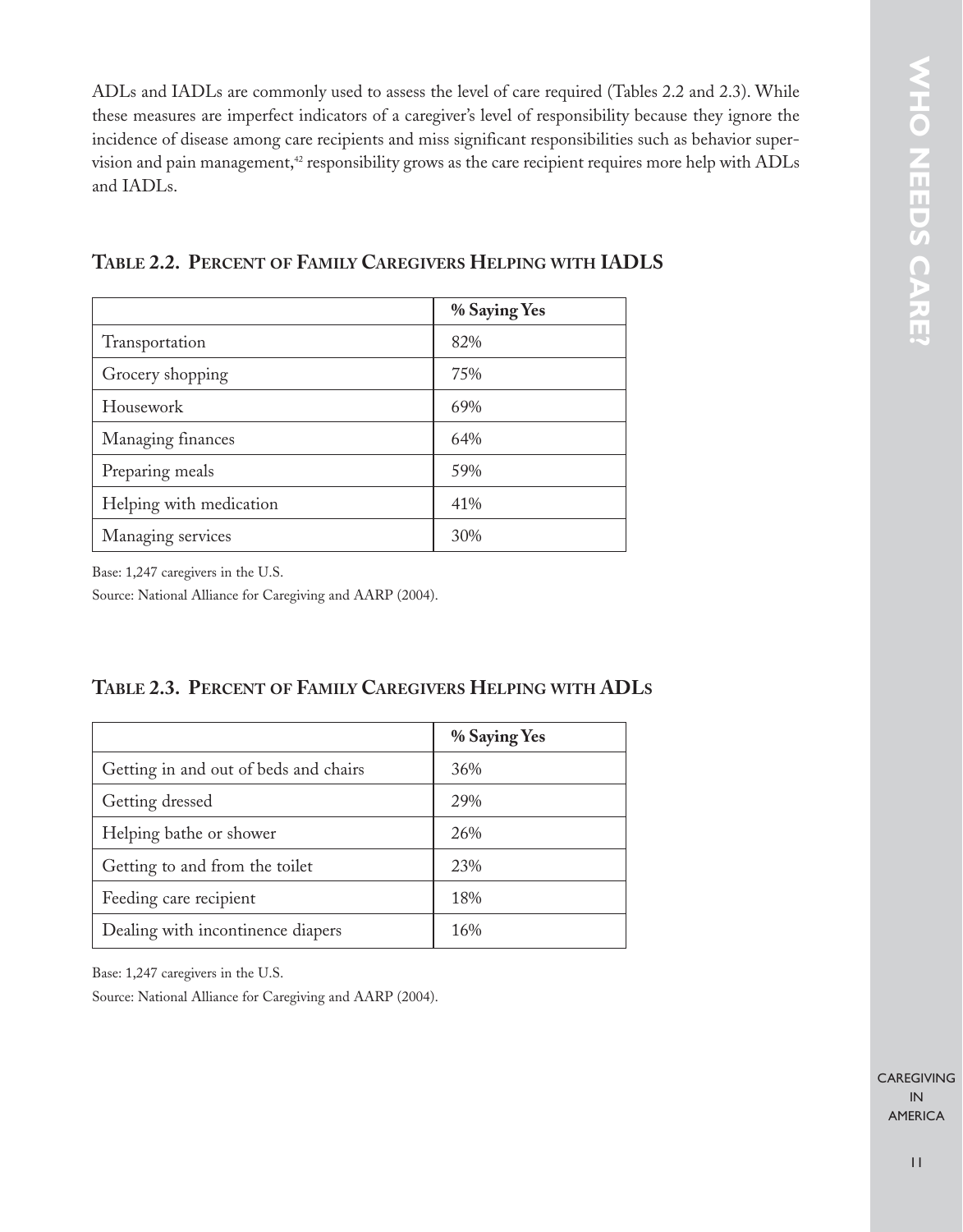WHO NEEDS CARE? **WHO NEEDS CARE?**

Family caregivers most commonly provide help with the following ADLs: getting to and from the toilet, bathing or showering, getting dressed, and getting in and out of beds and chairs (Table 2.3). Regarding IADLs (Table 2.2), the vast majority of caregivers help with transportation (82 percent), grocery shopping (75 percent), and housework (69 percent). Fifty percent of family caregivers help with one or more ADLs, and 80 percent help with three or more IADLs.<sup>43</sup>

# **Living arrangements**

About 55 percent of all care recipients live in their own homes, 24 percent in a caregiver's home, and 8 percent in someone else's home (Table 2.4). Only 5 percent of all care recipients reside in nursing homes, much lower than the 20 percent of recipients age 65 or older who do.

| TABLE 2.4. LIVING ARRANGEMENTS OF CARE RECIPIENTS |  |
|---------------------------------------------------|--|
|---------------------------------------------------|--|

|                               | % Saying Yes |
|-------------------------------|--------------|
| Own home                      | 55%          |
| In caregiver's household      | 24%          |
| Someone else's home           | 8%           |
| Nursing home                  | 5%           |
| Assisted-living               | $4\%$        |
| Independent living/retirement | 3%           |

Base: 1,247 caregivers in the U.S.

Source: National Alliance for Caregiving and AARP (2004).

# **Underscoring the need for advocacy and research**

Significant numbers of frail older people go entirely without the help they need. Unfortunately, among those who find help, appropriate care is not always provided—even by intimate family members. For example, one study found that among physically disabled people age 65 or older who were being cared for by a spouse, nearly 40 percent reported emotional distress from receiving the assistance, 50 percent reported being helped with activities "unnecessarily," and 28 percent reported not receiving help that they needed. This study was limited to care of people with physical limitations. Since caring for people with Alzheimer's disease and other cognitive impairments is usually more challenging,<sup>44,45</sup> the authors note that the incidence of inadvertently inappropriate care by family caregivers probably is higher than reported in the study, as its authors point out.<sup>46</sup> Less than one-fifth of family caregivers receive formal caregiver training.<sup>47</sup> and 28 percent reported not receiving help that they needed.<sup>48,49</sup>

This is not to discount the significant contribution of family caregivers but rather to underscore the importance of the work being done by the National Alliance for Caregiving, the Family Caregiver Alliance, the Rosalynn Carter Institute for Caregiving, and other organizations that advocate on behalf of family caregivers, as well as provide information and conduct research in this area.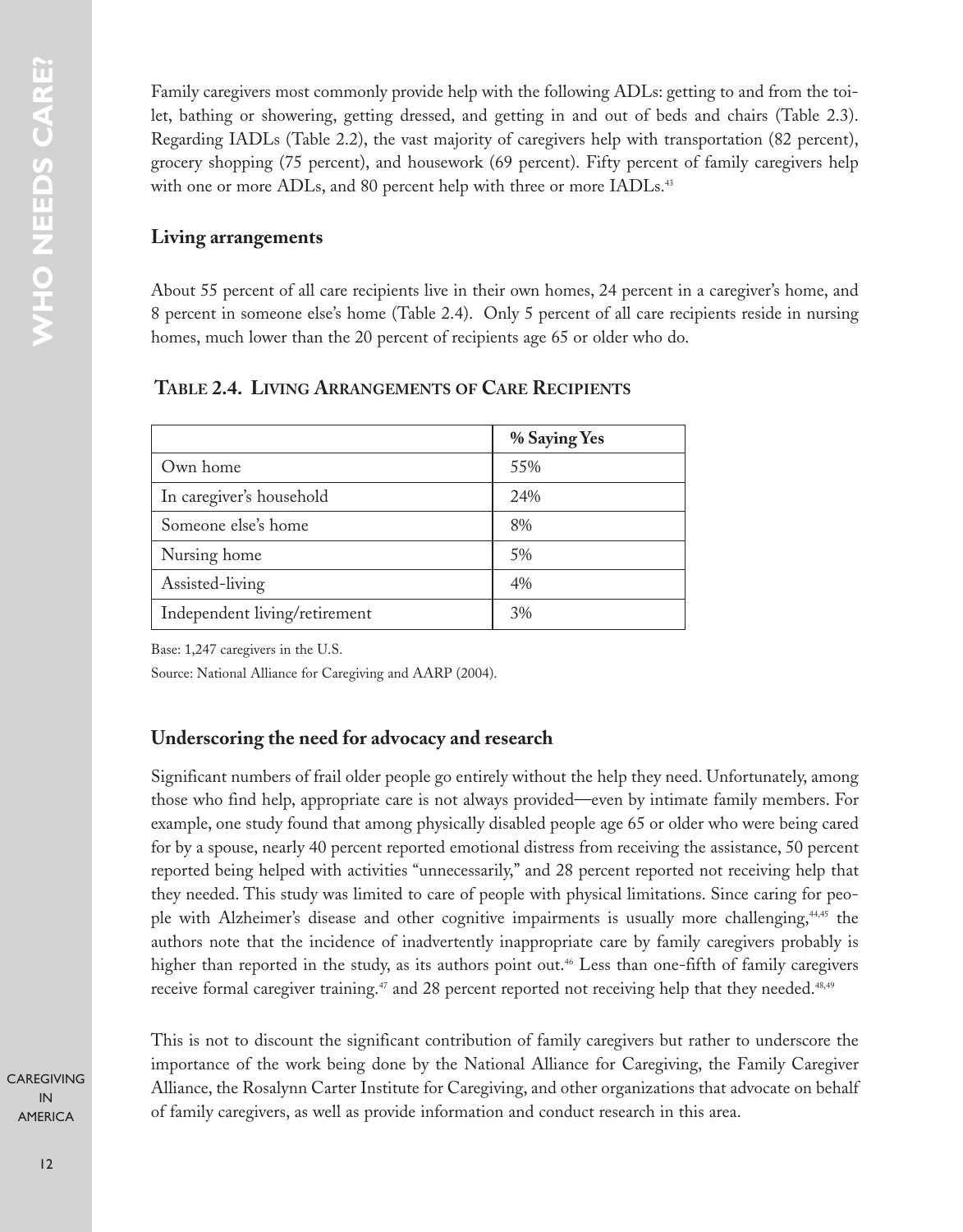Before moving on to a discussion of family caregivers and the significant burden they face, we will review in Section 3 some of the major nonprofits and other caregiving stakeholders devoted to improving caregiving in the United States. Our discussion covers both those organizations primarily concerned with family caregivers and those with paid paraprofessionals.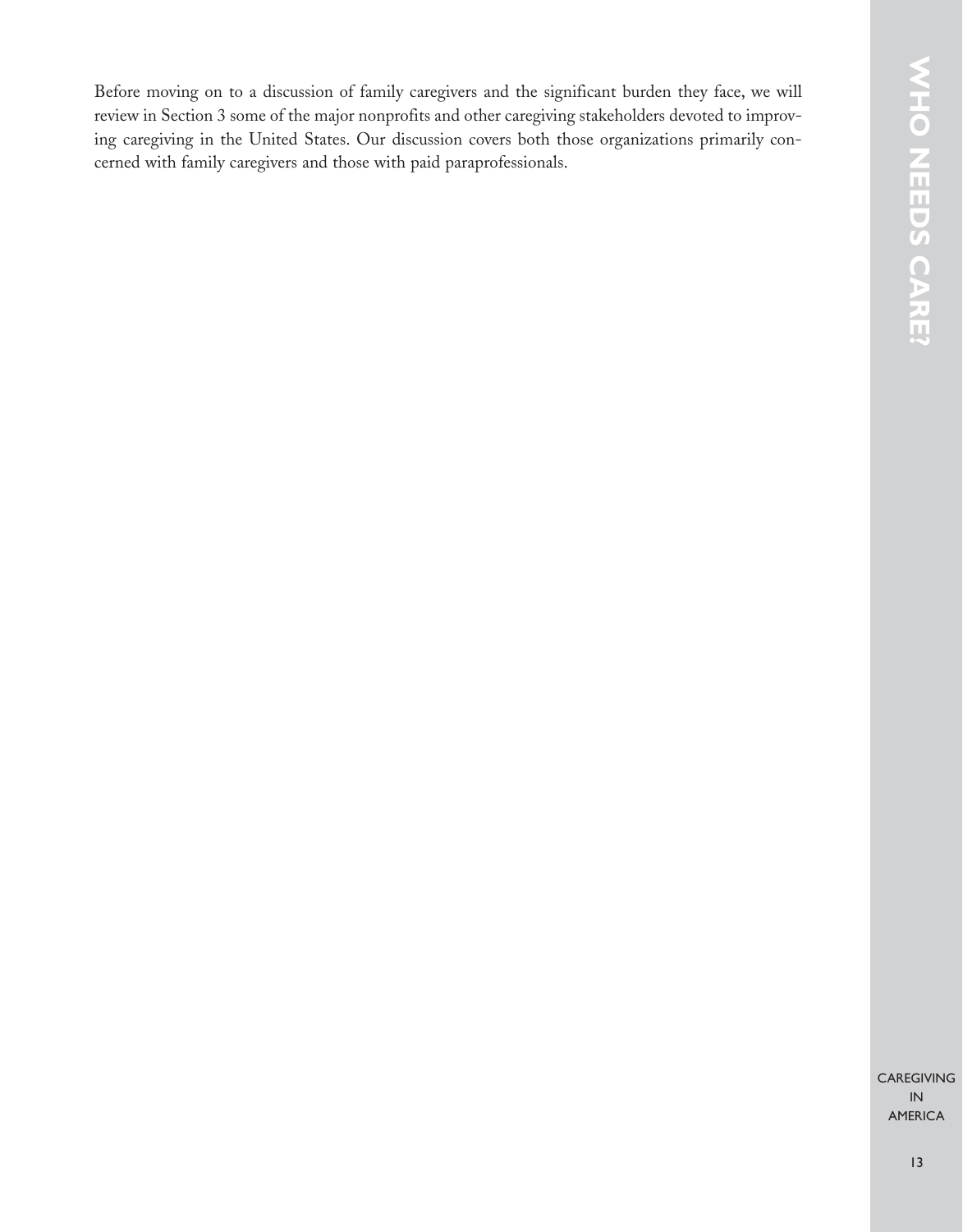# WHO CARES ABOUT CAREGIVING?

Family caregivers obviously have a big stake in the growing caregiving crisis, as do paid paraprofessionals. (See Sections 4 and 5.) As discussed in Section 1, caregiving agencies, too, such as home care agencies and nursing homes, have an obvious interest in the care of older Americans.

In this section, we review some of the other major stakeholders in the caregiving field, such as governmental agencies, nonprofit organizations, philanthropic foundations, businesses and trade associations, and unions. (Also see Appendix A, which includes many more organizations than those discussed here.)

### **Administration on Aging**

The National Family Caregiver Support Program (NFCSP), developed by the U.S. Administration on Aging (AoA), was established through enactment of the amendments to the Older Americans Act (OAA) in 2000.50 The NFCSP "was the first federal law to explicitly acknowledge the service needs of families of older people in their caregiving role."<sup>51</sup> More than a third of all states provide support to the caregivers of older people through the NFCSP, the total of which amounted to \$155.2 million in fiscal year 2003.52 The relatively limited NFCSP funding available to states leaves gaps in caregiver support services, which vary considerably from state to state.<sup>53</sup>

The NFCSP offers several direct services for caregivers, including assistance in gaining access to supportive services; counseling, support groups, and training; and respite care. Eligible populations for these services are family caregivers of older adults and grandparents, as well as other family members who are caregivers of children.

Another initiative of the AoA is the Eldercare Locator. Older people and their caregivers throughout the country can contact Eldercare Locator, by telephone or by Internet, to get contact information for state and local area agencies on aging and community-based organizations in their localities. The National Association of Area Agencies on Aging and the National Association of State Units on Aging work in partnership with the Eldercare Locator. The overall goal of the Eldercare Locator is to "help older persons live independently and safely in their homes and communities for as long as possible."54

#### **Nonprofit organizations**

Many nonprofit organizations are devoted to addressing caregiving issues in the United States through advocacy, education, original research, and other efforts. Generally, these nonprofits tend to focus either on family caregivers or on paid caregivers.

**Family caregiving:** Among the several major nonprofits in the United States concerned primarily with family caregivers are the National Alliance for Caregiving (NAC), the Family Caregiver Alliance (FCA), the Rosalynn Carter Institute for Caregiving (RCI), and the National Association of Professional Geriatric Care Managers (GCM).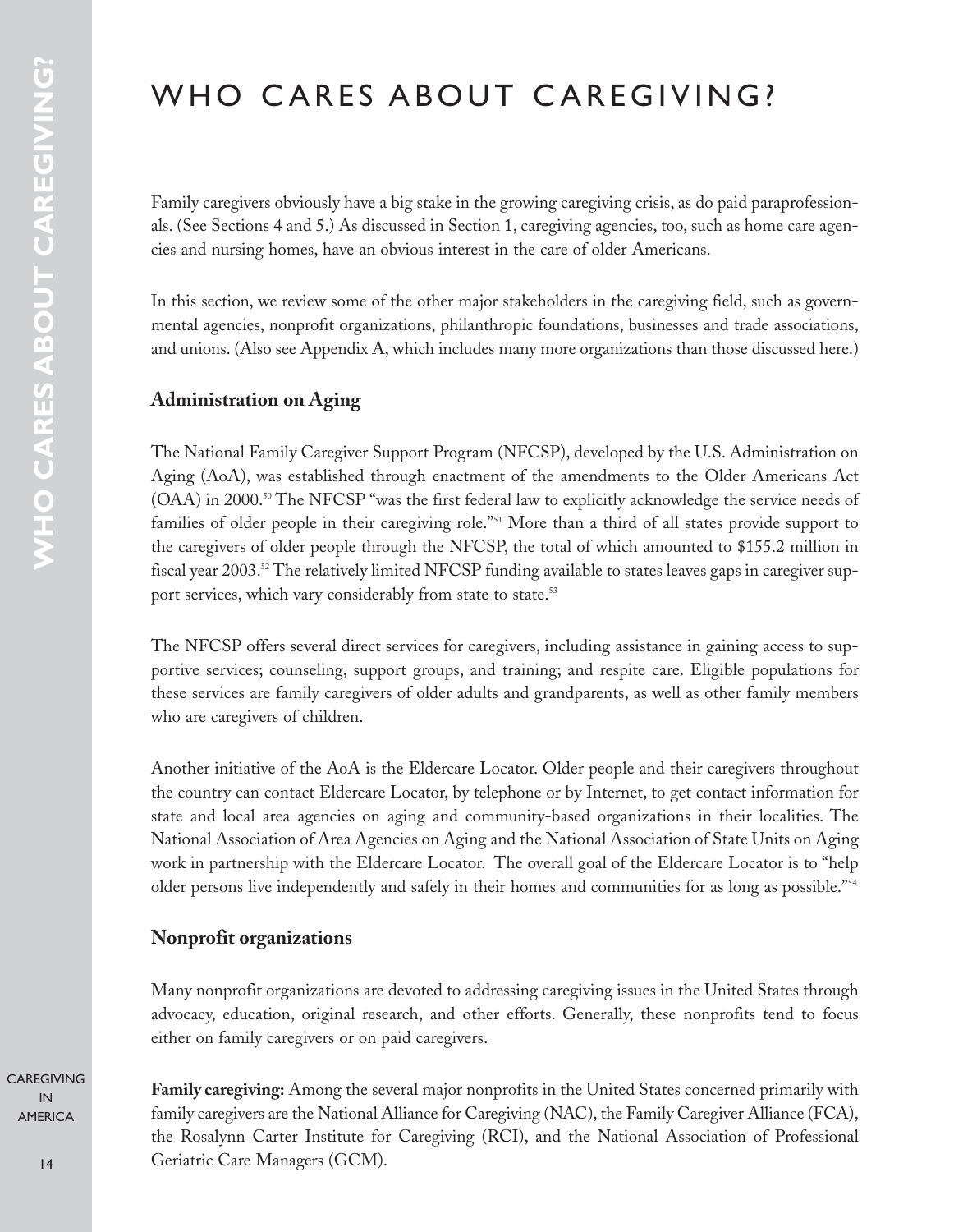The NAC is a coalition of national organizations that perform policy research, develop national programs and increase public awareness regarding family caregiving issues. Among the members are grassroots organizations, professional associations, and corporations. A major initiative of the NAC is its National Caregiver Survey, last conducted in 2004 (jointly with AARP).<sup>55</sup> This survey has gathered information about family caregivers and the people for whom they care. Another program of the NAC is the Family Care Resource Connection, which reviews and rates caregiver resources. The NAC has also established a national grass-roots advocacy movement, Toward a National Caregiving Agenda: Empowering Family Caregivers in America, and several other programs that support and inform family caregivers.<sup>56</sup>

The Family Caregiver Alliance is a major informational, research, and educational resource for family caregivers and those interested in the topic. Among the numerous FCA publications is the *National Consensus Report on Caregiver Assessment,* which has helped to document and to raise awareness of the needs of family caregivers, especially of their health and long-term care needs. An important initiative of the FCA is the National Center on Caregiving (NCC), a gateway for information on caregiving throughout the country. The NCC's services include Caregiver Alerts/State and National Policy Initiatives, which tracks and reports state and national legislation on issues of relevance to caregivers, policymakers, and other stakeholders. The NCC also has developed training and education programs and regularly organizes caregiving conferences and seminars.<sup>57</sup>

The Rosalynn Carter Institute for Caregiving provides research, education, and training resources for paid and volunteer or family caregivers. It has formed partnerships with a variety of groups and organizations to improve the state of caregiving in diverse communities. The organization has several initiatives to promote caregiving for older persons.<sup>58</sup> These initiatives include the West Central Georgia Caregivers' Network, South Georgia Caregivers' Network, National Quality Caregiving, Rosalynn Carter Caregiving Award, Pope Fellowship/Scholarship Program, and the Johnson & Johnson/Rosalynn Carter Institute Caregivers Program.

The National Quality Caregiving Coalition of the RCI advocates for caregiving over the lifespan.59 Its members include various associations, groups, and individuals. The Johnson & Johnson RCI Caregivers Program provides cash rewards to initiatives that aim to improve the well-being of caregivers who work with chronically ill, disabled, or aging family members or friends.<sup>60</sup>

An important resource for older people needing care and their families is the National Association of Professional Geriatric Care Managers (GCM). GCM is a nonprofit association of gerontologists, nurses, social workers, and psychologists who specialize in aging and elder care issues. Members serve as geriatric care managers who help older adults and their families create a plan of care appropriate to the needs of the older adult. GCM provides advice about when a geriatric care manager might be appropriate for a family, serves as a link to care managers, and provides an online resource for locating professional care managers throughout the country.

**Paid caregiving:** The Paraprofessional Healthcare Institute's (PHI) declared goals are to improve the recruitment, retention, and training of direct care workers. PHI has engaged in substantive policy research in this area. Its National Clearinghouse on the Direct Care Workforce is perhaps the most exhaustive, detailed library of information about direct care workers available on the Internet or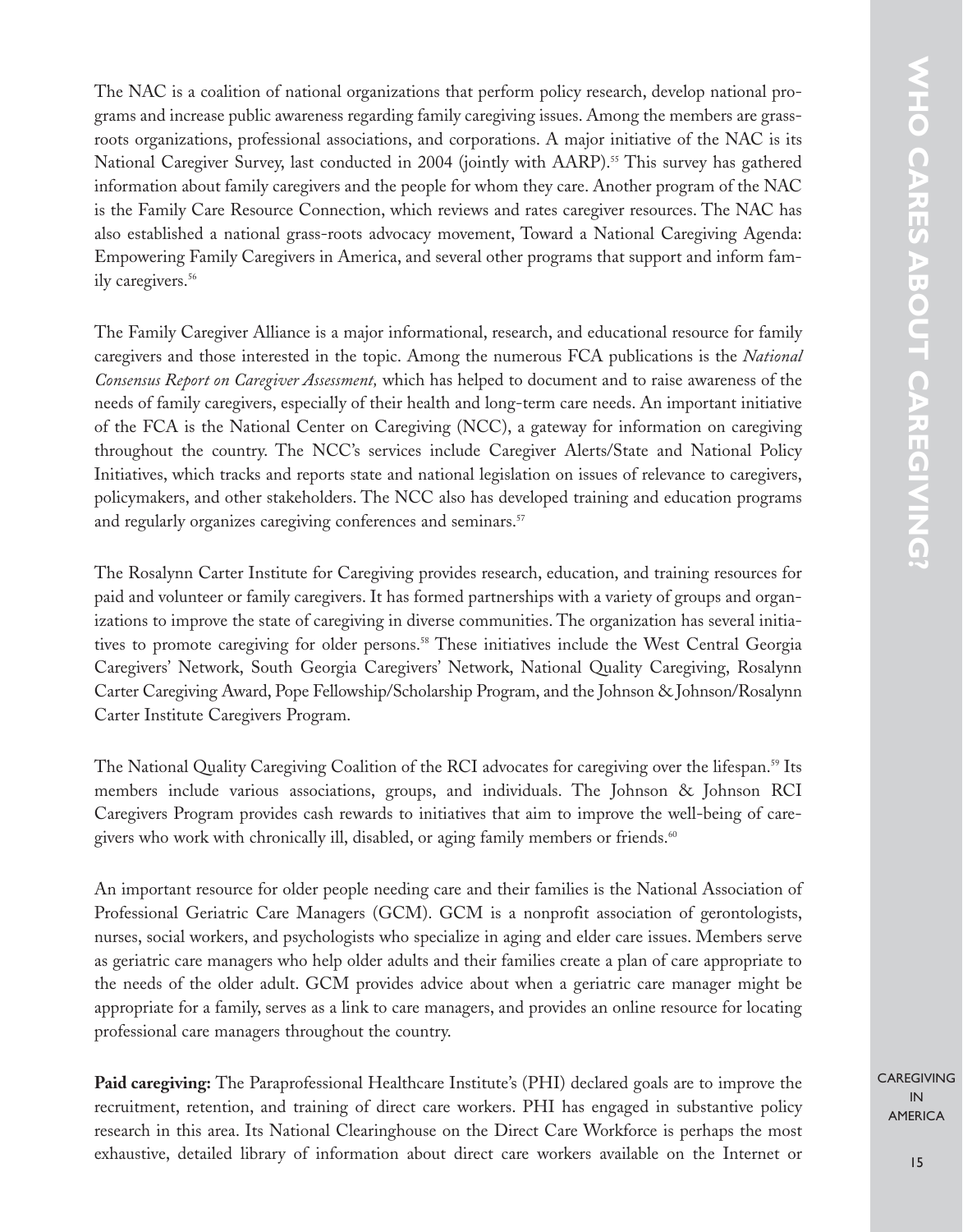anywhere else. Another influential body created by PHI is the Direct Care Alliance, a national advocacy group that represents consumers, workers, and providers in long-term care (LTC) and that promotes quality jobs and quality care.

PHI has also developed training programs, such as Cooperative Home Care Associates, an employeeowned home care agency in the South Bronx; Home Care Associates, an employee-owned home care agency in Philadelphia; and Independence Care System, an LTC program for people with physical disabilities living in New York City.<sup>61</sup>

There are several training programs throughout the country. For example, the Schmieding Center for Senior Health and Education (SCSHE) provides education and health care services for older adults and their families and health professionals. The SCSHE established the ElderStay@home Certified Home Caregiver Training program and a training program for family caregivers who care for a relative or friend.<sup>62</sup>

The Institute for the Future of Aging Services (IFAS) is another nonprofit organization devoted to improving the paid caregiving workforce. The IFAS is a research institute within the American Association of Homes and Services for the Aging (AAHSA). The AAHSA is itself a very influential policy-driven coalition of nonprofits that provide services to older people: adult day services, home health, community services, senior housing, assisted-living residences, continuing-care retirement communities, and nursing homes.<sup>63</sup>

A major goal of the IFAS is to build up the long-term care workforce by conducting objective research and finding best practices and evidence-based models of care that can be used by other organizations dedicated to issues regarding aging in the United States. As discussed in the next subsection, the fouryear, \$15.5 million research and demonstration project, Better Jobs Better Care (BJBC) is an initiative of IFAS.64

In addition to advocacy agencies, there are also numerous national and state-level associations of care providers throughout the country. Among these are the National Association for Home Care and Hospice (NAHC) and the American Health Care Association (AHCA).

The NAHC is a nonprofit trade association composed of home care agencies. Its other members include hospices, home care aide organizations, and medical equipment suppliers. The NAHC provides its members with regular policy updates on home care legislation and new approaches and methods on home care programs. It also publishes a variety of trade magazines of interest to the home care and hospice community, such as the *NAHC Report, Caring Magazine*, and *Home Care & Hospice News.*

The AHCA is a nonprofit association that represents both for-profit and nonprofit institutions, including nursing home agencies, care providers, and assisted-living facilities. Among its initiatives to improve the quality of care, the AHCA has a Health Services Research and Evaluation group, which supports the need to develop standardized quantitative measures of quality care.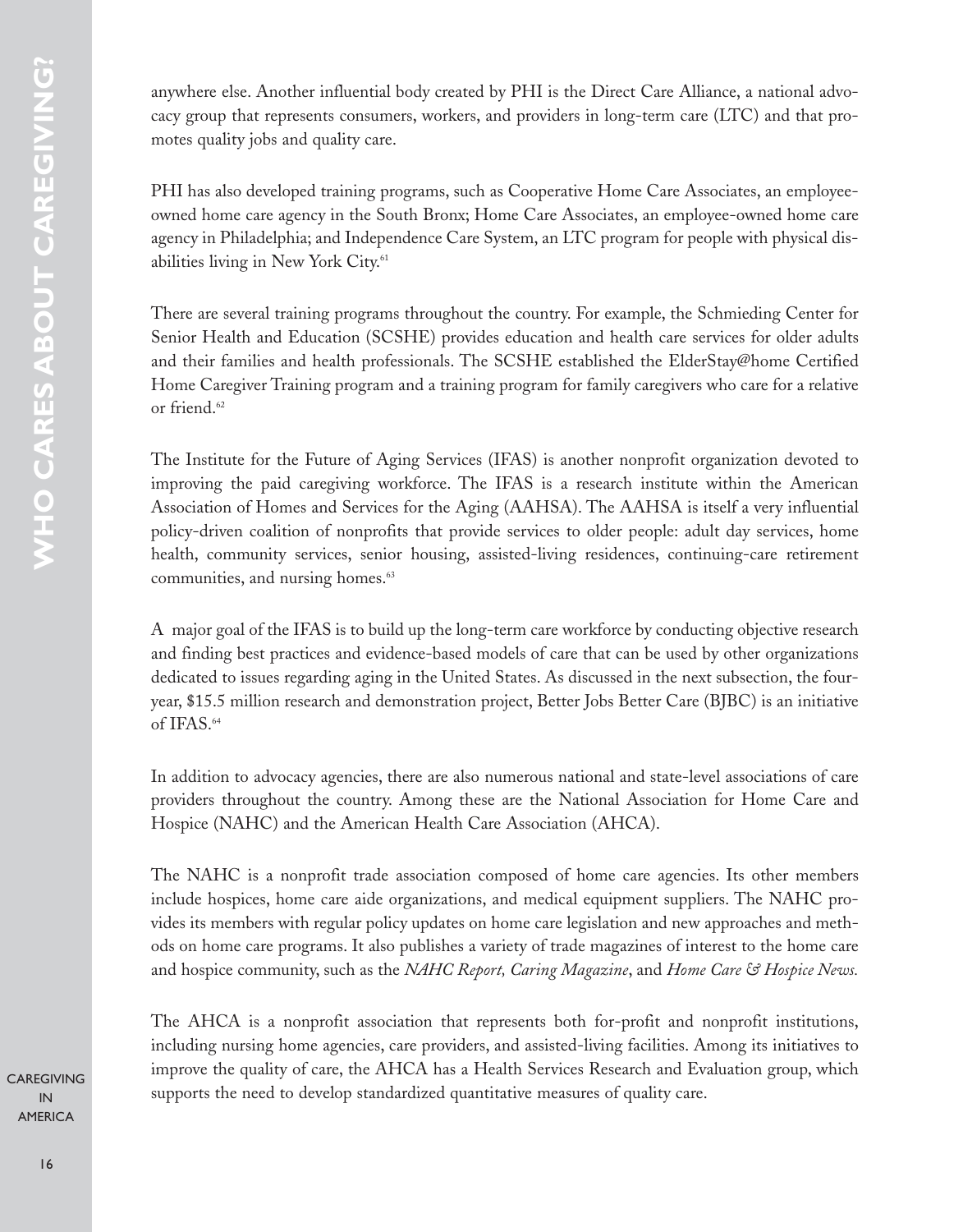#### **Foundations and businesses**

Numerous foundations and businesses are dedicated to improving the state of caregiving in the United States. Amgen, Johnson & Johnson, MetLife, and Pfizer are some of the many corporations in the United States that have taken proactive measures to address caregiving issues. Among the philanthropic foundations that support caregiving research, education, and outreach projects are the Robert Wood Johnson Foundation (RWJF), Atlantic Philanthropies, Johnson & Johnson (J&J), the MetLife Foundation, and the Donald W. Reynolds Foundation.

The RWJF has provided funding for caregiving initiatives, including PHI's Cooperative Home Care Associates project, and interfaith volunteer caregiving programs.<sup>65</sup> Among the many programs it has sponsored, Atlantic Philanthropies, together with RWJF, provided \$15.5 million for the Future of Aging Services' Better Jobs Better Care initiative, a four-year research and demonstration project. BJBC, in partnership with PHI, promotes the development of health care employment by providing technical assistance, training, and consultation to providers. BJBC also organizes national meetings and workshops, and publishes technical manuals, issue briefs, and newsletters relating to direct care workers and the caregiving field.

Atlantic Philanthropies has also funded PHI's capacity building, including support for PHI's Direct Care Alliance. Atlantic Philanthropies has funded the Visiting Nurse Associations of America's *Curricula for Homecare Advances in Management and Practice,* a program that focuses on improving care for older people by strengthening the geriatric capacity of home health care managers and their field nurses.<sup>66</sup>

J&J has created and funded the Caregiver Initiative, the Johnson & Johnson/Rosalynn Carter Institute Caregivers Program, and a national survey about *Attitudes and Beliefs About Caregiving in the U.S.*<sup>67</sup> The MetLife Foundation has supported many caregiving studies and surveys, many by the NAC, through its MetLife Mature Market Institute (MMI). MMI has supported numerous publications on family caregivers, including several relating to the difficulties family members have balancing their time between work and caregiving responsibilities.<sup>68</sup>

A primary interest of the Donald W. Reynolds Foundation is improving the quality of life for older people. One way the foundation advances this goal is through its Aging and Quality of Life program, which offers support for geriatrics training and education initiatives. The first grant awarded under this program established the Donald W. Reynolds Center on Aging and the Donald W. Reynolds Department of Geriatrics at the University of Arkansas for Medical Sciences (UAMS) in Little Rock. UAMS hospital is consistently cited as one of America's best, with its geriatrics clinical care program receiving extremely high marks. The John A. Hartford Foundation selected UAMS as a site for one of its prestigious Hartford Centers of Geriatric Nursing Excellence, which works to advance the cause of preparing academic geriatric nurses across the state and region.<sup>69</sup>

Many other institutions have received funding under the Reynolds Foundation's geriatrics initiative, including Johns Hopkins University, New York's Mount Sinai School of Medicine, the University of Oklahoma, Cornell, Yale, and Boston universities. Donald W. Reynolds has also established an online clearinghouse, POGOe, or Portal of Geriatric Online Education, that provides geriatrics educational materials for clinicians.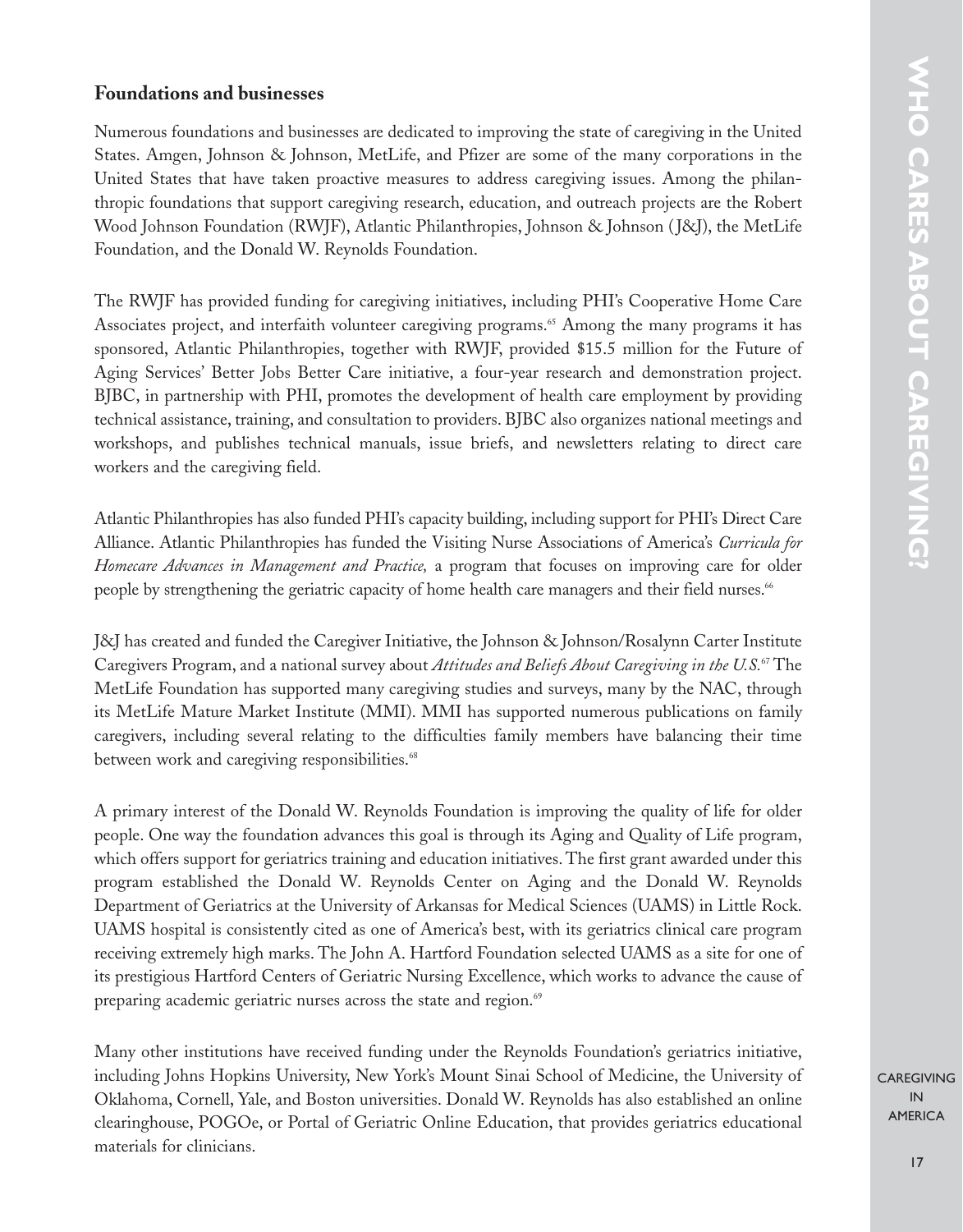The New York Business Group on Health (NYBGH), a subsidiary of the National Business Coalition on Health, is an example of how the business sector is addressing the caregiving issue. NYBGH is a coalition of employers and health-related agencies throughout the United States concerned with employer health benefits in the New York metropolitan area. The NYBGH established an *Eldercare Task Force*, which brings together different businesses, organizations, and government institutions that have workplace programs for employee caregivers. The task force's goal is to encourage employers to address the needs of employees with elder caregiving obligations.<sup>70</sup>

Amgen, Eli Lilly and Company, GlaxoSmithKline, Johnson & Johnson Health Care Systems, Merck & Company, Inc., MetLife, Pfizer Inc, and the United Hospital Fund are among NYBGH's 150 members. Many of these firms have implemented workplace policies for employees with caregiving obligations. Amgen and Eli Lilly offer leave-of-absence benefits in case of family illness and flexible time schedules to accommodate employees with family responsibilities. In addition, the Amgen Foundation gives grants to initiatives that promote the quality of care and patient access to health care services.<sup>71</sup>

J&J Health Care Systems' emphasis is on decreasing costs and improving quality of care, in part by providing consulting and management service capabilities for acute care and ambulatory provider settings, and health and fitness services for employers. MetLife offers a variety of elder care programs as well as employee assistance programs in order to help them deal with the obligations of taking care of an older person at home.72

Pfizer offers a variety of elder care initiatives, which include a Family Resource and Referral Program to help employees make decisions on issues that include caring for an older person, and educational resources. The company also offers flexible schedules for employees and full family benefits for many part-time employees.73

Many of these corporate programs go beyond the 1993 Family and Medical Leave Act, which mandates, for companies with at least 50 employees, up to 12 weeks of *unpaid* medical leave for employees, and also requires that leave be allowed for employees to care for a sick child, parent, or spouse.<sup>74</sup>

#### **Service Employees International Union**

The Service Employees International Union (SEIU) has a major influence on the caregiving industry. The union's membership includes 1.8 million working people and 50,000 retirees in the United States, Canada, and Puerto Rico. The SEIU is primarily active in four areas: hospital systems, long-term care, property services, and public services. It is the largest health care union on the continent, with 900,000 members—nearly 400,000 of whom are home care workers.<sup>75</sup>

The SEIU strongly advocates for improvements in wages, health care and pension benefits, and working conditions as a way of addressing the shortage of direct care workers. For example, the SEIU Local 250 was active in establishing a comprehensive health insurance package and other benefits for direct care workers in San Francisco, which has had some success in attracting quality direct care workers.76 A disproportionate share of direct care workers are immigrants, and some groups, such as the American Health Care Association and the National Association for Home Care, are lobbying Congress to revise immigration laws so that more low-skilled workers could enter the country. Others oppose such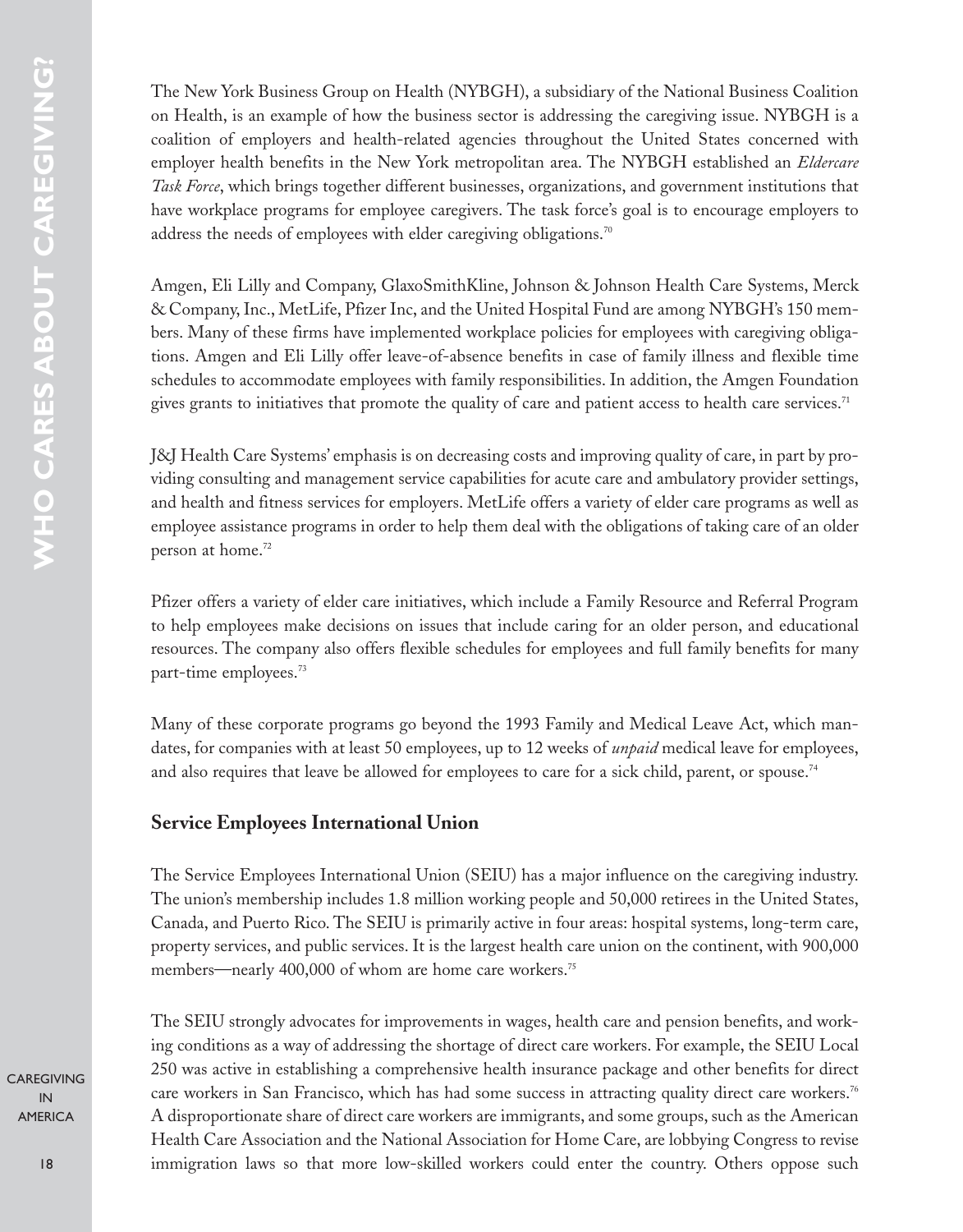measures as obstacles to higher wages and improved benefits necessary to attract more native-born workers.77 The SEIU is a powerful advocate for immigrant workers, including those in the caregiving industry.

In addition to working toward the development of a stable, proficient direct care workforce especially of home care workers—the SEIU works together with consumers, advocates, and others to improve the quality of both in-home and nursing home care.<sup>78</sup>

All agencies and organizations discussed here and listed in Appendix A play a major role in shaping policy and guiding research on caregiving issues in the United States. Many have sponsored and conducted national caregiving surveys that provide important information about caregivers and care recipients.

For example, earlier in 2006 J&J commissioned a general public survey, *Attitudes and Beliefs About Caregiving in the U.S.* Much of the information provided in Sections 2 and 4 of this report comes from the findings of the NAC's national caregiver survey. Last conducted in 2004, in partnership with AARP, this survey was funded by the MetLife Foundation. PHI, in collaboration with the Direct Care Workers Association of North Carolina, has conducted a series of surveys of state Medicaid agencies and state Units on Aging.79 In addition, both the Robert Wood Johnson Foundation and Pfizer have been involved with the National Council on the Aging's recent surveys of employees on health and supportive service providers.<sup>80</sup>

Several federal government agencies, the Centers for Medicare and Medicaid, the Bureau of Labor Statistics, and the Assistant Secretary for Planning and Evaluation at the Department of Health and Human Services have been involved in the design, data collection, analysis, and funding for the National Long-term Care Survey, a longitudinal, nationally representative sample of older people in both institutions and at home.

These organizations share a purpose: to improve the availability of affordable, quality care for those who need it. And, notwithstanding their significant contributions, in the midst of their ongoing work they share an understanding that more work needs to be done.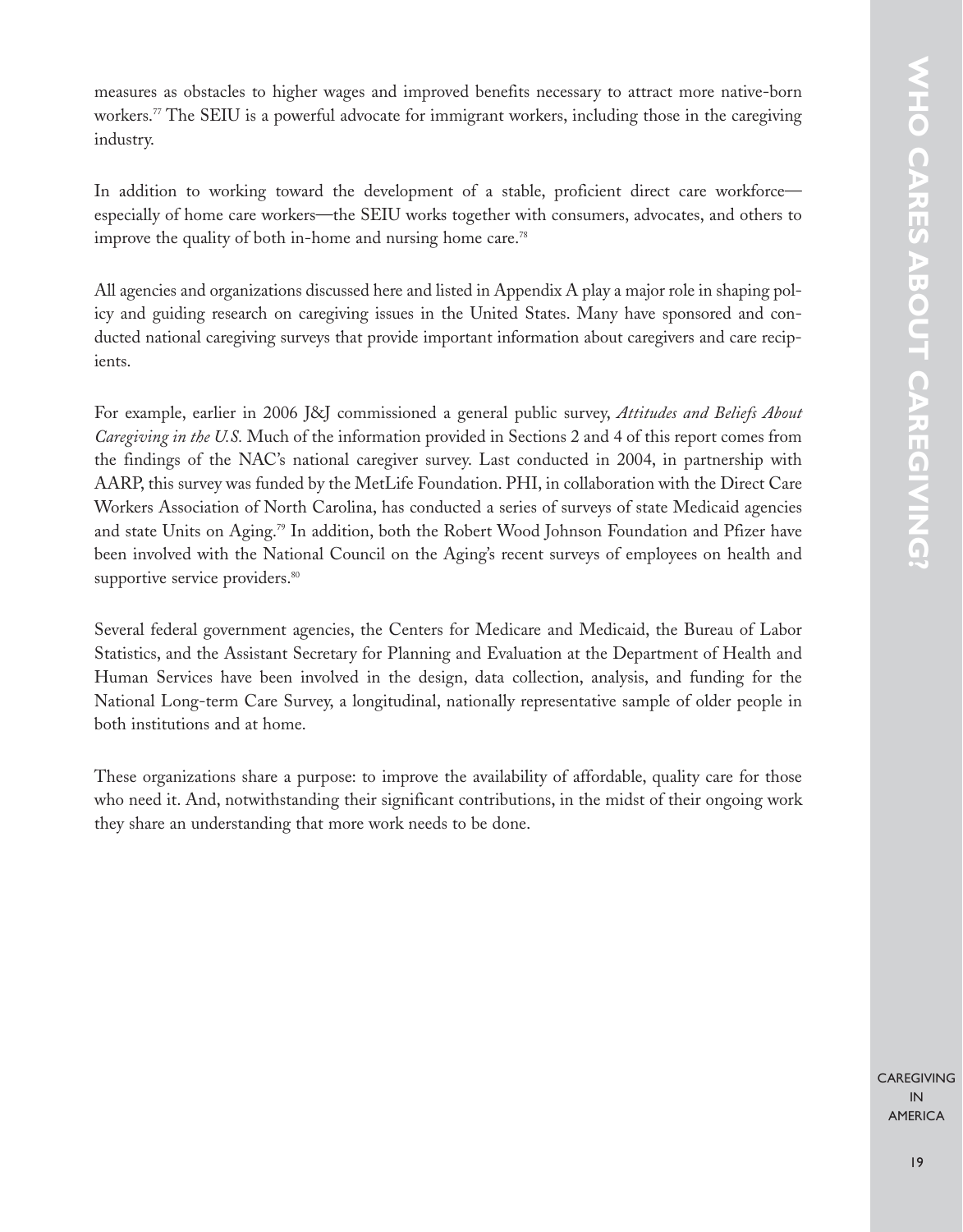# CARRYING THE LOAD—FAMILY CAREGIVERS

Eight in ten adults who receive long-term care at home receive their care exclusively from family, friends, and volunteers, and among those who pay for a caregiver, two-thirds also receive informal (unpaid) help. Even without taking into account the wages and benefits that are sacrificed when people quit their jobs or reduce their hours in order to care for family members, the economic value of this unpaid contribution to American society is in the hundreds of billions of dollars *annually*, amounting to more than twice the amount spent on paid care in the United States.<sup>81</sup>

The NAC estimates that 21 percent of all adults in the United States provide some level of informal caregiving every year to those age 18 or older (Table 4.1).

### **TABLE 4.1. PERCENT OF ADULTS\* WHO PROVIDE UNPAID CARE TO THOSE AGE 18 AND OLDER, U.S. TOTAL AND BY RACE AND ETHNICITY**

|                                 | U.S. total | White | <b>Black</b> | <b>Hispanic</b> | Asian |
|---------------------------------|------------|-------|--------------|-----------------|-------|
| All recipients of informal care | 21\%       | 21\%  | 21%          | 16%             | 18%   |
| Care recipients age 50+         | 16%        | 17%   | 15%          | 12%             | 15%   |
| Care recipients age 18-49       | 5%         | 4%    | 6%           | 4%              | 3%    |

\*People age 18 or older.

Source: National Alliance for Caregiving and AARP 2004.

Excluding recipients under the age of 18, about 75 percent of informal care is provided to people age 50 and over. Most informal caregivers are married or living with a partner (Table 4.2). More than 60 percent are female, and 42 percent are age 50 or older.<sup>82</sup>

#### **TABLE 4.2. MARITAL STATUS OF FAMILY CAREGIVERS**

| Widowed                     | 6%  |
|-----------------------------|-----|
| Divorced or separated       | 14% |
| Single                      | 18% |
| Married/living with partner | 62% |

Base: 1,247 caregivers in the U.S.

Source: National Alliance for Caregiving and AARP (2004).

CAREGIVING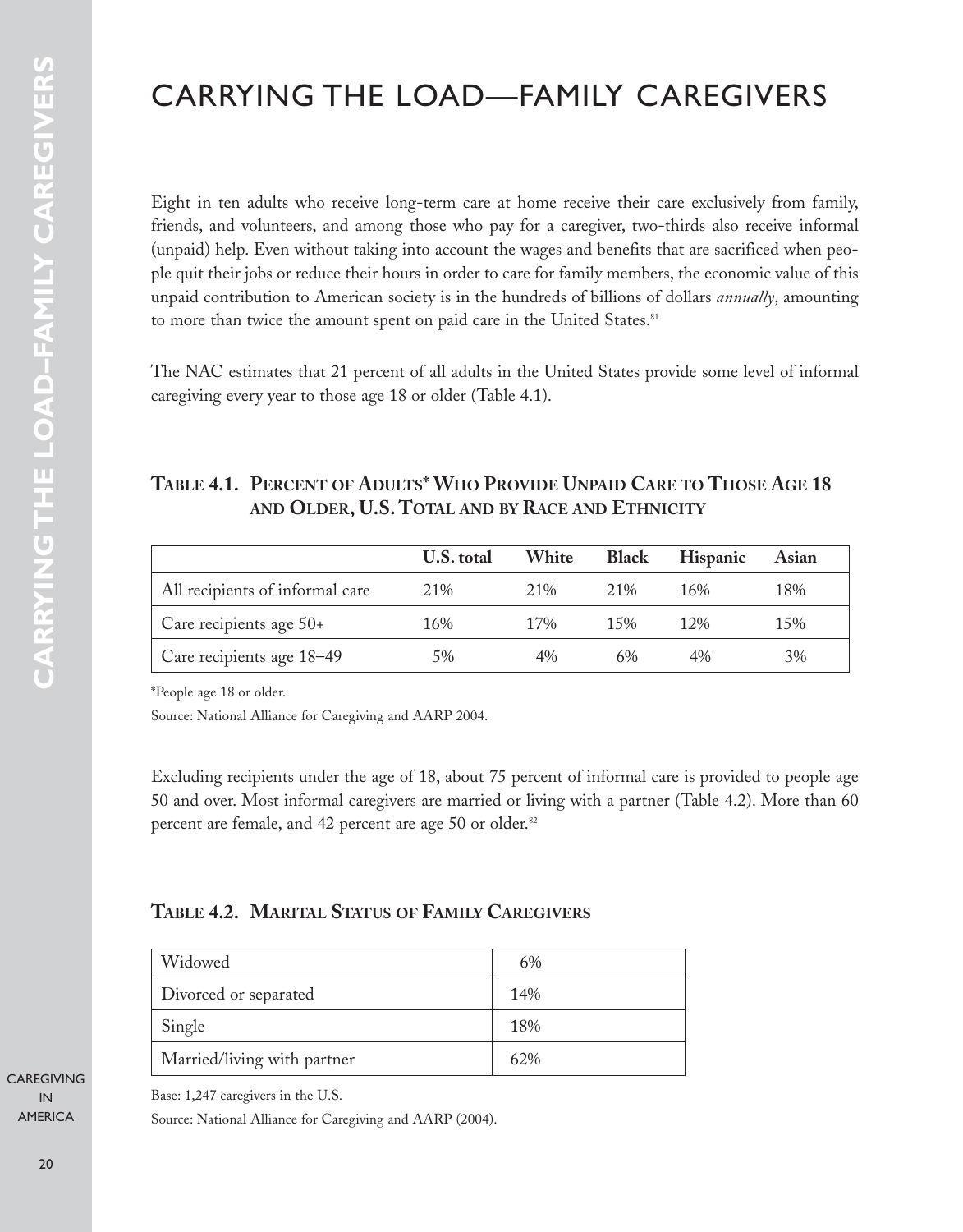### **Juggling act— work and family responsibilities**

The median income of caregiver households is below the national median. For example, in 2003 the median among caregivers was \$37,312, compared to \$43,564 for all households.<sup>83</sup> About one in four caregiver households earned less than \$30,000 in 2003 (Table 4.3).

## **TABLE 4.3. TOTAL ANNUAL HOUSEHOLD INCOME BEFORE TAXES OF FAMILY CAREGIVERS**

| Less than \$30K | 24%  |
|-----------------|------|
| $$30-49K$       | 26%  |
| $$50-99K$       | 2.7% |
| $$100K+$        | 15%  |

Base: 1,247 caregivers in the U.S.

Source: National Alliance for Caregiving and AARP (2004).

Excluding those who care for a spouse, half of all informal caregivers contribute financially to the care of their recipients, an average of \$200 monthly.<sup>84</sup> Six in ten caregivers are employed (Table 4.4). To accommodate their caregiving role, most employed adults are forced to make adjustments at work.

#### **TABLE 4.4. PERCENT OF FAMILY CAREGIVERS WHO ARE EMPLOYED, BY SEX, RACE, AND AGE, AND BY SELECTED CHARACTERISTICS OF CARE RECIPEINTS**

| Total                        | 59% |
|------------------------------|-----|
| Male                         | 66% |
| Female                       | 55% |
| White                        | 61% |
| African American             | 58% |
| Hispanic                     | 53% |
| Asian American               | 52% |
| $18 - 34$                    | 65% |
| $35 - 49$                    | 74% |
| $50 - 64$                    | 58% |
| 65 or older                  | 12% |
| Recipient age 18-49          | 66% |
| Recipient age 50+            | 57% |
| Recipient lives in household | 49% |
| Less than one hour away      | 61% |
| One hour or more away        | 69% |
| Level 1 caregivers           | 63% |
| Level 5 caregivers           | 43% |
|                              |     |

\*Level of burden of caregiving duties, based upon the amount of time per week caregiver takes care of recipient and number and types of activities performed. Level 1 indicates the lowest caregiving intensity, and level 5 indicates the highest.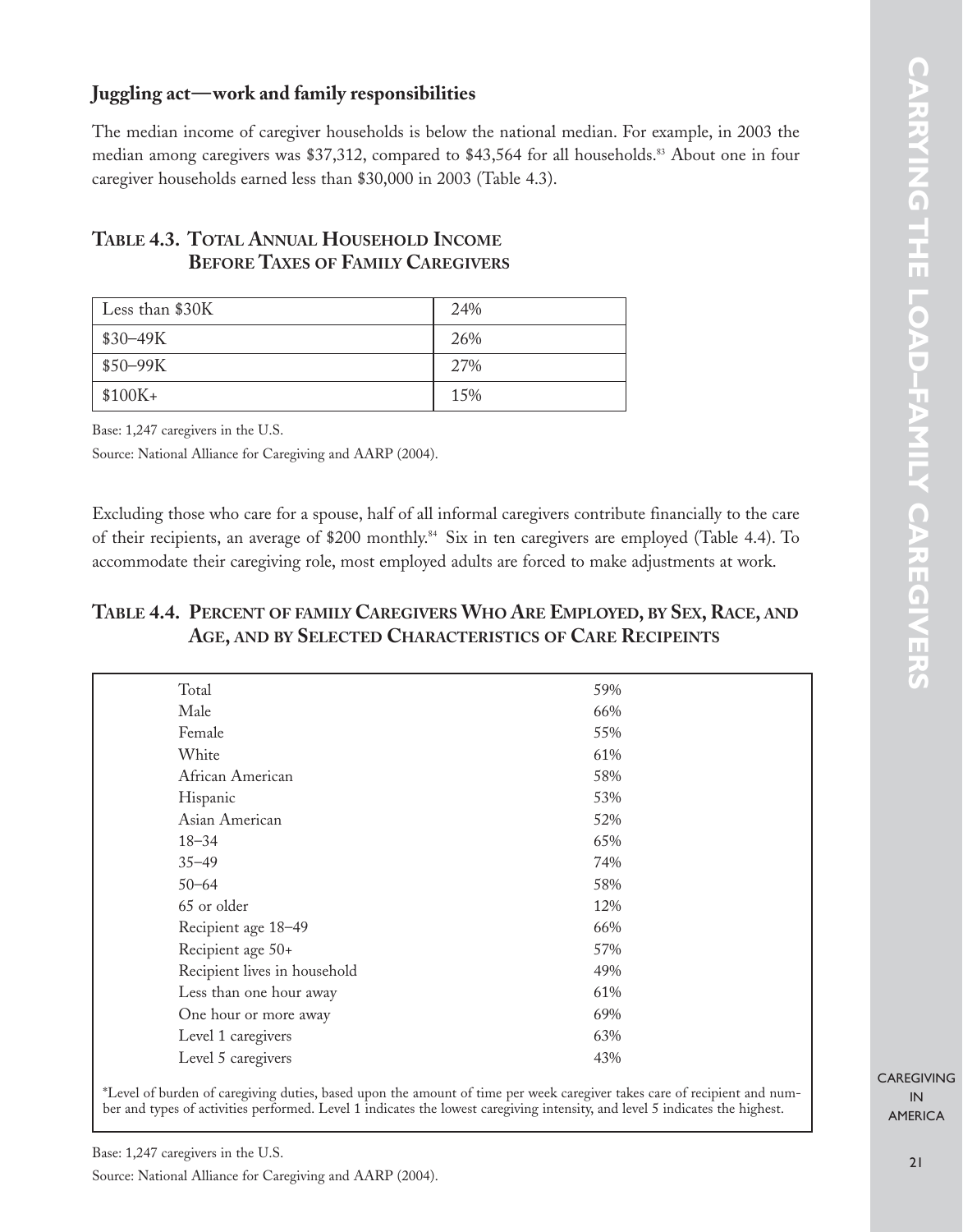A family caregiver can sacrifice hundreds of thousands of dollars in lost wages, benefits, and Social Security over a work life in order to care for loved ones.<sup>85</sup> Perhaps not surprisingly, the greater the burden of caregiving duties, the greater the probability of adverse work-related adjustments (Table 4.5). Among employed adults whose caregiving burdens are greatest, more than 80 percent go in later to work or leave earlier than scheduled; nearly four in ten go from full-time to part-time jobs, which is often a transitional step before leaving the labor force altogether.<sup>86</sup>

#### **TABLE 4.5. WORK-RELATED ADJUSTMENTS BY LEVEL OF BURDEN**

|                                | <b>TOTAL</b> | Level 1 | Level 2 | Level 3 | Level 4 | Level $5^*$ |
|--------------------------------|--------------|---------|---------|---------|---------|-------------|
| Go in late, leave early, etc.  | 57%          | 40\%    | 51%     | 63%     | 75%     | 83%         |
| Take leave of absence          | 17%          | 8%      | 17%     | 14%     | 22%     | 41\%        |
| Go from full-time to part-time | 10%          | 3%      | 7%      | 9%      | 15%     | 37%         |
| Give up work entirely          | 6%           | $1\%$   | 3%      | 4%      | $4\%$   | 35%         |
| Lose any job benefits          | 5%           | 2%      | 2%      | 5%      | 9%      | 1.5%        |
| Turn down promotion            | $4\%$        | 2%      | 3%      | 5%      | 6%      | 14%         |
| Choose early retirement        | 3%           | $1\%$   | $1\%$   | 2%      | 3%      | 12%         |
| None of the above              | 38%          | 57%     | 44%     | 31%     | 21%     | 8%          |

\*Level of burden of caregiving duties, based upon the amount of time per week caregiver takes care of recipient and number and types of activities performed. Level 1 indicates the lowest caregiving intensity, and level 5 indicates the highest.

Base: 935 caregivers employed while caregiving.

Source: National Alliance for Caregiving and AARP (2004).

### **All work and no play**

Finding time for oneself is the most frequently reported unmet need of family caregivers,<sup>87</sup> and caregiving duties have a considerable impact on leisure activities (Table 4.6). Fifty percent of family caregivers report having less time for family and friends, and nearly the same proportion give up vacations, hobbies, or social activities.

Over 25 percent report exercising less than before they started their caregiving activities. Members of the so-called sandwich generation, those with the dual responsibility of rearing children and caring for aging parents, and with the additional responsibility of working full-time, very likely have little time to themselves.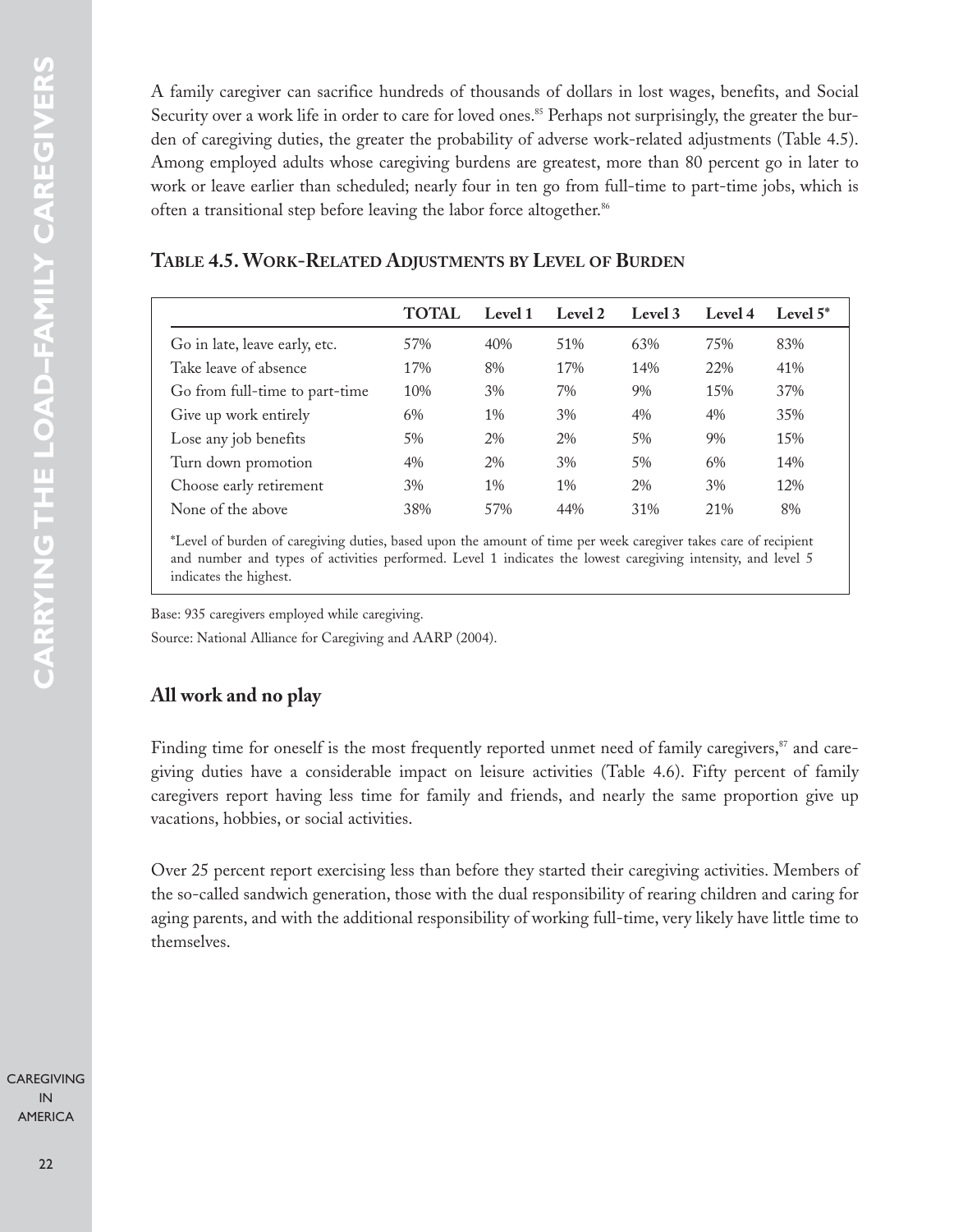## **Table 4.6. Impact of Caregiving on Family and Leisure Activities**

|                                               | % Saying Yes |
|-----------------------------------------------|--------------|
| Less time for friends or family               | 51%          |
| Give up vacations, hobbies, social activities | 44%          |
| Get less exercise than before                 | 26%          |

Base: 1,247 caregivers in the U.S.

Source: National Alliance for Caregiving and AARP (2004).

### **Emotional stress and health risks**

Family caregivers face significant physical and mental health risks, including depression, anxiety, insomnia, increased chances of developing chronic illnesses, and slower healing of wounds.<sup>88</sup> Caregiving is associated with high levels of emotional stress, especially among caregivers who report they had no choice but to provide care, and among those who provide the most hours of care and who help with several ADLs.<sup>89</sup> On average, family caregivers provide care for more than four years,<sup>90</sup> and of these about a third provide care for five years or longer (Table 4.7).

### **TABLE 4.7. ESTIMATED LENGTH OF CARE PROVIDED TO RECIPIENTS**

| Occasionally     | 5%  |
|------------------|-----|
| Less than 1 year | 34% |
| $1-4$ years      | 31% |
| 5+ years         | 29% |

Base: 1,247 caregivers in the U.S.

Source: National Alliance for Caregiving and AARP (2004).

Nearly four in ten informal caregivers report that no other family member or friend helped to provide that care, and six in ten say that no paid help was obtained.<sup>91</sup> The shortage of direct care workers has only worsened the financial, social, emotional, and health burdens carried by family caregivers.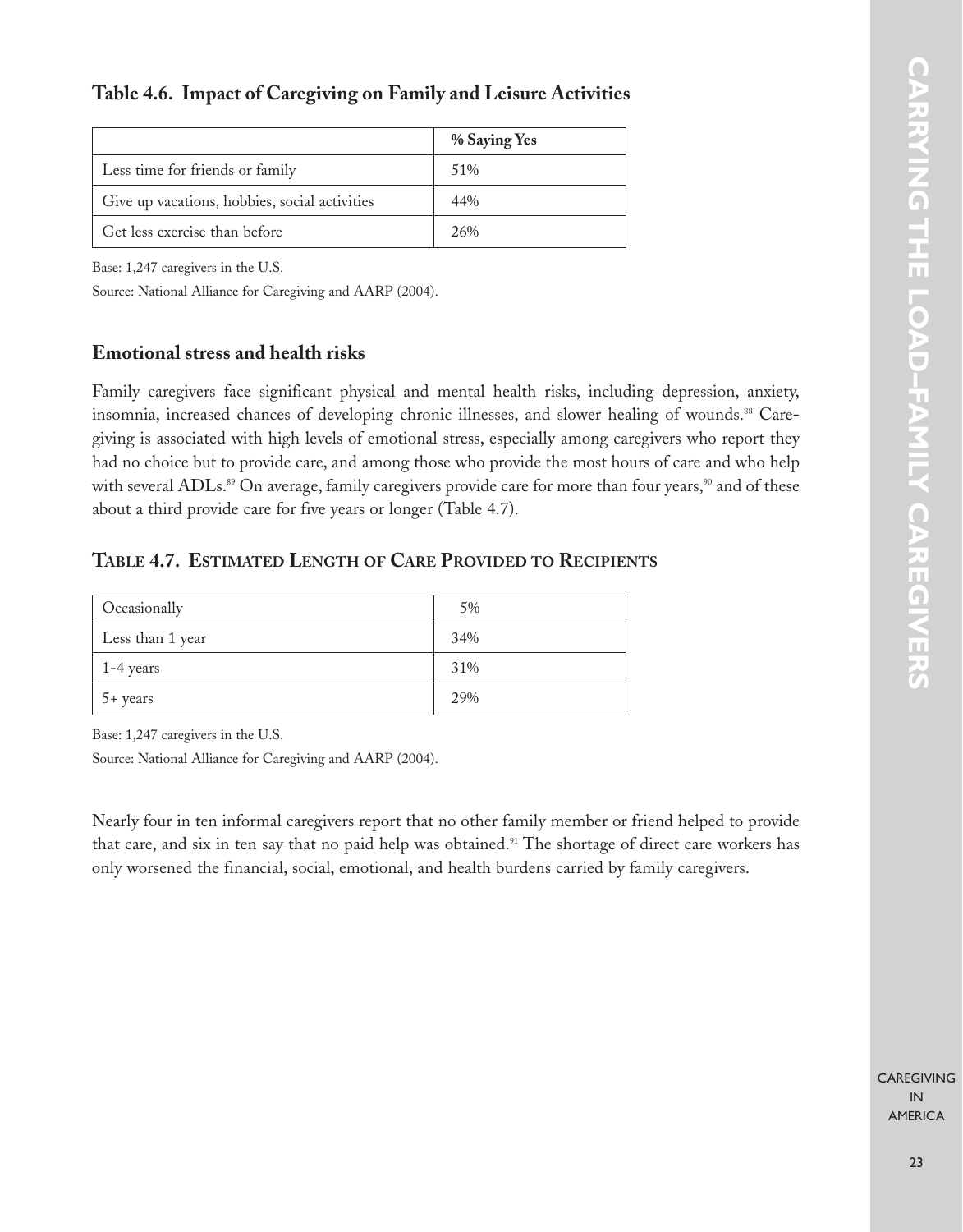## FRAGILITY ON THE FRONT LINES— DIRECT C ARE WORKERS

As our population continues to grow older and the pool of family caregivers grows smaller, who will care for us? In their seminal study of the shortage of direct care workers in the United States, Drs. Robyn Stone and Joshua Wiener ask just that question.<sup>92</sup> If nothing further is done to resolve the critical shortage of direct care workers in this country, then, unfortunately, our answer will be the same as it already is for many older people—no one.

There are a number of factors affecting the supply and quality of direct care workers (DCWs). First, a demographic profile of DCWs is provided, followed by a description of the variety of paraprofessionals—nursing assistants, home care aides, personal care workers, and others—and their work environment.

### **Women on the front lines**

About 90 percent of both nursing home aides and home care aides are women, which is an even higher percent of paid paraprofessionals than of family caregivers (Table 5.1). Hospital aides, who provide some caregiver services but who work in hospital settings, are about 80 percent female.

About 70 percent of DCWs are white, which is considerably lower than the national rate (82 percent). The proportion of DCWs who are black (25 percent) is nearly twice that of the national population (13 percent).93,94 Although the proportion who are not U.S. citizens is about the same as is true for the whole population (7 percent in 2000<sup>95</sup>) among nursing home aides and hospital aides, it is much higher (16.2 percent) among home care aides (Table 5.1). However, these statistics exclude undocumented workers, who are likely to work off the books.

Educational attainment is considerably lower among DCWs than of the whole U.S. population. About a quarter of the U.S. population has completed at least four years of college,<sup>96</sup> compared to only 4.2 percent of nursing home aides and 6.5 percent of home care aides (Table 5.1). The percent of nursing home aides (22.6) and home care aides (31.5) who have not graduated from high school is considerably higher than the national average of about 16 percent.<sup>97</sup> However, high school graduation is actually more prevalent among hospital aides than among the entire population.

Many direct care workers are employed part-time, and some of them probably take other jobs to supplement their caregiving work.98 Only 55 percent of nursing home aides and 46 percent of home care aides work full-time all year round.<sup>99</sup> Another 16 percent of nursing home aides and 12 percent of home care aides work full-time for part of the year, and the remainder work only part-time, either year round or part of the year.<sup>100</sup>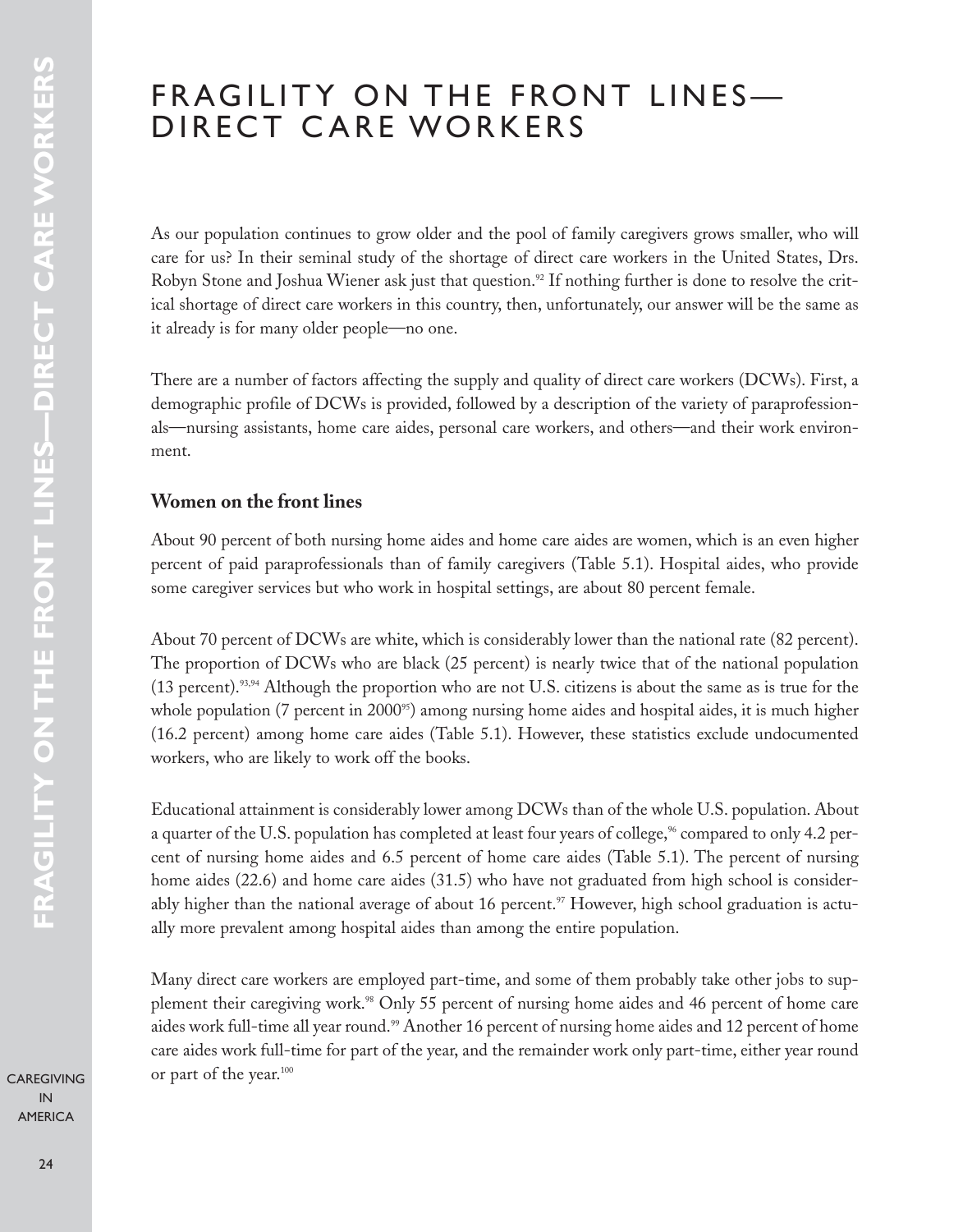| Characteristics                                                       | Nursing Home Aides (%) Home Care Aides (%)<br>$N = 1,254$ | $N = 216$ | Hospital Aides (%)<br>$N = 761$ |
|-----------------------------------------------------------------------|-----------------------------------------------------------|-----------|---------------------------------|
|                                                                       |                                                           |           |                                 |
| Age*                                                                  |                                                           |           |                                 |
| Less than 25                                                          |                                                           |           |                                 |
| $25 - 34$                                                             | 23.4                                                      | 10.2      | 16                              |
| $35 - 44$                                                             | 24.9                                                      | 20.4      | 26.3                            |
| $45 - 54$                                                             | 24.6                                                      | 25        | 27.6                            |
| $55 - 64$                                                             | 9.3                                                       | 9.3       | 11.2                            |
| $65+$                                                                 | $\overline{2}$                                            | 8.3       | 1.4                             |
| Mean age*                                                             | 36.4                                                      | 42.8      | 38                              |
| % Female                                                              | 90.1                                                      | 88.4      | 81.1                            |
| Race                                                                  |                                                           |           |                                 |
| White                                                                 | 70.6                                                      | 70.4      | 69                              |
| <b>Black</b>                                                          | 25                                                        | 25.9      | 26.1                            |
| Other                                                                 | 4.4                                                       | 3.7       | 4.9                             |
| Marital Status*                                                       |                                                           |           |                                 |
| Married                                                               | 42.8                                                      | 42.1      | 48.9                            |
| Widowed/divorced/separated                                            | 21.9                                                      | 29.2      | 20.9                            |
| Never married                                                         | 35.3                                                      | 28.7      | 30.2                            |
| Education*                                                            |                                                           |           |                                 |
| <high school<="" td=""><td>22.6</td><td>31.5</td><td>10.2</td></high> | 22.6                                                      | 31.5      | 10.2                            |
| High school graduate                                                  | 49.9                                                      | 39.4      | 42.3                            |
| Some college                                                          | 23.3                                                      | 22.7      | 40.5                            |
| 4+ years of college                                                   | 4.2                                                       | 6.5       | $\overline{7}$                  |
| % with children under 18*                                             | 52.2                                                      | 40.3      | 45.7                            |
| Citizenship*                                                          |                                                           |           |                                 |
| Native-born U.S.                                                      | 85.4                                                      | 74.5      | 85.3                            |
| Native-born U.S. outlying area                                        | 1.6                                                       | 2.8       | 0.9                             |
| Native-born abroad U.S. parent                                        | 0.8                                                       | 0.9       | 1.3                             |
| Foreign born (naturalized)                                            | $\overline{4}$                                            | 5.6       | 6                               |
| Not a U.S. citizen                                                    | 8.2                                                       | 16.2      | 6.4                             |
|                                                                       |                                                           |           |                                 |

## **TABLE 5.1. DEMOGRAPHIC CHARACTERISTICS OF NURSING HOME AIDES, HOME CARE AIDES, AND HOSPITAL AIDES, 1997–1999**

 $*_{p}$  < 0.01

Source: Yamada 2002.

## **Job titles, work settings**

Job descriptions of four categories of DCWs were provided in Section 1 (Table 1.1): nursing aides, home health aides, psychiatric aides, and personal and home health aides. Within the caregiving industry job titles are used interchangeably. Table 5.2 illustrates the absence of standardization in the industry.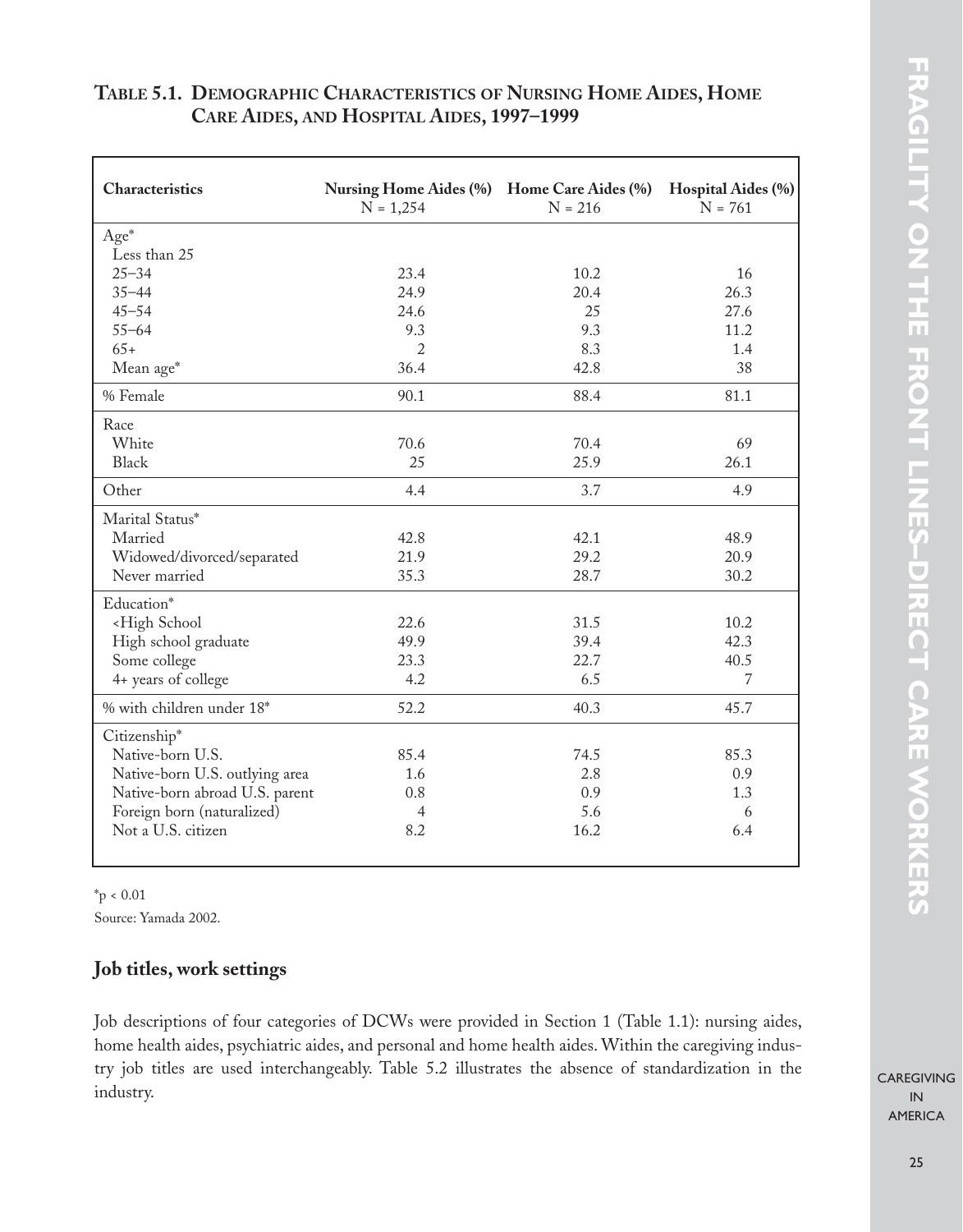## **TABLE 5.2. ALTERNATIVE TITLES OF WORKERS**

#### **NURSING AIDE**

| <b>Type of Facility</b> | <b>Job Title Often Used</b> |
|-------------------------|-----------------------------|
|                         | Nurse aide                  |
|                         | Nursing assistant           |
|                         | Health aide                 |
|                         | Medication aide             |
|                         | Health aide                 |
|                         | Medication aide             |
|                         | Home health aide            |
|                         | Residential medication aide |
|                         | Health aide                 |
|                         | Health aide                 |
|                         | Patient care attendant      |
|                         | Physical therapy aide       |
|                         | Occupational therapy aide   |
|                         | Nursing aide                |
|                         | Psychiatric aide            |

#### **PERSONAL CARE AIDE**

| <b>Type of Facility</b> | <b>Job Title Often Used</b>         |
|-------------------------|-------------------------------------|
|                         | Personal care attendant             |
|                         | Developmental disability aide       |
|                         | Residential habilitation specialist |
|                         | Home care attendant                 |
|                         | Housekeeper                         |
|                         | Respite worker                      |
|                         | Homemaker                           |
|                         | Companion dietary aide              |
|                         | Service aide                        |
|                         | Developmental disability aide       |
|                         | Residential habilitation specialist |
|                         | Behavioral assistant                |
|                         | Hospice worker                      |
|                         | Respite worker                      |
|                         | Orderlies                           |

CAREGIVING IN

Source: U.S. Department of Health and Human Services, Health Resources and Services Administration (2004).

AMERICA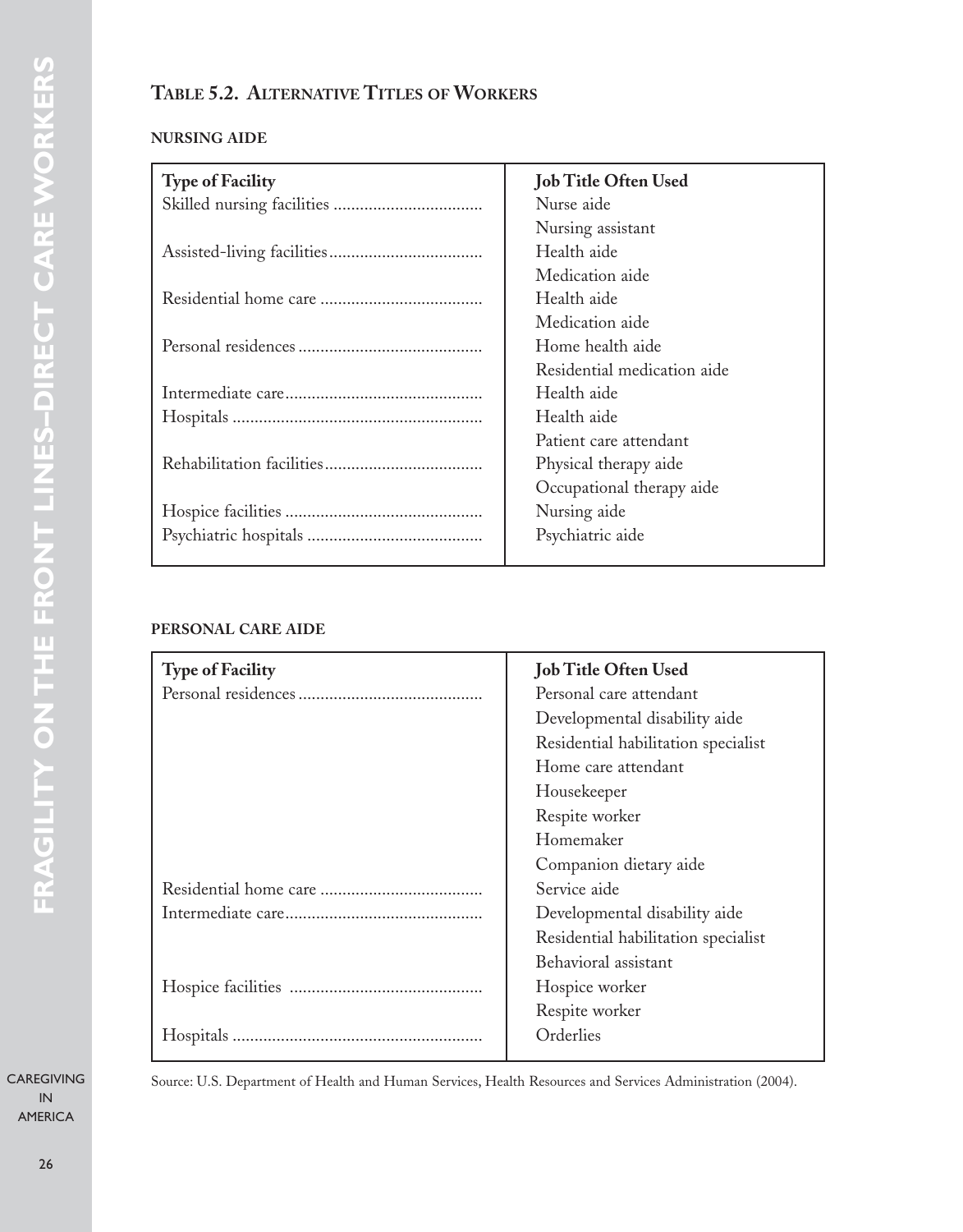Job titles sometimes depend on the setting of care, for example, whether the position is in a skilled nursing facility, group residence, or personal home. But Table 5.2 is only one table of titles from one source (the U.S. Department of Health and Human Services). There is no universally accepted job title for a particular position, and one cannot definitively know from the job title applied to a DCW whether the person works in a home or institutional setting. For example, the Bureau of Labor Statistics' O\*NET database, which lists the characteristics of all jobs in the United States, lists "certified nursing assistant" as a job title for both home health aides and for nursing aides.

### **Help wanted—the critical shortage of paid caregivers**

Low wages, few fringe benefits, unpleasant working conditions, low job satisfaction, the emotional and physical burdens of the job, and the lack of a real possibility for career development all contribute to the critical shortage of paid caregivers in the United States.<sup>101</sup>

Although work surroundings vary among both home-based and institutionally based direct care workers, in general, unpleasant working conditions and work tasks contribute to the high turnover rates among DCWs. Caregivers spend much of their time standing or walking. Hazards from minor infections and major diseases are often part of the job, as are the physical burdens of lifting and moving clients, and unpleasant duties such as emptying bedpans and changing linens. Clients may be irritable, abusive, depressed, angry, or otherwise difficult, although many are cooperative and pleasant. Homebased caregivers may work in residences that are dirty or messy.102

| <b>Benefits</b>                  | <b>Nursing Home Aides</b> | <b>Home Care Aides</b> | <b>Hospital Aides</b> |  |
|----------------------------------|---------------------------|------------------------|-----------------------|--|
|                                  | (%)                       | (%)                    | (%)                   |  |
| Health insurance                 |                           |                        |                       |  |
| Medicare*                        | 2.4                       | 8.3                    | 1.2                   |  |
| Medicaid*                        | 11.3                      | 15.7                   | 4.7                   |  |
| VA/Military/CHAMPUS              | 3                         | 1.9                    | 2.8                   |  |
| Current employer/union*          | 41.8                      | 25.5                   | 62.3                  |  |
| None                             | N/A                       | N/A                    | N/A                   |  |
| Health insurance premium**       |                           |                        |                       |  |
| Employer pays all                | 23.9                      | 30.9                   | 21.3                  |  |
| Employer pays part               | 67.4                      | 60                     | 74.1                  |  |
| Employer pays none               | 8.8                       | 9.1                    | 4.6                   |  |
| Pension plan                     |                           |                        |                       |  |
| Provided by employer*            | 43.5                      | 24.1                   | 71.5                  |  |
| Participate in plan if provided* | 53.8                      | 65.4                   | 66.9                  |  |

## **TABLE 5.3. FRINGE BENEFITS OF NURSING HOME AIDES, HOME CARE AIDES, AND HOSPITAL AIDES, 1997–1999**

Notes: CHAMPUS = Civilian Health and Medical Program Uniformed Service.

Source: Yamada (2002)

<sup>\*</sup>Percentages are statistically significant at 1%.

<sup>\*\*</sup>Percentages are statistically significant at 5%.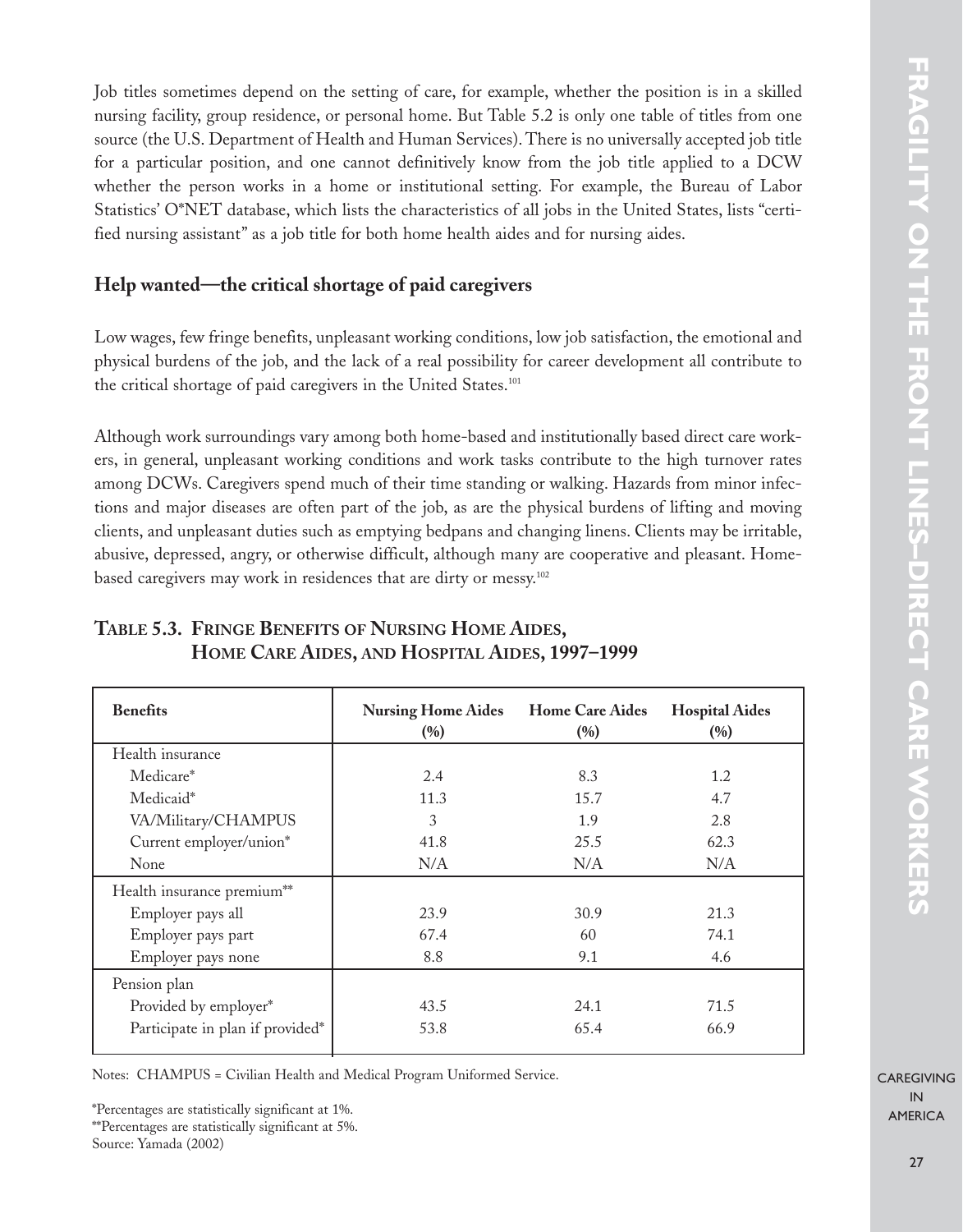Low wages and few fringe benefits are barriers to the recruitment and retention of DCWs.<sup>103</sup> The lack of health insurance coverage for many paid caregivers is a primary example (Tables 5.3). Caregiver wages are among the lowest among U.S. occupations—the median hourly wage in 2004 was just over \$10 among nursing aides, under \$9 among home health aides, and about \$8 among personal care and home care aides (Table 5.4). (The national median in 2004 was about \$14 per hour).<sup>104</sup>

| <b>Trends</b>                     | <b>Nursing</b><br><b>Aides</b> | Home<br>Health<br><b>Aides</b> | <b>Personal Care</b><br>and Home Care<br><b>Aides</b> | Psychiatric<br><b>Aides</b> |
|-----------------------------------|--------------------------------|--------------------------------|-------------------------------------------------------|-----------------------------|
| Median Wages (2004)               |                                |                                |                                                       |                             |
| \$\$ per hour                     | 10.20                          | 8.92                           | 8.18                                                  | 10.99                       |
| \$\$ per year                     | 21,220                         | 18,550                         | 17,020                                                | 22,860                      |
| Employment (2004)                 |                                |                                |                                                       |                             |
| # of employees                    | 1,455,000                      | 624,000                        | 701,000                                               | 59,000                      |
| % of Projected Growth (2004-2014) | 22.3                           | 56.0                           | 41.0                                                  | 2.3                         |

### **TABLE 5.4. MEDIAN WAGES, TOTAL EMPLOYMENT, AND PROJECTED NEED OF DIRECT CARE WORKERS, 2004–2014**

Source: O\*NET Online, http://online.onetcenter.org, accessed May 2006; Hecker (2005).

A lack of respect from management also adversely affects the supply of paid caregivers. Supervision even in nursing homes, not to mention in home-based settings, is sometimes nonexistent, and although nursing aides, home-care aides, and other paraprofessionals may have the best direct knowledge of a client's condition, they are often ignored.105

The absence of uniformity of standards for paid home caregivers and of a national consensus about the information, understanding, and training required of caregivers are among the other impediments to ensuring an adequate supply of quality care in the United States. At present, there is no universally accepted curriculum for either paid or unpaid caregivers. The development of uniform, acceptable national standards of care and caregiver curriculum would enhance the value and reward of caregiver occupations and help alleviate the worker shortage. High national standards of performance and curricula could help change society's negative perception of DCW occupations and would have a positive impact on the value society places upon both paid and unpaid caregivers.<sup>106</sup>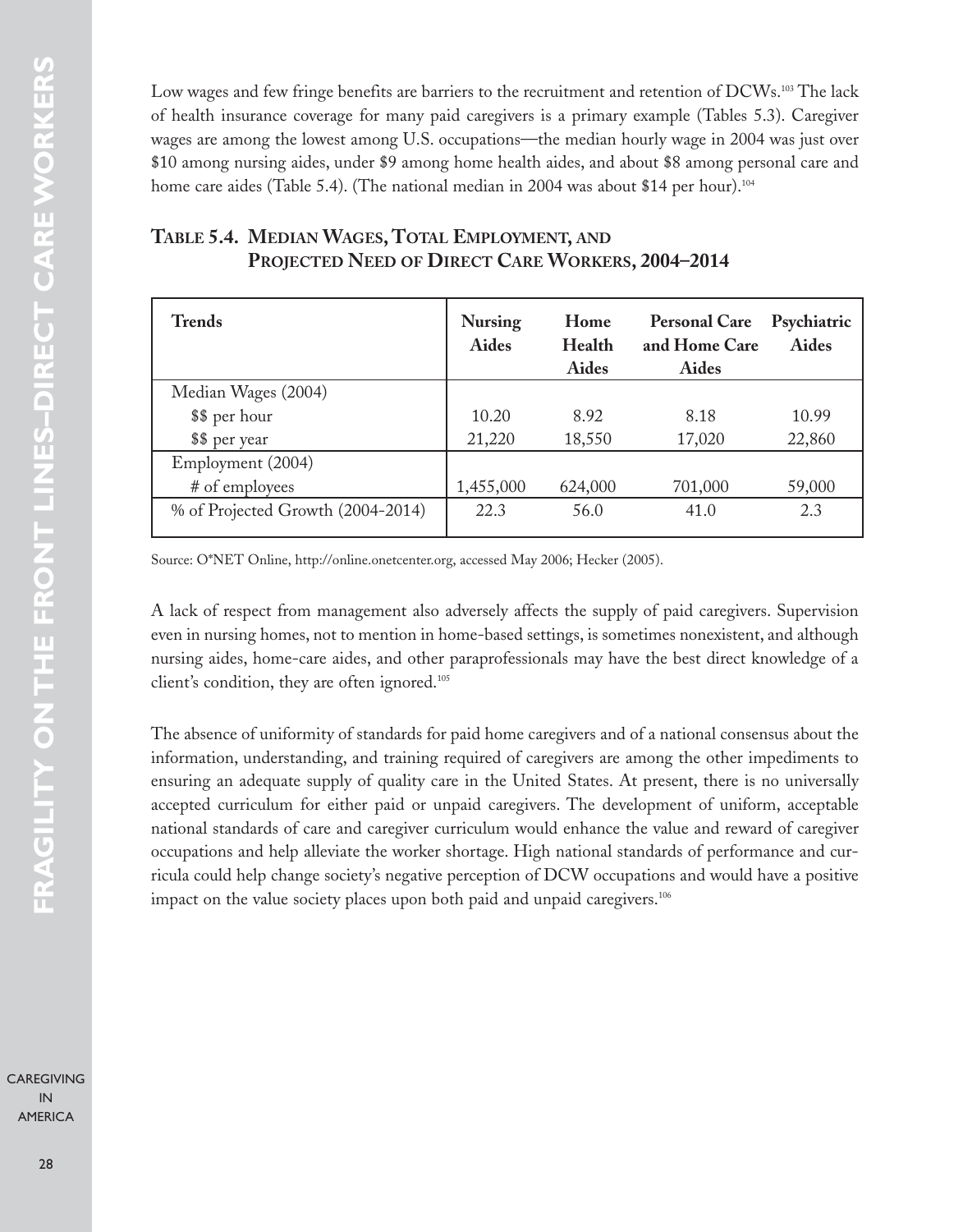About 1.5 million nursing aides were employed in the United States in 2004 (Table 5.4); there were 624,000 home health aides and 701,000 personal care and home care aides. Because of the difficulty in obtaining reliable counts of self-employed caregivers, many of whom work off the books, the number of paid direct care workers in the United States is probably higher than reflected in Table 5.3.107

The fastest growing occupation in the United States is home health aides,<sup>108</sup> with the number needed expected to increase 56 percent over the next decade (Table 5.4).<sup>109</sup> An additional 41 percent of personal and home care aides will be needed over the next decade, making it the tenth fastest growing occupation.110 Not only is demand leading to more job openings for these and other direct care workers, but also replacement needs due to high turnover rates among paraprofessionals are creating even more job openings.

The gap between demand and supply for paid caregivers continues to widen. In Section 6 we will discuss major barriers to affordable, quality care, followed in Section 7 by a discussion of the public and private initiatives that have been implemented to address the worker shortage.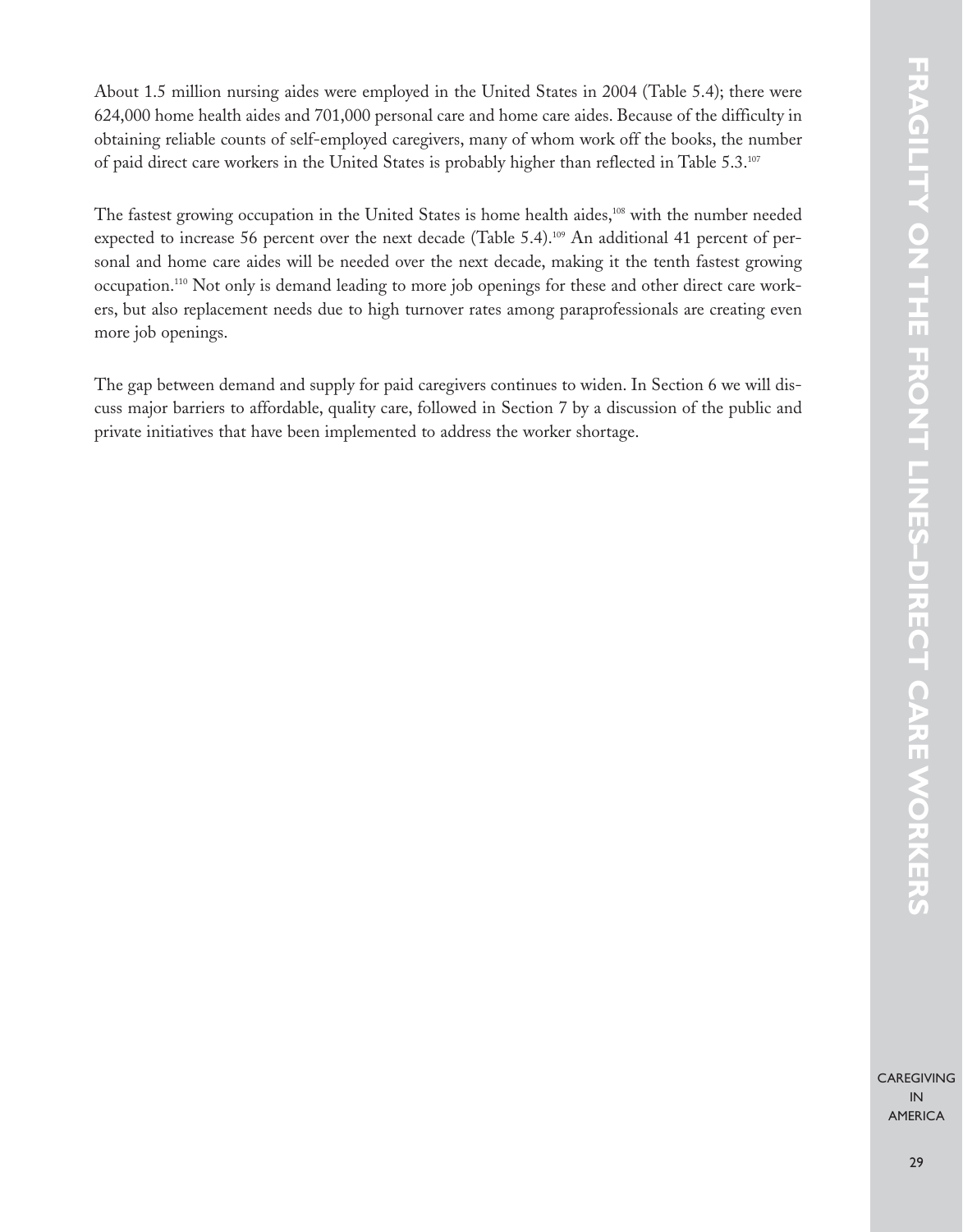## OTHER BARRIERS TO AFFORDABLE, QUALITY CARE

#### **Regulatory obstacles**

With the aging of the baby boom generation, demand for home- and community-based care will continue to grow. The Visiting Nurse Service of New York argues that "[t]he intersection of housing and LTC services is the next critical arena for addressing the needs and preferences of older adults," but that federal and state regulations are an impediment to the development of linkages between housing and caregiving services.<sup>111</sup> Regulatory restrictions prohibit paid caregivers "from doing what they think is right," and create "disparities between what they're allowed to do as certified and licensed paraprofessionals . . . and what they're allowed to do as ordinary citizens, relatives, and friends."112

Families wishing to provide caregiving at home for older adults are allowed to do so, including the hiring of in-home caregivers who are independent contractors. These individuals are often untrained and have no supervision or accountability.

However, if families or individuals want to hire in-home caregivers through a reputable home caregiving agency that trains, supervises, and helps manage the caregiving process, they often find that such help is not available because of regulatory restrictions. While the majority of older adults need only nonmedical caregiving, Medicare/Medicaid regulations do not clearly differentiate between nonmedical "caregiving" and medically necessary caregiving as a part of "health care." In practice, this means that Medicare/Medicaid and the majority of state regulations restrict any paid in-home caregiving to home *health* agencies, thereby excluding home *caregiving* agencies from providing even nonmedical caregiving services.

Several federal policies favor nursing homes over home-based care. For example, although eligible persons under Medicaid cannot be denied nursing home services due to state budgetary shortfalls, the same entitlement protection status is not extended to home- and community-based waiver services. (Waivers are discussed in the next subsection.) Another example is that in order to qualify for Medicaid spending, states must have a statewide nursing home program, whereas home- and community-based services (HCBS) programs are optional. Higher income eligibility thresholds under Medicaid also are allowed for nursing home than for HCBS coverage in many states, and several other federal and state policies relating to eligibility for and coverage of long-term care services under Medicaid favor institutional over home-based care.<sup>113</sup>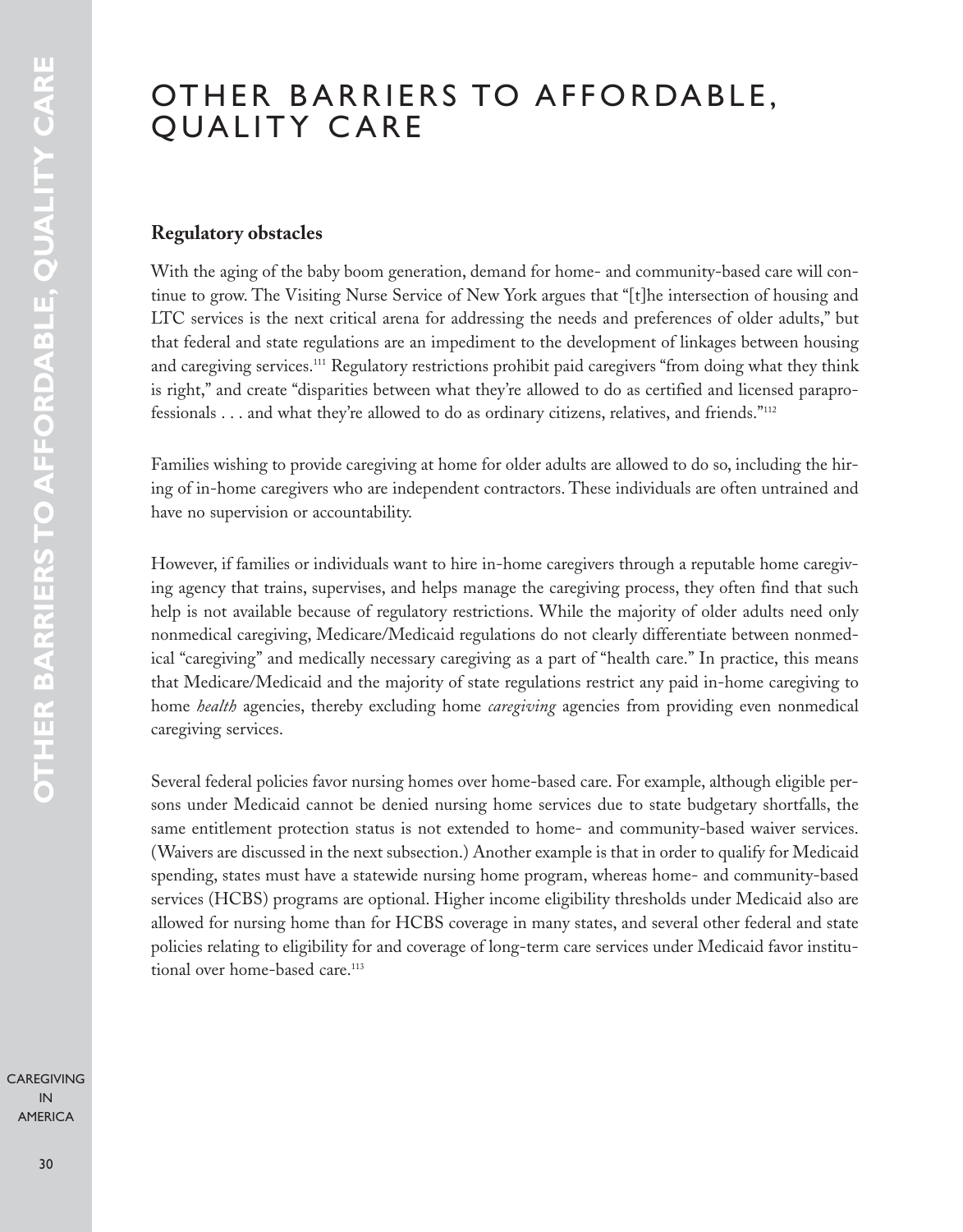Medicaid is the largest source of public funds for long-term care in the United States. Although it has been shown that most people would prefer to be cared for in their own homes,<sup>114</sup> the institutional bias of Medicaid, the result both of the federal structure of the system and of differences in how states interact with that system, is a significant regulatory obstacle to home care. However, during her testimony at the 2005 White House Conference on Aging, Dr. Beth Vaughan-Wrobel urged the elimination of "outdated regulations" under Medicaid that hinder development and delivery of geriatrics care management services that would help family members plan for and provide care for older adults in a homebased setting and that are symptomatic of this institutional bias.115

Notwithstanding the fact that state legislatures, fearful of a "woodwork effect"—that is, that more people will claim benefits that can be handled by state finances—have limited Medicaid coverage of homeand community-based services,<sup>116</sup> there has been progress away from this institutional bias, as more and more states are developing strategies to keep consumers of care out of nursing homes and other institutions in favor of residential settings. Partly this has been achieved through the Medicaid 1915(c) Home and Community-Based Waiver Services. The number of Medicaid beneficiaries receiving longterm care in group residential settings outside nursing homes has grown rapidly in recent years, from 40,000 beneficiaries in 1998 to 102,000 in 2002.117 Unlike the open-ended personal care option under Medicaid (discussed below), the 1915(c) waiver program is limited to beneficiaries who would otherwise need to be institutionalized.<sup>118</sup>

| "Mandatory" Items and Services                                                               | "Optional" Items and Services                                                                                                                                                                                                                                                                                                                                                   |
|----------------------------------------------------------------------------------------------|---------------------------------------------------------------------------------------------------------------------------------------------------------------------------------------------------------------------------------------------------------------------------------------------------------------------------------------------------------------------------------|
| <b>Institutional Services</b>                                                                | <b>Institutional Services</b>                                                                                                                                                                                                                                                                                                                                                   |
| • Nursing facility (NF) services for<br>individuals 21 or older<br>Noninstitutional services | • Inpatient/nursing facility services for indi-<br>viduals 65 and over in an institution for<br>mental diseases (MD)<br>• Intermediate care facility for people with<br>mental retardation (ICF/MR)<br>• Inpatient psychiatric hospital services for<br>individuals under age 21                                                                                                |
| Noninstitutional Services                                                                    | Noninstitutional Services                                                                                                                                                                                                                                                                                                                                                       |
| • Home health care services (for individuals<br>entitled to nursing facility care)           | • Home health care services<br>• Case management services<br>• Prescription drugs<br>• Respiratory care services for ventilator-<br>dependent individuals<br>• Personal care services<br>• Private duty nursing services<br>• Hospice services<br>• Services furnished under a Program for All<br>Inclusive Care for the Elderly (PACE)<br>• Home- and community-based services |

#### **TABLE 6.1. MANDATORY AND OPTIONAL LONG-TERM CARE BENEFITS OF MEDICAID**

Source: O'Brien and Elias (2004).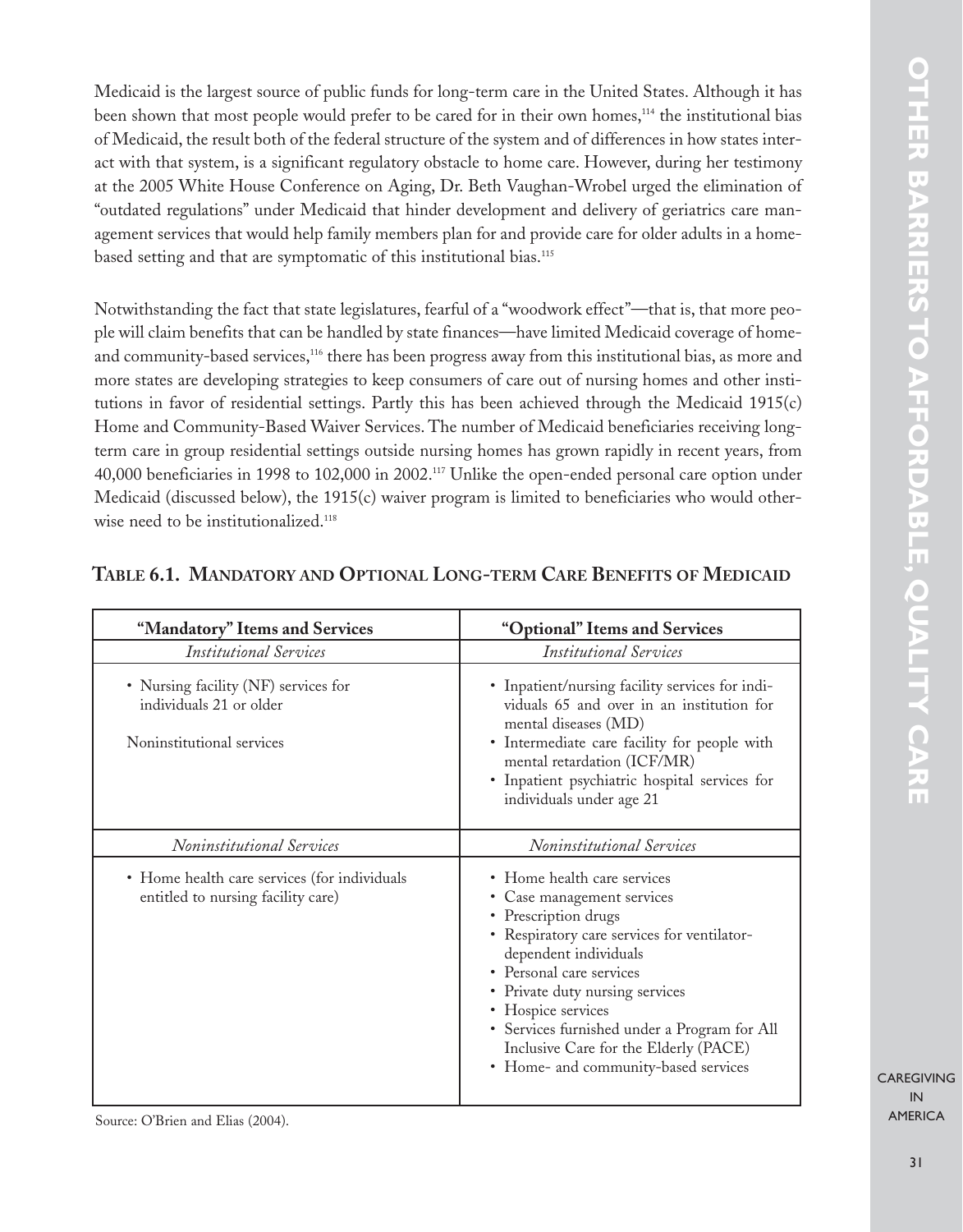States apply for the 1915(c) waiver at their own discretion. Another way Medicaid influences how care is provided is through its mandatory and optional services (Table 6.1). States are required to offer the mandatory services, but many do not offer optional care. Only about half of the states have implemented Medicaid's personal care option (Table 6.2). Thus, state-directed Medicaid programs have great influence about the kinds of tasks paid paraprofessionals are allowed to perform, which is discussed further in the next subsection.

|                                                                                                | Mandatory or<br>Optional?                                                                                                                                                                                                              | Financial<br>Eligibility                                                                    | <b>Benefits</b>                                                                                                                                                                                                                                               | Statewide<br>Coverage                                                                                      |
|------------------------------------------------------------------------------------------------|----------------------------------------------------------------------------------------------------------------------------------------------------------------------------------------------------------------------------------------|---------------------------------------------------------------------------------------------|---------------------------------------------------------------------------------------------------------------------------------------------------------------------------------------------------------------------------------------------------------------|------------------------------------------------------------------------------------------------------------|
| Nursing Home<br>Care                                                                           | Mandatory for individ-<br>uals 21 and over                                                                                                                                                                                             | Must be<br>eligible for<br>Medicaid.                                                        | Provides skilled<br>nursing care and<br>rehabilitation services<br>in a facility that meets<br>federal requirements.                                                                                                                                          | Yes                                                                                                        |
| Intermediate<br>Care Facilities<br>for<br>Individuals<br>with<br>Developmental<br>Disabilities | State option<br>$(50 \text{ states})$                                                                                                                                                                                                  | Must be<br>eligible for<br>Medicaid.                                                        | Provides ongoing<br>evaluation, planning,<br>24-hour supervision,<br>coordination, and<br>integration of health or<br>rehabilitative services<br>to help each individual<br>function at his/her<br>greatest ability in a<br>protected residential<br>setting. | Yes                                                                                                        |
| Home Health<br>Care                                                                            | Mandatory for individ-<br>uals 21 and over who<br>would otherwise be<br>entitled to institutional<br>care                                                                                                                              | Must be<br>eligible for<br>Medicaid.                                                        | May provide nursing<br>therapy, home health<br>aides, medical supplies,<br>and equipment. Limits on<br>services allowed.                                                                                                                                      | Yes                                                                                                        |
| Personal Care                                                                                  | State option (27 states)                                                                                                                                                                                                               | Must be<br>eligible for<br>Medicaid.                                                        | Usually includes<br>assistance with activities<br>of daily living and<br>homemaker/chore<br>services. In some states<br>includes cuing/supervisory<br>services, and nursing<br>care. Limits on services<br>allowed.                                           | Yes                                                                                                        |
| Home-and<br>Community-<br><b>Based Services</b><br>Waivers                                     | State may seek a<br>waiver from the<br>secretary of HHS.<br>Waivers must be<br>"cost effective": the<br>cost of caring for an<br>individual under the<br>waiver must be less<br>than or equal to the<br>cost of institutional<br>care. | Under<br>Medicaid,<br>individuals "at<br>risk" of<br>institutional<br>care are<br>eligible. | Case management,<br>adult day care, home<br>health aide, personal<br>care habilitation,<br>assisted-living services,<br>and respite care. Limits<br>on services allowed.                                                                                      | Not required.<br>Can target<br>certain<br>geographical<br>area and/or<br>specific<br>population<br>groups. |

## **TABLE 6.2. MEDICAID LONG-TERM CARE SERVICES**

CAREGIVING IN AMERICA

**OTHER BARRIERS TO AFFORDABLE, QUALITY CARE**

OTHER BARRIERS TO AFFORDABLE, QUALITY CARE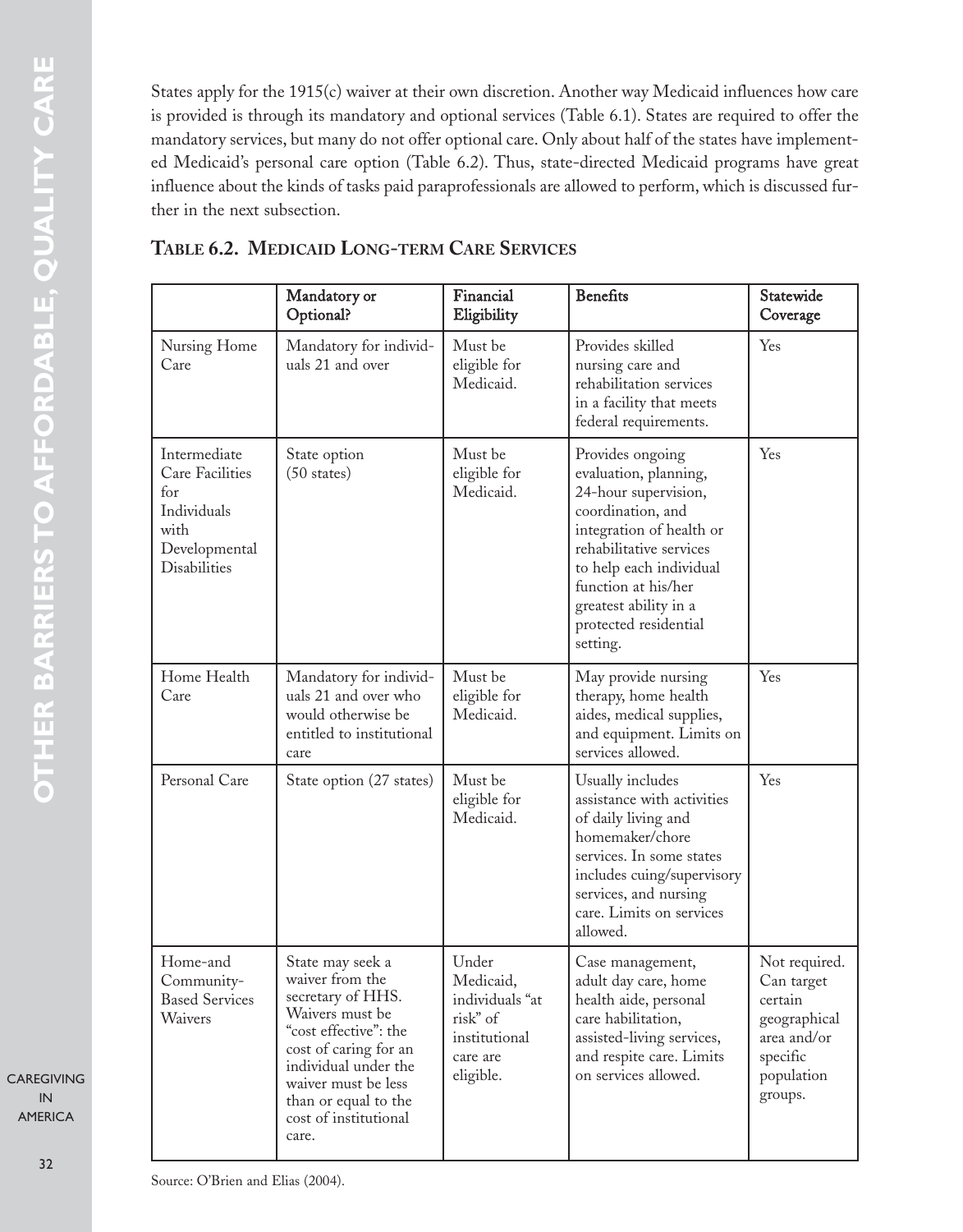State efforts to move away from institutional care and to strengthen components of their communitybased care systems were given further impetus by the 1999 Supreme Court *Olmstead* decision. Provided that the care recipient does not oppose such placement, states are required under *Olmstead* to provide community-based services for persons with disabilities otherwise entitled to institutional care.<sup>119</sup> Budgetary constraints in some states have had a dampening effect, but legislation passed in response to *Olmstead* by several other states has helped bolster their community-based care systems, such as through improved information and referral systems.120

A promising area both for enabling older people to live more independently and for improving the quality of in-home care is the development and funding of assistive technologies. For example, Carnegie Mellon University and the University of Pittsburgh were recently awarded a five-year, \$15 million grant by the National Science Foundation to develop assistive technologies at the Quality of Life Technology Engineering Research Center. Devices to keep track of health status and activity levels of people living alone, mobility systems, improved wheelchairs, and systems that prolong the age at which older people may safely drive are among the many technologies being developed at the Center.<sup>121</sup> Rapid progress is being made by scientists throughout the world in the development of artificial intelligence and robotics—automobiles that drive themselves, robotic lifeguards, robots that assemble IKEA furniture—which are increasingly changing daily life.122 Lynn Friss Feinberg, deputy director of the National Center on Caregiving at the Family Caregiving Alliance notes, advances in technology "are providing tools to help family caregivers that simply did not exist a decade ago."123

#### **Financing long-term care**

Economist Peter Arno estimated that the national economic value of informal caregiving was \$257 billion in 2000<sup>124</sup>. This estimate is based on an hourly wage of \$8.81, which is midway between the prevailing minimum wage (\$5.15) and the average, national wage for home health aides (\$12.46). Opportunity costs to caregivers, such as wages and benefits that are forgone when people are forced to leave the labor force to care for their family members, are not considered in Arno's estimate. The annual contribution by informal caregivers is more than twice the amount paid nationally for home health and nursing home care, which totaled \$126 billion in 2000 (\$31 billion of which went to home health care services and \$95 billion of which went to nursing home care).<sup>125</sup>

Few Americans have private long-term care insurance—in 2001, only about 4 million people had private insurance plans that covered long-term care services<sup>126</sup>. Despite the strong preference by consumers for home and community-based services, most public financing for long-term care is limited to nursing home services. Of the total Medicaid long-term care spending, only about one-third goes toward home and community-based services.<sup>127</sup> It has been argued that the problem is not that too few dollars go to LTC, but that too much is spent "in the wrong ways," and that "[t]he home and communitybased services infrastructure is grossly underdeveloped and starved for revenue."<sup>128</sup>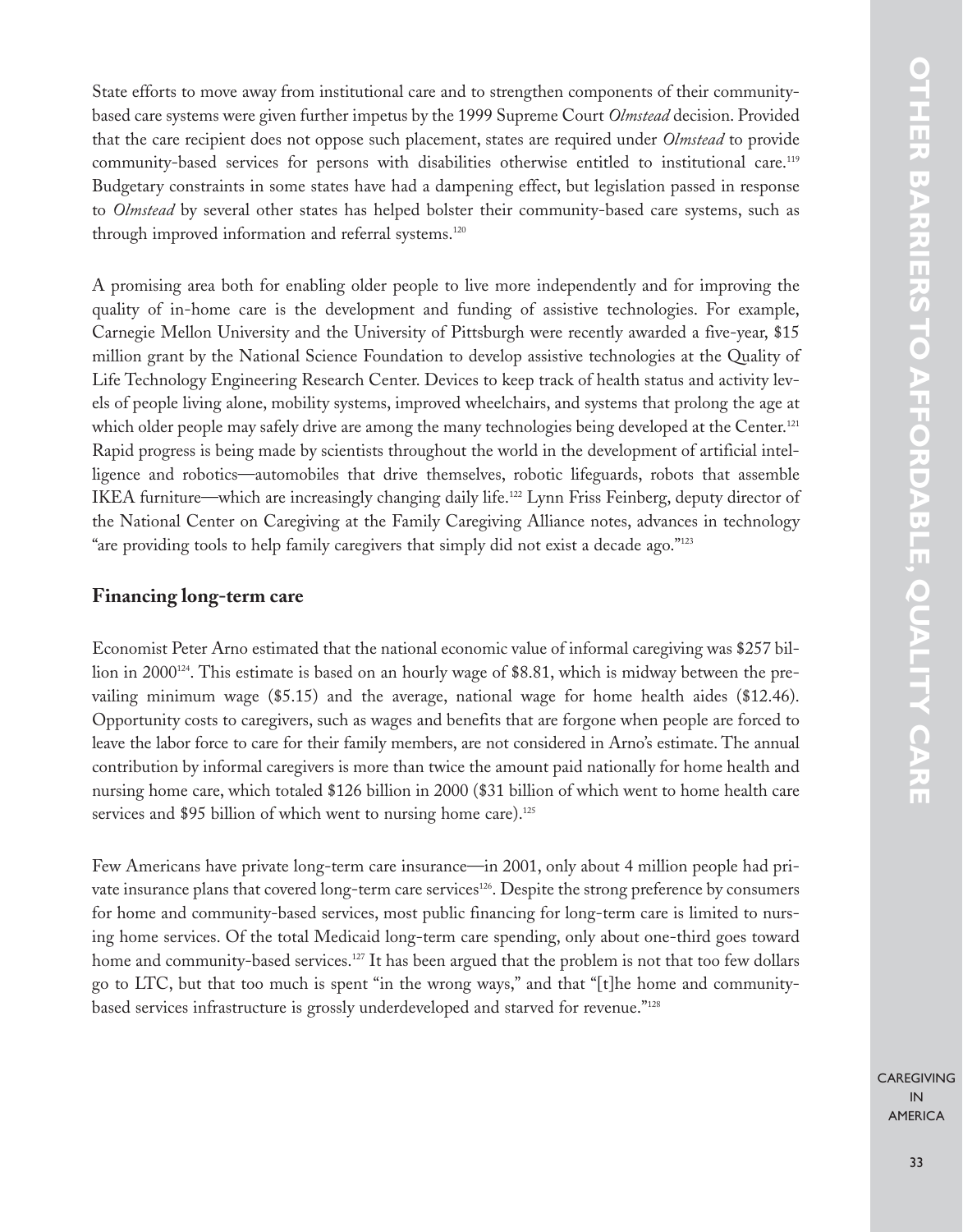## **TABLE 6.3. LONG-TERM CARE: NATIONAL SPENDING,** 2004**.\***

| Other private              | 3.3 %  |
|----------------------------|--------|
| Private health insurance   | 9.0 %  |
| Out-of-pocket              | 23.3 % |
| Medicare                   | 20.5 % |
| Federal and state Medicaid | 40.9 % |
| Other public               | 3.1 %  |

\*Freestanding facilities only. Additional services are provided in hospital-based facilities but are not included here. Medical care provided in the home by private and public nonfacility-based home health agencies. Medical equipment sales or rentals not billed through home health agencies and nonmedical types of home care (e.g., Meals on Wheels, chore-worker services, friendly visits, or other custodial services) are excluded.

Source: Smith et al. (2006).

The percents of national long-term care expenditures that are paid for by Medicaid, Medicare, out-ofpocket by individuals, and otherwise are presented in Table 6.3. Table 6.4 presents percents of national spending on home health care; Table 6.5, on nursing home care.

| Other private              | 2.3%    |
|----------------------------|---------|
| Private health insurance   | 12 %    |
| Out-of-pocket              | 11.3 %  |
| Medicare                   | 38.0%   |
| Federal and state Medicaid | 31.7 %  |
| Other public               | $4.6\%$ |

### **TABLE 6.4. HOME HEALTH CARE: NATIONAL SPENDING,** 2004**.\***

\*Medical care provided in the home by private and public nonfacility-based home health agencies. Medical equipment sales or rentals not billed through home health agencies and nonmedical types of home care (e.g., Meals on Wheels, chore-worker services, friendly visits, or other custodial services) are excluded.

Source: Smith et al. (2006).

These tables must be interpreted with caution for several reasons. First, expenditures on *custodial care*—assistance with activities of daily living such as dressing and bathing—are excluded from the totals. This is an important exclusion to bear in mind, since most long-term care is for custodial care, as opposed to *skilled care*. <sup>129</sup> Medicare does not even reimburse for custodial care.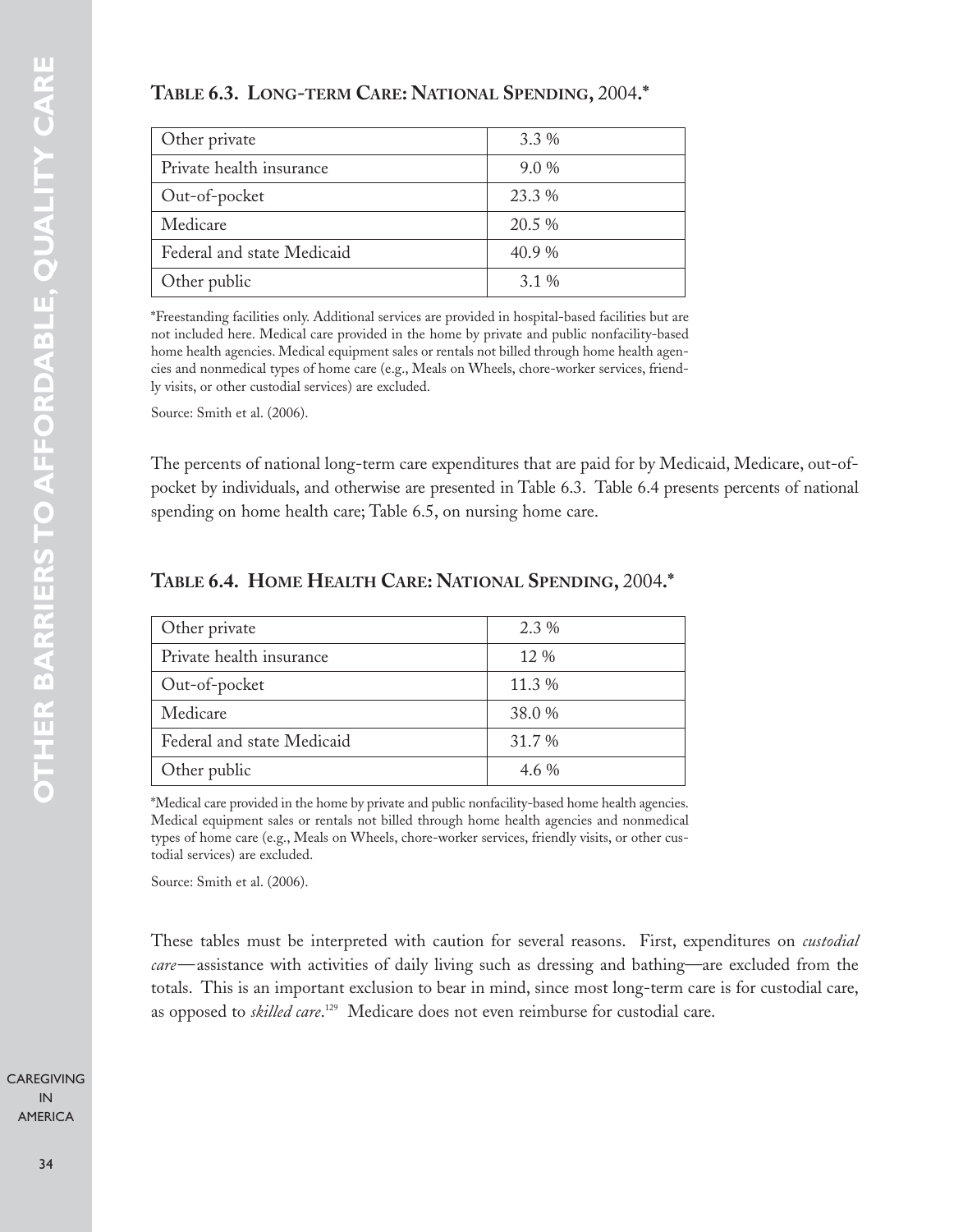Another reason to be careful interpreting the tables is that the services reimbursed under Medicare are generally short-term in duration—notwithstanding the fact that they fall under the "long-term care" umbrella.<sup>130</sup> And lastly, only people working through agencies are included in the tables self-employed direct care workers are excluded. For all these reasons, public financing of long-term care is exaggerated in the tables, and out-of-pocket financing is understated.

Allowing for these significant qualifications, it can be said that Medicaid accounts for about 41 percent of national spending on LTC in the United States, Medicare for about 21 percent (Table 6.3). Out-of-pocket expenditures represent more than a quarter of the total amount that is spent on nursing home care (Table 6.5), and about 11 percent of the total spent on home health care (Table 6.4). It bears repeating that these statistics do not include spending on either personal care services or selfemployed paid direct care workers. Reliable numbers on self-employed workers, many of whom work off the books, are elusive.<sup>131</sup>

To veterans enrolled in its health care system, the U.S. Department of Veterans Affairs (VA) offers a variety of geriatric and long-term care services. Nearly all of the VA's medical centers provide homeand community-based outpatient long-term care programs. The VA also provides inpatient long-term care to nearly 65,000 veterans, but its primary focus is on providing home care.132

| Other private              | 3.7 %   |
|----------------------------|---------|
| Private health insurance   | 7.8 %   |
| Out-of-pocket              | 27.7 %  |
| Medicare                   | 13.9 %  |
| Federal and state Medicaid | 44.4 %  |
| Other public               | $2.5\%$ |

**TABLE 6.5. NURSING HOME CARE: NATIONAL SPENDING,** 2004**\*** 

\*Freestanding facilities only. Additional services are provided in hospital-based facilities but are not included here.

Source: Smith et al. (2006).

**Home care financing:** Of the approximately \$139 billion spent on LTC in the United States in 2002, only one-fourth went for home-based care.<sup>133</sup>

Medicare includes a small home care program. During the 1980s, Medicare expanded the delivery of both home health and personal care services, but the Balanced Budget Act (BBA) of 1997 created incentives for home health agencies to limit the volume of care, and spending dropped sharply.<sup>134</sup>

Although states are required to cover home *health* services under the Medicaid program, providing *personal* care at home is optional (Table 6.2). Medicaid provides two options for home care coverage, the optional "personal care services" benefit and the (c) Home and Community-Based Services Waiver program. All 50 states provide at least one of these options.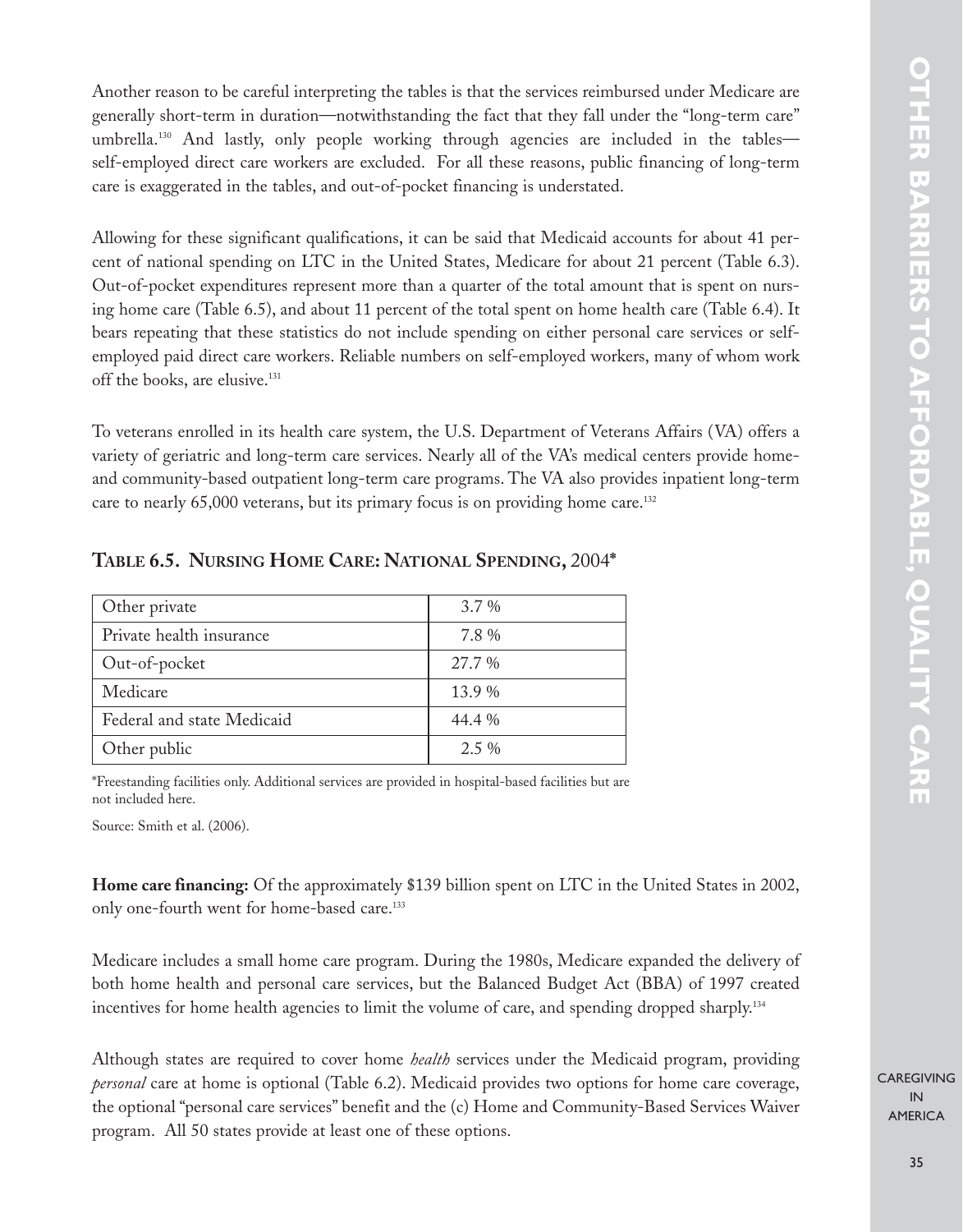**Nursing home financing:** About one-fifth of long-term care costs (Table 6.3) and only about 14 percent of nursing home costs (Table 6.5) are financed through Medicare. Medicare may cover a portion of the first 100 days in a nursing home if the visit follows a related hospital stay of three days or more and if other conditions are met. As mentioned, Medicare does not include custodial care as part of its benefit package.

Medicaid is a means-tested program to which only low-income individuals qualify. Still, it is the largest public funding source for nursing home services, accounting for close to half of the spending in the United States (Table 6.5). Although a significant percentage of older people who require nursing home services qualify for Medicaid, many must "spend down" their assets until they are eligible.<sup>135</sup> Despite concerns that many older people transfer assets to their children and other relatives in order to qualify for Medicaid LTC services, most studies suggest that this practice is not widespread.<sup>136</sup>

The optional "personal care services" benefit was adopted in the mid-1970s. If a state provides this optional benefit, it must be made available to all state residents who are enrolled in the state's Medicaid program and who meet the criteria for personal care.137 There cannot be a waiting list. States may, however, set coverage limits, regardless of need, and they are not required to pay for all of the personal care services that a disabled Medicaid-eligible individual may need.

The Medicaid 1915(c) Home and Community-Based Services Waiver program has been available since 1981. The program requires states to submit a waiver to the Center for Medicare and Medicaid Services (CMS) specifying the scope of the program. States are allowed to provide a broader range of services than they offer under the personal care services option, but they may also place a cap on the number of unduplicated recipients that they will serve, so there may be a waiting list associated with this program. Indeed, they may not provide care to more recipients than the number of recipients approved in the waiver by CMS. States must meet a budget neutrality standard, so they may not spend more for these 1915(c) services than they would spend on institutional care. This means that states may not exceed the annual per capita Medicaid costs for individuals in nursing homes. If they do, the federal government could, in theory, deny its matching payments. To protect against this possibility, states often adopt stricter standards of budget neutrality than the federal government requires.

### **Let's talk—the need for better communication among medical practitioners, caregivers, and care recipients**

A key issue is the quality of communication between medical practitioners and both paid paraprofessionals and family caregivers.<sup>138</sup> Physicians and other medical practitioners often speak in "medicalese," using terminology that is unfamiliar to caregivers. Medical practitioners sometimes are too rushed to take sufficient time to explain, educate, support, and motivate caregivers.

A lack of integration of eligibility and coverage standards across supportive, disability, and medical service programs adversely affects patients with chronic conditions, as does the professional culture among clinicians that emphasizes an episodic "day's appointments" approach to services and treatment protocols.139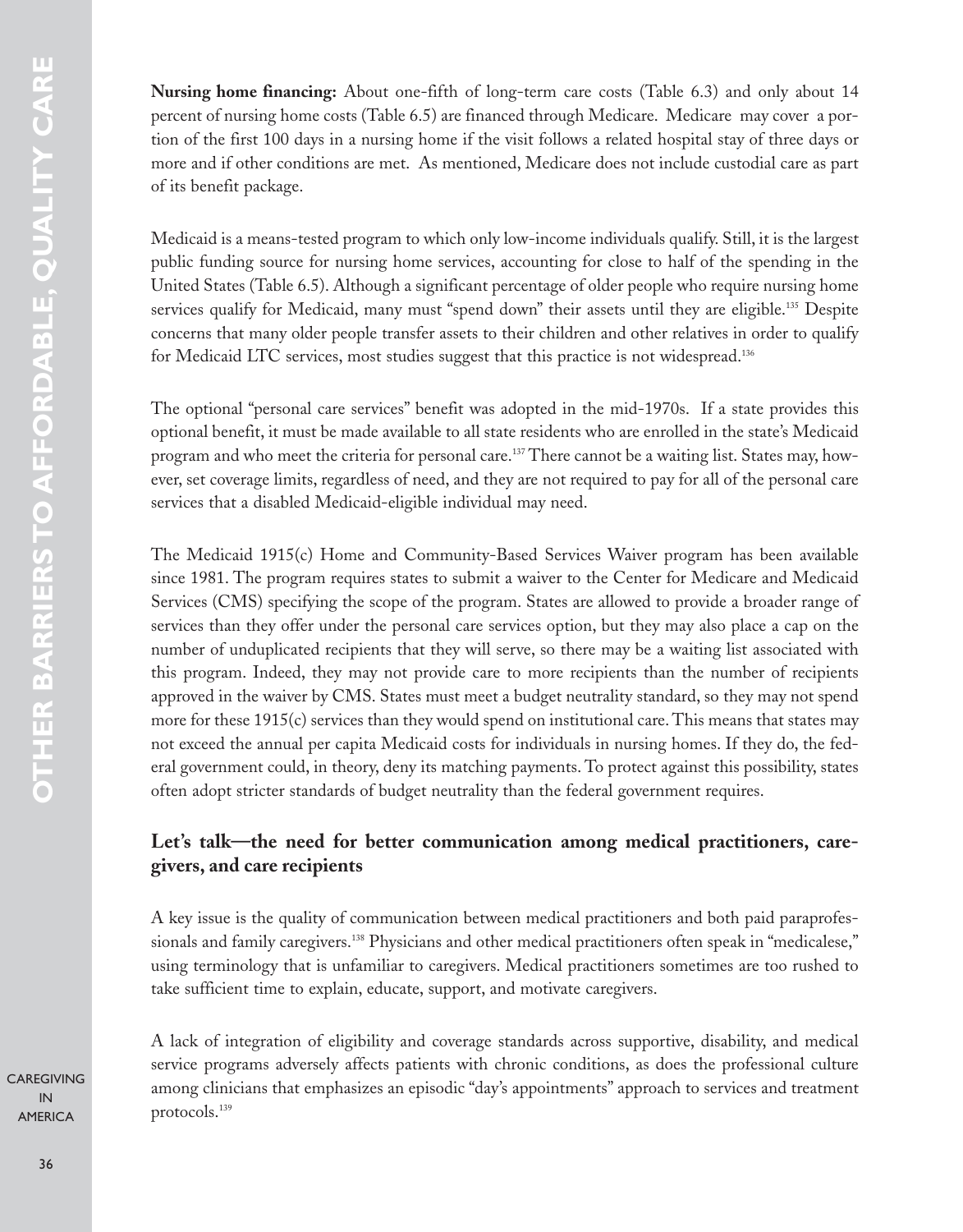Physicians receive little or no training in the area of home- and community-based care.<sup>140</sup> Commonly, medical practitioners possess a poor understanding of their patients' home environment or of their patients' physical and cognitive capabilities. Medical practitioners often have little knowledge regarding the entire caregiving spectrum—how to access care, the different levels of caregivers, their proficiencies and skills, and so on—yet are expected to write orders and/or sign off on specific issues directly related to such caregiving.

For their part, caregivers sometimes expect medical practitioners to prescribe help or care step-by-step, with an expectation of patient improvement. Some want forms filled out on the spot or call frequently for unnecessary reasons.

A communications problem, often stemming from differences in expectations, also exists between paid caregivers and care recipients and their families. Sometimes what a family expects of a paid caregiver is quite different from what the paid caregiver believes her role to be. This disconnect is sometimes laced with racial, class, cultural, and language undertones.

For example, the family may not understand why a caregiver will not clean dishes, vacuum, prepare food, do shopping—"not a big deal," thinks the family. There are differences in expectations between paid caregivers and the recipients' families about other aspects of care. For example, should a caregiver lift a patient who cannot bear her own weight, or transfer a heavy patient between a wheelchair and bed? Another example is whether the caregiver should take a patient outside every day for fresh air, rather than sitting inside watching television or talking on the phone and taking care of her own (caregiver) personal tasks. There is often a disconnect between family members and paid caregivers about the extent to which the caregiver should try to stimulate and actively engage the patient.

Families often assume that paid caregivers are fairly well paid and are unaware that a large share of their payments goes to the agency. And there is very often the expectation that the caregiver will make the patient "better." For their part (as discussed in Section 5), although many paid caregivers are highly motivated and effective, others may be poorly motivated, or even apathetic about their patients, because of low wages, little chance for career development, and other negative aspects of their jobs.

#### **Caregiving delivery system**

Anyone who has ever confronted the urgent need to find caregiving for an older adult knows how frustrating it can be. The learning curve is steep, there is no easy access point, and the process is fractured into many unconnected components. As essential as it is that we create more and better caregivers for older adults, it is equally necessary to make those caregiving resources easily available to those who need the services. There are important implications concerning the lack of a functional delivery system—a coordinated process for getting caregiving information and services to those who need them when they need them.

Locally based models are needed to facilitate the connection of the supply of caregiving information and services with the growing demand for them. The AoA's Eldercare Locator (discussed in Section 3) helps people obtain contact information for caregiving and other service providers in their areas, but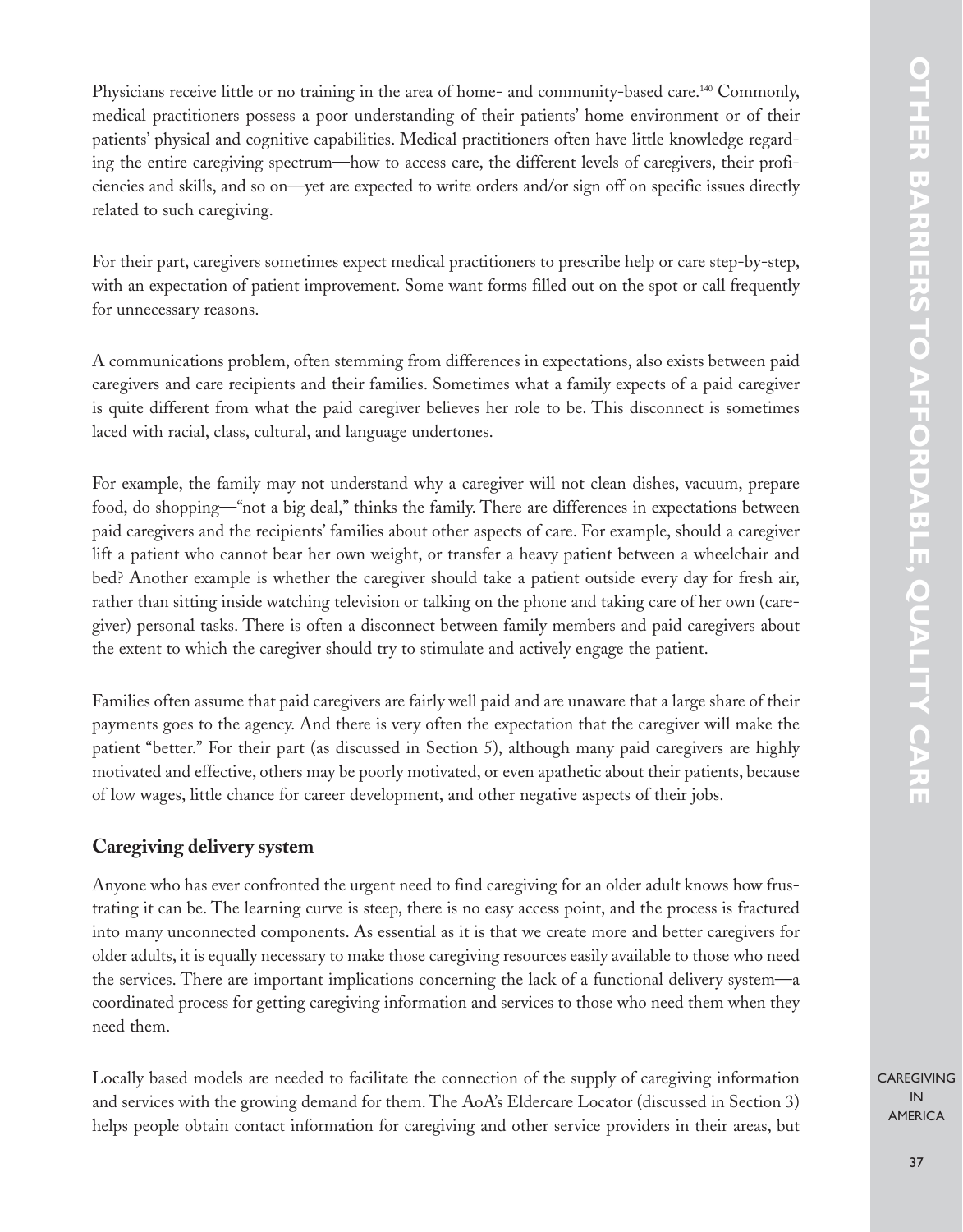does not provide a network of actual personalized services and information for people at a local level. The Eldercare Locator program refers people to local Area Agencies on Aging (AAAs) or other government-related agencies. There is a great deal of variability from location to location in terms of the information and services available from AAAs—often they have lists of local agencies that accept Medicaid and other forms of public assistance, but not of agencies that would be more appropriate for people who do not qualify for Medicaid. The Eldercare Locator program is therefore biased toward the Medicare/Medicaid model and toward older people who qualify for those benefits. People who have to pay out-of-pocket for care often find they are on their own.

One locally based model of a caregiving delivery system, one that would serve private-pay families and older people who have heretofore had no real unified process to follow, is the Elderstay@home program developed by the SCSHE (Figure 1). Elderstay@home ties together all information, referral, consultation, medical, and caregiving services into a network that a family can access with a single phone call, and is sponsored by community and faith-based groups. While the primary goal of Elderstay@home is to serve private-pay families and older people, it accepts all calls and so also serves the Medicaid-eligible population. Further development of locally based caregiving delivery systems such as Elderstay@home's model would improve access to care for many older people, especially those who pay for care out-of-pocket—or who cannot find affordable care and so go without it.

#### **Elephant in the room—public policy**

As discussed, Medicare and Medicaid rules have a major influence on the caregiving industry. Programs developed specifically to improve caregiving in the United States are not made in a vacuum but are done in the context of broader federal and state policies, some of which relate to caregiving directly, others of which are related indirectly.

Workforce development and educational policies can affect the supply of paid caregivers so that they channel funds to selected industries and occupations. For example, the Employment and Training Administration of the U.S. Department of Labor recently developed an apprenticeship program in partnership with employers for high school students interested in home care and other caregiving work.141 As noted in Section 5, a relatively high percent of home care aides and other DCWs are immigrants to the United States. As true of other occupations, the supply of labor in the caregiving industry is influenced by national immigration policy.<sup>142</sup>

Within the broad public policy arena, several initiatives have been implemented to address the shortage of DCWs. Some of these are summarized next. We also discuss other programs, such as consumerdirected care, that are not directed toward the shortage of paid workers but that approach the caregiving crisis from a different angle.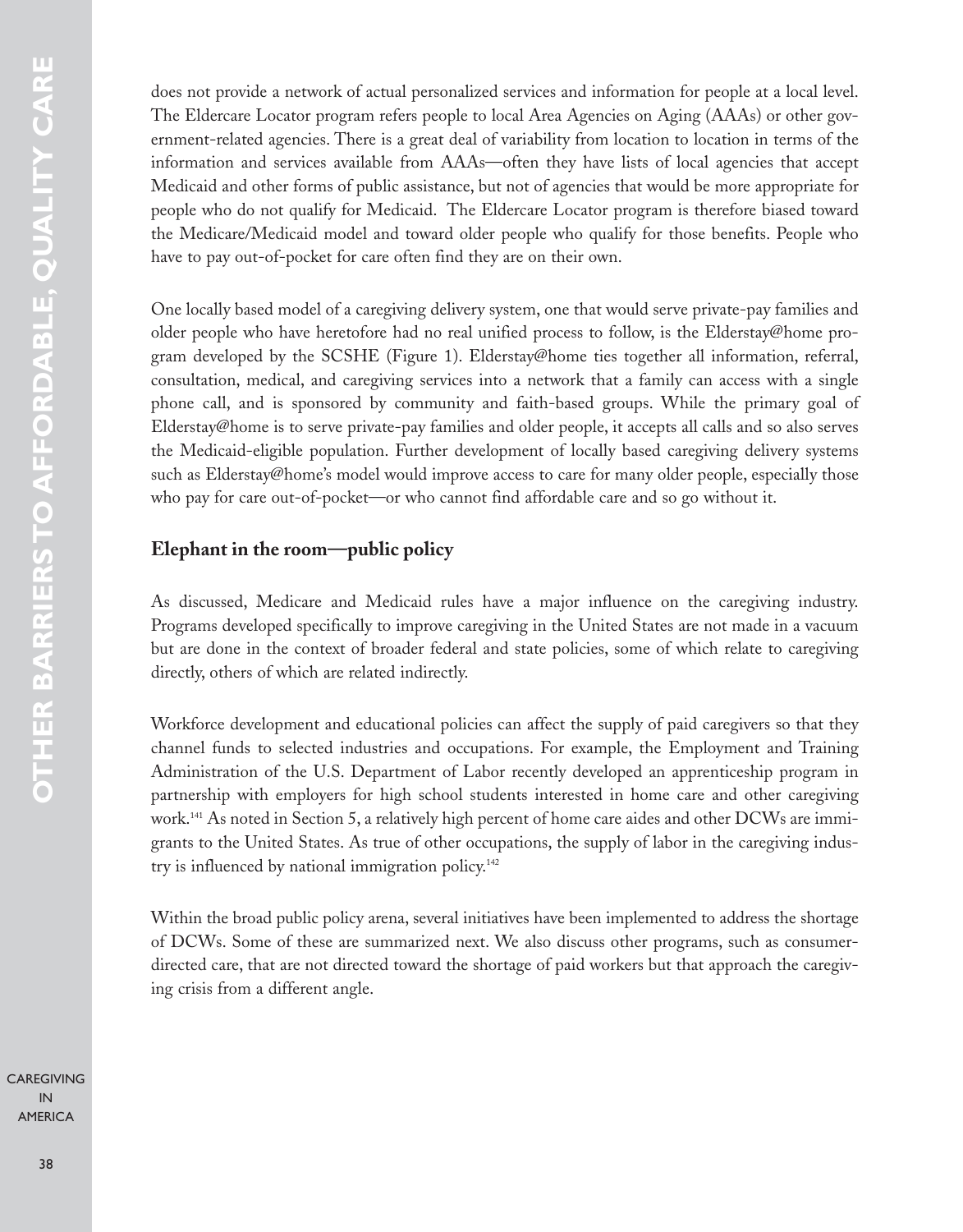

OHIER BARRERS HO AFFORDARLE, QUALITY OARE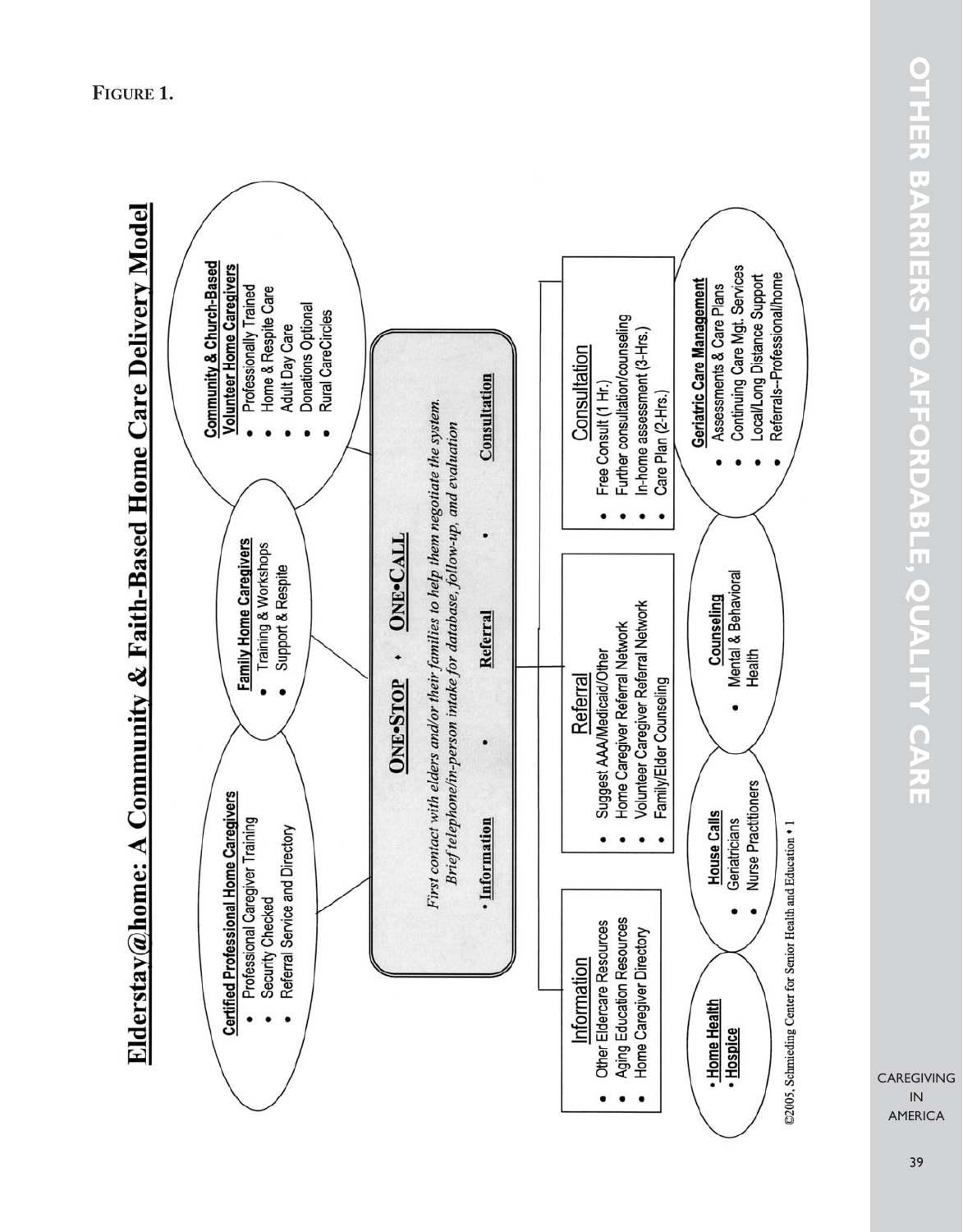## DEVELOPING SOLUTIONS— PUBLIC AND PRIVATE EFFORTS TO ADDRESS THE CAREGIVING CRISIS

This section complements the review in Section 3 of the many governmental agencies, nonprofits, philanthropic foundations, and businesses whose activities have helped to improve caregiving in America. Just as a detailed discussion of the efforts of any one of these organizations is beyond the scope of this report, in the current section we can only summarize some of the most important public and private caregiving initiatives.

Section 3 includes a description of some of the resources that are available to family caregivers, such as the National Alliance for Caregiving, the Family Caregiver Alliance, the Rosalynn Carter Institute for Caregiving, and the publicly funded National Family Caregiver Support Program. In addition to these, there is a wide variety of stat-supported services for family caregivers.<sup>143</sup> These programs are extremely valuable in that they contribute to solving the caregiving crisis by offering assistance to the single greatest source of caregiving in the United States—family and friends.

This section focuses on paid direct care workers and on the public and private efforts to address the shortage of these workers. After all, one main reason family caregivers need supportive services is that they cannot find affordable, quality help, even on a part-time basis to provide them with respite! In other words, if every family had access to affordable, quality paraprofessionals, then the burden on family caregivers would be greatly alleviated.

## **Wages and benefits**

Some states have tried to make direct care jobs more attractive through wage increases. One mechanism for increasing wages is "a wage pass-through," which basically earmarks a portion of Medicaid reimbursement increases (or of other funding sources) for increases in wages (or in benefits) of direct care workers.<sup>144</sup> Twenty-one states had implemented wage pass-through legislation as of 2003. There is a great deal of variation in the size of salary increases, what types of workers are targeted, whether provider participation is mandatory or optional, and other design features offered among the various state wage pass-through programs.<sup>145</sup>

Several states have also tried to develop programs to increase health-insurance coverage among direct care workers, although budgetary restrictions have limited implementation of these programs, even when state legislation has authorized them.<sup>146</sup> Gail Hunt of the NAC, citing the success in San Francisco of the coalition of the Service Employees International Union (SEIU) Local 250, the Public Authority, and consumer groups to attract and retain quality direct care workers through a comprehensive health insurance package and other benefits, considers ideas for offering health insurance as having major policy implications.<sup>147</sup> Also beneficial would be programs offering reimbursements for commuting expenses to home health aides and personal care workers, as adopted in some states.<sup>148</sup>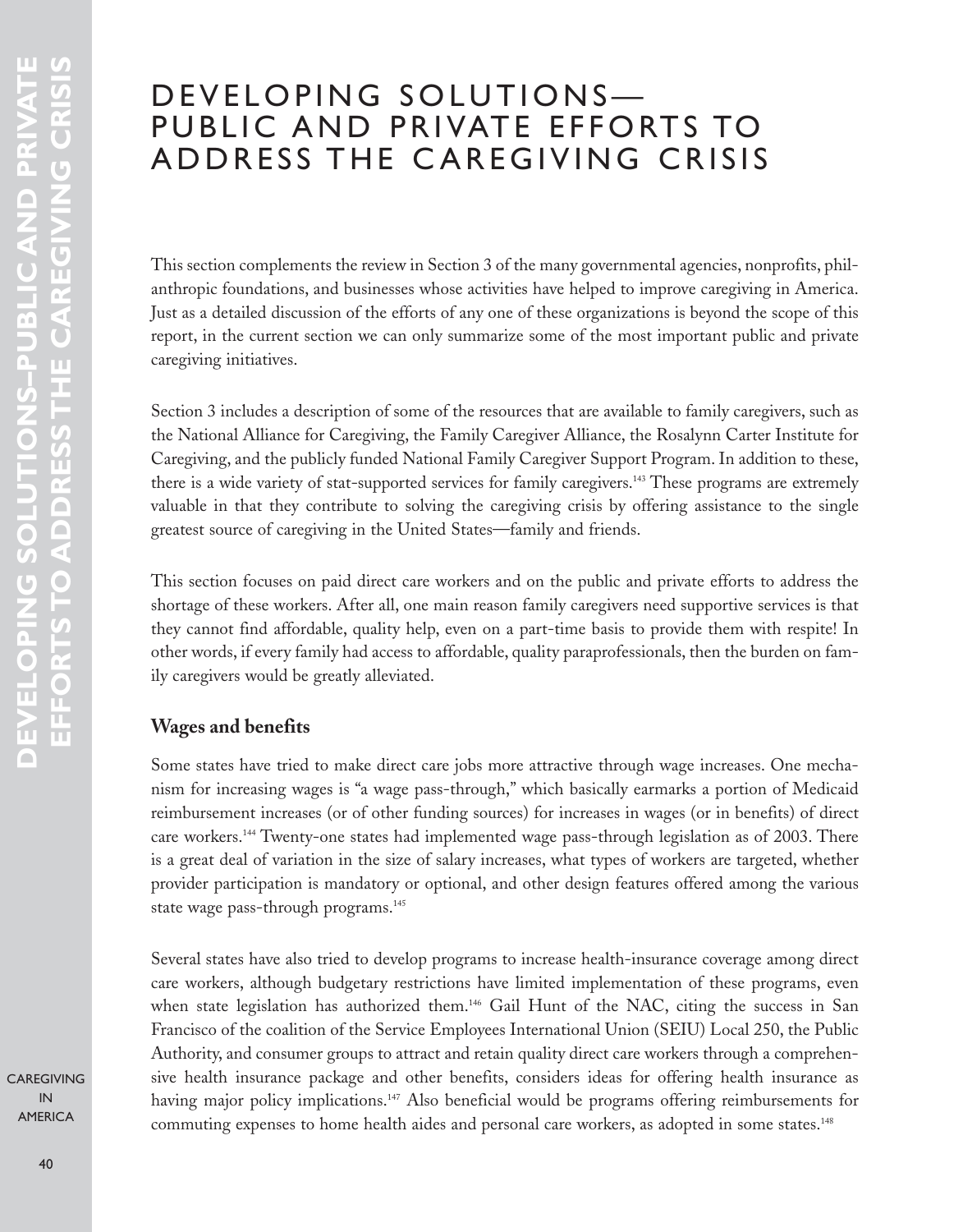### **Enhanced training initiatives**

Prior to starting their jobs, most direct care workers receive little or no formal training.<sup>149</sup> Aides working in Medicare- or Medicaid-certified nursing homes or home health agencies are required by federal law to receive a minimum level of training within a specified time.150 But the mandated training under federal law is inadequate in the view of many industry experts,<sup>151</sup> and there is evidence that some workers are not receiving training that will allow them to effectively serve their clients.<sup>152</sup>

About half of the states require more than the minimum levels set by federal law.153 And, as discussed in Section 3, several organizations have developed enhanced training programs throughout the country. Among these are PHI's Cooperative Home Care Associates, and the ElderStay@home Certified Home Caregiver Training program established by SCSHE. Some training programs target both formal and informal caregivers.

The American Red Cross's Family Caregiving Program, launched in 2004, serves as both an informational and training resource for family caregivers. The training program covers home safety, financial and legal issues, bathing, health maintenance, and other topics. Special modules of the program include general caregiving skills, assisting with personal care, caring for the caregivers, caregiving for a loved one with Alzheimer's or dementia, and caring for a loved one with HIV/AIDS. Training is provided through American Red Cross chapters throughout the country.154

#### **Creating career ladders**

An important aspect of caregiver training is the creation of a career path with opportunities that establish caregiving as its own respected and valued profession in health care. There is little point in training and educating a cadre of caregivers who cannot afford to remain in the field because there are no opportunities for advancement.

The development of career ladders for direct care workers is being explored by several states.<sup>155</sup> Usually, these programs emphasize opportunities for advancement from aide to registered nurse or licensed practical nurse.156 But moving up the career ladder to professional licensure in this way does not appeal to many of these workers, who would prefer instead developing skills that allowed them to move into positions of greater authority—and higher wages—in jobs more closely related to their current work. For example, New York City has experimented with creating a cadre of "field support liaisons" who visit care attendants in the field, identify problems, and provide peer support.<sup>157</sup>

#### **Consumer-directed care**

One way states have tried to broaden the pool of potential workers is through consumer-directed care options. Essentially, through consumer-directed care, the care recipient has the final say regarding the planning and directing of his or her own care. Recipients of care may hire friends or family members and control the funding, although the programs vary from state to state.<sup>158</sup>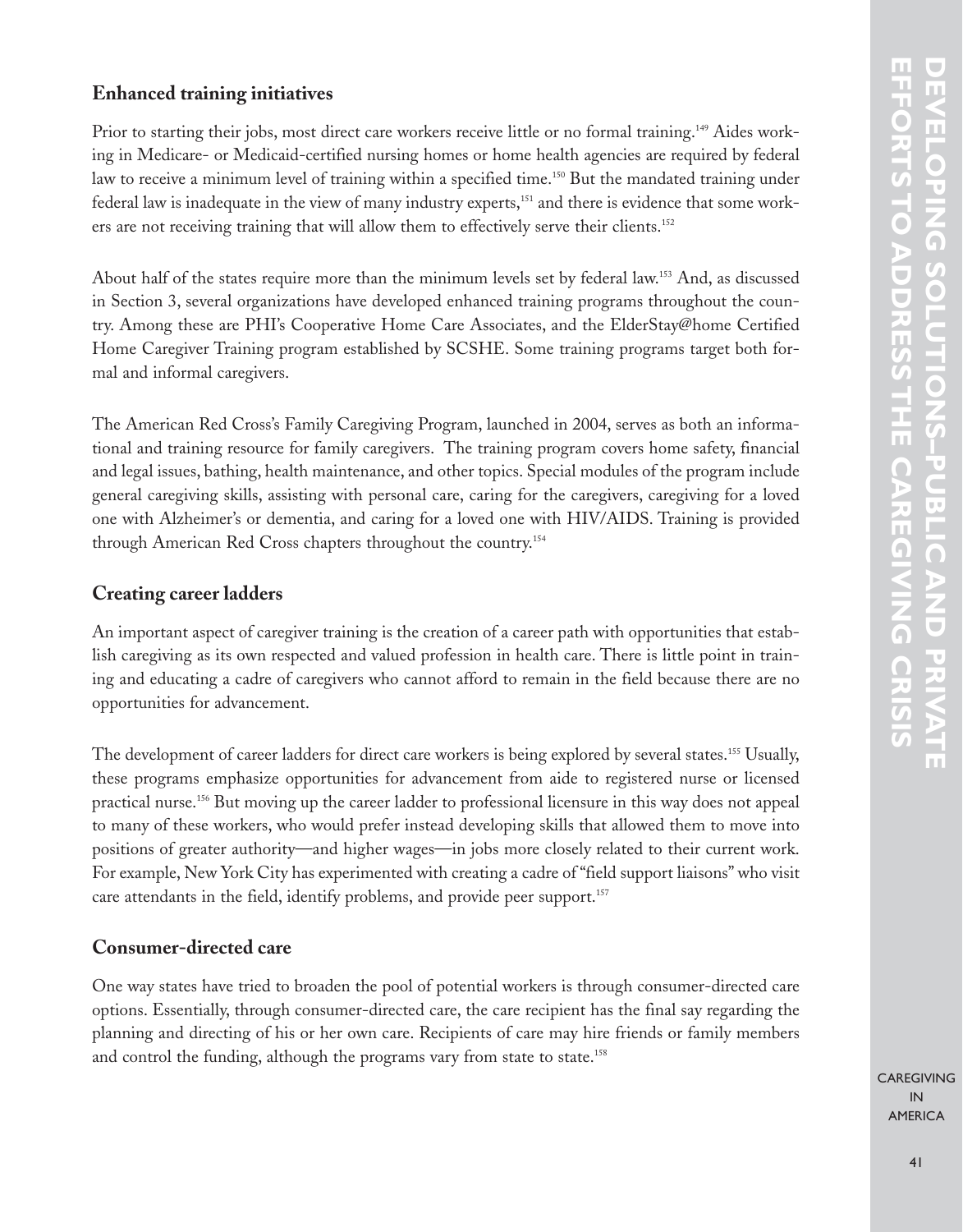A relatively new form of consumer-directed care is "cash and counseling," whereby Medicaid benefits or Medicaid waiver benefits are "cashed out" in lieu of services and distributed directly to consumers of care.159 In 1995, a national cash-and-counseling demonstration project was initiated, funded by the Department of Health and Human Service's Office of Assistant Secretary for Planning and Evaluation and the Robert Wood Johnson Foundation. The four states that were awarded demonstration money were Arkansas, Florida, New Jersey, and New York. Operational difficulties prevented New York from adopting the program, so in the end there were only three demonstration states.<sup>160</sup> The demonstration was structured as a randomized, controlled experiment so that outcomes for cash-and-counseling clients could be compared to outcomes for clients of managed home care services.161 A 2005 evaluation of the demonstration found "overwhelmingly positive effects on the well-being of consumers and caregivers," but higher resulting Medicaid costs that "may raise concerns for states that have tight budget constraints."162 The program has subsequently been expanded to 12 other states, based upon the success of the demonstration.<sup>163</sup>

#### **Provider initiatives**

Several nursing homes, home care agencies, and other caregiving providers have experimented with a variety of interventions to improve the recruitment and retention of direct care workers.<sup>164</sup> Both financial and nonfinancial incentives have been offered to workers, including special recognition and award programs, career ladders, referral bonuses, and reimbursement for child care or transportation. Few of these programs have been evaluated for their effectiveness.<sup>165</sup>

Notwithstanding these public and private efforts to ameliorate the shortage of paid caregivers, the caregiving crisis continues to grow. Despite the major undertakings of government agencies, nonprofits, foundations, and businesses to improve the availability of affordable, quality care in America, family caregivers remain overburdened, and too frequently those who need care go without it. (See Section 3).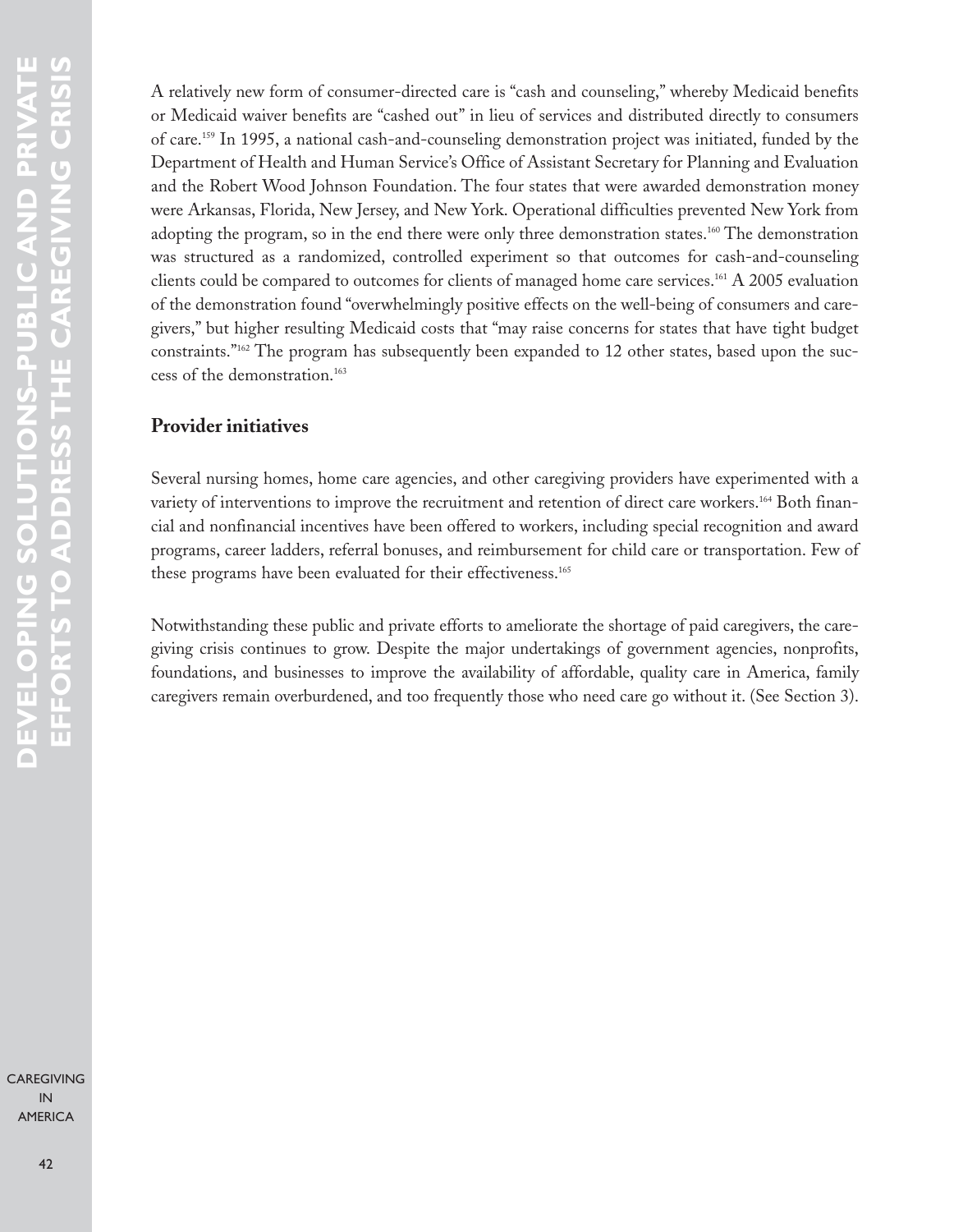## PLATFORM FOR ACTION: PRIORITIES FOR SOLVING THE CAREGIVING CRISIS

This report is part of the multiyear Caregiving Project for Older Americans, a joint initiative of the International Longevity Center-USA and the Schmieding Center for Senior Health and Education. One guiding principle of our project is to learn from both the formal and informal caregiving worlds, which typically are treated—notwithstanding their empirical interconnectedness—as separate and distinct by advocates, lobbyists, and policymakers. In developing solutions to the caregiving crisis, we take the approach urged by such caregiving experts as Robyn Stone and Gail Hunt—a comprehensive, integrated approach.

Ongoing work of The Caregiving Project for Older Americans involves:

- assembling a national advisory committee and expert panel,
- convening a national caregiving summit, and
- conducting a series of national caregiving surveys, comparing the perspectives of paid home caregivers to those of other stakeholders, such as care recipients or state Medicaid directors.

While numerous state- and local-level surveys of paid caregivers in the United States have been conducted and evaluated in recent years, most of these were of institutionally based caregivers as opposed to home-based workers.<sup>166</sup> There have been national-level surveys of nursing homes, home care agencies, and providers of health and supportive services for older people,167 but no national survey of direct care workers themselves has been conducted. The difficulty of identifying a nationally representative sample of paid direct care workers, especially those in home-based settings, and even more so those who work independently of home health agencies, probably explains why this group has not been surveyed. A better understanding of how to develop a dependable, affordable, quality direct care workforce could be achieved if a way could be found to explore—through a national survey—this uncharted territory.

Also beneficial would be national surveys designed to document both the need for home care in the population and the need for home care workers with better training. Relatively little is known about (1) how many people hire paid caregivers; (2) how many pay out of pocket; and (3) how they find the paid caregivers, whether through an agency, word of mouth, or otherwise. How difficult was it for them to find a paid caregiver? A national survey of people who have paid for home-based caregiving would help answer these and other questions, and could include consumer assessments of the quality of care provided by the caregiver and her level of training.

The findings of our national caregiving surveys will inform the later stages of our work in *Caregiving in America.* The development of our project will also be guided by the ideas and feedback generated by our national advisory committee and expert panel, and through our national caregiving summit. The core components of our future work include: (1) developing a curricula for paid and family caregivers with special modules on dementia, congestive heart failure, and other conditions; (2) working to create an accreditation and national certification program; (3) working to establish a career ladder initiative, and (4) efforts to found a national association for professional caregivers. Following is a brief description of these four ideas.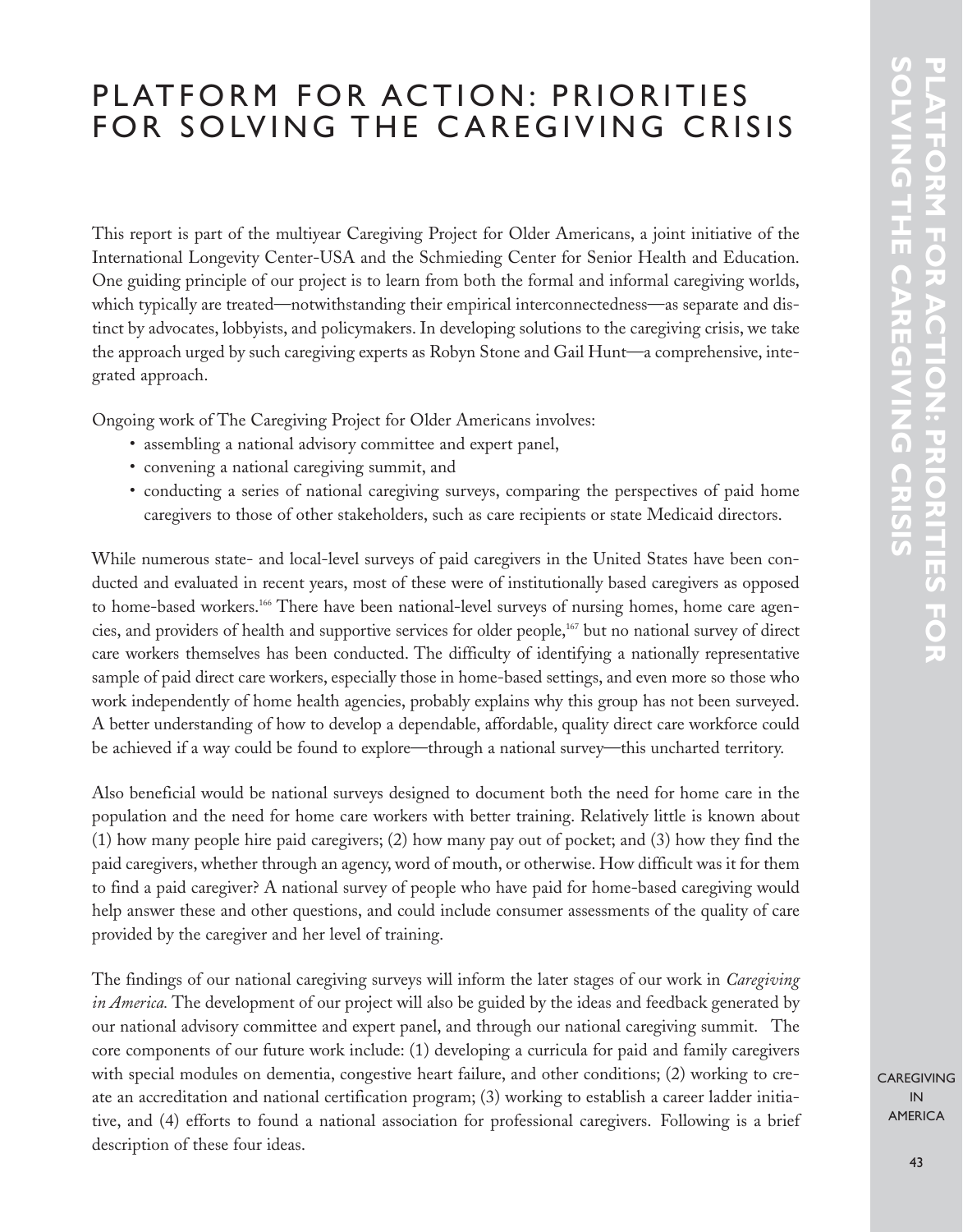## **Curricula for professional and family caregivers**

In cooperation with caregiving organizations, professional societies, institutions of higher education (including community colleges), and other organizations, the ILC-SCSHE team will work to create national curricula for both paid and informal caregivers. The curricula development will be informed by experts in caregiving, geriatric medicine, nursing, health policy, and social work, as well as by curricula models throughout the country, including the model created in Arkansas by the SCSHE. We plan to develop special modules for congestive heart failure, Alzheimer's disease and dementia, stroke, diabetes and other conditions within the curricula. In addition, we think it is important to foster literacy and numeracy among direct care workers, many of whom have modest educational backgrounds. Many paid caregivers are immigrants, and a well-defined curricula should address the language and cultural barriers that often exist. These barriers work both ways—communicating with patients with limited English proficiency is an increasingly common issue faced by physicians and other health care practitioners.<sup>168</sup>

The project team will recruit an expert advisory committee composed of caregiving leaders and other appropriate stakeholders who will vet the final product. All aspects of the project will be widely communicated to the media to draw attention to the caregiving crisis and to provide suggested solutions.

### **Accreditation and national certification program**

The ILC-SCSHE team will work to achieve a national accreditation process to train caregivers, a national certification/licensing process, and continuing education requirements to maintain certification. Family members that require in-home paid caregivers should have assurance that a certified caregiver has professional training in home caregiving skills, has been tested for competency, and that she continues to acquire knowledge in the field (this is currently not the case).

### **Career ladder initiative**

Important in the education and training of caregivers is creating a career path with opportunities that establish caregiving as its own respected and valued profession in health care. There is little point in educating a cadre of caregivers who cannot afford to stay with this work. Finding a sustainable career model for professional caregivers is crucial, and our project will explore and make recommendations for developing such a model. One important consideration of this component of our project will be how to recruit more men into the caregiving profession, which often involves lifting and moving of care recipients.

#### **National association for home caregivers**

The career ladder, accreditation and national certification, and curricula initiatives of our project will serve as the basis for efforts to establish a National Association for Professional Home Caregivers. The primary functions of the association would include promoting the professional development of its members, establishing and maintaining professional standards of practice, advancing sound social policies, and providing services that protect its members and enhance their professional status.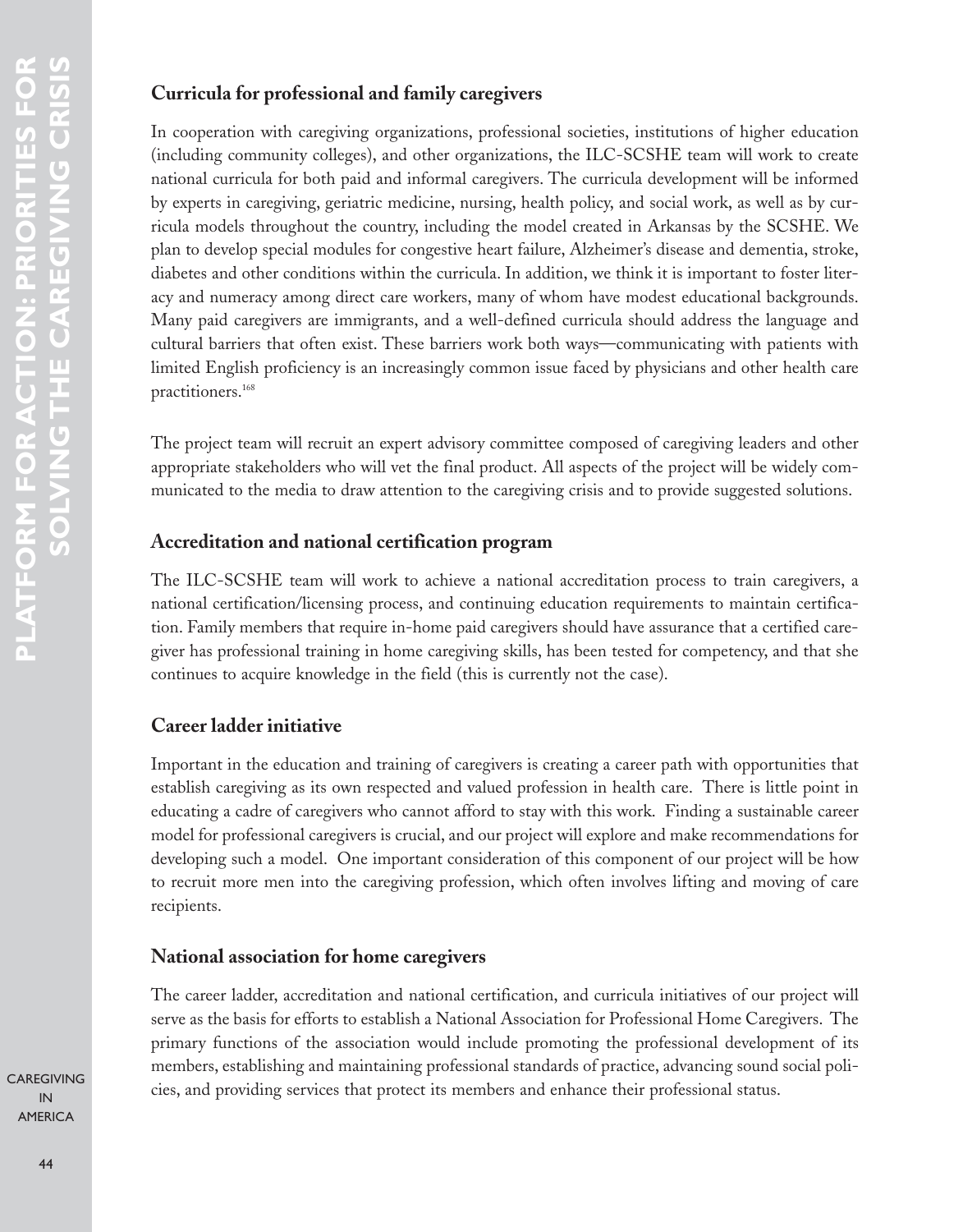# CONCLUSION

An important objective of the ILC-SCSHE Caregiving Project for Older Americans is to ensure that various stakeholder organizations both inform and benefit from the results of our project. The insights of representatives from government agencies, corporations, health care providers, and nonprofits in the fields of health care, gerontology, policymaking, academia, and business all will influence our work. This project will fully involve leadership from these fields, in addition to incorporating the needs of stakeholders actually on the "ground floor" that are providing or receiving care. In that respect, the project has the advantage of the SCSHE, whose work in Arkansas with caregivers and care recipients will largely inform the work of the project.

Improving the availability of affordable, quality care for those who need it is the shared purpose of all of the public and private organizations reviewed in this report. With the launching of our Caregiving Project for Older Americans, we join their efforts. And along with them, we recognize that when it comes to solving the growing caregiving crisis, there is still more work to be done.

*Caregiving in America* is an important step on a larger journey for the Caregiving Project for Older Americans. In mapping the territory of caregiving, we have come to appreciate that it is at once simple and complex. In the face of a burgeoning older population that will only expand in the future, the need for competent caregivers who can assist those in need in their homes is a simple fact of life. It is simply a matter of supply and demand with the need for caregivers clearly outdistancing those available to do the work. Thus we need more caregivers to assist the older population at a time when more people (and a larger percentage of the population) live longer than at any time in human history. A close look tells us that the need for formally trained and certified caregivers who are paid a living wage is also profound—and here the issue becomes more complex.

How the necessary workforce will be recruited, how it will be trained and who will do it, how a career ladder can be established and how this cadre of home health care workers can be financed are all questions that must be explored and answered. At the same time, the caregiving crisis is not just a matter of mechanical formulation wherein ample portions of money and training can intervene and solve a growing national problem. Part of that "something more," is making caregiving a respected occupation and a calling for those who choose this career route. Getting to that desirable goal is not an insoluble problem, but a matter for which there will be reasonable solutions over time. Some of those are mentioned specifically in this report, others require continued and creative work to be realized. It is to that challenge and the simple and complex aspects of caregiving to which this report is addressed.

The authors and all those who contributed to this report were greatly impressed by the massive amount of work that has been devoted to understanding and unraveling the caregiving crisis in America and elsewhere. Major organizations, leading professionals and scholars have spent years in this cause, and our own study is done humbly and with recognition of those who have been working diligently in this field. At the ILC-USA, caregiving is a central concern that connects efforts to promote healthy aging and productive engagement with a vigorous effort to combat ageism. This is done in the context of a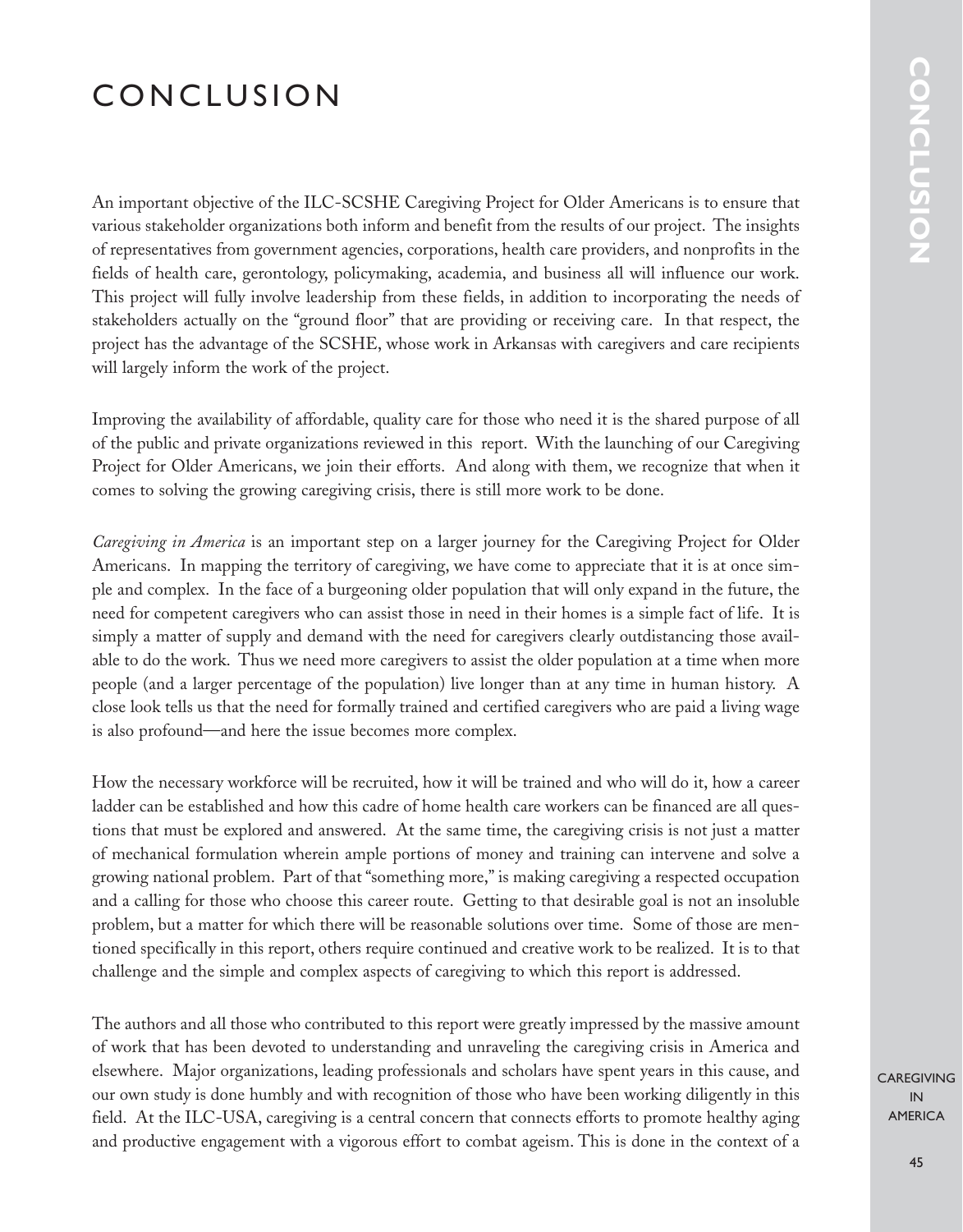policy research center, eager to understand and solve problems. At the Schmieding Center caregiving and direct service to those needing caregiving is an essential portfolio. Thousands of clients and patients have benefited from these direct services. In going forward the ILC-USA and the Schmieding Center hope to join two kinds of knowledge: that gained in formal research and that gained by the dint of clinical experiences—with both parties contributing in both arenas—to the benefit of all of the stakeholders in the caregiving field. That includes those using and providing caregiving services at the individual and institutional level as well as all of the generations who need to know and understand caregiving—from young children and middle-aged adults to those in the last years of their lives. Caregiving for older persons is not confined solely to older people. The understanding, involvement, and creative cooperation of their children, grandchildren, and others are also essential to the challenges ahead.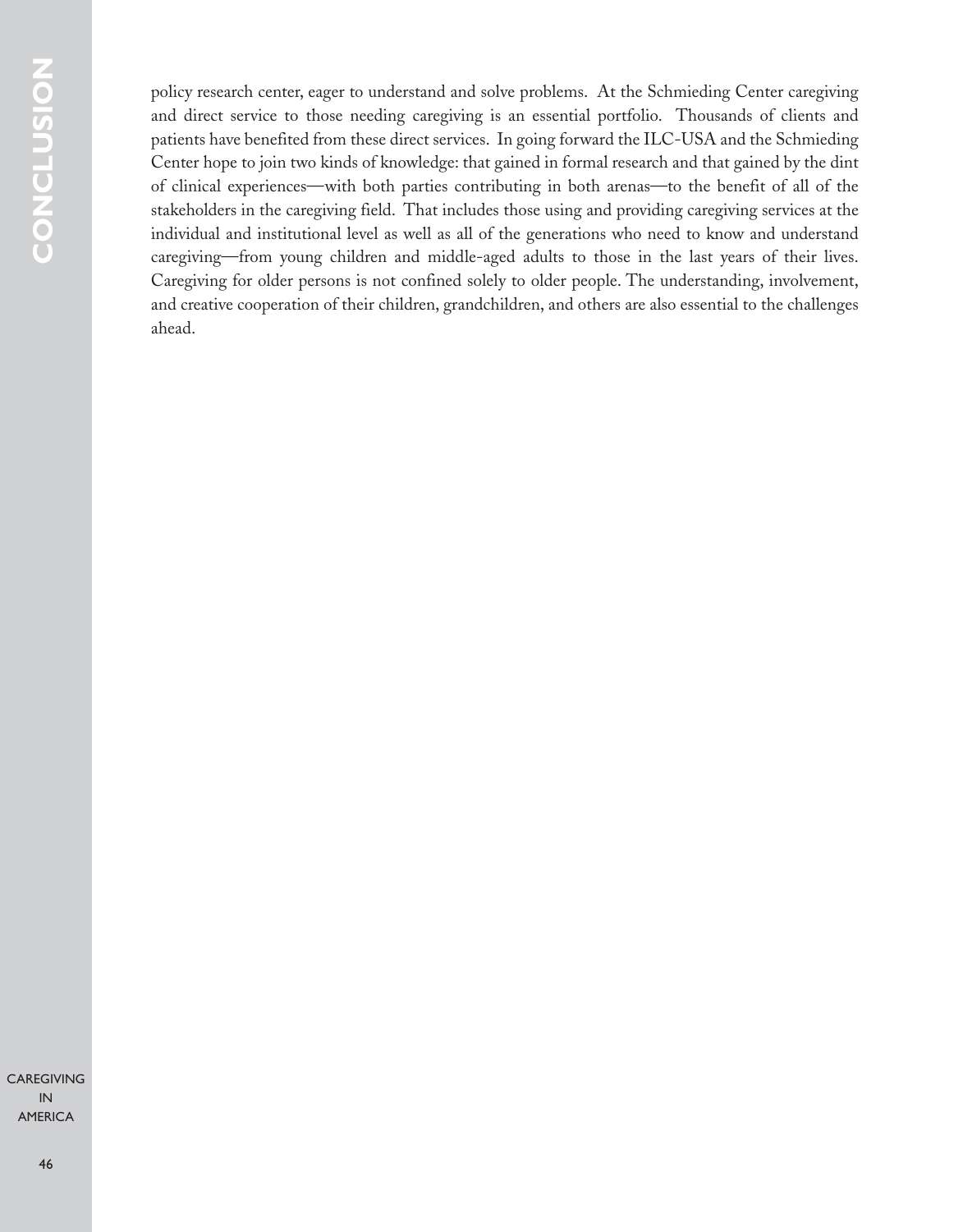## ENDNOTES

- 1. Girion 2006.
- 2. Both *informal caregiver* and *family caregiver* are problematic terms. The word *informal* has the unintentional connotation of laxity; and the term *family caregiver* refers to care that is provided not just by family members but also by friends, neighbors, and volunteers. Even the term *caregiver* is not without controversy, since some observers prefer to use it exclusively to mean informal (family) help. Throughout this report, formal or paid caregivers are sometimes called direct care workers or paraprofessionals. This group is distinct from family, unpaid, or informal caregivers. When the term *caregiver* stands alone, both formal and informal caregivers are meant.
- 3. Gibson 2004.
- 4. Gibson 2004.
- 5. Gibson 2004.
- 6. Anti-Ageism Taskforce at the International Longevity Center 2006.
- 7. Silverman 2006.
- 8. Aaronson and Sullivan 2001.
- 9. MetLife Mature Market Institute and NAC 2006.
- 10. Flextime, telecommuting, and job-sharing are among the programs suggested by MetLife Mature Market Institute and NAC 2006. While the MetLife/NAC report did not limit itself to older caregivers, these same programs are likely to be attractive to older workers (Muller and Knapp 2003).
- 11. Seavey et al. 2005.
- 12. Seavey et al. 2005. Dr. Robyn Stone reviewed the cited article, which was published by the Institute for the Future of Aging Services (IFAS). The article argues for greater integration of paid and family caregiving into a more comprehensive system. Its primary author, Dorie Seavey, is national policy specialist for the Paraprofessional Healthcare Institute (PHI). IFAS and PHI often work in collaboration.
- 13. Interview with Gail Hunt, May 12, 2006.
- 14. Both IFAS and PHI were involved in the article cited in footnote 12, as noted therein.
- 15. Seavey et al. 2005.
- 16. As described in the foreword, this is a multiyear, joint project of the International Longevity Center-USA (ILC) and the Schmieding Center for Senior Health and Education (SCSHE).
- 17. Stone 2004.
- 18. Kaiser Commission on Medicaid and the Uninsured 2004.
- 19. Walker et al. 1995.
- 20. Definitions for these and many other terms are provided in the glossary.
- 21. Levine et al. 2004, p. 152. While the quotation refers to family caregivers, the same idea may be applied to paid caregivers.
- 22. Levine et al. 2004.
- 23. Leon and Franco 1998. The study was limited to caregivers of the Medicare population.
- 24. U.S. Department of Health and Human Services, HRSA 2004.
- 25. Feldman and Ahrens 2005.
- 26. Feldman and Ahrens 2005, p. 1.
- 27. O\*NET Online, http://online.onetcenter.org, accessed May 2006.
- 28. O\*NET Online, http://online.onetcenter.org, accessed May 2006.
- 29. O'Brien and Elias 2004.
- 30. NAC 2003.
- 31. U.S. Department of Health and Human Services et al. 2003.
- 32. U.S. Census Bureau 2000, Ch. 5.
- 33. U.S. Census Bureau 2000, Ch. 5.
- 34. Longino and Warnes 2005.
- 35. Longino and Warnes 2005, p. 539.
- 36. Stone 2004.
- 37. NAC and AARP 2004; Feder et al. 2000.
- 38. NAC and AARP 2004.
- 39. NAC and AARP 2004.
- 40. Feder et al. 2000.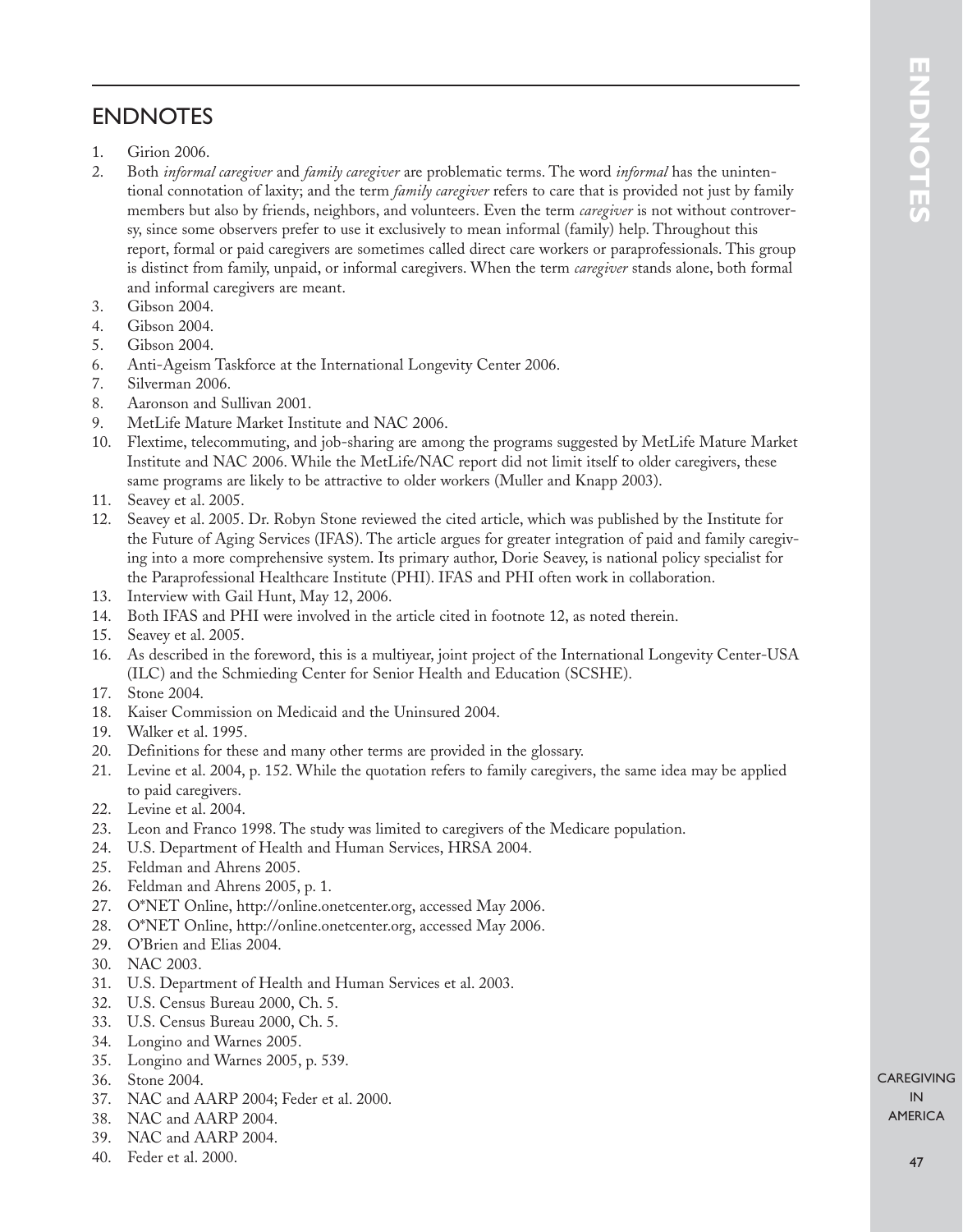- 41. NAC and AARP 2004.
- 42. As discussed in Section 1.
- 43. NAC and AARP 2004.
- 44. Newsom and Schulz 1998.
- 45. Wright 2006.
- 46. Newsom and Schulz 1998.
- 47. NAC and AARP 2004.
- 48. Newsom and Schulz 1998.
- 49. Wright 2006.
- 50. AoA, http://www.aoa.gov, accessed June 2006.
- 51. Feinberg 2006.
- 52. AoA http://www.aoa.gov, accessed July 2006.
- 53. Elderweb, http://www.elderweb.com, accessed June 2006.
- 54. AoA, http://www.aoa.gov, accessed June 2006.
- 55. As reported in NAC and AARP 2004.
- 56. NAC, http://www.caregiving.org, accessed June 2006.
- 57. FCA, www.caregiver.org, accessed August 2006.
- 58. RCI, http://rci.gsw.edu, accessed June 2006.
- 59. NQCC, http://www.nqcc-rci.org, accessed June 2006.
- 60. J&J/RCI, http://www.rci.gsw.edu, accessed June 2006.
- 61. PHI, http://www.paraprofessional.org, accessed July 2006.
- 62. SCSHE, http://www.schmiedingcenter.org, accessed July 2006.
- 63. AAHSA, http://www.aahsa.org, accessed August 2006.
- 64. IFAS, http://www.futureofaging.org, accessed July 2006.
- 65. RWJF, http://www.rwjf.org, accessed July 2006.
- 66. Atlantic Philanthropies, http://www.atlanticphilanthropies.org, accessed July 2006.
- 67. J&J, http://www.jnj.com, accessed July 2006.
- 68. MetLife, http://www.metlife.com, accessed July 2006.
- 69. Dennis et al. 2005.
- 70. NYBGH, http://www.nybgh.org, accessed July 2006.
- 71. Amgen and Eli Lilly, http://www.amgen.com, http://www.lilly.com, accessed July 2006.
- 72. Johnson & Johnson Healthcare Systems, http://www.jjhcs.com, accessed July 2006.
- 73. Pfizer, http://www.pfizer.com, accessed July 2006.
- 74. U.S. Code, Title 29, sec. 2601.
- 75. SEIU, http://www.seiu.org, accessed August 2006.
- 76. Private communication with Gail Hunt.
- 77. Newman 2006.
- 78. SEIU, http://www.seiu.org, accessed August 2006.
- 79. The findings of these surveys are reported in National Clearinghouse on the Direct Care Workforce and the Direct Care Workers Association of North Carolina 2005; PHI and North Carolina Department of Health and Human Services 2004 and 2002; and North Carolina Division of Facility Services 2001, 2000, and 1999.
- 80. NCOA and Pfizer 2003 and NCOA 2001.
- 81. Arno 2002. This is discussed further in Section 6.
- 82. NAC and AARP 2004.
- 83. The median for caregiver households is from NAC and AARP 2004; the national median is from U.S. Census Bureau 2006.
- 84. NAC and AARP 2004.
- 85. NAC and Brandeis University 1999.
- 86. NAC and AARP 2004.
- 87. NAC and AARP 2004.
- 88. Cannuscio et al. 2002; Kiecolt-Glaser et al. 1995; MacCallum et al. 2003; and Schulz and Beach 1999.
- 89. NAC and AARP 2004.
- 90. NAC and AARP 2004.
	- 91. NAC and AARP 2004.
	- 92. Stone and Wiener 2001.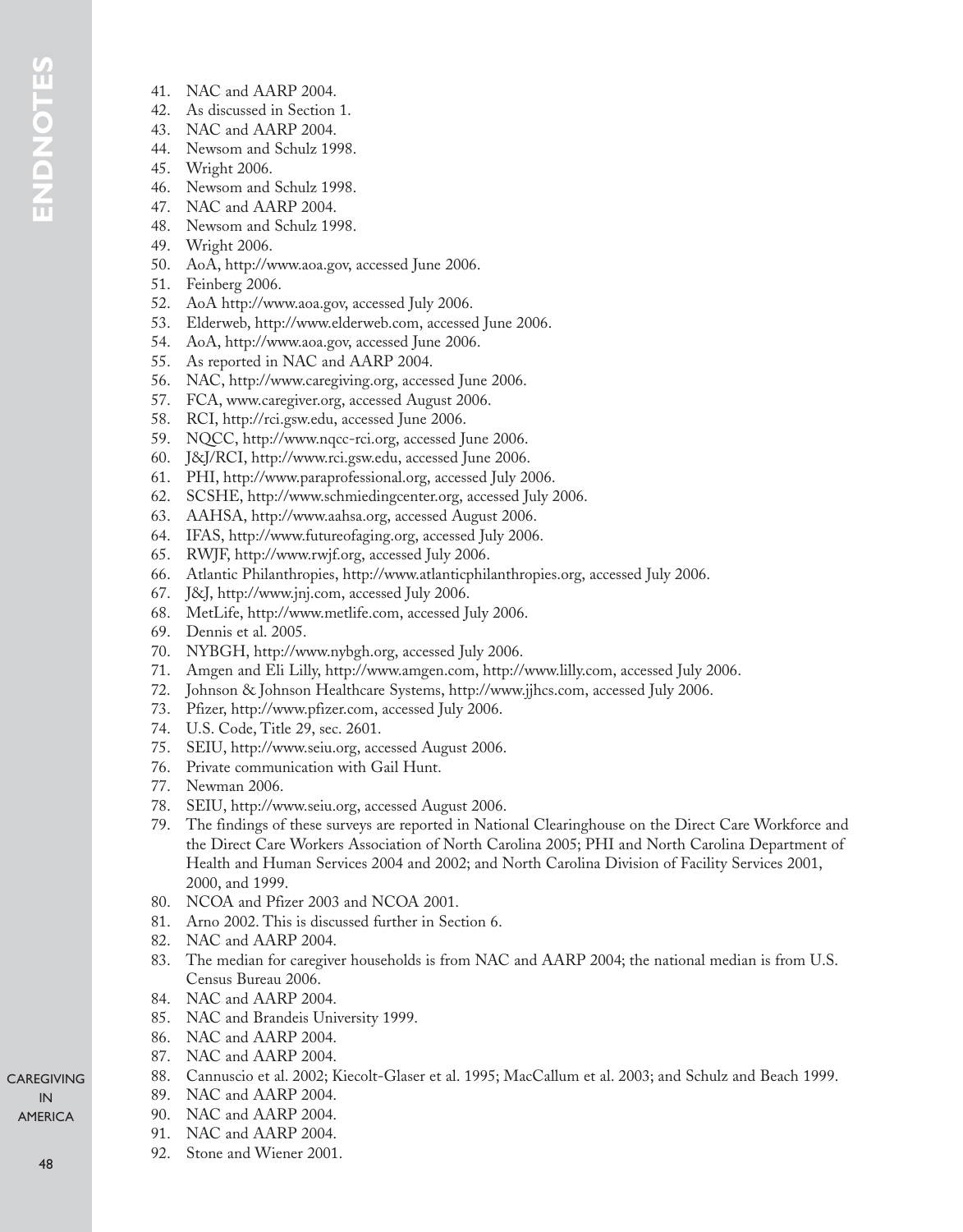- 93. U.S. Census Bureau 2001.
- 94. U.S. Census Bureau 2001, Tables 44 and 45.
- 95. U.S. Census Bureau 2001, Tables 44 and 45.
- 96. U.S. Census Bureau 2001.
- 97. U.S. Census Bureau 2001.
- 98. Stone 2004.
- 99. Yamada 2002.
- 100. Yamada 2002. This is a simplification—some direct care workers are classified by the source as "nonworkers," meaning that they are either unemployed or currently unavailable for work.
- 101. Stone and Wiener 2001; Stone 2004; Harris-Kojetin et al. 2004; U.S. Department of Health and Human Services et al. 2003.
- 102. U.S. Department of Labor, Bureau of Labor Statistics 2006.
- 103. Stone 2004.
- 104. U.S. Department of Labor, Bureau of Labor Statistics 2005.
- 105. U.S. Department of Health and Human Services 2004.
- 106. Stone and Wiener 2001.
- 107. U.S. Department of Health and Human Services et al. 2003.
- 108. Hecker 2005.
- 109. Table 5.4 shows projected growth from 2004 to 2014.
- 110. Hecker 2005.
- 111. Feldman and Ahrens 2005, p. 8.
- 112. Stone 1999.
- 113. Kane et al. 1998, pp. 77–82.
- 114. Visiting Nurse Service of New York. http://www.vnsny.org/research.
- 115. Vaughan-Wrobel 2005.
- 116. Winchester and Frydman 2003.
- 117. Feldman and Ahrens 2005.
- 118. Feldman and Ahrens 2005.
- 119. Kaiser Commission on Medicaid and the Uninsured 2004.
- 120. Fox-Grage et al. 2004.
- 121. Watzman et al. 2006.
- 122. Markoff 2006.
- 123. Feinberg 2006.
- 124. Arno 2002, unpublished update of the estimates of Arno et al. 1999.
- 125. Smith et al. 2006. The Centers for Medicare and Medicaid Services, Office of the Actuary, National Health Statistics Group, periodically revises its estimates of numbers on national health expenditures. The tables presented in the text are from a more recent revision and so differ somewhat from those presented in Arno 2002.
- 126. Cohen 2003.
- 127. O'Brien 2005.
- 128. Moses 2004.
- 129. U.S. Department of Health and Human Services' "Medicare" website, http://www.medicare.gov.
- 130. U.S. Department of Health and Human Services, CMS 2006.
- 131. U.S. Department of Health and Human Services et al. 2003.
- 132. U.S. Department of Veterans Affairs, http://www.va.gov, accessed August 2006.
- 133. O'Brien and Elias 2004.
- 134. Feder et al. 2000.
- 135. Feder et al. 2000.
- 136. Taylor et al. 1999.
- 137. A doctor's order is usually sufficient to establish need for personal care services, but in some states it is necessary to establish the need for assistance with a threshold number of "activity of daily living" (ADL) limitations.
- 138. Much of the information in this subsection is based on June 2006 interviews with Dr. Harrison Bloom, director of Clinical Education Consultation Service at the ILC-USA and former vice chairman for clinical affairs in the Department of Geriatrics and Adult Development at Mount Sinai School of Medicine.
- 139. Anderson and Knickman 2001.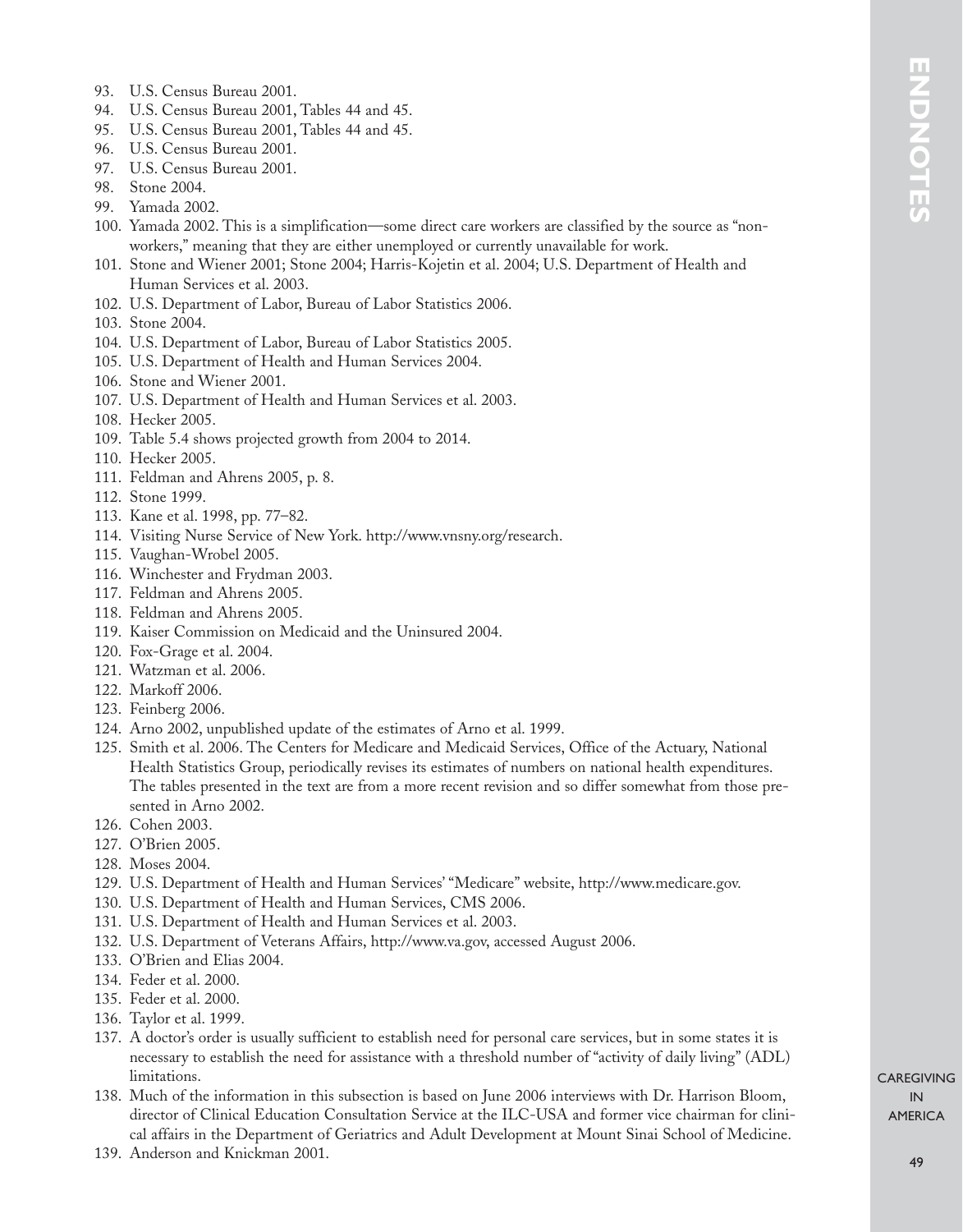- 140. Loengard and Boal 2004.
- 141. Stone 2004.
- 142. Stone 2004.
- 143. Coleman 2000; Wagner 2001.
- 144. PHI and IFAS 2003; Stone 2004.
- 145. PHI and IFAS 2003.
- 146. Stone 2004.
- 147. Private communication with Gail Hunt.
- 148. Stone and Wiener 2001.
- 149. Wright 2005.
- 150. Wright 2005.
- 151. Interview with Carol Rodat and Steve Edelstein of PHI, March 2006.
- 152. PHI and IFAS 2005.
- 153. Wright 2005. As of 2002, 26 states required training above the federal levels.
- 154. American Red Cross, www.redcross.org, accessed August 2006.
- 155. Stone and Wiener 2001.
- 156. Stone 2004.
- 157. Stone 2004.
- 158. Kane et al. 1998.
- 159. Kane et al. 1998.
- 160. Carlson et al. 2005. The New York State Association of Health Care Providers notes that a lack of support from counties and health care providers caused New York to exit the program. http://www.nyshcp.org, accessed August 2006.
- 161. Kane et al. 1998.
- 162. Dale and Brown 2005. Quotations are from p. xii and p. 51.
- 163. Cash and Counseling National Program Office, http://www.cashandcounseling.org/, accessed August 2006.
- 164. Stone and Wiener 2001.
- 165. Stone and Wiener 2001.
- 166. Bowers et al. 2003; Brannon et al. 2002; Eaton 2001; Franks et al. 2002; Hams et al. 2002; Harahan et al. 2003; Hunter 2000; Jervis 2002; Konrad 2003; Kopiec 2000; Luz 2001; Mickus et al. 2004; Noelker and Ejaz 2001; Parsons et al. 2003; and Pennington and Magilvy 2003.
- 167. AHCA 2003; NCOA 2003; and NCOA 2001.
- 168. Weise 2006.
- 169. Kane et al. 1998; Stone and Weiner 2001; Van Kleunen and Wilner 2000; *Almost Home,* 371 Productions, http://www.almosthomedoc.org, accessed April 2006; U.S. Department of Health and Human Services, http://aspe.hhs.gov, accessed July 2006; Utah Coalition for Caregiver Support, http://www.caregivers.utah.gov, accessed April 2006; Oakland Medical Center, http://oakland.kaiser.org, accessed July 2006; and Community Living Exchange Collaborative, http://www.hcbs.org, accessed July 2006. Much of this gloassary was taken verbatim from these sources.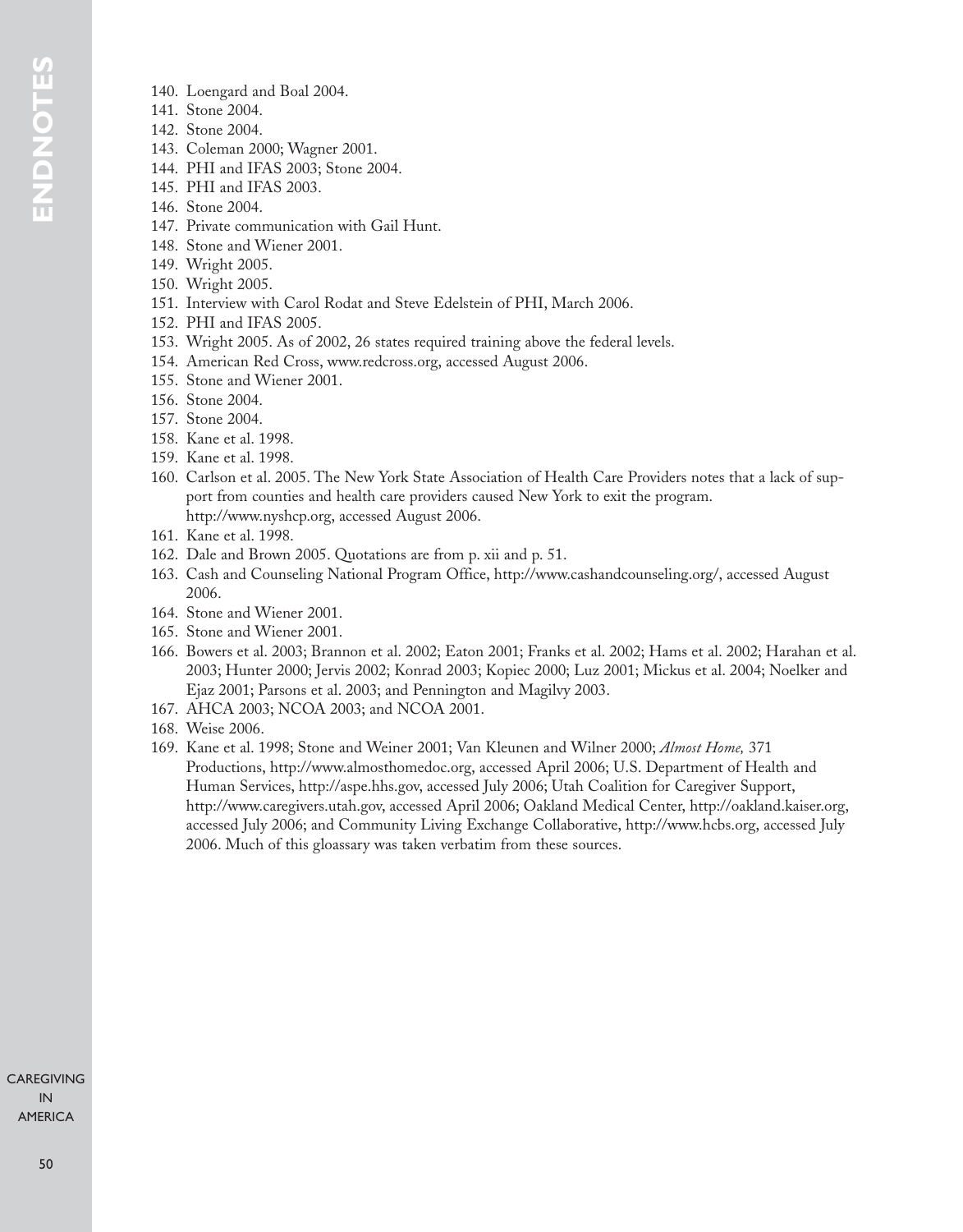# APPENDIX A. MAJOR CAREGIVING STAKEHOLDERS IN THE UNITED STATES

| <b>NONPROFITS</b>                                                                                                                                                                       |                                                                                                                                                                                                                                                                                                                                                                                                                                                                                                                                                                       |  |
|-----------------------------------------------------------------------------------------------------------------------------------------------------------------------------------------|-----------------------------------------------------------------------------------------------------------------------------------------------------------------------------------------------------------------------------------------------------------------------------------------------------------------------------------------------------------------------------------------------------------------------------------------------------------------------------------------------------------------------------------------------------------------------|--|
| Organization                                                                                                                                                                            | <b>About the Organization*</b>                                                                                                                                                                                                                                                                                                                                                                                                                                                                                                                                        |  |
| AARP Family, Home, and Legal program<br>http://www.aarp.org/families                                                                                                                    | AARP has a variety of programs that focus<br>on enhancing quality of life for older people.<br>by providing its members with information,<br>advocacy, and service programs. Under its<br>Family, Home, and Legal program, AARP<br>has developed a caregiving initiative that pro-<br>vides caregivers with information on various<br>issues in the field.                                                                                                                                                                                                            |  |
| American Academy of Home Care Physicians<br>http://www.aahcp.org/                                                                                                                       | AAHCP members include home care physi-<br>cians, physicians who make house calls, care<br>for homebound patients, act as home health<br>agency medical directors, or who refer patients<br>to home care agencies.                                                                                                                                                                                                                                                                                                                                                     |  |
| American Association for Homecare<br>http://www.aahomecare.org                                                                                                                          | AAHomecare focuses on making health care<br>in the home more accessible for all<br>Americans. The organization provides home<br>care services by a wide variety of nursing and<br>home health aide professionals such as med-<br>ical social workers, registered nurses/licensed<br>practical nurses, family caregivers, home<br>health aides, and physicians.                                                                                                                                                                                                        |  |
| American Association of Homes and Services<br>for the Aging<br>http://www.aahsa.org/<br>• Institute for the Future of Aging Services<br>Better Jobs Better Care<br><b>Quality First</b> | The members of AAHSA are organizations<br>that provide services for older people ranging<br>from home health to nursing homes. IFAS<br>is a policy research institute housed within<br>AAHSA. Its aim is to advance the develop-<br>ment of quality health, housing, and support-<br>ive services for the aging population in the<br>U.S., through policy practice and research. In<br>affiliation with IFAS, Better Jobs Better Care<br>is a three-year research and demonstration<br>project. Quality First is a framework for quali-<br>ty care in aging services. |  |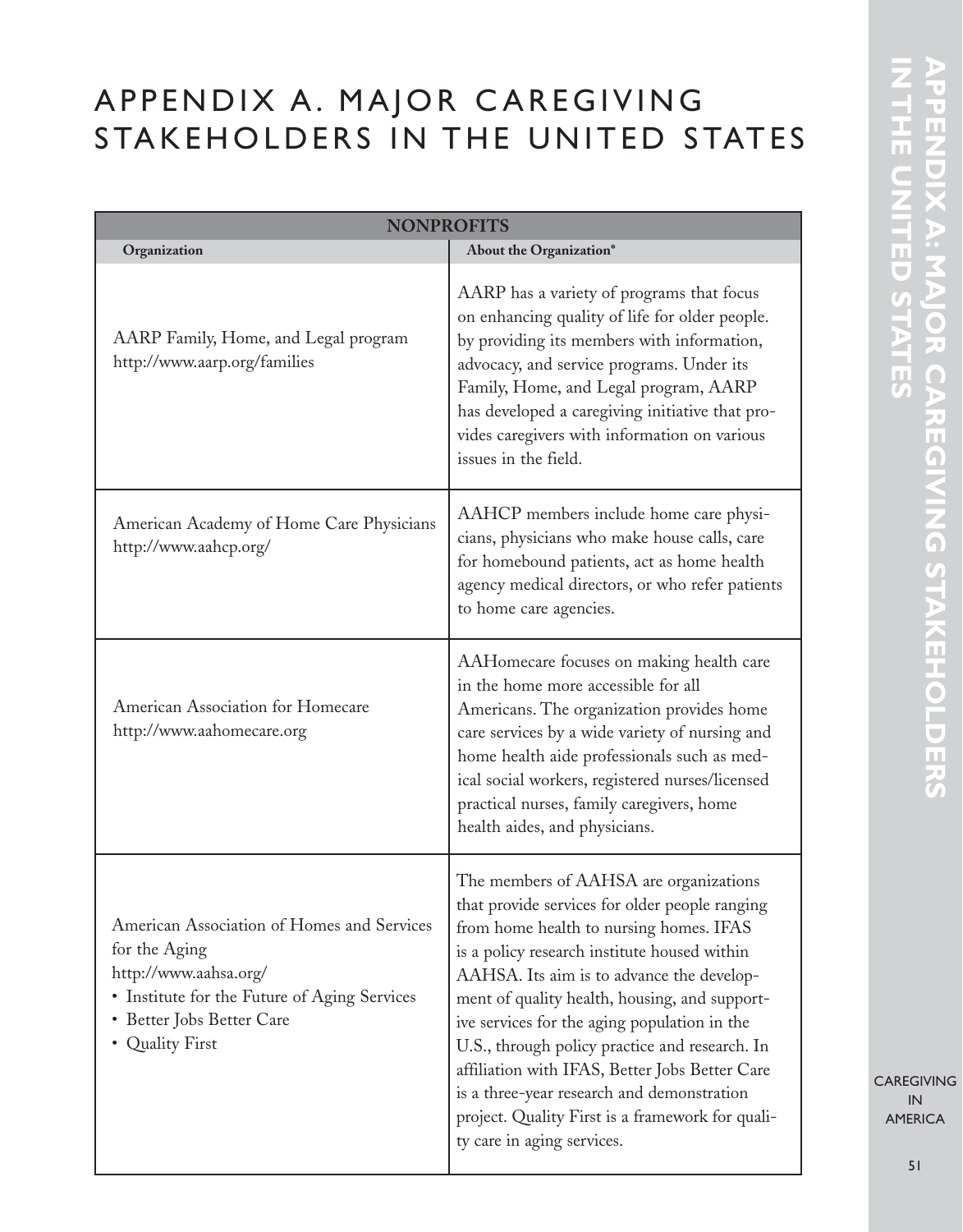| <b>NONPROFITS</b>                                                                                                       |                                                                                                                                                                                                                                                                                                                                                                                                                                                                                                                                                                                                                                             |  |  |
|-------------------------------------------------------------------------------------------------------------------------|---------------------------------------------------------------------------------------------------------------------------------------------------------------------------------------------------------------------------------------------------------------------------------------------------------------------------------------------------------------------------------------------------------------------------------------------------------------------------------------------------------------------------------------------------------------------------------------------------------------------------------------------|--|--|
| Organization                                                                                                            | About the Organization*                                                                                                                                                                                                                                                                                                                                                                                                                                                                                                                                                                                                                     |  |  |
| American Geriatrics Society<br>http://www.americangeriatrics.org                                                        | The AGS is a nationwide association of geri-<br>atrics health care professionals, research scien-<br>tists, and others dedicated to improving the<br>health, independence, and quality of life of<br>older people in the U.S. The AGS promotes<br>high quality, comprehensive, and accessible<br>care for older people, including those who are<br>chronically ill and disabled. The organization<br>provides leadership to health care profession-<br>als, policymakers, and the public by develop-<br>ing, implementing, and advocating programs<br>in patient care, research, professional and pub-<br>lic education, and public policy. |  |  |
| American Health Care Association<br>http://www.ahca.org<br>• National Center for Assisted Living<br>http://www.ncal.org | AHCA is a federation of affiliated state health<br>organizations, representing nonprofit and for-<br>profit assisted-living, nursing facility, develop-<br>mentally disabled, and subacute care providers<br>for elderly and disabled individuals nationally.<br>AHCA also serves as a source within the<br>long-term care field, providing information,<br>education, and administrative tools that<br>enhance the quality of caregiving. NCAL rep-<br>resents nonprofit and for-profit assisted-living<br>residences that are dedicated to professional<br>care for the elderly and disabled.                                             |  |  |
| Consumer Consortium on Assisted Living<br>http://www.ccal.org                                                           | CCAL is an education and advocacy organi-<br>zation focused on the needs, rights, and pro-<br>tection of assisted-living consumers, their<br>caregivers, and care receivers. CCAL educates<br>consumers, trains professionals, and advocates<br>for assisted-living issues.                                                                                                                                                                                                                                                                                                                                                                 |  |  |
| Family Caregiver Alliance<br>National Center on Caregiving<br>http://www.caregiver.org                                  | The Family Caregiver Alliance addresses the<br>needs of family and friends who provide care-<br>giving and long-term care services at home. It<br>offers support services to caregivers nation-<br>wide, statewide, and locally. The NCC was<br>established as a program of the Family<br>Caregiver Alliance. Its aim is to develop cost-<br>effective policies and programs for caregivers<br>in every state of the U.S. NCC focuses on<br>research and public policy and also serves as<br>an informational resource on caregiving and<br>long-term care issues for policymakers,<br>providers, family caregivers, and media.             |  |  |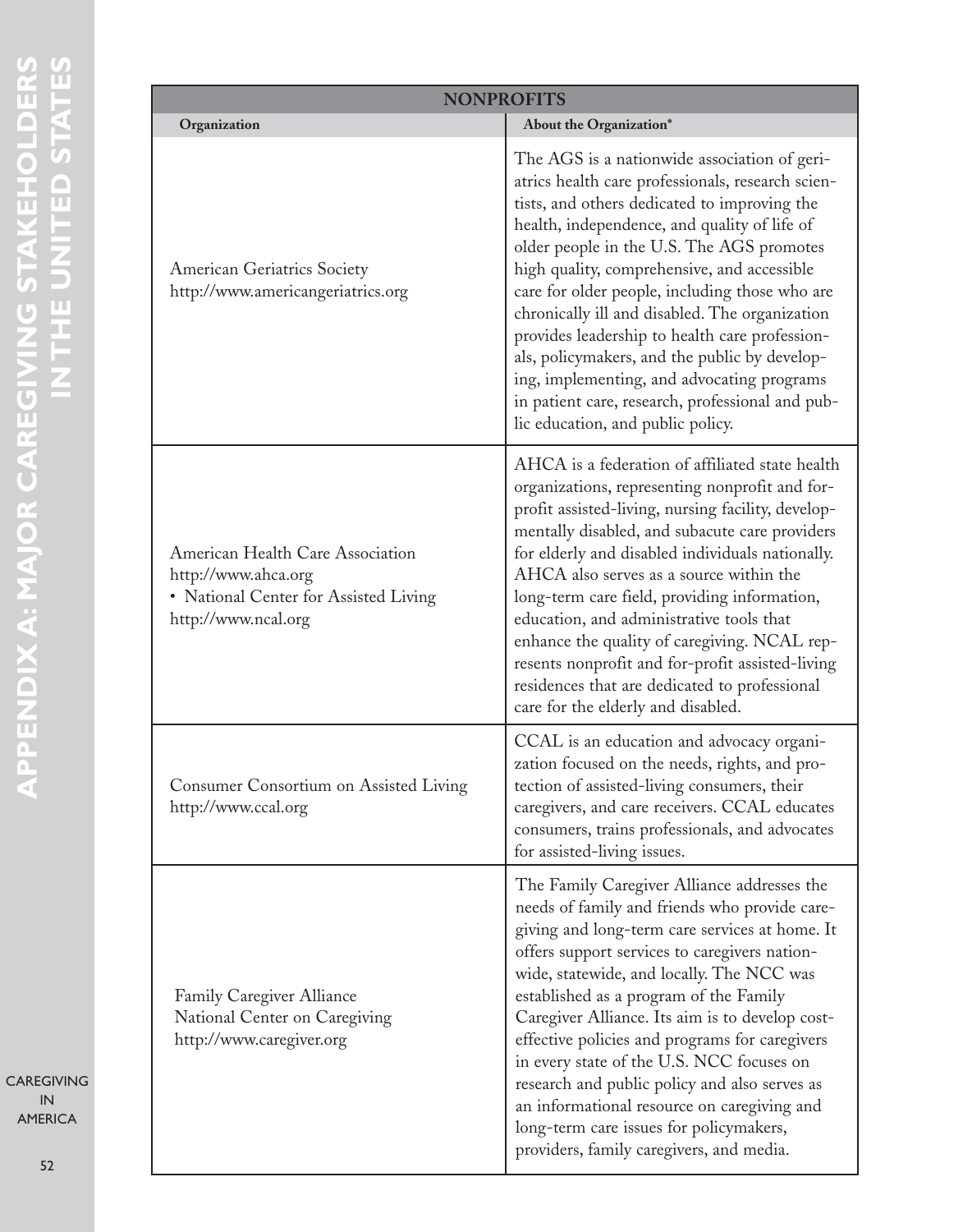| <b>NONPROFITS</b>                                                                             |                                                                                                                                                                                                                                                                                                                                                                                                                                                                                                                                                          |  |
|-----------------------------------------------------------------------------------------------|----------------------------------------------------------------------------------------------------------------------------------------------------------------------------------------------------------------------------------------------------------------------------------------------------------------------------------------------------------------------------------------------------------------------------------------------------------------------------------------------------------------------------------------------------------|--|
| Organization                                                                                  | About the Organization*                                                                                                                                                                                                                                                                                                                                                                                                                                                                                                                                  |  |
| Mount Sinai Visiting Doctors<br>http://www.mountsinai.org                                     | Mount Sinai Visiting Doctors Program deliv-<br>ers primary care in the home to more than<br>400 homebound adults throughout<br>Manhattan. The program is housed at Mount<br>Sinai Hospital.                                                                                                                                                                                                                                                                                                                                                              |  |
| National Alliance for Caregiving<br>http://www.caregiving.org                                 | NAC is a coalition of national organizations<br>that focus on issues of family caregiving. The<br>main focus of the alliance is to conduct policy<br>research, develop national programs, and<br>increase public awareness on family caregiving<br>issues.                                                                                                                                                                                                                                                                                               |  |
| National Association of Professional Geriatric<br>Care Managers<br>http://www.caremanager.org | GCM is a nonprofit association of professional<br>practitioners whose purpose is the develop-<br>ment, advancement, and promotion of<br>humane and dignified social, psychological,<br>and health care for the elderly and their fami-<br>lies through counseling, treatment, and the<br>delivery of concrete services by qualified, cer-<br>tified providers. GCM is committed to work-<br>ing toward the highest quality of care for the<br>elderly and their families through education,<br>advocacy, and high standards of professional<br>practice. |  |
| National Association for<br>Home Care and Hospice<br>http://www.nahc.org                      | NAHC is a trade association representing the<br>interests and concerns of home care agencies,<br>hospices, home care aide organizations, and<br>medical equipment suppliers. NAHC is dedi-<br>cated to making the lives of home care and<br>hospice providers easier. It offers professional<br>development and policy updates related to<br>home care and hospice.                                                                                                                                                                                      |  |
| National Association of Local Long-term<br>Care Ombudsman Program<br>http://www.nalltco.org   | The National Association of Long-term Care<br>Ombudsman Program focuses on advocating<br>for the rights of long-term care facility resi-<br>dents with the aim of improving their quality<br>of life and care.                                                                                                                                                                                                                                                                                                                                           |  |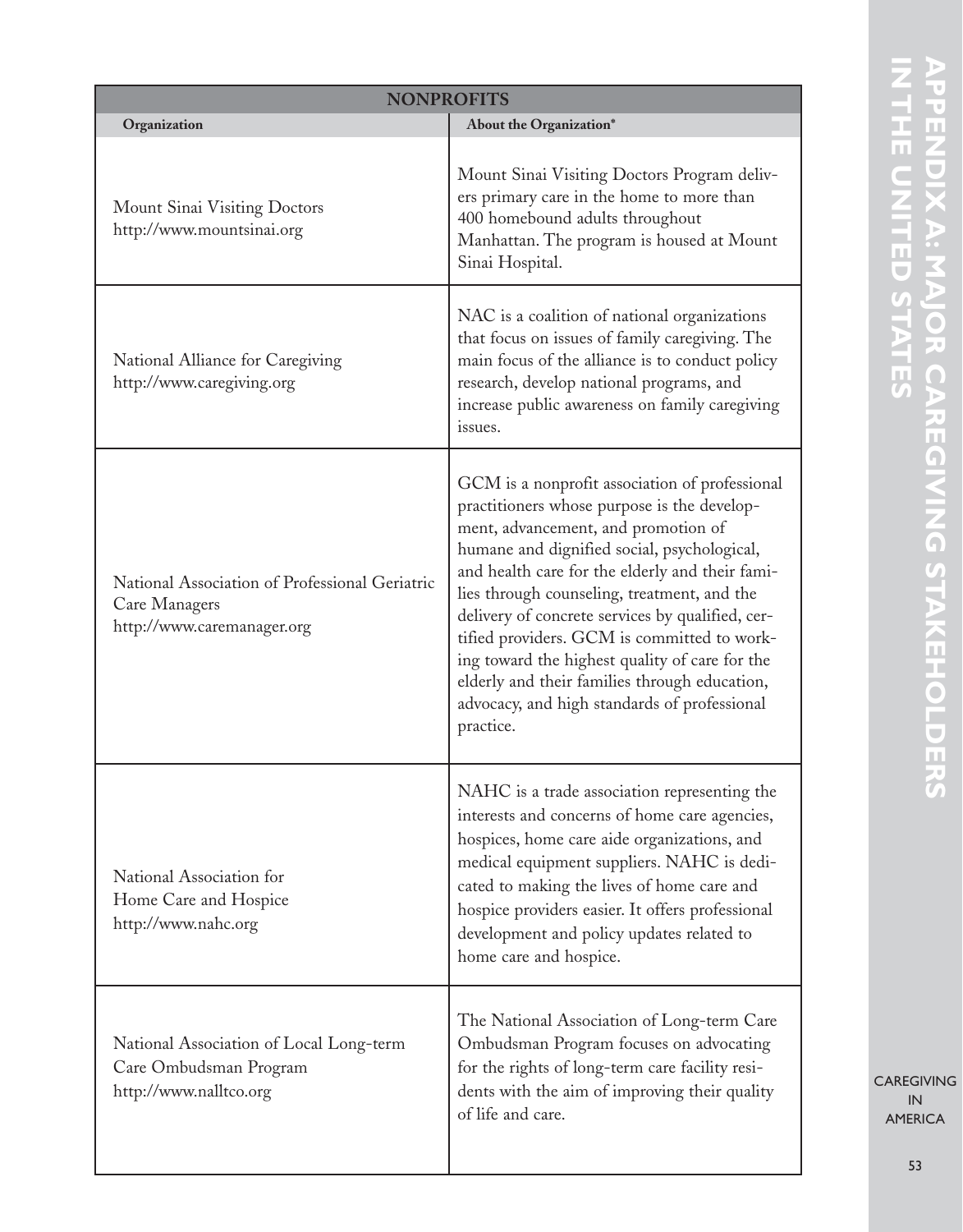| <b>CAREGIVING</b> |
|-------------------|
| IN                |
| AMERICA           |

| <b>NONPROFITS</b>                                                                                                                                                                                                                                                                                     |                                                                                                                                                                                                                                                                                                                                                                                                                                                                                                                                                                                                                                                                                                                              |  |
|-------------------------------------------------------------------------------------------------------------------------------------------------------------------------------------------------------------------------------------------------------------------------------------------------------|------------------------------------------------------------------------------------------------------------------------------------------------------------------------------------------------------------------------------------------------------------------------------------------------------------------------------------------------------------------------------------------------------------------------------------------------------------------------------------------------------------------------------------------------------------------------------------------------------------------------------------------------------------------------------------------------------------------------------|--|
| Organization                                                                                                                                                                                                                                                                                          | <b>About the Organization*</b>                                                                                                                                                                                                                                                                                                                                                                                                                                                                                                                                                                                                                                                                                               |  |
| National Family Caregivers Association<br>http://www.thefamilycaregiver.org                                                                                                                                                                                                                           | NFCA advocates for family caregivers who<br>care for a chronically ill, aged, or disabled per-<br>son. They provide resources and education<br>services such as Communicating Effectively<br>with Healthcare Professionals, which helps<br>caregivers interact with doctors and health<br>care professionals. Together with NAC they<br>have created an outreach program, Family<br>Caregiving: It's Not All Up to You, that puts<br>family caregivers in touch with information<br>and services that can better their lives and the<br>level of care they provide.                                                                                                                                                          |  |
| Paraprofessional Healthcare Institute<br>http://www.paraprofessional.org<br>• Health Care for Health Care Workers<br>• Cooperative Home Care Associates<br>• Home Care Associates<br>• Independence Care System<br>• National Clearinghouse on the<br>Direct Care Workforce<br>• Direct Care Alliance | PHI is a leader in long-term care workforce<br>policy. PHI focuses on developing new<br>approaches to direct-workforce recruitment,<br>retention, training, public policy research, and<br>caregiving practices. HCHCW focuses on the<br>lack of insurance for the direct care workforce.<br>It develops policy solutions and creates aware-<br>ness in order to bring about change. The<br>National Clearinghouse on the Direct Care<br>Workforce is an online library of information<br>on the direct care workforce. The Direct Care<br>Alliance is a national advocacy group that rep-<br>resents consumers, workers, and providers in<br>long-term care and focuses on advocating for<br>quality jobs and quality care. |  |
| Pioneer Network<br>http://www.pioneernetwork.net                                                                                                                                                                                                                                                      | The Pioneer Network is a national network of<br>individuals in the field of long-term care. The<br>organization's mission is to advocate and facil-<br>itate changes in an aging population. It aims<br>to change attitudes and beliefs toward aging.<br>Pioneer Network does this by building sup-<br>port systems, promoting changes in public<br>policy and research, and developing access to<br>resources.                                                                                                                                                                                                                                                                                                              |  |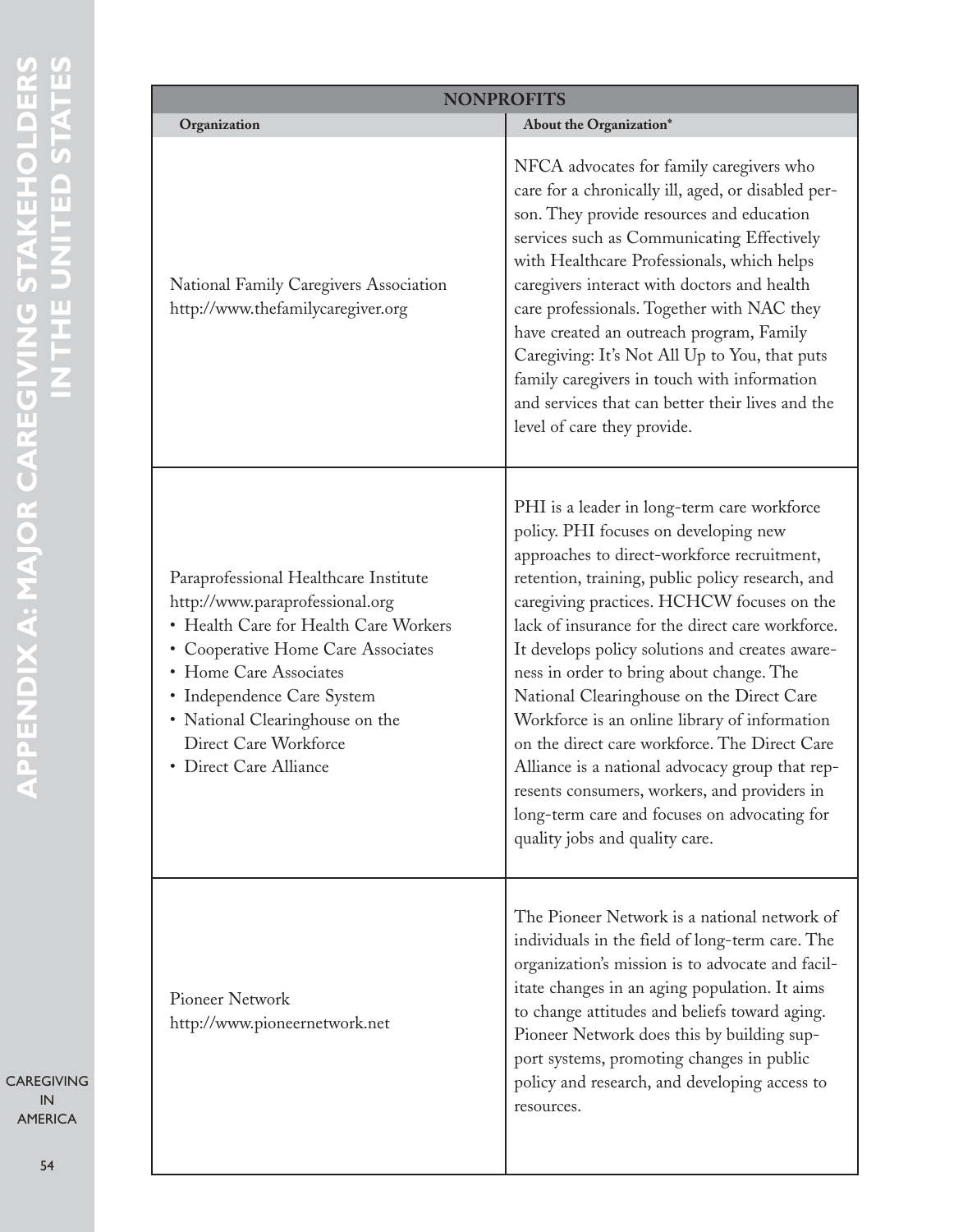| <b>NONPROFITS</b>                                                                                                                                                                       |                                                                                                                                                                                                                                                                                                                                                                                                                                                                                                                                                                                              |  |  |
|-----------------------------------------------------------------------------------------------------------------------------------------------------------------------------------------|----------------------------------------------------------------------------------------------------------------------------------------------------------------------------------------------------------------------------------------------------------------------------------------------------------------------------------------------------------------------------------------------------------------------------------------------------------------------------------------------------------------------------------------------------------------------------------------------|--|--|
| Organization                                                                                                                                                                            | About the Organization*                                                                                                                                                                                                                                                                                                                                                                                                                                                                                                                                                                      |  |  |
| Rosalynn Carter Institute for Caregiving<br>http://rci.gsw.edu<br>• National Quality Caregiving Coalition<br>· Johnson & Johnson/Rosalynn Carter<br><b>Institute Caregivers Program</b> | RCI promotes effective caregiving practices,<br>builds awareness of caregiving needs, and<br>contributes to public policy that focuses on<br>caregiving in the community. NQCC is a<br>coalition of national associations, groups, and<br>individuals that promote caregiving throughout<br>the lifespan. The Johnson & Johnson RCI<br>Caregivers Program focuses on programs that<br>aim to improve the well-being and quality of<br>life of caregivers.                                                                                                                                    |  |  |
| United Hospital Fund<br>http://www.uhfnyc.org<br>· Families and Health Care Project                                                                                                     | The United Hospital Fund focuses on<br>improving health care in New York. This is<br>accomplished by contributing to public policy<br>research and analysis, developing support<br>programs, and promoting accessible health<br>care services. The Families and Health Care<br>Project focuses on supporting family care-<br>givers at home. Its aim is to create public<br>and professional awareness of the role family<br>caregivers play in the health care system.<br>It also supports a variety of programs that<br>target family caregivers' needs such as<br>education and training. |  |  |
| Visiting Nurse Associations of America<br>http://www.vnaa.org                                                                                                                           | VNAA is a national association for community-<br>based home health organizations known as<br>Visiting Nurse Associations (VNAs). VNAs<br>created the profession of home health care,<br>and today VNAs care for about 4 million peo-<br>ple annually.                                                                                                                                                                                                                                                                                                                                        |  |  |
| Visiting Nurse Service of New York<br>http://www.vnsny.org<br>• Center for Home Care Policy and Research                                                                                | VNSNY is a home health care agency. The<br>Center for Home Care Policy and Research<br>conducts research to promote the delivery of<br>high quality, cost-effective care in the home<br>and community. Its services include senior<br>care, private care, hospice care, and after-<br>hospital care.                                                                                                                                                                                                                                                                                         |  |  |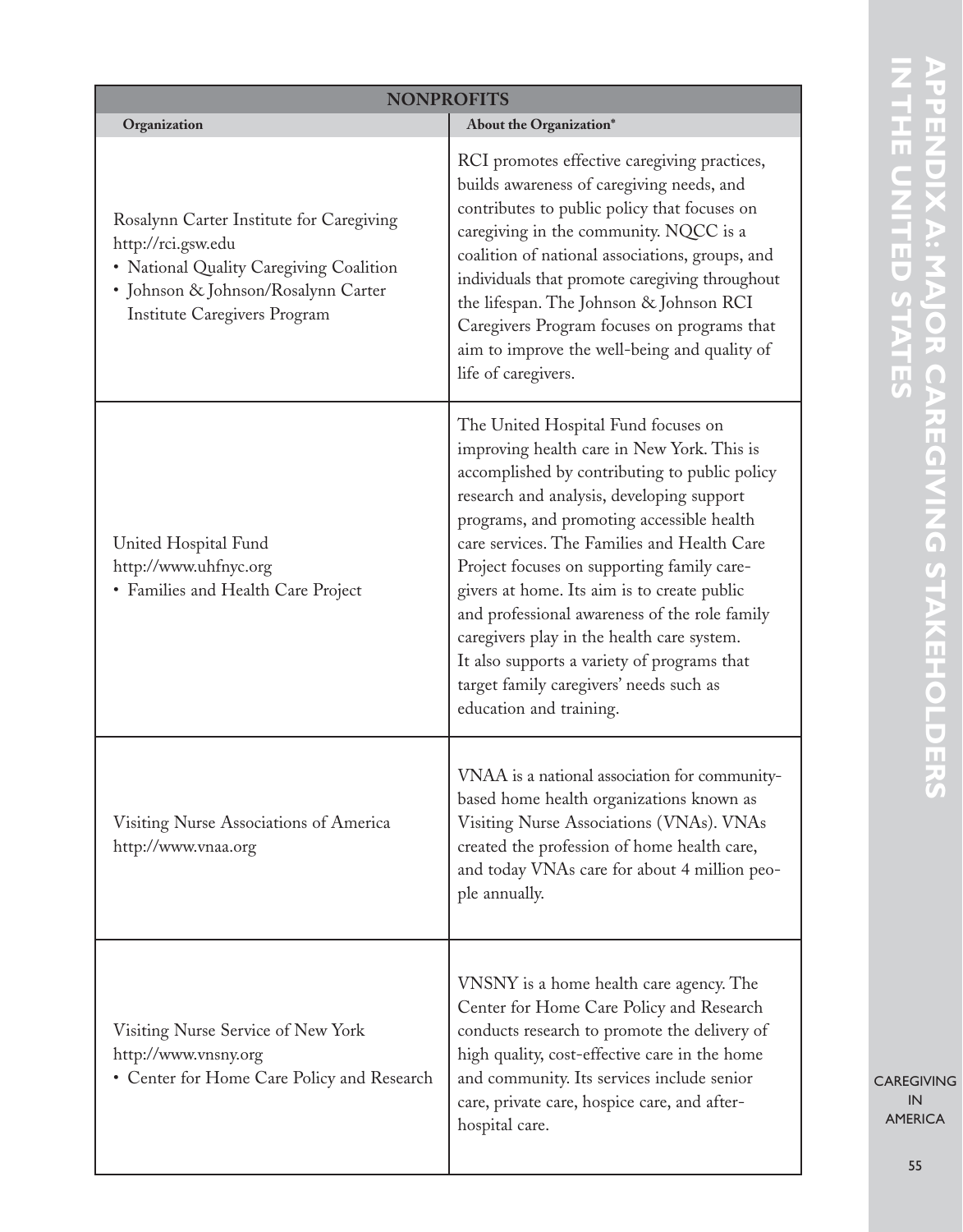| <b>NONPROFITS</b>                                                                          |                                                                                                                                                                                                                                                                                                                                                                                                                                                                                                                                                                                                                                                                                                                        |
|--------------------------------------------------------------------------------------------|------------------------------------------------------------------------------------------------------------------------------------------------------------------------------------------------------------------------------------------------------------------------------------------------------------------------------------------------------------------------------------------------------------------------------------------------------------------------------------------------------------------------------------------------------------------------------------------------------------------------------------------------------------------------------------------------------------------------|
| Organization                                                                               | <b>About the Organization*</b>                                                                                                                                                                                                                                                                                                                                                                                                                                                                                                                                                                                                                                                                                         |
| The Atlantic Philanthropies<br>http://www.atlanticphilanthropies.org<br>• Ageing Programme | Atlantic seeks to bring about lasting improve-<br>ments in the lives of older adults, transform<br>how aging is viewed within society, and<br>improve the way older persons are treated by<br>society. It focuses on aging in Bermuda,<br>Northern Ireland, the Republic of Ireland, and<br>the United States.                                                                                                                                                                                                                                                                                                                                                                                                         |
| Donald W. Reynolds Foundation<br>http://www.dwreynolds.org                                 | The Donald W. Reynolds Foundation's spon-<br>sorship of nonprofit organizations and institu-<br>tions has four main goals: (1) meeting the<br>needs of communities in Arkansas, Nevada,<br>and Oklahoma, primarily through improved<br>facilities for local nonprofits; (2) combating<br>atherosclerosis and atherosclerotic heart dis-<br>ease through cutting-edge, translational<br>research; (3) improving the quality of life of<br>older people in the U.S. through better train-<br>ing of physicians in geriatrics; and (4) enhanc-<br>ing the quality and integrity of journalism,<br>focusing particularly on better training of<br>journalists who serve smaller communities and<br>on business journalism. |
| Henry J. Kaiser Family Foundation<br>http://www.kff.org<br>• Health Policy                 | KFF provides information to policymakers,<br>the media, and the public on the major health<br>care issues facing the U.S. KFF is primarily an<br>operating foundation that develops and runs<br>its own research and communications pro-<br>grams, often in partnership with outside<br>organizations.                                                                                                                                                                                                                                                                                                                                                                                                                 |
| John A. Hartford Foundation<br>http://www.jhartfound.org                                   | The Foundation's overall goal is to increase<br>the nation's capacity to provide effective and<br>affordable care to its rapidly increasing older<br>population. Through its grant-making, the<br>Foundation seeks specifically to (1) enhance<br>and expand the training of doctors, nurses,<br>social workers, and other health professionals<br>who care for elders; and (2) promote innova-<br>tions in the integration and delivery of servic-<br>es for all older people.                                                                                                                                                                                                                                        |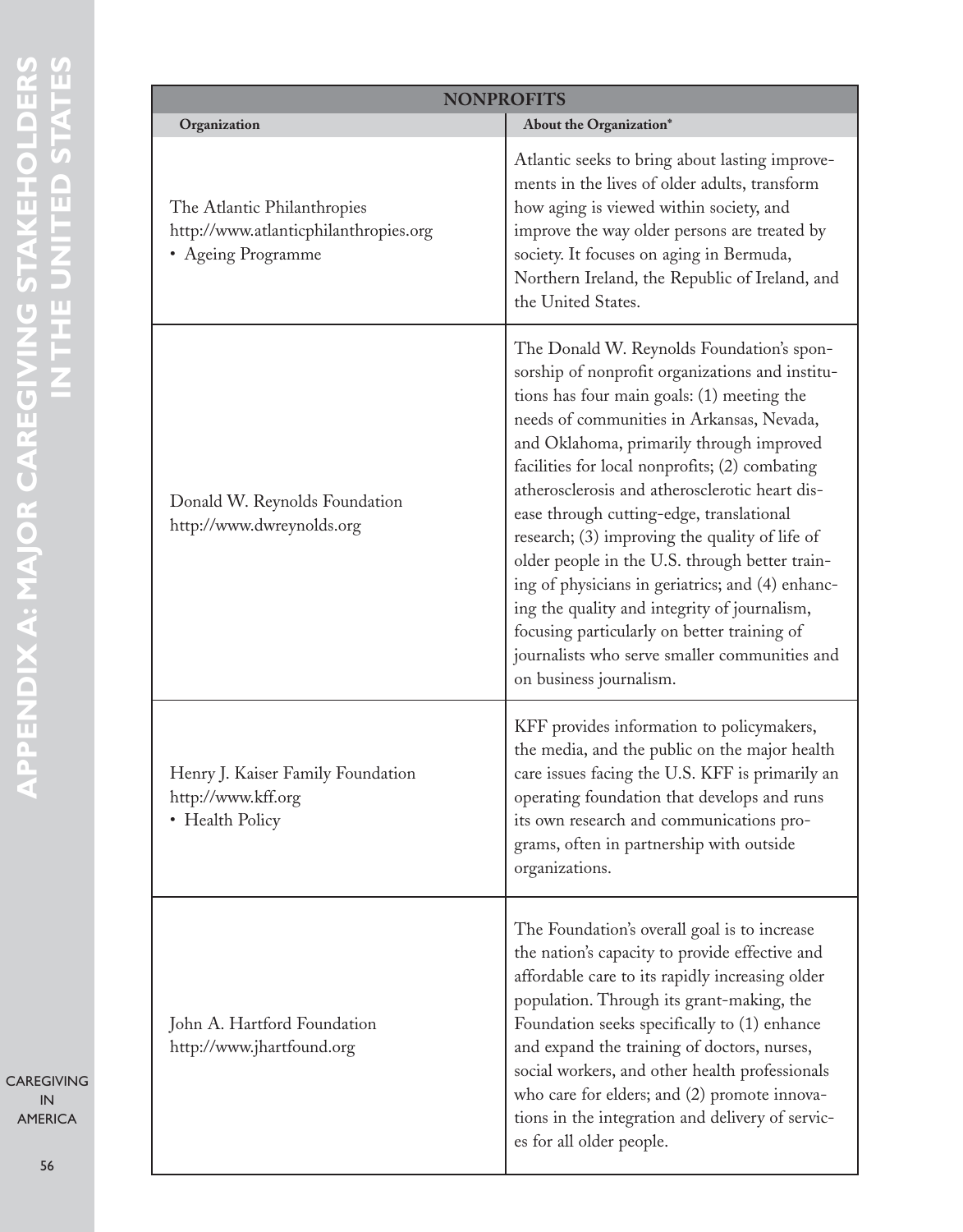| <b>NONPROFITS</b>                                                                                                                      |                                                                                                                                                                                                                                                                                                                                                                                                                                                                                                                                                                                         |
|----------------------------------------------------------------------------------------------------------------------------------------|-----------------------------------------------------------------------------------------------------------------------------------------------------------------------------------------------------------------------------------------------------------------------------------------------------------------------------------------------------------------------------------------------------------------------------------------------------------------------------------------------------------------------------------------------------------------------------------------|
| Organization                                                                                                                           | About the Organization*                                                                                                                                                                                                                                                                                                                                                                                                                                                                                                                                                                 |
| Johnson & Johnson Consumer Products<br>Company<br>http://www.strengthforcaring.com<br>• The Caregiver Initiative "Strength for Caring" | Strength for Caring is an online resource and<br>community for family caregivers. Strength for<br>Caring helps family caregivers take care of<br>their loved ones and themselves. Strength for<br>Caring is part of the Caregiver Initiative cre-<br>ated by Johnson & Johnson Consumer<br>Products Company, Division of Johnson &<br>Johnson Consumer Companies, Inc.                                                                                                                                                                                                                  |
| MetLife Foundation<br>http://www.metlife.com<br>• MetLife Mature Market Institute                                                      | The MetLife Mature Market Institute is the<br>company's information and policy resource<br>center on issues related to aging, retirement,<br>long-term care, and the 50+ marketplace.<br>Staffed by gerontologists, the Institute pro-<br>vides research, training, education, consulta-<br>tion, and information to support MetLife, its<br>corporate customers, and business partners.                                                                                                                                                                                                |
| <b>FOUNDATIONS &amp; BUSINESS</b>                                                                                                      |                                                                                                                                                                                                                                                                                                                                                                                                                                                                                                                                                                                         |
| Organization                                                                                                                           | About the Organization*                                                                                                                                                                                                                                                                                                                                                                                                                                                                                                                                                                 |
| Pfizer Inc<br>http://www.positiveprofiles.com<br>Pfizer Medical Humanities Initiative                                                  | PMHI is dedicated to understanding and<br>enhancing the patient-physician relationship.<br>PMHI works to foster a balance between<br>humane care and scientific expertise in the<br>health care field and promotes compassion,<br>understanding, and partnership as core values<br>in health care. To accomplish this mission,<br>PMHI creates and supports fellowships,<br>scholarships, physician and medical student<br>leadership awards, and community health pro-<br>grams designed to bring physicians and<br>patients closer together and strengthen the<br>health care system. |
| Robert Wood Johnson Foundation<br>http://www.rwjf.org                                                                                  | RWJF seeks to improve the health and health<br>care of all Americans. It prioritizes grants into<br>four goal areas: (1) access to quality health care<br>at reasonable cost; $(2)$ improve the quality of<br>care and support for people with chronic<br>health conditions; (3) promote healthy com-<br>munities; and (4) reduce the personal, social,<br>and economic harm caused by substance abuse.                                                                                                                                                                                 |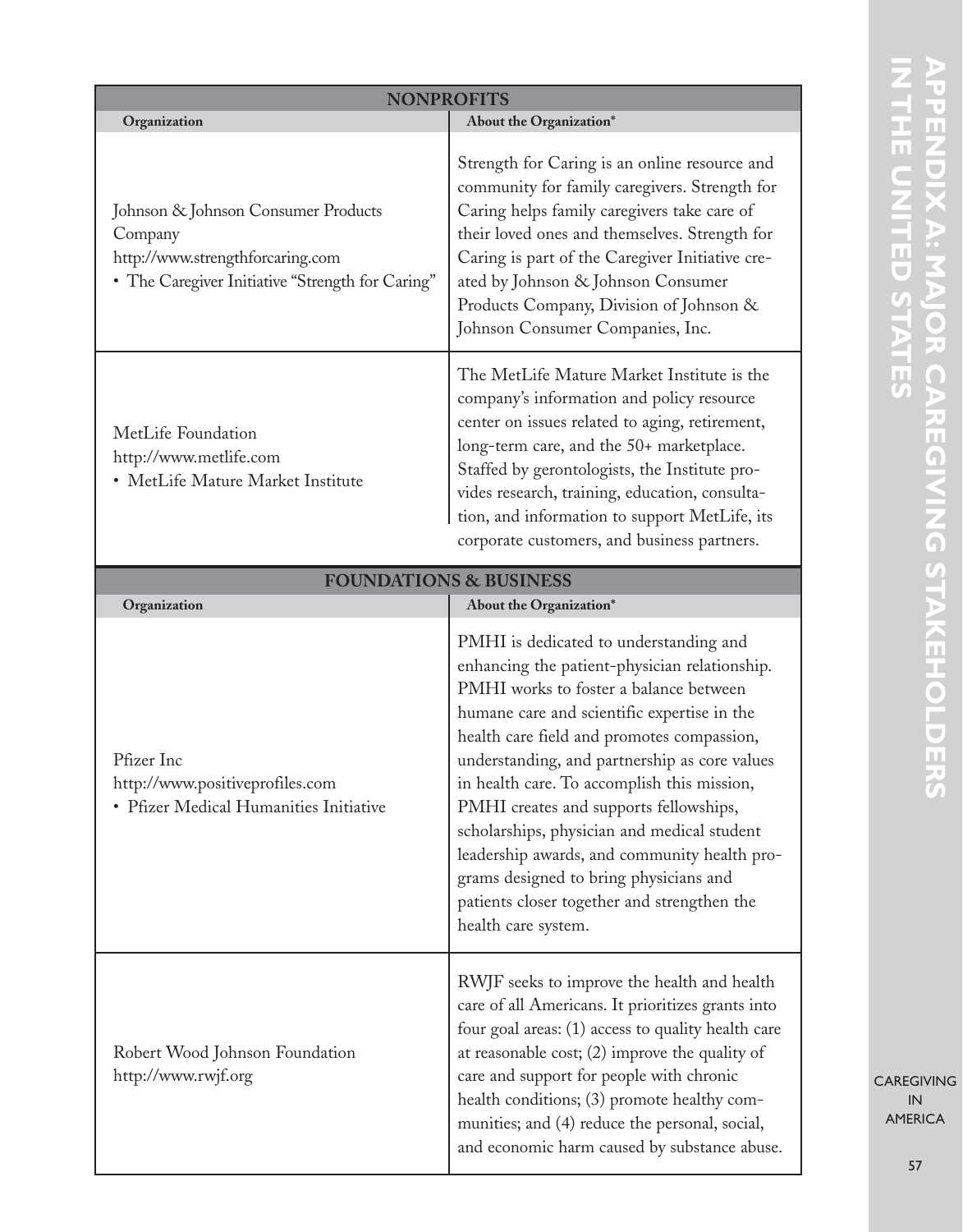| FUUNDAI IUNS & BUSINESS                                                                                                                                   |                                                                                                                                                                                                                                                                                                                                                                                                                                                                                                                                                                                                                                                                                                                                                                                                       |
|-----------------------------------------------------------------------------------------------------------------------------------------------------------|-------------------------------------------------------------------------------------------------------------------------------------------------------------------------------------------------------------------------------------------------------------------------------------------------------------------------------------------------------------------------------------------------------------------------------------------------------------------------------------------------------------------------------------------------------------------------------------------------------------------------------------------------------------------------------------------------------------------------------------------------------------------------------------------------------|
| Organization                                                                                                                                              | <b>About the Organization*</b>                                                                                                                                                                                                                                                                                                                                                                                                                                                                                                                                                                                                                                                                                                                                                                        |
| The Archstone Foundation<br>http://www.archstone.org                                                                                                      | The Archstone Foundation is a private grant-<br>making organization whose mission is to con-<br>tribute toward the preparation of society in<br>meeting the needs of an aging population.                                                                                                                                                                                                                                                                                                                                                                                                                                                                                                                                                                                                             |
| New York Business Group on Health,<br>a subsidiary of the National Business<br>Coalition on Health<br>http://www.nybgh.org<br><b>Eldercare Task Force</b> | NYBGH is a not-for-profit coalition of 150<br>businesses and is the only organization in the<br>New York metropolitan area focused on<br>employer health benefit issues. Members<br>include employers and health-related organi-<br>zations. The Eldercare Task Force brings<br>together different businesses, organizations,<br>and government institutions that have work-<br>place programs for employee caregivers.                                                                                                                                                                                                                                                                                                                                                                               |
| <b>SERVICES EMPLOYEES INTERNATIONAL UNION</b>                                                                                                             |                                                                                                                                                                                                                                                                                                                                                                                                                                                                                                                                                                                                                                                                                                                                                                                                       |
| Organization                                                                                                                                              | <b>About the Organization*</b>                                                                                                                                                                                                                                                                                                                                                                                                                                                                                                                                                                                                                                                                                                                                                                        |
| Service Employees International Union<br>http://www.seiu.org                                                                                              | SEIU's membership includes 1.8 million<br>working people and 50,000 retirees and is the<br>fastest-growing union in North America.<br>SEIU is primarily active in four areas: hospital<br>systems, long-term care, property services, and<br>public services. SEIU is the largest health<br>care union, with 900,000 members in the<br>field, including nurses, LPNs, doctors, lab<br>technicians, nursing home workers, home care<br>workers. It is also the largest property services<br>union, with 225,000 members in the building<br>cleaning and security industries, including<br>janitors, door men and women. SEIU is the<br>second largest public services union, with<br>850,000 local and state government workers,<br>public school employees, bus drivers, and<br>child care providers. |

**FOUNDATIONS & BUSINESS**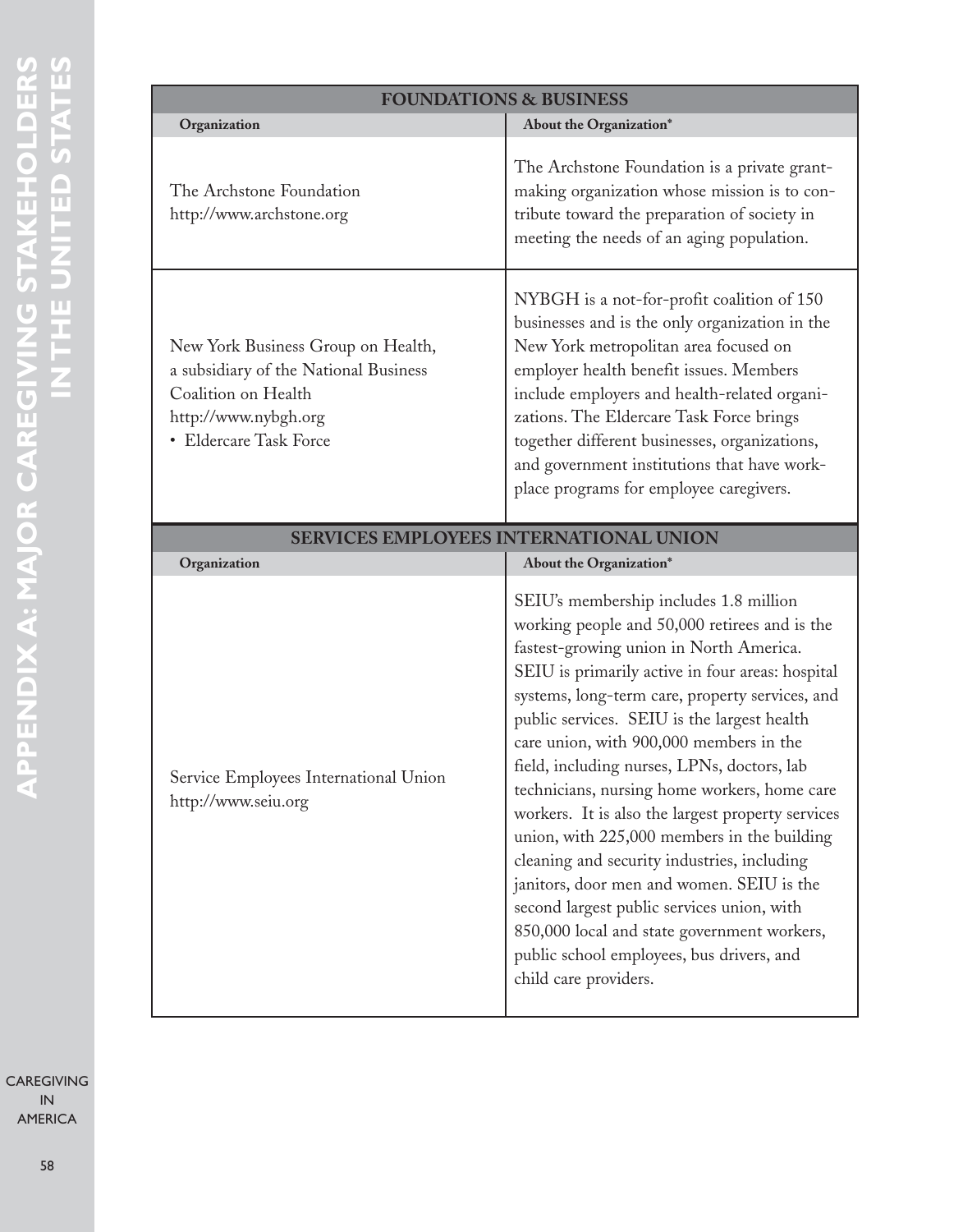| <b>GOVERNMENT</b>                                                                                                                                                   |                                                                                                                                                                                                                                                                                                                                                                                                                                                                                                                                                                                                                                                                                                      |
|---------------------------------------------------------------------------------------------------------------------------------------------------------------------|------------------------------------------------------------------------------------------------------------------------------------------------------------------------------------------------------------------------------------------------------------------------------------------------------------------------------------------------------------------------------------------------------------------------------------------------------------------------------------------------------------------------------------------------------------------------------------------------------------------------------------------------------------------------------------------------------|
| Organization                                                                                                                                                        | About the Organization*                                                                                                                                                                                                                                                                                                                                                                                                                                                                                                                                                                                                                                                                              |
| Administration on Aging<br>http://www.aoa.gov<br>• Aging and Disability Resource Center<br>• DHHS National Family Caregiver Support<br>Program<br>Eldercare Locator | The enactment of the Older Americans Act<br>Amendments of 2000 established the<br>National Family Caregiver Support Program.<br>The program, developed by the Administration<br>on Aging of the U.S. Department of Health<br>and Human Service, is based on successful<br>caregiving programs in states such as<br>California, New Jersey, Wisconsin, and<br>Pennsylvania, and on the needs expressed by<br>family caregivers across the U.S. The<br>Eldercare Locator is a public service initiative<br>of the U.S. Administration on Aging. It con-<br>nects older Americans and their caregivers<br>with sources of information on senior services.<br>Centers for Disease Control and Prevention |
| http://www.atpm.org<br>• Association for Prevention, Teaching, and<br>Research                                                                                      | APTR is the national association supporting<br>health promotion and disease prevention edu-<br>cators and researchers. APTR includes mem-<br>bers of the Association of Preventive<br>Medicine Residents. Individual members<br>include physicians, nurses, public health pro-<br>fessionals, and health services researchers.<br>Institutional members include academic<br>departments and programs, health agencies,<br>and schools of public health. APTR develops<br>vital curriculum and communication tools for<br>educators, researchers, residents, and students,<br>and promotes professional development.                                                                                  |
| Center for Medicare and Medicaid Services<br>http://www.cms.hhs.gov                                                                                                 | CMS's overall goal is to serve Medicare and<br>Medicaid beneficiaries and improve the qual-<br>ity and efficiency of the U.S. health care sys-<br>tem. It also aims to improve the quality of<br>health and health outcomes of Medicare and<br>Medicaid beneficiaries.                                                                                                                                                                                                                                                                                                                                                                                                                               |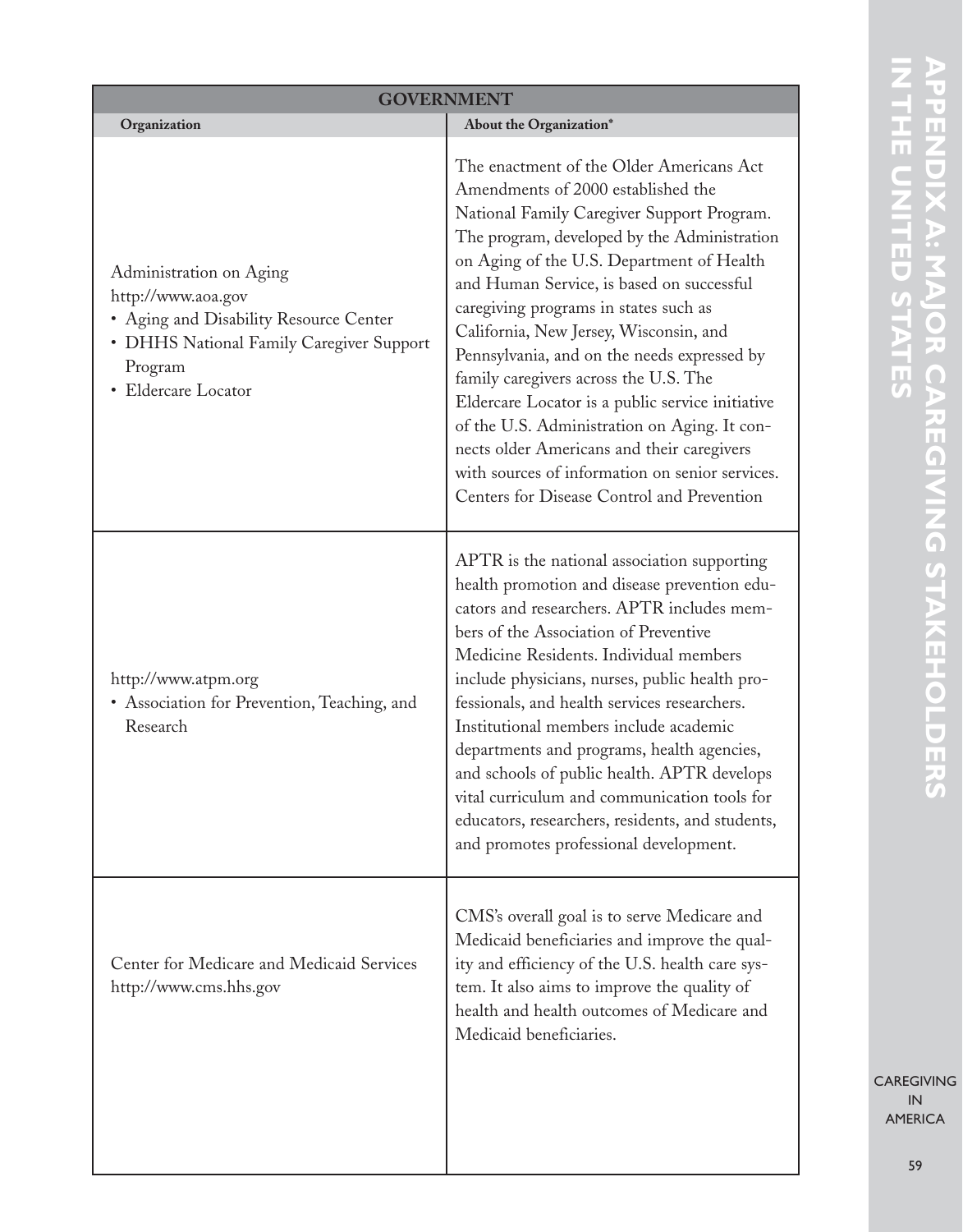|                                                                                       | <b>GOVERNMENT</b>                                                                                                                                                                                                                                                                                                                                                                                                                                                                                                                                                                                                                                                                                                                                                                                                                                                                                                                                                                                                                                                                                                                                  |
|---------------------------------------------------------------------------------------|----------------------------------------------------------------------------------------------------------------------------------------------------------------------------------------------------------------------------------------------------------------------------------------------------------------------------------------------------------------------------------------------------------------------------------------------------------------------------------------------------------------------------------------------------------------------------------------------------------------------------------------------------------------------------------------------------------------------------------------------------------------------------------------------------------------------------------------------------------------------------------------------------------------------------------------------------------------------------------------------------------------------------------------------------------------------------------------------------------------------------------------------------|
| Organization                                                                          | <b>About the Organization*</b>                                                                                                                                                                                                                                                                                                                                                                                                                                                                                                                                                                                                                                                                                                                                                                                                                                                                                                                                                                                                                                                                                                                     |
| Department of Labor<br>• Employment and Training Administration<br>http://www.dol.gov | In its role as an employer, the DOL has a vari-<br>ety of progressive programs to deal with the<br>diverse issues and needs that confront working<br>men and women. The DOL was one of the<br>first federal agencies to negotiate a comprehen-<br>sive menu of available alternative work sched-<br>ules for their employees. Its WorkLife Center<br>assists employees in managing their work and<br>family responsibilities. The WorkLife Center<br>clearinghouse offers referral services, websites,<br>literature, and videos on family-friendly topics<br>and personnel flexibilities such as dependent<br>child and elder care, leave options, telework, and<br>employee assistance programs. In promoting<br>elder care programs, the DOL offers two sup-<br>port groups-an Alzheimer support group and<br>the newly established Elder Care Support<br>Group, both of which hold monthly meetings.<br>The DOL sponsors annual elder care fairs with<br>representatives from national and local adult<br>dependent care organizations. In addition, the<br>DOL holds brown bag seminars for those who<br>care for aging parents or relatives. |
|                                                                                       | The DOL's Employment and Training<br>Administration (ETA) administers federal                                                                                                                                                                                                                                                                                                                                                                                                                                                                                                                                                                                                                                                                                                                                                                                                                                                                                                                                                                                                                                                                      |
|                                                                                       | government job training and worker disloca-                                                                                                                                                                                                                                                                                                                                                                                                                                                                                                                                                                                                                                                                                                                                                                                                                                                                                                                                                                                                                                                                                                        |
|                                                                                       | tion programs, federal grants to states for                                                                                                                                                                                                                                                                                                                                                                                                                                                                                                                                                                                                                                                                                                                                                                                                                                                                                                                                                                                                                                                                                                        |
|                                                                                       | public employment service programs, and                                                                                                                                                                                                                                                                                                                                                                                                                                                                                                                                                                                                                                                                                                                                                                                                                                                                                                                                                                                                                                                                                                            |
|                                                                                       | unemployment insurance benefits. These serv-                                                                                                                                                                                                                                                                                                                                                                                                                                                                                                                                                                                                                                                                                                                                                                                                                                                                                                                                                                                                                                                                                                       |
|                                                                                       | ices are primarily provided through state and                                                                                                                                                                                                                                                                                                                                                                                                                                                                                                                                                                                                                                                                                                                                                                                                                                                                                                                                                                                                                                                                                                      |
|                                                                                       | local workforce development systems. The                                                                                                                                                                                                                                                                                                                                                                                                                                                                                                                                                                                                                                                                                                                                                                                                                                                                                                                                                                                                                                                                                                           |

ETA oversees the High Growth Job Training Initiative, the primary purpose of which is to prepare workers for new and increasing job opportunities in high growth, high demand,

American economy. Health care is one of the targeted industries—among others are aerospace, automotive, construction, information technology, and advanced manufacturing.

and economically vital sectors of the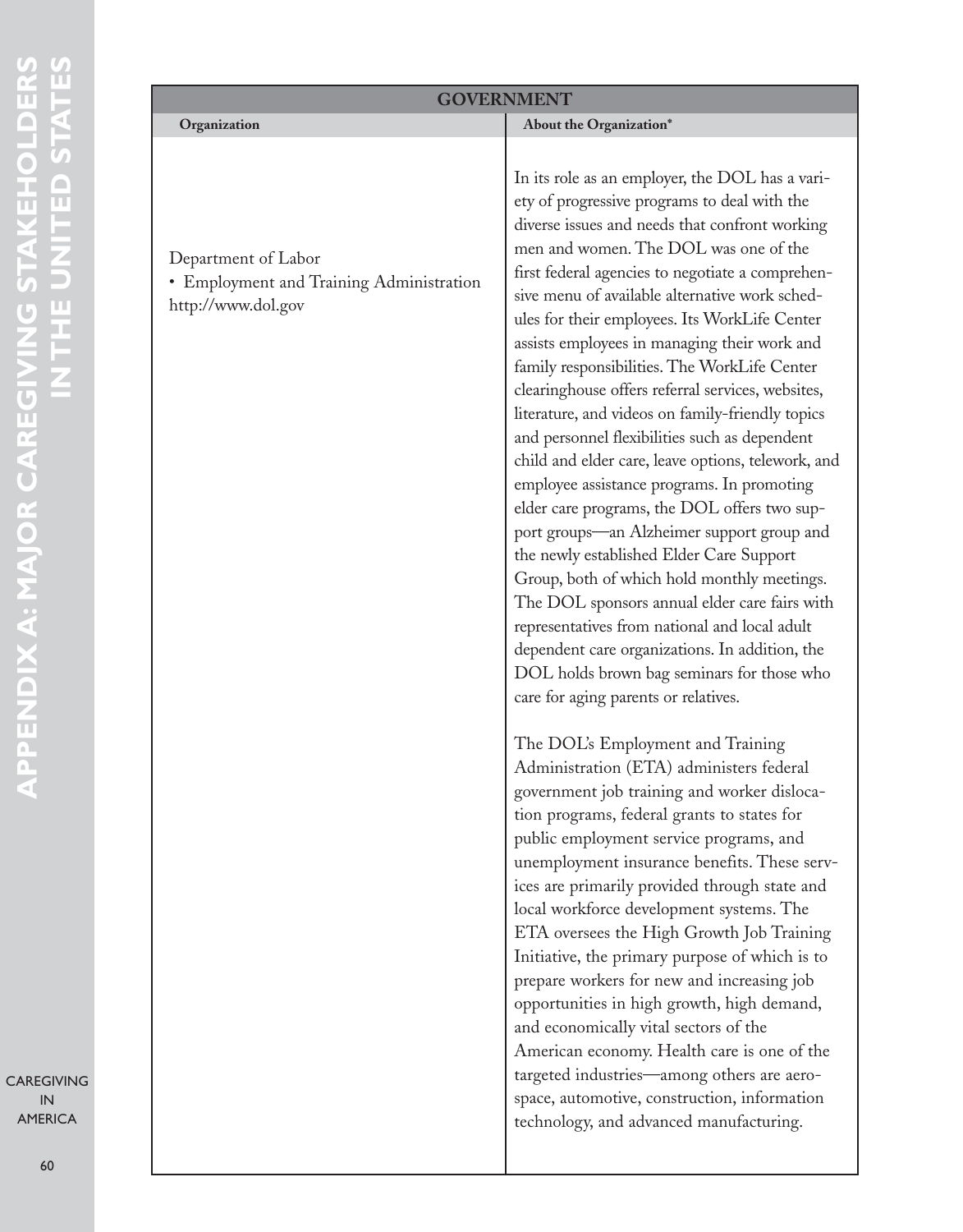| <b>GOVERNMENT</b>                                                                   |                                                                                                                                                                                                                                                                                                                   |
|-------------------------------------------------------------------------------------|-------------------------------------------------------------------------------------------------------------------------------------------------------------------------------------------------------------------------------------------------------------------------------------------------------------------|
| Organization                                                                        | About the Organization*                                                                                                                                                                                                                                                                                           |
|                                                                                     | Locally based partnerships are the foundation<br>of the initiative. Partnerships include gover-<br>nors, economic development leaders, business<br>and industry, and educators, who work collab-<br>oratively to develop solutions to the workforce<br>challenges and labor shortages facing these<br>industries. |
| Office of Assistant Secretary for<br>Planning and Evaluation<br>http://aspe.hhs.gov | ASPE is the main advisor of the Secretary of<br>the U.S. Department of Health and Human<br>Services on policy development. It coordinates<br>policy activities, research, evaluation, eco-<br>nomic analysis, legislation development, and<br>strategic planning.                                                 |

\*Information about organizations was taken directly from their websites.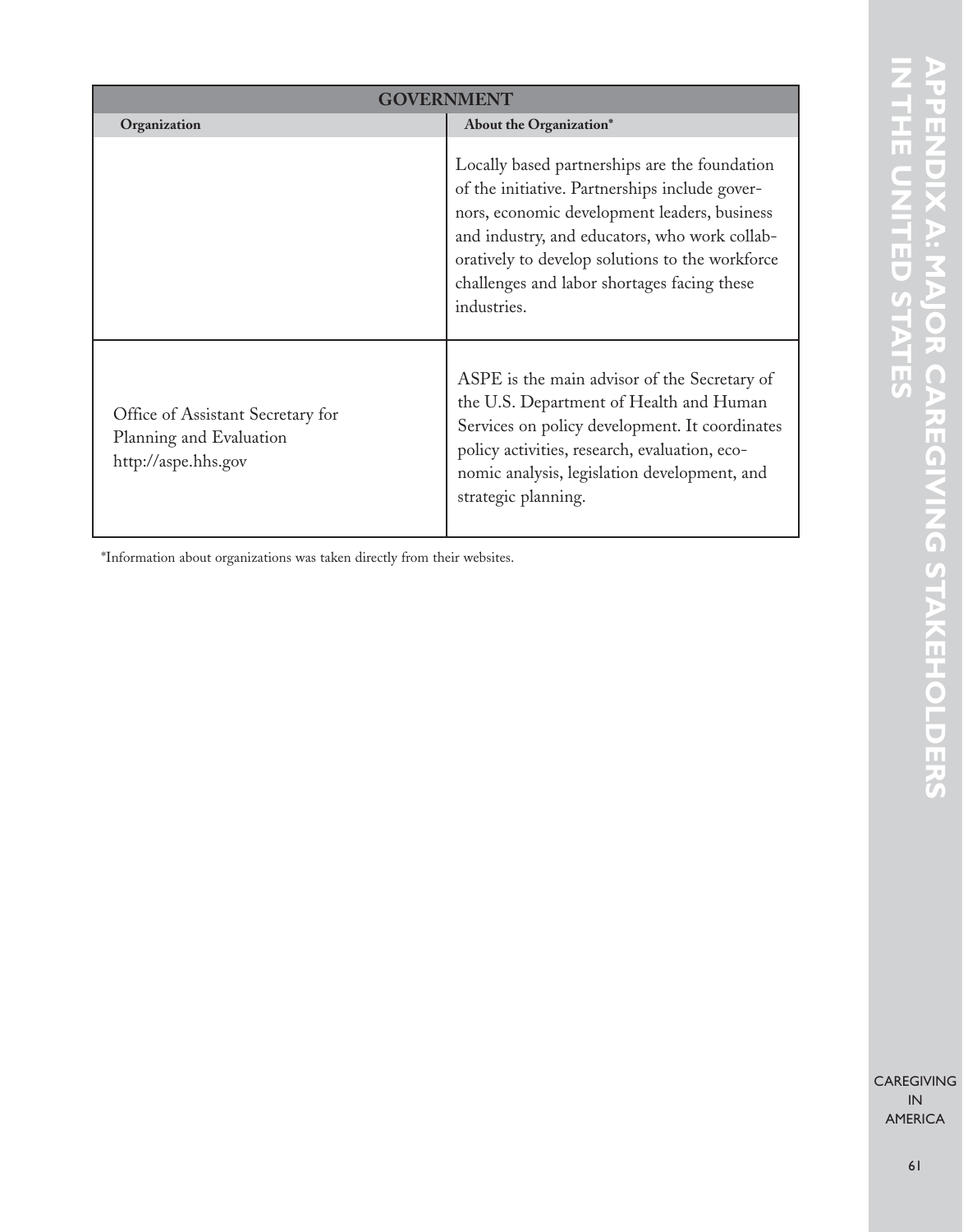## GLOSSARY169

**Activities of daily living (ADLs).** Basic self-care functions. Inability to perform ADLs is a common trigger for long-term care services and is measured through a variety of ADL scales. The most common ADLs measured are bathing, dressing, using the toilet, transferring in and out of beds and chairs, and eating.

**Acute care.** All diagnostic, preventive, or curative treatments of illnesses, including hospital services and physician services, whether delivered to inpatients or outpatients, and all primary care.

**Administration on Aging (AoA).** The federal agency created in 1965 to administer the Older Americans Act. As of 1992, Administration on Aging was elevated to a subcabinet level within the U.S. Department of Health and Human Services. It is directed by the assistant secretary for aging in that department.

**Adult day care.** Community-based group programs designed to meet the needs of functionally and/or cognitively impaired adults. Adult day centers provide a caring, home-like setting for individuals who, for their own safety and well-being, can no longer be left at home alone. Adult day centers offer protected settings that are normally open five days a week during business hours and include a mixture of health, social, and support services. Specialized programs for individuals with Alzheimer's disease or related disorders also exist.

**Adult day health care.** A category of adult day care that provides comprehensive, professional support in a protected environment including on-site nurses, physical therapists, social workers, and/or other professionals for adults who experience a decrease in physical, mental, and social functioning and require tailored medical and/or psychiatric supervision. Such centers normally offer a wide range of therapeutic and rehabilitative activities as well as social activities, meals, and transportation.

**Area Agency on Aging (AAA).** The designated local program to administer the service functions of the Older Americans Act. The number of AAAs nationwide fluctuates around 660. Each is responsible for implementing the Title III services of the Older Americans Act and the other Older Americans Act objectives in its Planning and Service Area with budgets that flow from state units on aging. AAAs often have other sources of funding as well. In many states, the AAAs are the central point for longterm care case management and/or management of Medicaid waiver programs and other long-term care programs in the area.

**Assistant Secretary for Planning and Evaluation (ASPE), Office of.** A federal agency at the subcabinet level in the U.S. Department of Health and Human Services that is responsible for a planning and evaluation agenda for the whole department. The Division of Aging, Disability, and Long-term Care within ASPE has funded many long-term care studies.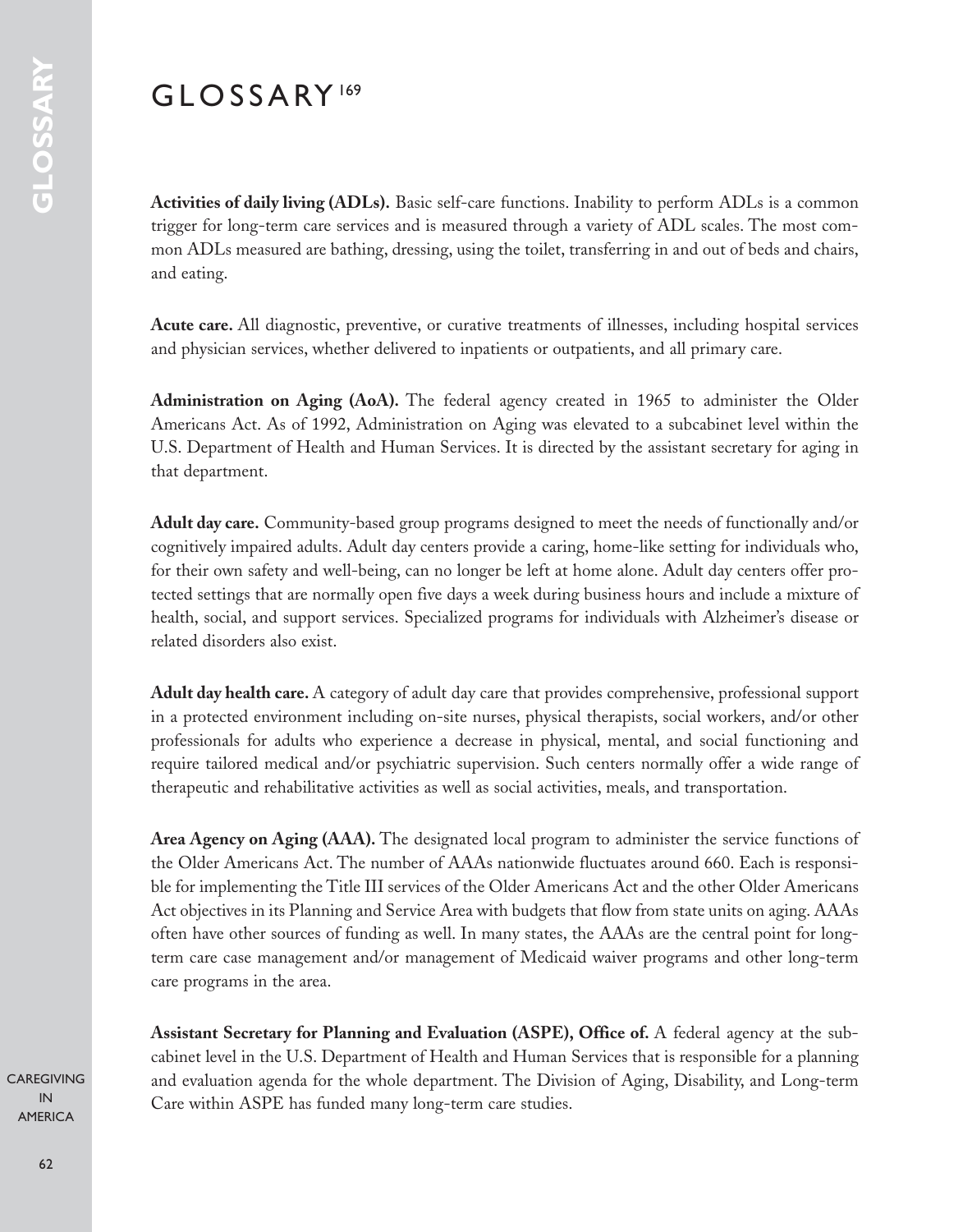**Assistive equipment.** Range of products and technology designed to help elders or people with disabilities lead more independent lives. Examples include special telephones for people with hearing impairments, walking aids, elevated toilet seats, communication devices, etc.

**Assisted-living facilities (ALF).** A residential apartment complex that caters to older adults by providing built-in care services and 24-hour on-call assistance. These residential settings maximize independence but do not provide skilled nursing care. Most ALFs do not accept public financing and rely on private pay from residents or their families.

**Baby boomers.** Persons born in the U.S. from 1946 to 1964.

**Board and care home.** A generic term for residential care facilities that are not licensed or certified as nursing homes and that typically provide a lighter level of care than nursing homes within a more residentially oriented environment. States use various terms, including *residential care facility*, in licensing such entities.

**Caregiver.** Either an *informal caregiver* or a *formal caregiver*.

**Caregiving**. There is no unambiguous, universally agreed-upon definition of caregiving in the literature or in practice. Generally the term refers to services that are provided to someone who is unable to care for him- or herself due to a disability or functional limitation, usually defined in terms of ADLs and IADLs, although these measures miss such relevant caregiver activities as behavior supervision, pain management, and advocating on behalf of the care recipient within the health care system. In this report, the term *caregiving* may denote either nonmedical caregiving—supportive, mostly low-tech personal care (such as help with bathing or eating) or medically necessary caregiving—providing healt care (such as administering oral and intravenous medications and attending to wounds). We have attempted to distinguish between these two very different types of caregiving when it is important to be clear as to which type is being discussed.

**Care manager.** A professional who finds and coordinates appropriate social and medical services for elders or persons with a disability and their families. Sometimes referred to as a "case manager." See *provider*.

**Cash and Counseling.** A demonstration project funded as a partnership of ASPE and the Robert Wood Johnson Foundation in 1995 to demonstrate the effectiveness of cash allocations in lieu of Medicaid or Medicaid waiver services for community-dwelling, long-term care consumers. The original program was structured as a randomized, controlled experiment in four states: Arkansas, Florida, New Jersey, and New York.

**Center for Medicare and Medicaid Services (CMS).** CMS administers the Medicare program and works in partnership with the states to administer Medicaid, the State Children's Health Insurance Program (SCHIP), and health insurance portability standards.

**Care management services.** A service in which a professional, typically a nurse or social worker, assists in planning, arranging, monitoring, or coordinating long-term care services.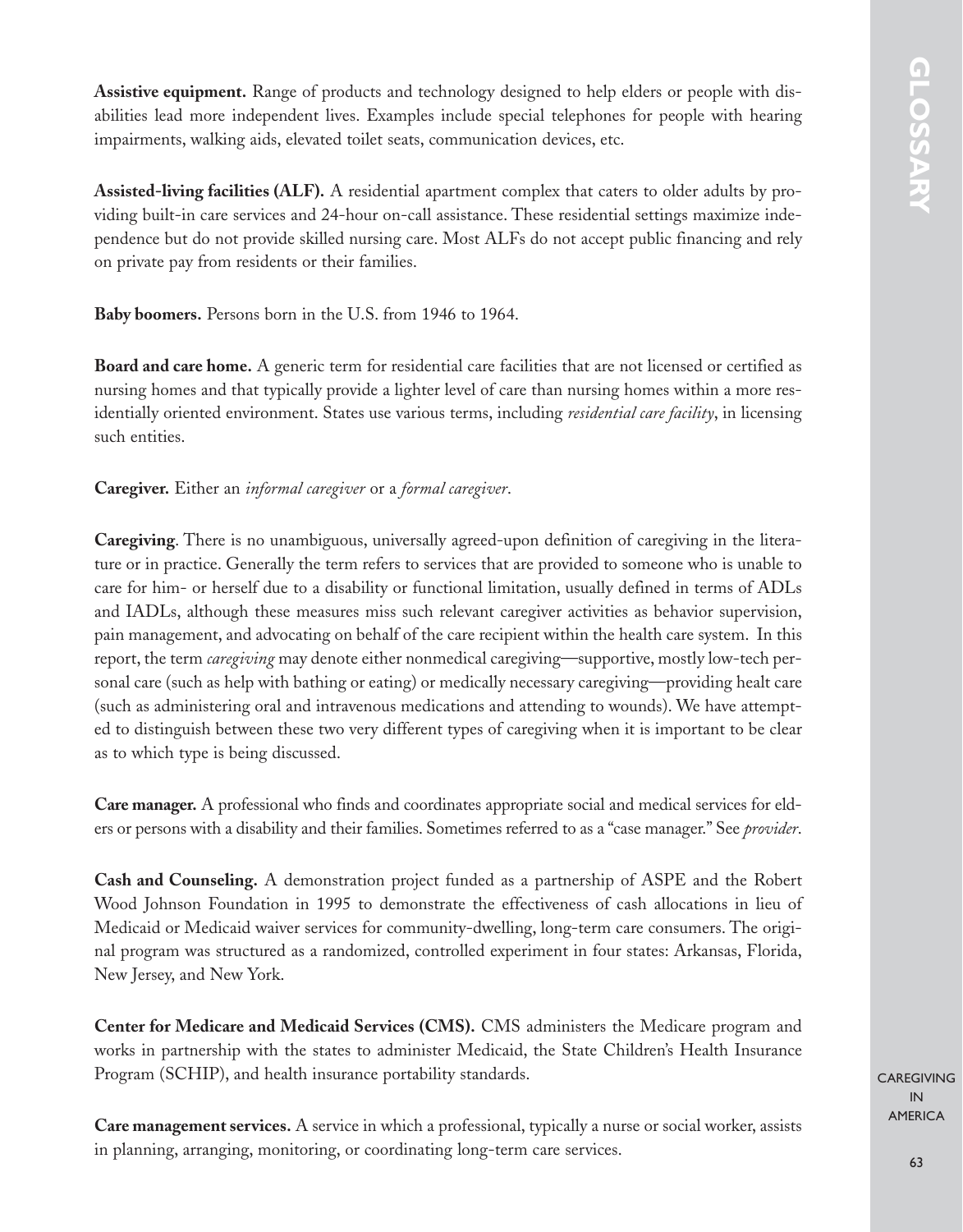**Certified nurse aide (CNA).** A CNA has completed training as a nurse's aide (or assistant) and is certified to perform these duties under the direction of a registered nurse or appropriate therapist, i.e., personal care, assisting with ambulation. CNAs help nurses in nearly every aspect of nursing care in hospitals, clinics, home health, assisted-living, private homes, and doctor's offices. In hospitals, *nursing assistants* also provide daily care to patients, such as helping with meals, baths, exercises, and treatments.

#### **Certified nursing assistant (CNA).** See *certified nurse aide*.

**Chronic care.** Ongoing provision of medical, health, social, psychological, and spiritual care services that enable persons with serious and persistent conditions to optimize their functional independence and well-being. A disease or condition is one that lasts over a long period of time and typically cannot be cured, often associated with disability.

**Community-based services.** Services designed to help older and functionally impaired people stay independent and remain in their own homes (e.g., adult day care, senior centers, day respite programs).

**Community support facility.** Residential care facilities (rest homes) licensed to provide care to individuals with mental health problems.

**Companionship services.** Companions visit isolated and homebound elders for conversation, reading, and light errands. May also be termed "friendly visitor" services.

**Consumer-directed care.**Long-term care where the client (or consumer) has a strong role in planning and directing his or her own individual care. Consumer-directed care is sometimes contrasted to agency-directed care, though the distinction is not part of the definition. At its most pronounced, consumer-direction means that clients select, train, supervise, and fire their care attendants.

**Continuing-care retirement community.** A residential campus that provides a continuum of care from private apartments to assisted-living to skilled nursing care—all in one location. The primary advantage of this model is that an individual or couple does not need to relocate if health care needs change over time.

**Custodial care.** Custodial care is the provision of services and supplies that can be given safely and reasonably by individuals who are neither skilled nor licensed medical personnel, including assistance with activities of daily living and related nonmedical care. Medicare specifically prohibits reimbursement for custodial care services in-home or in a nursing home. (Contrast with *skilled care*.)

**Direct care worker (DCW).** DCWs are known by many titles, including certified nursing assistant (CNA), nursing assistant, home health aide, home care aide, personal assistant, personal care attendant, and direct support professional. They provide an estimated 70 to 80 percent of the paid hands-on, long-term care and personal assistance received by Americans who are aged, chronically ill, or living with disabilities. DCWs work in many places, including nursing homes, clients' homes, adult day centers, assisted-living facilities, and other community settings.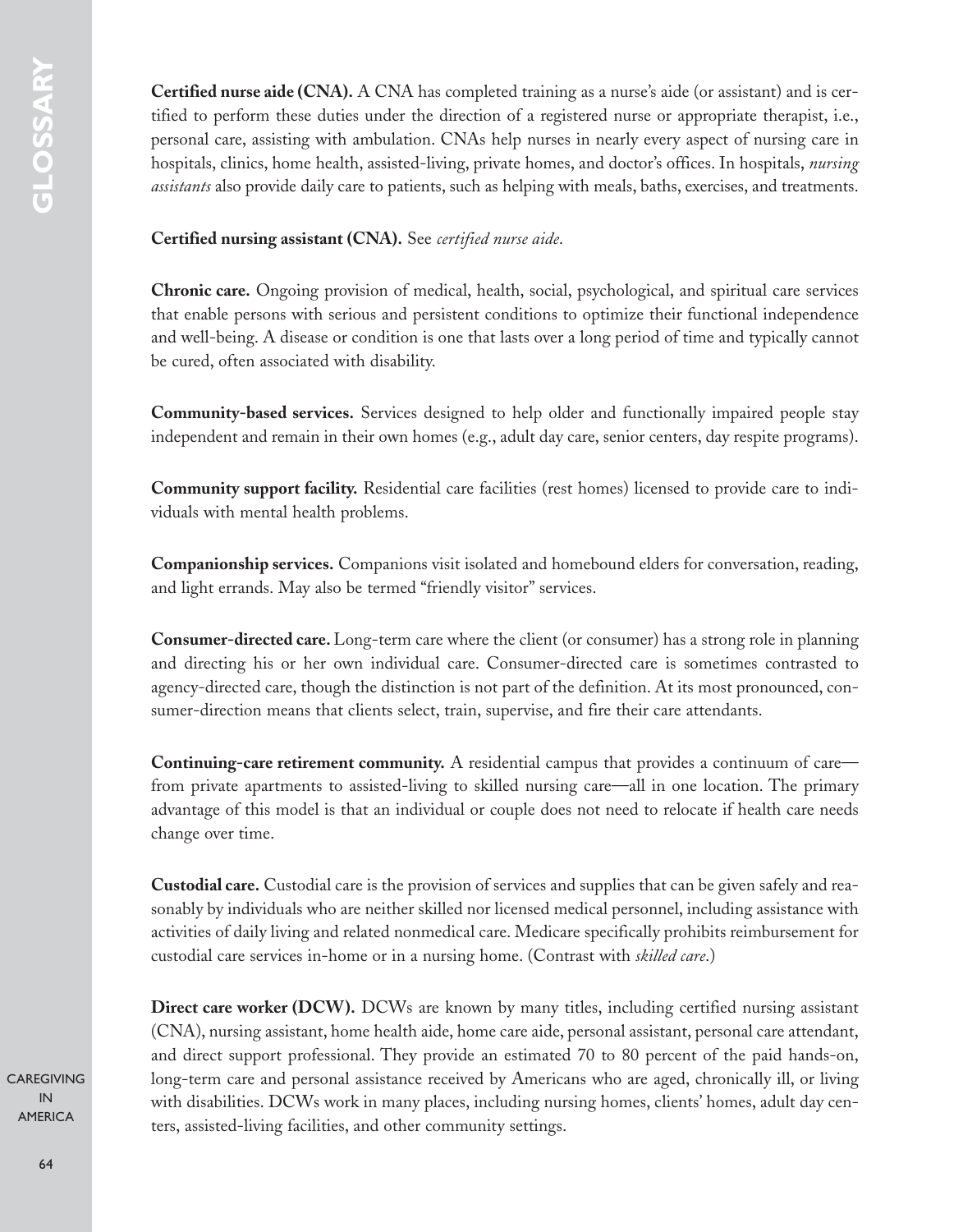**Extended care facility.** The original name for the long-term care facilities covered under Medicare that were viewed as having a rehabilitation capability.

**Family caregiver.** Someone who provides *informal care*.

**Formal caregiver.** See *formal care* and *caregiver*.

**Formal care.** Paid care provided by a home health aide or homemaker and arranged or supervised by a home care agency or provided by a nurse or therapist. It embraces all care delivered by care providers of in-home care or care in congregate settings.

**Geriatrician.** A medical specialist who is qualified to care for older people. In the United States, geriatricians are subspecialists of either internal medicine or family practice who have completed additional training and passed a specialty examination.

**Health care.** The prevention, treatment, and management of illness and the preservation of mental and physical well-being through the services offered by medical and health professionals. In the context of caregiving, health care refers to medically necessary services that must be provided by and/or supervised by medical professionals, such as RNs, as opposed to those nonmedical services provided by caregivers who give personal care but not health care.

**Health care provider.** A person trained and licensed to give *health care*. A health care provider is also a place licensed to provide health care. Examples include doctors, nurses, and nursing homes.

**Home care.** *Caregiving* provided in the home, including many group settings.

**Home-based care.** See *home care*. In this report, the term is often used as a shortcut for *home- and community-based care*.

**Home- and community-based care.** See *home-care*.

**Home- and community-based services (HCBS).** Supportive services to help people of all ages with disabilities to live in the community. Each state has a mix of programs and funding sources. The Medicaid program pays for many of these services in all states. There are also other federal, state, and local dollars that fund home- and community-based services, including the Social Services Block Grant, Older Americans Act, Education and Rehabilitation funds and State General funds. HCBS includes home health care, personal care, adult day care, respite care, and assisted-living facilities.

**Home care agency.** Generally, this refers to any agency that provides services to people in their own homes, including but not limited to those certified as vendors under Medicare. States vary on the kind of licensure they require for home care agencies—and on terminology. The term may be confusing because it is used in several ways in the literature and by those in the caregiving field: (1) as a general term for any agency that provides any services to people in their own homes; (2) as a synonym for *home health agency*; and (3) as a synonym for a *home caregiving agenc*y that provides only nonmedical care-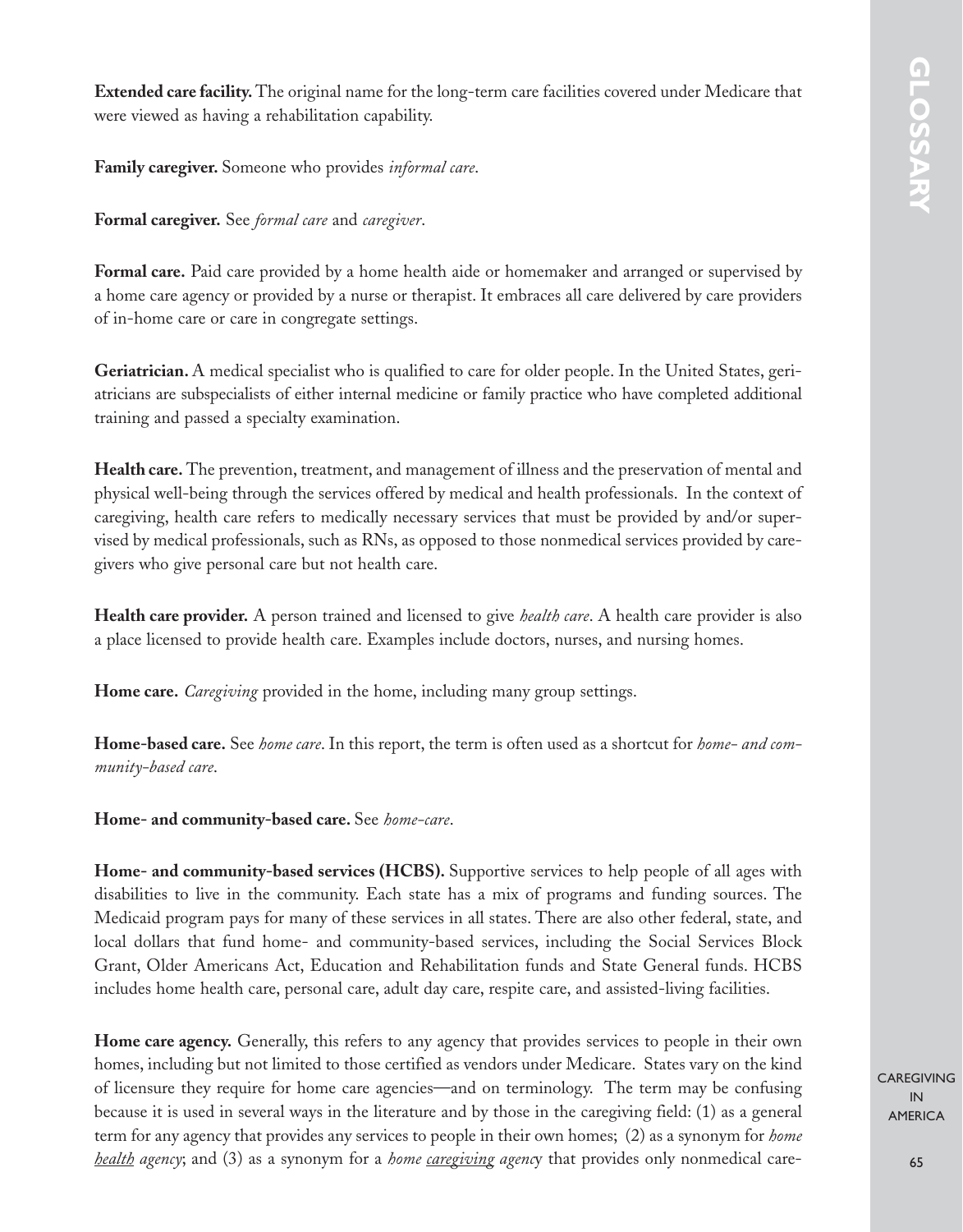giving services. In this report, *home care agency* means any agency that provides either *both* personal and healthcare or that provides only personal care.

**Home caregiving agency.** Any organization providing nonmedical, in-home caregiving services. It is distinct from a *home health agency*. (See *home care agency*, which is a more generic term.) Home caregiving agencies do not accept Medicare/Medicaid reimbursement, and so only provide "medically necessary" caregiving under Medicare/Medicaid rules.

**Home health agency.** Ordinarily, an agency certified to receive reimbursement as a home health agency under Medicare. The rules for certified health agencies have changed over the years, but certified home health agencies must offer at least two of six specified services: nursing, physical therapy, occupational therapy, speech therapy, medical social work, and home health aides.

**Home health aide (HHA).** A person who has training in those supportive services that are required to provide personal care and emotional comfort and to assist the patient toward independent living in a safe environment. In home health, written instructions for patient care are prepared by a registered nurse or the appropriate therapist.

**Home health care.** Sometimes used in the literature to include only health-related services delivered at a person's home, such as assistance with medications, wound care, and intravenous therapy. Just as commonly, this term is used in the literature to mean both health-related services and *personal care*. Because *home health agencies* also provide basic personal care as a part of their health care-related services, this term is often used in the literature to mean both health-related services and nonmedical caregiving services. In this report, a conscious effort is made to separate the two kinds of caregiving into either nonmedical caregiving or medically necessary caregiving.

**Home help.** See *home health care.*

**Homemaker services.** Services delivered at home that do not include hands-on care, such as shopping, laundry, light cleaning, meal preparation, and transportation assistance. Also referred to as home chore services.

**Homeshare.** A cost-effective living arrangement in which a group of older adults shares a house or apartment. Sometimes this is done with a person who functions as a light caregiver and who may also make some meals.

**Independent-living centers.** Community-based resource centers for individuals with disabilities of all types. Centers across the U.S. offer information about public benefits and local resources, support, and advocacy, with the goal of maximizing the ability of disabled persons to live independently.

CAREGIVING IN AMERICA

**Independent provider (IP).** Home care workers and personal assistance workers who are some equivalent of "self-employed" as opposed to being employed by home care agencies. When IPs are covered under Medicaid, they are sometimes paid by the state (after the client authorizes the number of hours), sometimes by the client, and sometimes by agencies designated to act as fiscal intermediaries for the consumer-employers.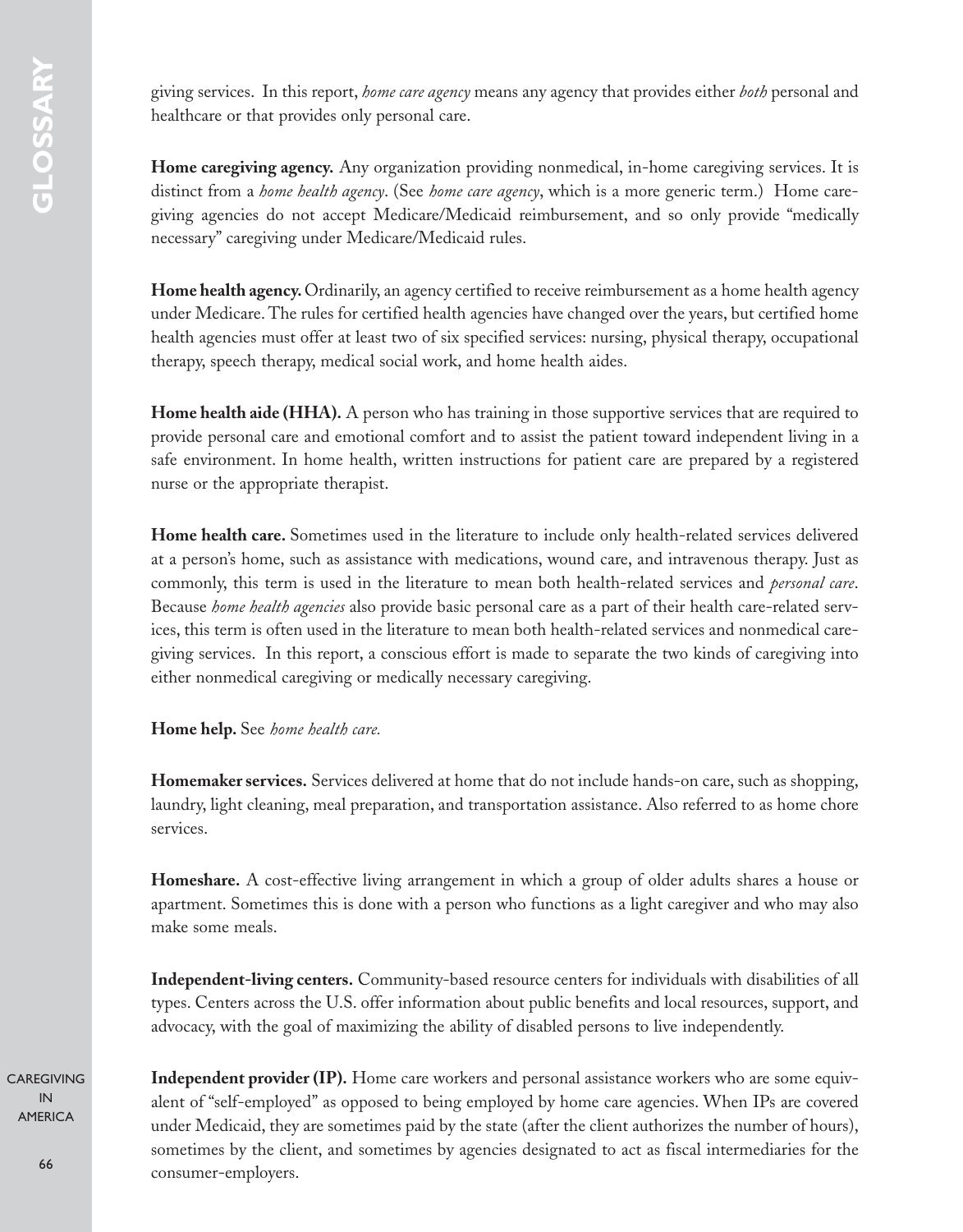#### **Informal caregiver.** See *informal care* and *caregiver*.

**Informal care.** Unpaid care provided by a long-term care consumer's family members, friends, or volunteers. The term sometimes carries the connotation of an unlicensed caregiver whose services are not arranged and supervised by a home care agency.

**Instrumental activities of daily living (IADLs).** A measure of independent functioning often used as assessment. IADLs include the ability to shop, prepare meals, manage money, and perform housekeeping duties.

**Licensed practical nurse (LPN).** An LPN has completed training as a practical nurse and may perform selected nursing duties in accordance with the Illinois Nursing Act of 1997, including the administration of treatments and medications in caring for the ill, under the direction of a *registered nurse*.

Long-term care (LTC). Health, personal care, and related social services provided over a sustained period of time to people who have lost or never developed certain measurable functional abilities.

**Medicaid.** A state-operated and state-administered program that is financed jointly by the state government and the federal government according to a matching formula and that provides medical benefits for low-income people in need of health and medical care. States operate their Medicaid programs with substantial policy-setting discretion but under general federal guidelines. Medicaid was authorized in 1965 under Title 19 of the Social Security Act.

**Medicare.** A nationwide health insurance program for people 65 and over, for people eligible for social security disability payments for two years or more, and for certain workers and their dependents who need kidney transplantations or renal dialysis. The program was enacted in 1965 as Title 18 of the Social Security Act. Under Part A, it covers hospital care and limited nursing home care. Under Part B, it includes physician services, home health care, laboratory services, and medical equipment. Consumers contribute to the costs of Medicare through premiums, deductibles, and co-payments as specified under the law.

**Nurse.** A person trained to take care of the sick, injured, or disabled under the supervision of a doctor.

**Nursing home.** Also called *skilled nursing facility*. A residential care setting offering a protective, therapeutic environment for individuals who require rehabilitative care or can no longer live independently because of chronic physical or mental condition requiring round-the-clock skilled nursing care. Nursing homes are state-licensed and subject to certain state and federal regulations.

**Older Americans Act (OAA).** A statute enacted in 1965 and subsequently regularly amended. The OAA's major provisions include a bill of rights for older people (Title I), a federal responsibility to advocate and coordinate on behalf of the aged (Title II), a service capacity for nutritional and other services (including some long-term care services) through a national network of State Units on Aging and Area Agencies on Aging (Title III), training and research on aging (Title IV), employment for seniors (Title V), programs for Native American tribes (Title VI), and a variety of protective programs, including the LTC ombudsman program (Title VII).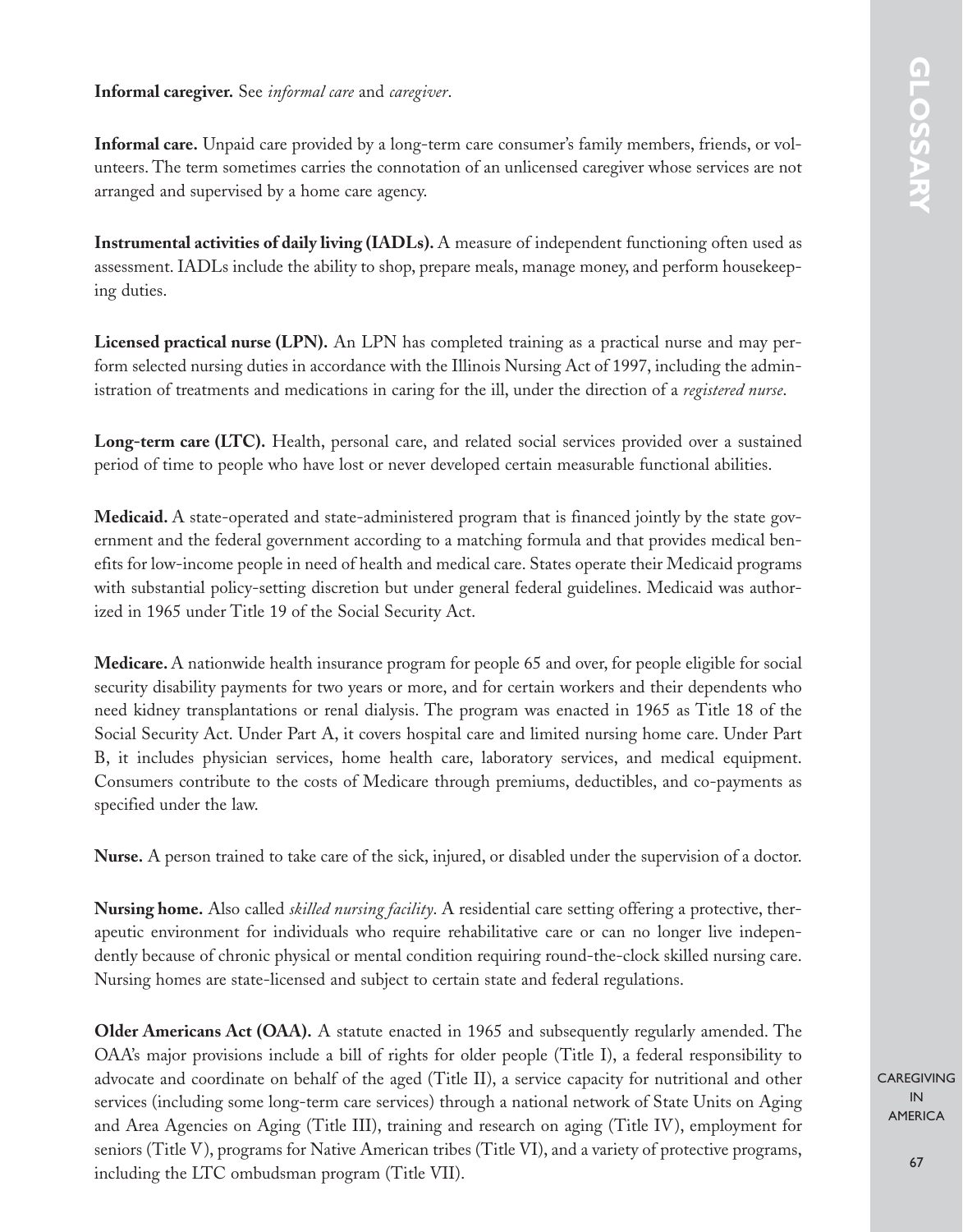**Paraprofessional caregiver.** Paraprofessional caregivers are home health aides, certified nursing assistants, personal attendants, and other frontline caregivers working in nursing homes, assisted-living facilities, adult care homes, group homes for the mentally and physically disabled, and individual clients' residences.

**Paid caregiver.** Someone who provides *formal care.*

**Personal assistant services (PAS).** Services to assist people with ADL deficiencies with their personal care. PAS may be provided, at state option, as part of the state Medicaid plan. Sometimes PAS are provided through independently employed care providers and are contrasted to care from home care agencies.

**Personal care.** The functions of a nonmedical caregiver, including assistance with activities of daily living, self-administration of medications, bathing, dressing, grooming, feeding, ambulation, changing position in bed, and other tasks.

**Person-centered care or person-first.** Honoring the person before the task. These practices provide the basis for creating a daily life worth living, striving to nurture the mind and the spirit, and promoting growth and development for all.

**Post-acute care.** Care that follows a hospital stay and is usually related to that stay. Medicare covers the following types of post-acute care: rehabilitation center care, skilled nursing home care, and home health care.

**Primary care.**Basic or general health and preventive care provided when a patient first seeks assistance from the medical care system. It is also defined as the entry point into the health care system and is generally provided in a physician's office or health care clinic setting.

**Primary caregiver.** The person (usually the spouse or adult child) that takes on the main or day-to-day responsibility of caring for the physical, psychological, and/or social needs of another person.

**Provider.** The term most commonly refers to institutions—such as hospitals, clinics, home caregiving agencies, nursing homes—that provide health care, caregiving, or related services. The term sometimes also refers to individuals who provide health care or caregiving.

**Registered nurse (RN).** A nurse who has completed extensive training and has passed a specific state qualifying examination in order to perform complete nursing services. RNs are licensed under state laws.

**Residential care facility.** A generic term for a group home, specialized apartment complex or other institution that provides care services where individuals live. The term is used to refer to a range of residential care options, including assisted-living facilities, board and care homes, and skilled nursing facilities.

**Respite care.** Temporary or intermittent care for individuals with disabilities, illnesses, dementia, or other health concerns to give relief to caregivers from the demands of ongoing care. Respite care can be provided at home, in the community (e.g., adult day care centers or special respite programs), or overnight in a facility.

**Skilled care.** The provision of services and supplies that can be given safely and effectively only by, or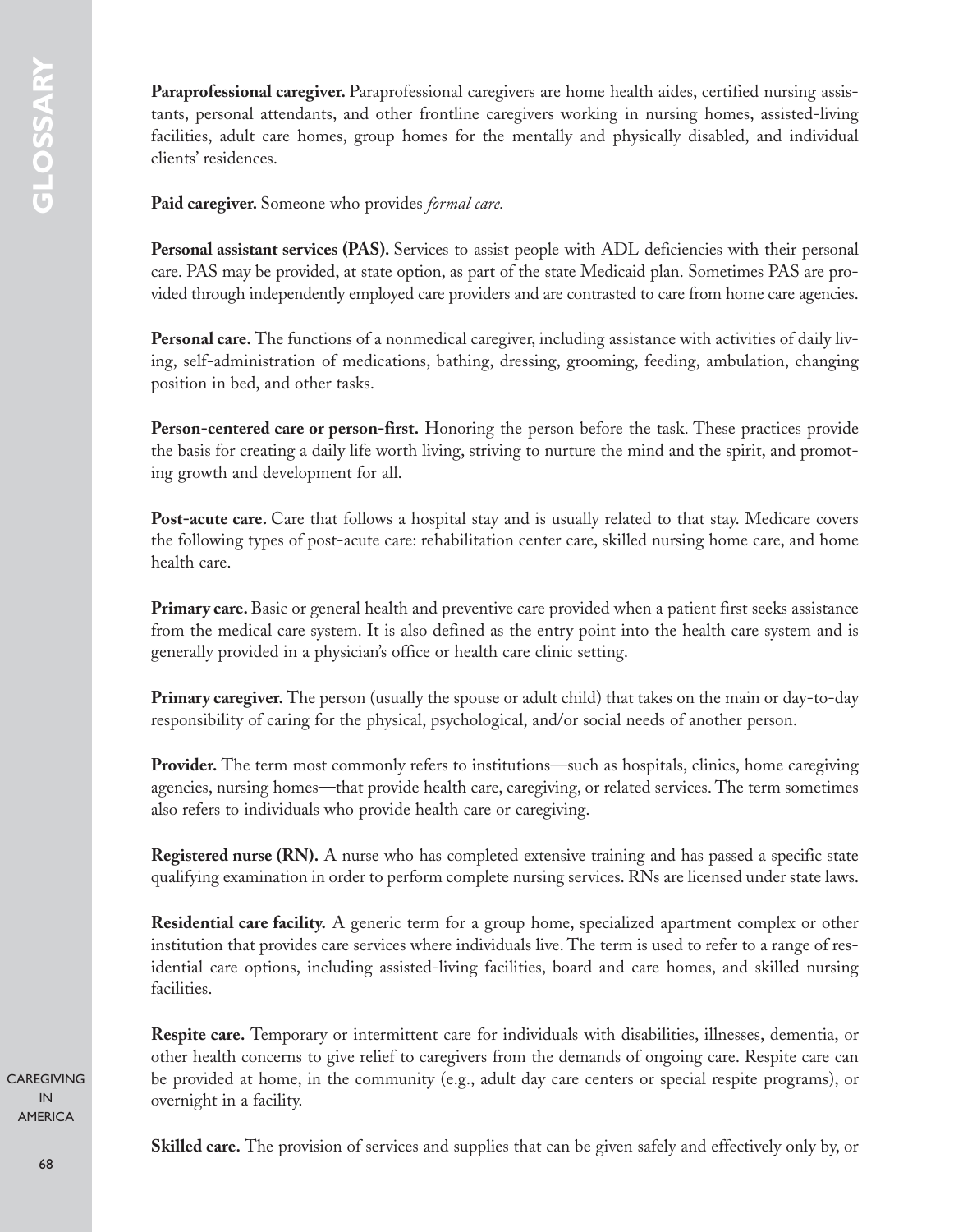under the supervision of, skilled or licensed medical personnel. Skilled care is medically necessary when provided to improve the quality of health care of patients or to maintain or slow the decompensation of a patient's condition, including palliative treatment. (Contrast with *custodial care*).

#### **Skilled nursing facility (SNF).** See *nursing home.*

**Social adult day care.** A category of adult day care that focuses on socialization and therapeutic recreation. There is typically no health monitoring or nursing oversight.

**Social Security Disability Insurance (SSDI).** An extension of Medicare coverage (effective 1973) to include disabled persons under 65 who qualify for Social Security cash disability benefits (for at least 12 consecutive months) or who require hemodialysis or kidney transplantation. The Medicare benefits so provided are the same as for persons age 65 and over. Beneficiaries must have worked under the Social Security Act five years out of the previous ten years before they were disabled.

**Sub-acute care.** Also called *transitional care*. Care of persons discharged from a hospital who still require active treatment, rehabilitation, or close monitoring. As hospital payment under Medicare was changed to a prospective payment regardless of length of stay, patients were discharged earlier. This care that was formerly provided under a hospital's aegis is now called sub-acute care. Sub-acute care can be provided in nursing homes with heavier nurse staffing or in converted facilities that represent former excess hospital capacity.

**Supplemental Security Income (SSI).** A federal government program that pays monthly benefits to low-income individuals with few assets. Beneficiaries must be age 65 or older or blind or disabled. A basic national payment level is established by the federal government annually.

**Traditional nursing home.** These facilities provide care to people who can't be cared for at home or in the community. Nursing homes provide a wide range of personal care and health services. For most people, this care generally is to assist people with support services such as dressing, bathing, and using the bathroom for people who are unable to take care of themselves due to physical, emotional, or mental problems.

**Transferring.** An activity of daily living—the ability to move in or out of a bed, chair, or wheelchair.

**Transitional care.** See *sub-acute care.*

**Wage pass-through.** A state designates some part of a reimbursement increase for one or more public funding sources for long-term care (typically Medicaid, but sources may also include Older Americans Act funds, state appropriations, etc.) and uses it specifically to increase wages and/or benefits for frontline workers.

**Waivers.** Any authorized exemption of a statutory program.

**1915(c) waivers.** Waiver under the Social Security Act that allows states that have successfully applied to federal authorities to use matching Medicaid funds with much more flexibility to cover home- and community-based services not ordinarily covered by Medicaid or to waive other Medicaid rules as long as the service recipients are nursing-home certifiable. Also known as 2176 waivers.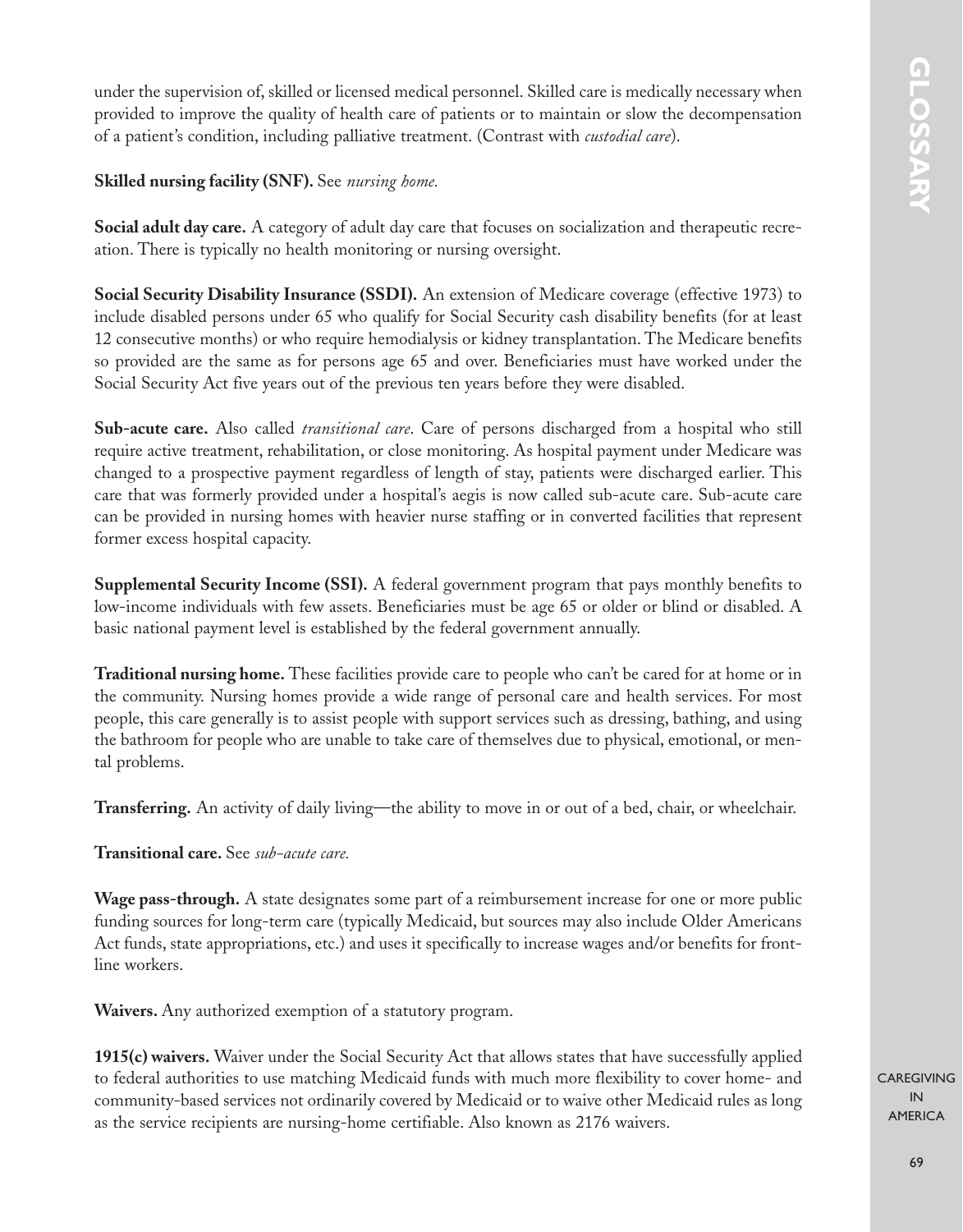# ABBREVIATIONS

| AAA             | Area Agency on Aging                                         |
|-----------------|--------------------------------------------------------------|
| AAHSA           | American Association of Homes and Services for the Aging     |
| ADA             | Americans with Disabilities Act                              |
| $\mathrm{ADLs}$ | Activities of daily living                                   |
| AGS             | American Geriatrics Society                                  |
| AHCA            | American Health Care Association                             |
| $\rm ALF$       | Assisted-living facilities                                   |
| AoA             | Administration on Aging                                      |
| ASPE            | Office of Assistant Secretary for Planning and Evaluation    |
| BBA             | <b>Balanced Budget Act</b>                                   |
| <b>BJBC</b>     | Better Jobs Better Care                                      |
| <b>CCRC</b>     | Continuing-care retirement communities                       |
| <b>CMS</b>      | Center for Medicare and Medicaid Services                    |
| CNA             | Certified nurse aide (or assistant)                          |
| <b>DCW</b>      | Direct care worker                                           |
| DOL             | Department of Labor                                          |
| ETA             | Employment and Training Administration                       |
| FCA             | Family Caregiver Alliance                                    |
| GCM             | National Association of Professional Geriatric Care Managers |
| <b>HCBS</b>     | Home- and community-based services                           |
| HHA             | Home health aide                                             |
| HHS             | U.S. Department of Health and Human Services                 |
| IADLs           | Instrumental activities of daily living                      |
| <b>IFAS</b>     | Institute for the Future of Aging Services                   |
| ILC-USA         | <b>International Longevity Center-USA</b>                    |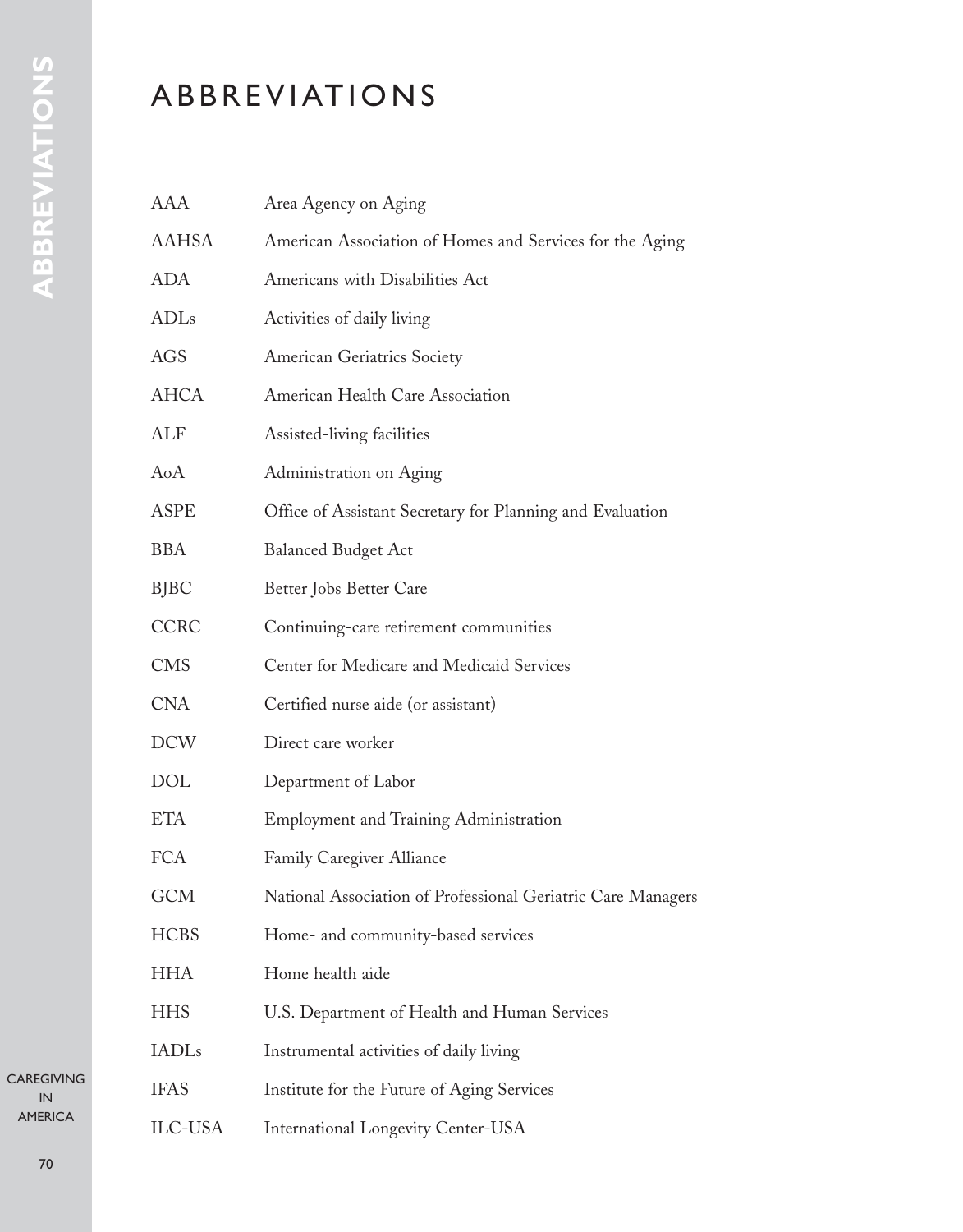| IP           | Independent provider                                  |
|--------------|-------------------------------------------------------|
| J&J          | Johnson & Johnson                                     |
| <b>LCC</b>   | Life care communities                                 |
| <b>LPN</b>   | Licensed practical nurse                              |
| <b>LTC</b>   | Long-term care                                        |
| <b>MMI</b>   | MetLife Mature Market Institute                       |
| MR/DD        | Mental retardation/developmental disability           |
| <b>NAC</b>   | National Alliance for Caregiving                      |
| <b>NAHC</b>  | National Association for Home Care and Hospice        |
| <b>NCC</b>   | National Center on Caregiving                         |
| <b>NFCSP</b> | National Family Caregiver Support Program             |
| <b>NQCC</b>  | National Quality Caregiving Coalition                 |
| <b>NYBGH</b> | New York Business Group on Health                     |
| OAA          | Older Americans Act                                   |
| OECD         | Organisation for Economic Cooperation and Development |
| <b>PAS</b>   | Personal assistant services                           |
| PHI          | Paraprofessional Healthcare Institute                 |
| <b>RCI</b>   | Rosalynn Carter Institute for Caregiving              |
| <b>RN</b>    | Registered nurse                                      |
| RWJF         | Robert Wood Johnson Foundation                        |
| <b>SCHIP</b> | State Children's Health Insurance Program             |
| <b>SCSHE</b> | Schmieding Center for Senior Health and Education     |
| <b>SEIU</b>  | Service Employees International Union                 |
| <b>SNF</b>   | Skilled nursing facility                              |
| SSDI         | Social Security Disability Insurance                  |
| SSI          | Supplemental Security Income                          |
| VA           | Veterans Affairs, U.S. Department of                  |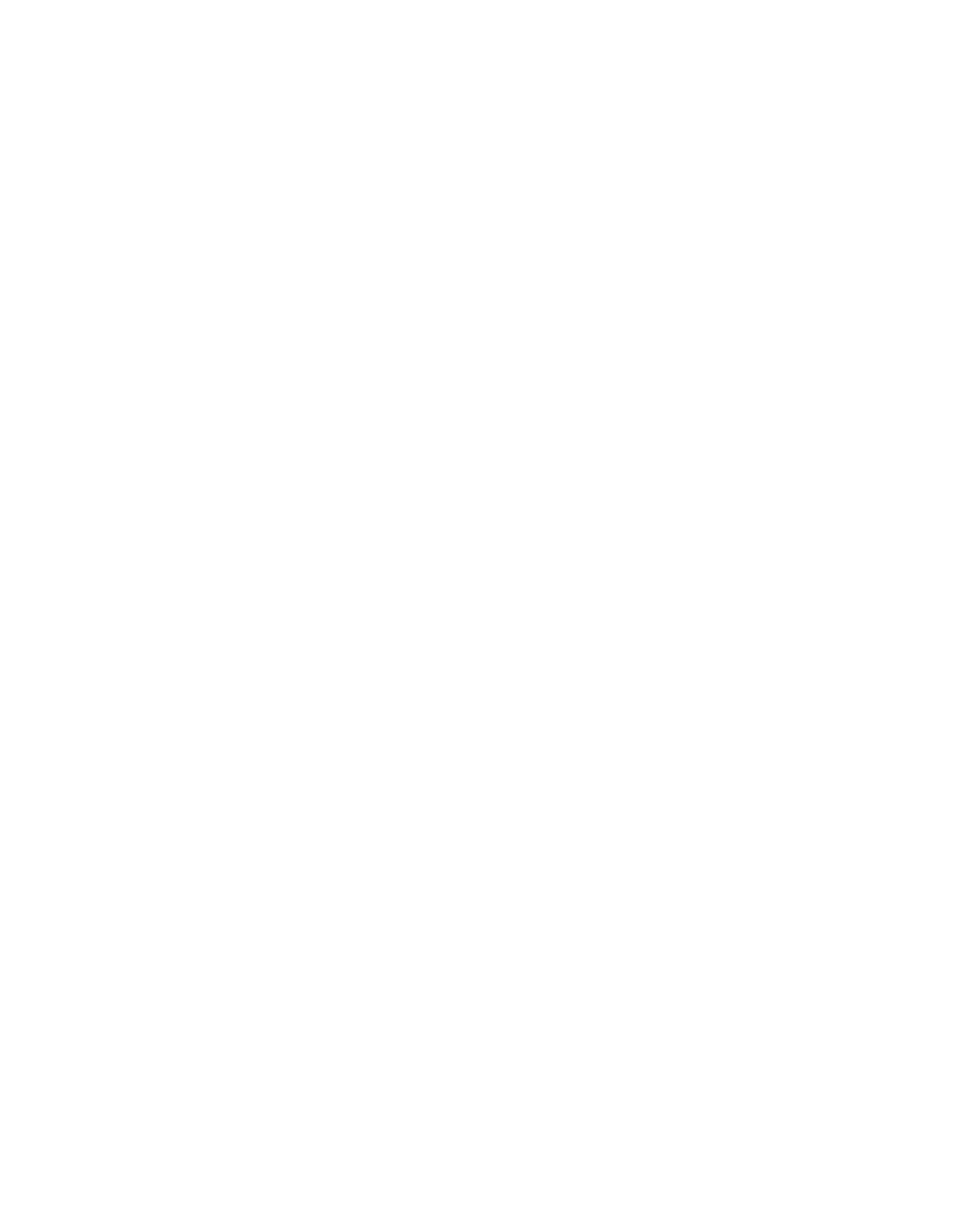## TASKFORCE MEMBERS OF THE ILC-SCSHE

Caregiving Project for Older Americans

### **Project Directors**

Dr. Larry Wright, Schmieding Center Dr. Robert N. Butler, ILC-USA Dr. Beth C. Vaughan-Wrobel, Schmieding Center Dr. Everette E. Dennis, ILC-USA

## **Project Coordinators**

Dr. Ken Knapp, ILC-USA Michelle Watson, Schmieding Center

## **Other Taskforce Members from the Schmieding Center**

Valerie Alsbrook Hardy Doyle (Communications Consultant) Steve Carter (Development Consultant) Sherry White

## **Other Taskforce Members from the ILC-USA**

Dr. Harrison Bloom Dr. Michael Gusmano Vivienne Lorijn de Usandivaras Megan McIntyre Dr. Charlotte Muller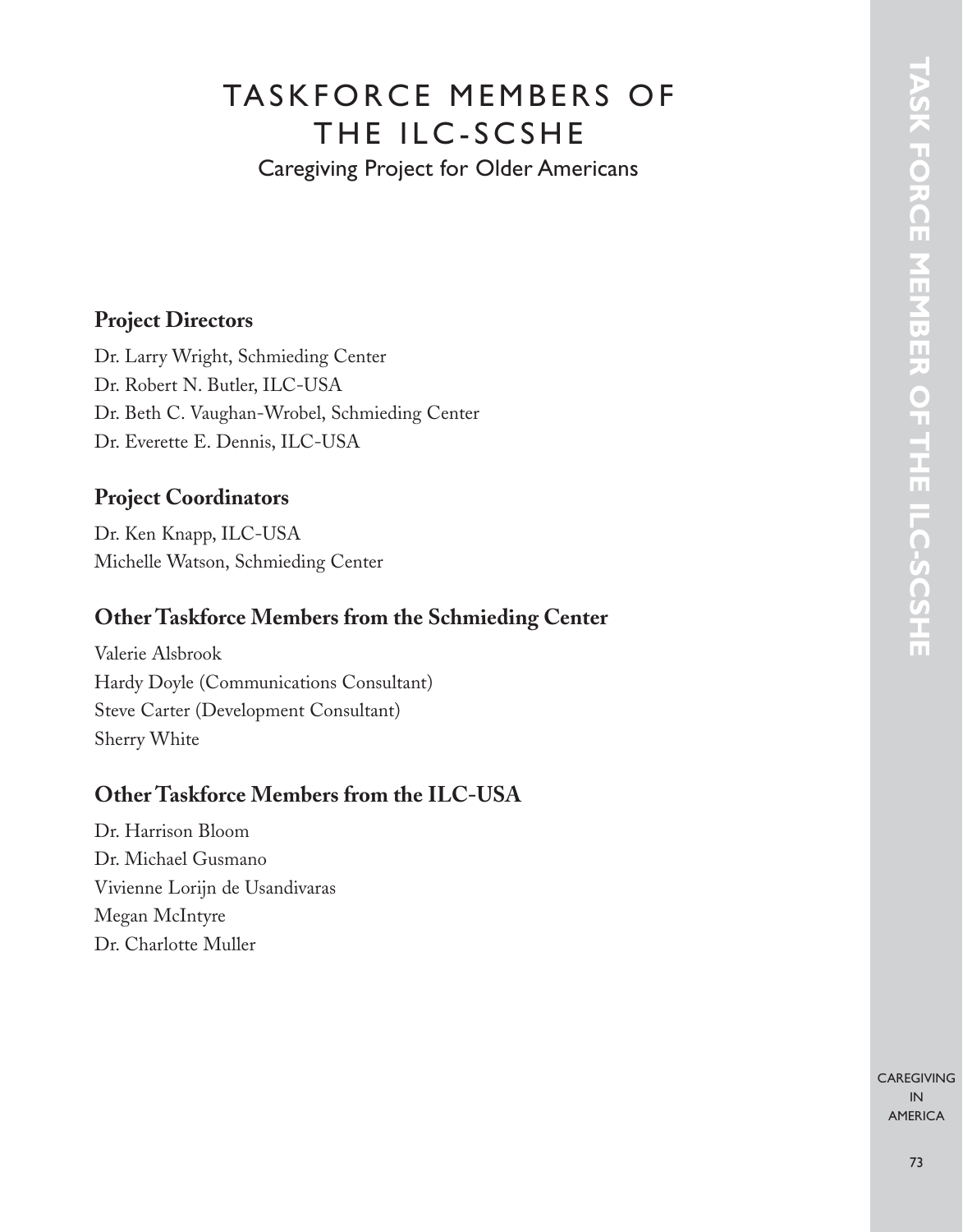# REFERENCES

Aaronson D, Sullivan D. 2001. Growth in worker quality. *Economic Perspectives* 4th Q:53–74.

Administration on Aging. http://www.aoa.gov.

AGS Foundation for Health in Aging. http://www.healthinaging.org.

American Association of Homes and Services for the Aging. http://www.aahsa.org.

American Healthcare Association. 2003. *Results of the 2002 AHCA survey of nursing staff vacancy and turnover in nursing homes*. Washington, DC: American Health Care Association.

American Red Cross. www.redcross.org.

- Amgen. http://www.amgen.com.
- Anderson G, Knickman JR. 2001. Changing the chronic care system to meet people's needs. *Health Aff* 22(6):146–60.
- Anti-Ageism Taskforce at the International Longevity Center. 2006. *Ageism in America*. New York: ILC-USA.
- Arno PS. 2002. *Economic value of informal caregiving: 2000.* Presentation before the American Association for Geriatric Psychiatry, Orlando, FL.
- Arno PS, Levine C, Memmott MM. 1999. The economic value of informal caregiving. *Health Aff* 18(2):182–8.
- Atlantic Philanthropies. http://www.atlanticphilanthropies.org.
- Benjamin AE. 1999. A normative analysis of home care goals. In *Goals, responsibilities, and effectiveness: advancing the conceptual underpinnings of home-based services* (special issue). *J Aging Health* 11(3):445–68.
- Bowers B, Esmond S, Jacobson N. 2003. Turnover reinterpreted: CNAS talk about why they leave. *J Gerontol Nurs* 29(3):36–43.
- Brannon D, Zinn JS, Mor V, Davis J. 2002. Exploration of job, organizational and environmental factors associated with high and low nursing assistant turnover. *Gerontologist* 42(2):159–68.
- Cannuscio CC, Jones C, Kawachi, et al. 2002. Reverberation of family illness: a longitudinal assessment of informal caregiver and mental health status in the nurses' health study. *Am J Public Health* 92:305–1311.
- Carlson BL, Dale S, Foster L, et al. 2005. Effect of consumer direction on adults' personal care and wellbeing in Arkansas, New Jersey, and Florida. Princeton, N.J.: Mathematica Policy Research, Inc.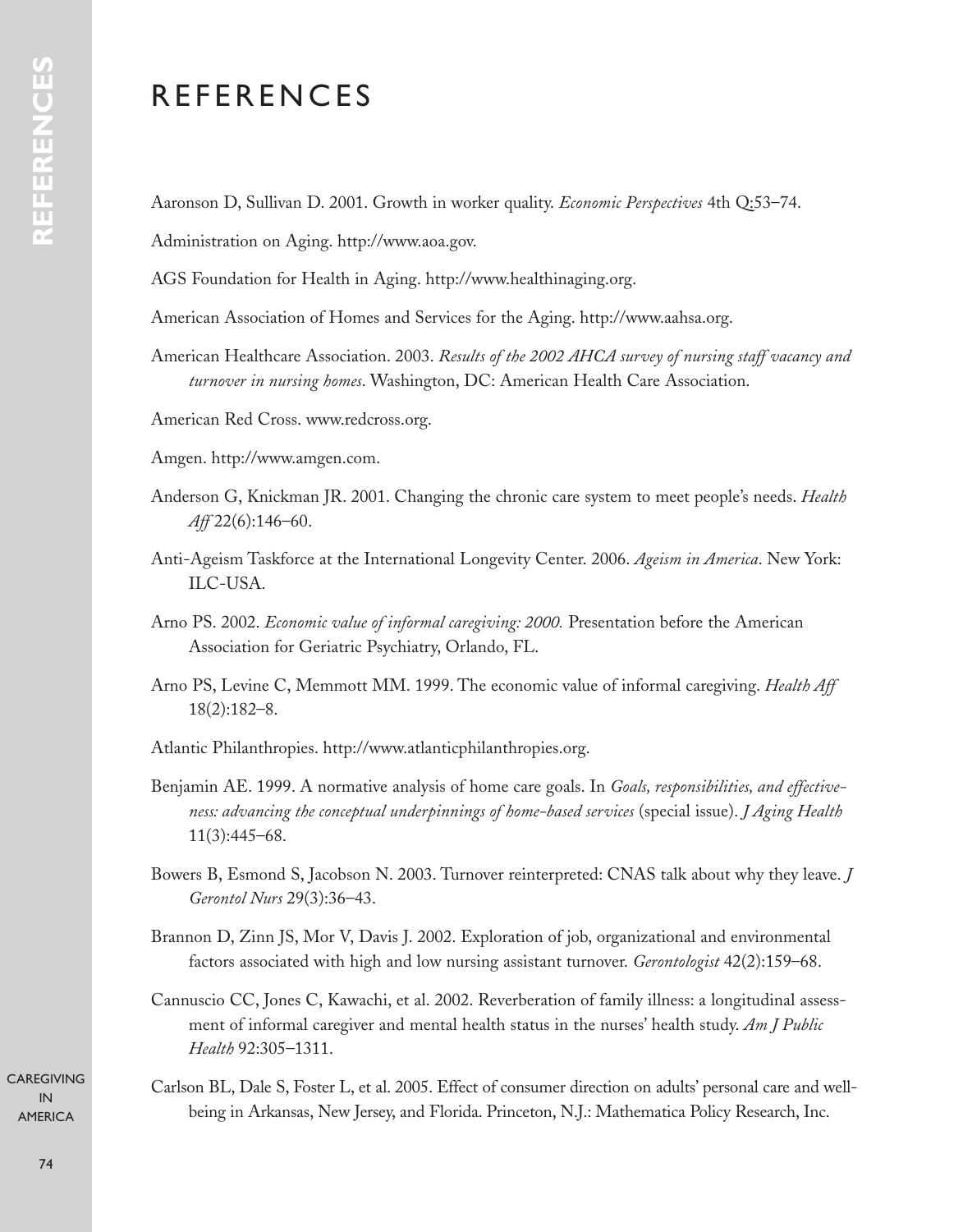- Cash and Counseling National Program Office at the Boston College Graduate School of Social Work. http://www.cashandcounseling.org/, accessed August 2006.
- Centers for Medicare and Medicaid Services, U.S. Department of Health and Human Services. http://www.medicare.gov.
- Centers for Medicare and Medicaid Services. 2006. *Medicare and You*. CMS Pub. No. 10050 ( January). Washington, DC: U.S. Department of Health and Human Services.
- Cohen MA. 2003. Private long-term care insurance: a look ahead. *J Aging Health* 15(1):74–98.
- Coleman B. 2000. *Helping the helpers: state-supported services for family caregivers.* (#2000-07) Washington, DC: AARP Public Policy Institute.
- Community Living Exchange Collaborative. http://www.hcbs.org.
- Dale S, Brown R. 2005. *The effects of cash and counseling on Medicaid and Medicare costs: findings for adults in three states.* Washington, DC: Office of Disability, Aging and Long-term Care Policy, Office of the Assistant Secretary for Planning and Evaluation, U.S. Department of Health and Human Services (May).
- Dennis EE, Gusmano MK, Knapp K, et al. 2005. *Arkansas: a good place to grow old?* The Arkansas Aging Project at the International Longevity Center. NY: ILC-USA.
- Donald W. Reynolds Foundation. http://www.dwreynolds.org.
- Eaton SC. 2001. What a difference management makes! Nursing staff turnover variation within a single labor market. In Abt Associates, eds., *Report to Congress: appropriateness of minimum nurse staffing ratios in nursing homes, Phase II final report*, Cambridge, MA.
- Elderweb. http://www.elderweb.com.
- Eli Lilly and Company. http://www.lilly.com.
- Feder J, Komisar HL, Niefeld M. 2000. Long-term care in the United States: an overview. *Health Aff* 19(3):40–56.
- Feinberg LF. 2006. How far has family caregiving come? A 30-year perspective. *Aging Today* ( July-August):3.
- Feldman PH, Ahrens J. 2005. *Linking housing and long-term care services for older adults*. New York: Center for Home Care Policy & Research, Visiting Nurse Service of New York.
- Fisher HM, Raphael TG. 2003. Managed long-term care: care integration through care coordination. In From philosophy to practice: selected issues in financing and coordinating long-term care (special issue). *J Aging Health* 15(1):223–48.
- Fox-Grange W, Coleman B, Folkemer D. 2004. *The states' response to the Olmstead decision: a 2003 update*. National Conference of State Legislature and AARP Public Policy Institute (February).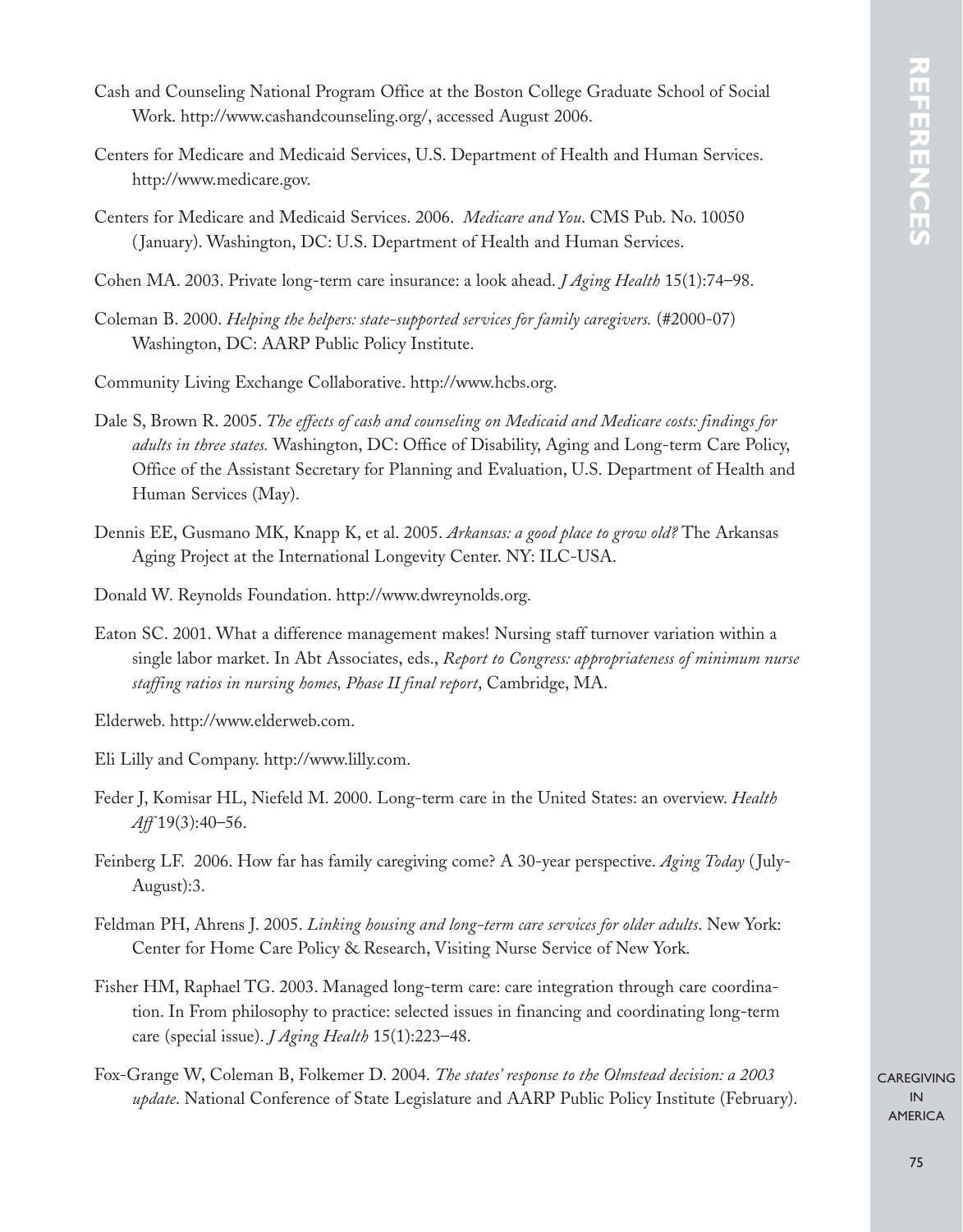- Franks P, Chapman S, Nowicki M, Mukherjea A. 2002. *Trends, issues, and projections of supply and demand for nursing aides and home health care aides in California.* San Francisco: Center for Health Professions, University of California.
- Fullerton HN. 1999. Labor force participation: 75 years of change, 1950–98 and 1998–2025. *Mon Labor Rev* 122(Dec):3–12.
- Gibson MJ. 2004. International approaches encourage long-term independence for persons with disabilities. *Global Aging Program*. http://www.aarp.org.
- Girion L. 2006. Needs of patients outpace doctors. *Los Angeles Times* ( June 4). Accessed June 8, 2006, http://www.latimes.com.
- Hams M, Herold N, Lee M, Worters A. 2002. *Health insurance access survey of direct care workers in nursing homes and home-based care agencies in Boston, New Bedford/Fall River: final report.* Presented at Health Care for All Conference, sponsored by the Direct Care Workers Initiative and Paraprofessional Healthcare Institute.
- Harahan M, Kiefer KM, Johnson AB, et al. 2003. *Addressing shortages in the direct care workforce: the recruitment and retention practices of California's not-for-profit nursing homes, continuing-care retirement communities and assisted-living facilities. California* Association of Homes and Services for the Aging and the Institute for the Future of Aging Services.
- Harris-Kojetin L, Lipson D, Fielding J, et al. 2004. *Recent findings on frontline long-term care workers: a research synthesis 1999–2003*. Washington, DC: Office of Disability, Aging, and Long-term Care Policy, Office of the Assistant Secretary for Planning and Evaluation, U.S. Department of Health and Human Services.

HealthPass. http://www.healthpass.com.

Hecker DE. 2005. Occupational employment projections to 2014. *Mon Labor Rev* 128(Nov):70–101.

Hunter LW. 2000. What determines job quality in nursing homes? *Ind Labor Relat Rev* 53(3):463–81.

Institute for the Future of Aging Services. http://www.futureofaging.org.

Jervis LL. 2002. Working in and around the "chain of command": power relations among nursing staff in an urban nursing home. *Nursing* 9(1):12–23.

Johnson & Johnson. http://www.jnj.com.

Johnson & Johnson Healthcare Systems. http://www.jjhcs.com.

Johnson & Johnson/Rosalynn Carter Institute Caregivers Program. http://www.rci.gsw.edu.

Kaiser Commission on Medicaid and the Uninsured. 2004. Olmstead v. L.C.: The Interaction of the Americans with Disabilities Act and Medicaid *(policy brief ).* Washington, DC ( June).

Kane RA. 1999. Goals of home care: therapeutic, compensatory, either, or both? In Goals, responsibilities, and effectiveness: advancing the conceptual underpinnings of home-based services (special issue). *J Aging Health* 11(3):299–321.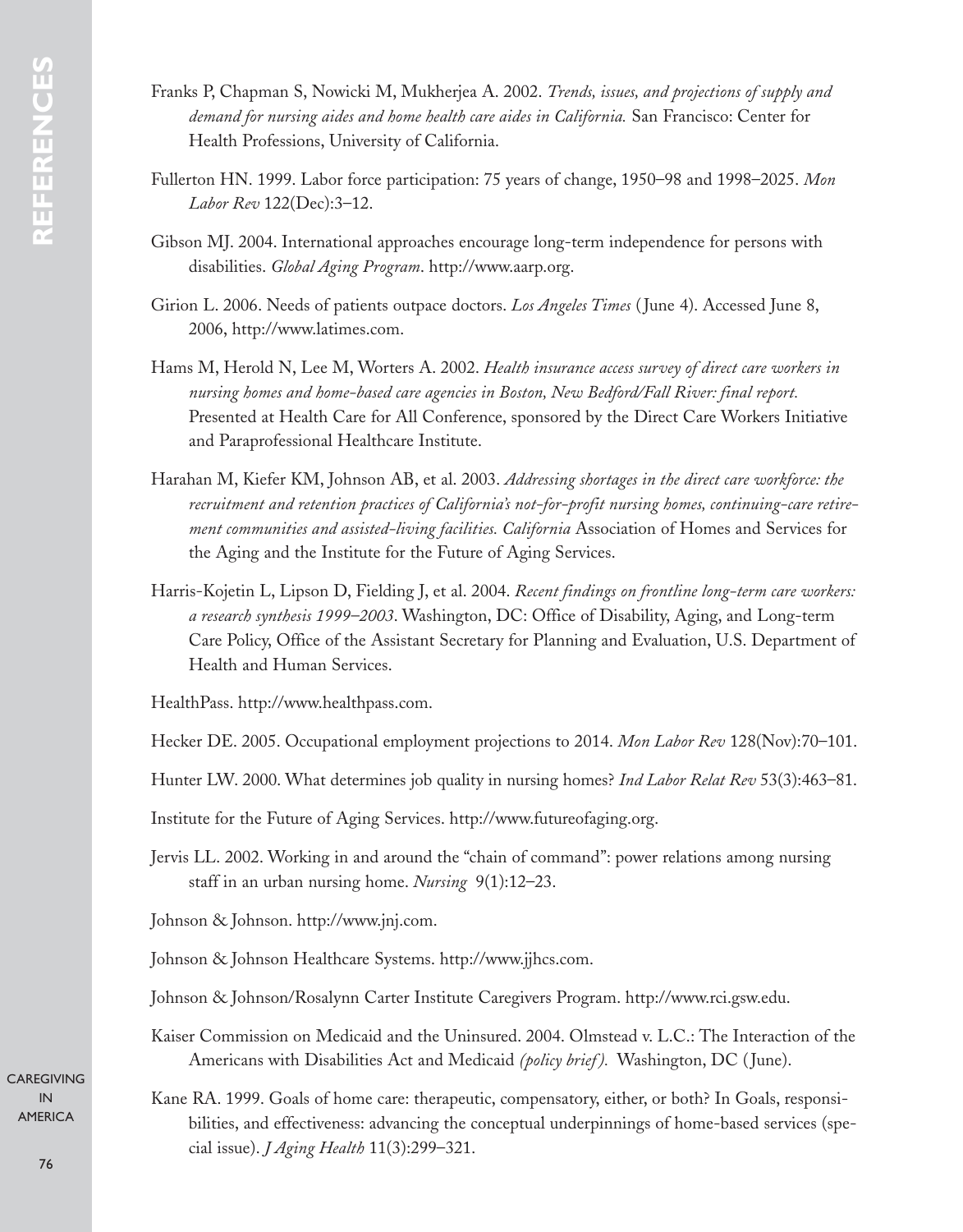Kane RA, Kane RL, Ladd RC. 1998. *The Heart of Long-term Care*. New York: Oxford University Press.

- Kiecolt-Glaser JK, Preacher KJ, MacCallum RC, et al. 2003. Chronic stress and age-related increases in the proinflammatory cytokine IL-6. *Proc Natl Acad Sci USA* 100(15):9090–5.
- Kiecolt-Glaser J, Trask OJ, Speicher JR, Glaser R. 1995. Slowing of wound healing by psychological distress. *Lancet* 346:1194–6.
- Konrad T, Morgan JC, Haviland S. 2003. *Where have all the nurse aides gone? Part III*. Report prepared for the North Carolina Division of Facility Services and the Kate B. Reynolds Charitable Trust. North Carolina Institute on Aging.
- Kopiec K. 2000. *The work experiences of certified nursing assistants in New Hampshire*. Concord, NH: The New Hampshire Community Loan Fund.
- Leon J, Franco S. 1998. *Home- and community-based workforce, final report.* Bethesda, MD: Henry J. Kaiser Foundation Project Hope.
- Levine C, Reinhard SC, Feinberg LF, et al. 2004. Family caregivers on the job: moving beyond ADLs and IADLs. Appendix in *Family caregivers on the job: moving beyond ADLs and IADLs*. New York: United Hospital Fund of New York.
- Loengard AU, Boal J. 2004. Home care of the frail elderly. *Clinics in Geriatric Medicine* 20:795–807.
- Longino CF, Warnes AM. 2005. Migration and older people. In *The Cambridge handbook of age and aging.* Cambridge: Cambridge University Press.
- Luz C. 2001. Self-employed caregivers: their motivations, labor conditions, and patterns of decision making related to work selection and tenure. (Unpublished dissertation) Milwaukee: University of Wisconsin-Milwaukee.
- MacCallum R, et al. 2003. Chronic stress and age-related increases in the proinflammatory IL-6. *Proc Natl Acad Sci USA* 100(15):9090–5.
- Markoff J. 2006. Brainy robots start stepping into daily life. *New York Times*. July 18, C1.
- MetLife. http://www.metlife.com.
- MetLife Mature Market Institute and National Alliance for Caregiving. 2006. *The MetLife caregiving cost study: productivity losses to U.S. business.* Westport, CT: MetLife Mature Market Institute.
- Mickus M, Luz CC, Hogan A. 2004. *Voices from the front: recruitment and retention of direct care workers in long-term care across Michigan.* East Lansing: Michigan State University.
- Moses S. 2004. *The long-term care dilemma, what states are doing right—and wrong.* Council for Affordable Health Insurance and American Legislative Exchange Council*.*
- Muller C, Knapp K. 2003. *Productive engagement: occupations in an aging society.* Interim report prepared for the Alliance for Health & the Future, International Longevity Center-USA. New York: ILC-USA.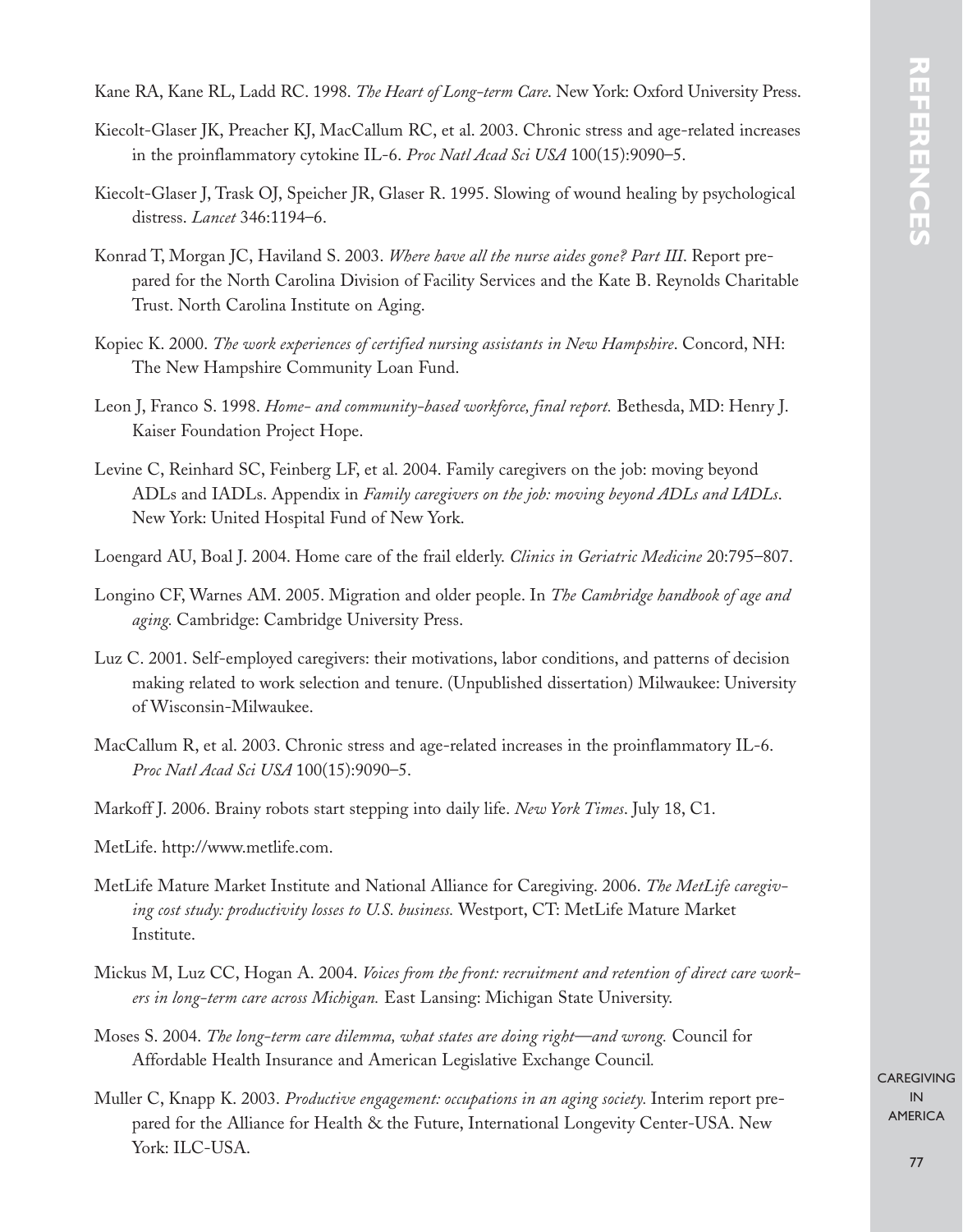National Alliance for Caregiving. http://www.caregiving.org.

- National Alliance for Caregiving. 2003. *Family caregiving and public policy principles for change*. Bethesda, MD: National Alliance for Caregiving.
- National Alliance for Caregiving and AARP. 2004. *Caregiving in the United States.* http://assets.aarp.org/rgcenter/il/us\_caregiving.pdf.
- National Alliance for Caregiving and Brandeis University National Center on Women and Aging. 1999. *The MetLife juggling act study: balancing caregiving with work and the costs involved.* Westport, CT: MetLife Mature Market Institute.
- National Clearinghouse on the Direct Care Workforce and the Direct Care Workers Association of North Carolina. 2005. *Results of the 2005 national survey of state initiatives on the long-term care workforce.* Bronx, NY: National Clearinghouse on the Direct Care Workforce.
- National Council on the Aging and Pfizer Inc. 2003. *Together we care: helping caregivers find support*. Washington, DC: National Council on the Aging.
- National Council on the Aging. 2001. A *national survey of health and supportive services in the aging network*. Washington, DC: National Council on the Aging.

National Quality Caregiving Coalition. http://www.nqcc-rci.org.

Newman B. 2006. Who will care for the U.S. elderly if border closes? *Wall Street Journal*. July 26, B1.

New York Business Group on Health. http://www.nybgh.org.

- New York State Association of Health Care Providers, Inc., http://www.nyshcp.org., accessed August 2006.
- Newsom JT, Schulz R. 1998. Caregiving from the recipient's perspective: negative reactions to being helped. *Health Psychol* 17(2):172–81.
- Noelker LS, Ejaz FK. 2001. *Improving work settings and job outcomes for nursing assistants in skilled care facilities*, final report. Cleveland: The Margaret Blenkner Research Center, The Benjamin Rose Institute.
- North Carolina Division of Facility Services. 2001. *Results of a follow-up survey to states on career ladder and other initiatives to address aide recruitment and retention in long-term care settings* (September). Raleigh: North Carolina Division of Facility Services.
- North Carolina Division of Facility Services. 2000. *Results of a follow-up survey to states on wage supplements for Medicaid and other public funding to address aide recruitment and retention in long-term care settings* (November). Raleigh: North Carolina Division of Facility Services.

North Carolina Division of Facility Services. 1999. *Comparing state efforts to address the recruitment and retention of nurse aide and other paraprofessional aide workers* (September). Raleigh: North Carolina Division of Facility Services.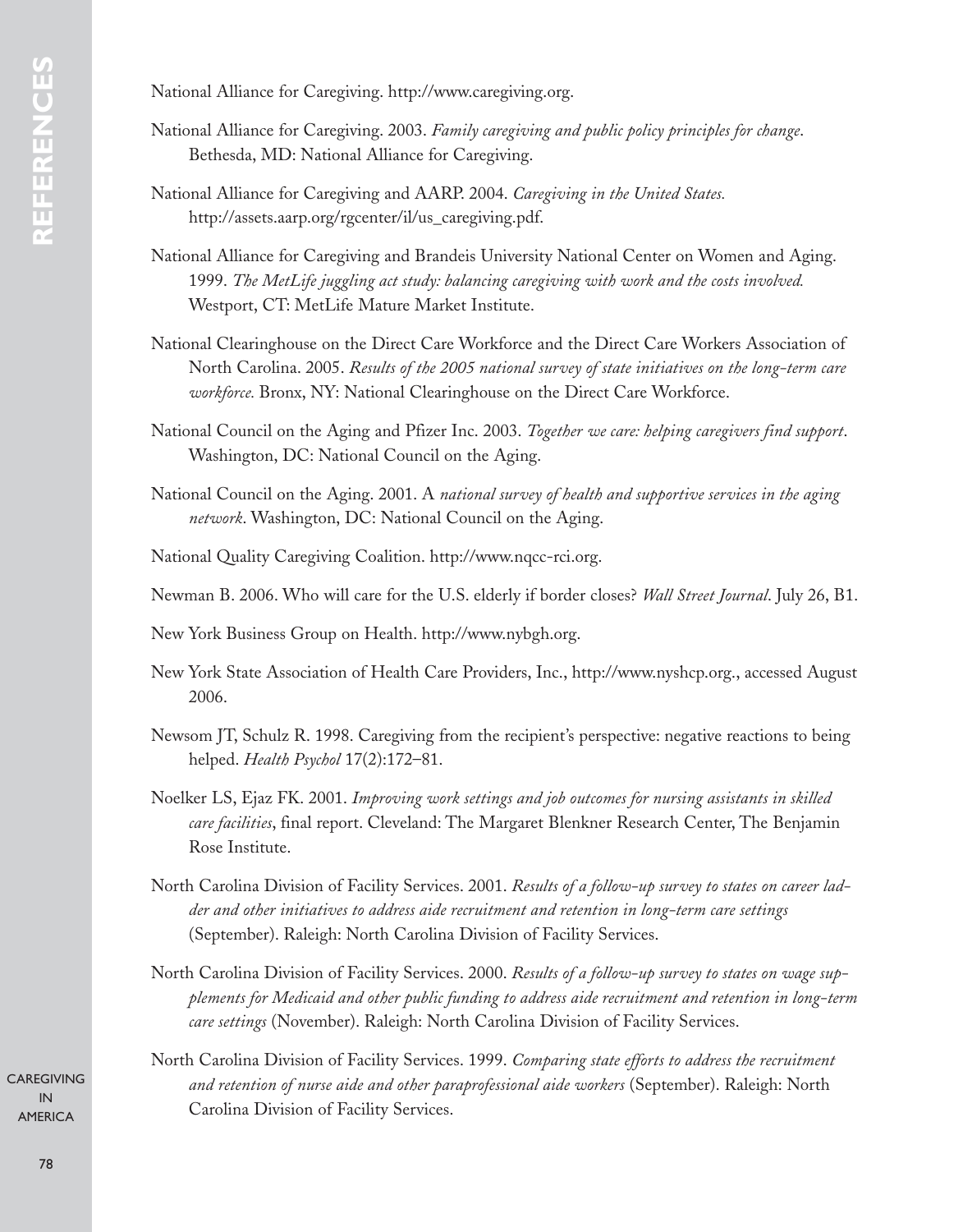O\*NET Online. http://online.onetcenter.org.

Oakland Medical Center. http://oakland.kaiser.org.

- O'Brien E. 2005. *Long-term care: understanding Medicaid's role for the elderly and disabled* (November)*.* Washington, DC: Kaiser Commission on Medicaid and the Uninsured.
- O'Brien E, Elias R. 2004. *Medicaid and long-term care.* Washington, DC: Kaiser Commission on Medicaid and the Uninsured.
- Office of the Assistant Secretary for Planning and Evaluation, U.S. Department of Health and Human Services. http://aspe.hhs.gov.
- Paraprofessional Healthcare Institute. http://www.paraprofessional.org.
- Paraprofessional Healthcare Institute and North Carolina Department of Health and Human Services. 2004. *Results of the 2003 national survey of state initiatives on the long-term care directcare workforce* (March). Bronx, NY: Paraprofessional Healthcare Institute.
- Paraprofessional Healthcare Institute and North Carolina Department of Health and Human Services Office of Long-Term Care. 2002. *Results of the 2002 national survey of state initiatives on the long-term care direct-care workforce* (May). Bronx, NY: Paraprofessional Healthcare Institute.
- Paraprofessional Healthcare Institute and Institute for the Future of Aging Services. 2005. The role of training in improving the recruitment and retention of direct care workers in long-term care. *Workforce Strategies* No. 3 ( January).
- Paraprofessional Healthcare Institute and Institute for the Future of Aging Services. 2003. State wage pass-through legislation: an analysis. *Workforce Strategies* No. 1 (April).
- Parsons S, Simmons W, Penn K, Furlough M. 2003. Determinants of satisfaction and turnover among nursing assistants: the results of a statewide survey. *J Gerontol Nurs* 29(3):51–8.
- Pennington K, Magilvy K. 2003. The role of certified nursing assistants in nursing homes. *J Nurs Adm* 33(11):578–84.
- Pfizer. http://www.pfizer.com.
- Robert Wood Johnson Foundation. http://www.rwjf.org.
- Rosalynn Carter Institute for Caregiving. http://rci.gsw.edu.
- Schmieding Center for Senior Health and Education of Northwest Arkansas. http://www.schmiedingcenter.org.
- Schulz R, Beach SR. 1999. Caregiving as a risk factor for mortality: the caregiver health effects study. *JAMA* 282:2215–9.
- Seavey D, Nakhnikian E, Lipson D. 2005. *Family care and paid care: separate worlds or common ground.* Better Jobs Better Care Issue Brief No. 5 (May).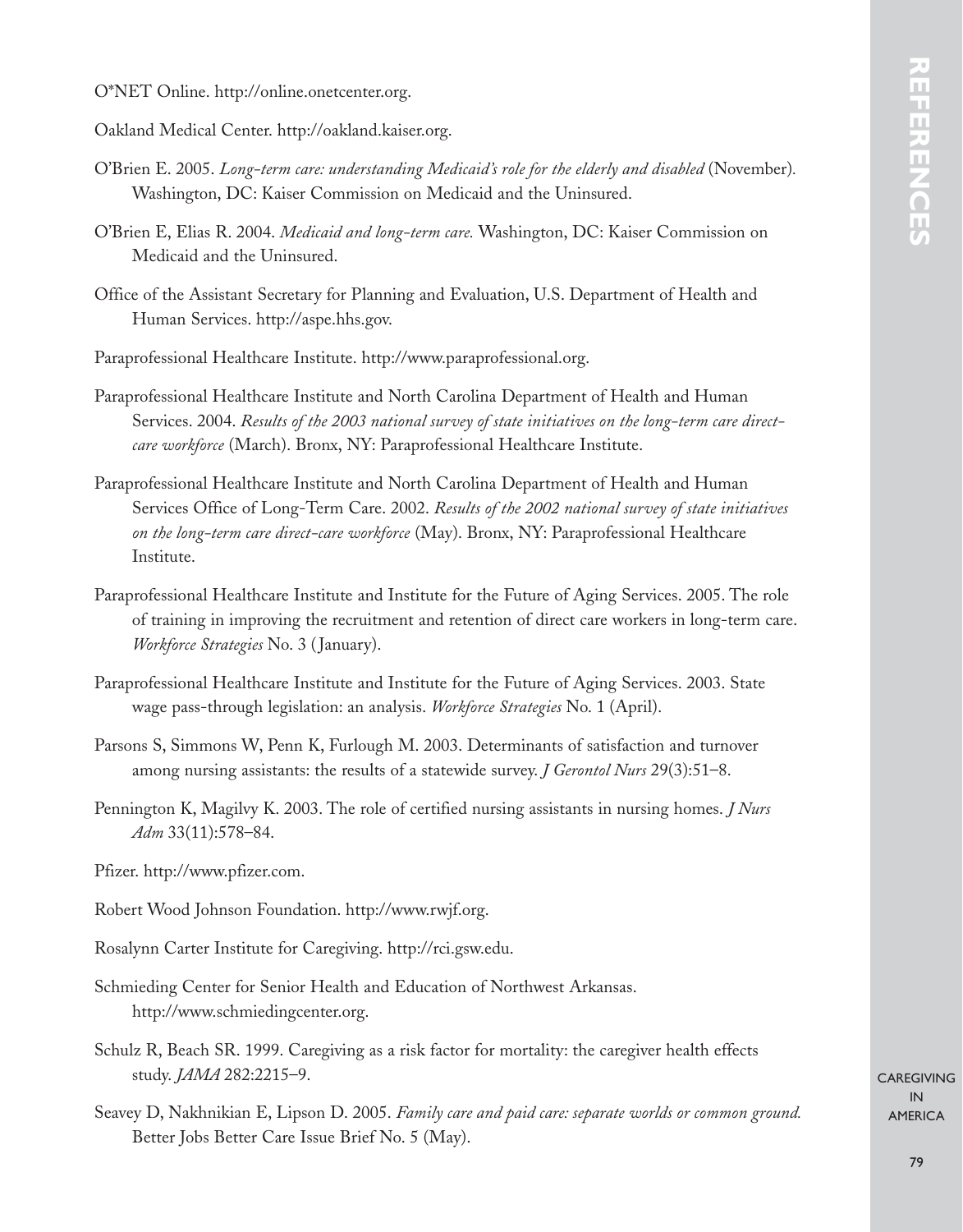**REFERENCES REFERENCES**

Service Employees International Union. http://www.seiu.org.

Silverman RE. 2006. Latest custody battle: who gets Mom. *Wall Street Journal*, August 17, D1.

- Smith C, Cowan C, Heffler S, Catlin A, and the National Health Accounts Team. 2006. National health spending in 2004: recent slowdown led by prescription drug spending. *Health Aff* 25(1):186–96.
- Stone D. 1999. Care and trembling. *American Prospect Online*. http://www.prospect.org, accessed on June 19, 2006.
- Stone RI. 2004. The direct care worker: the third rail of home care policy. *Annu Rev Public Health* 25:521–37.
- Stone RI, Wiener JM. 2001. Who will care for us? Addressing the long-term care workforce crisis. Washington, DC: The Urban Institute and American Association of Homes and Services for the Aging.
- Taylor D, Sloan FA, Norton EC. 1999. Formation of trusts and spend down to Medicaid. *J Gerontol* 54B(4):S193–S201.
- U.S. Census Bureau. 2006. *Statistical Abstract of the United States: 2006* (126th edition). Washington, DC.
- U.S. Census Bureau. 2004. *U.S. Interim Projections by Age, Sex, Race, and Hispanic Origin.* http://www.census.gov.
- U.S. Census Bureau. 2001. *Statistical Abstract of the United States: 2001* (121st edition). Washington, DC.
- U.S. Census Bureau. 2000. *Population Profile of the United States: 2000.* http://www.census.gov/population/www/pop-profile/profile2000.html, accessed on July 23, 2006.
- U.S. Code, Title 29, sec. 2601.
- U.S. Department of Health and Human Services, Health Resources and Services Administration. 2004. *Nursing aides, home health aides, and related health care occupations—national and local workforce shortages and associated data needs.* http://bhpr.hrsa.gov/healthworkforce/reports/nursing homeaid/nursinghome.htm.
- U.S. Department of Health and Human Services' Office of the Assistant Secretary for Planning and Evaluation, the Centers for Medicare and Medicaid Services, Health Resource and Services Administration, Department of Labor's Office of the Assistant Secretary for Policy, Bureau of Labor Statistics and Employment. 2003. *The Future Supply of Long-term Care Workers in Relation to The Aging Baby Boom Generation.* http://aspe.hhs.gov/daltcp/reports/ltcwork.htm.
- U.S. Department of Labor, Bureau of Labor Statistics. 2006. Nursing, psychiatric, and home health aides. *Occupational Outlook Handbook,* 2006–07 edition*.* http://www.bls.gov/oco/ocos165.htm, accessed on July 23, 2006.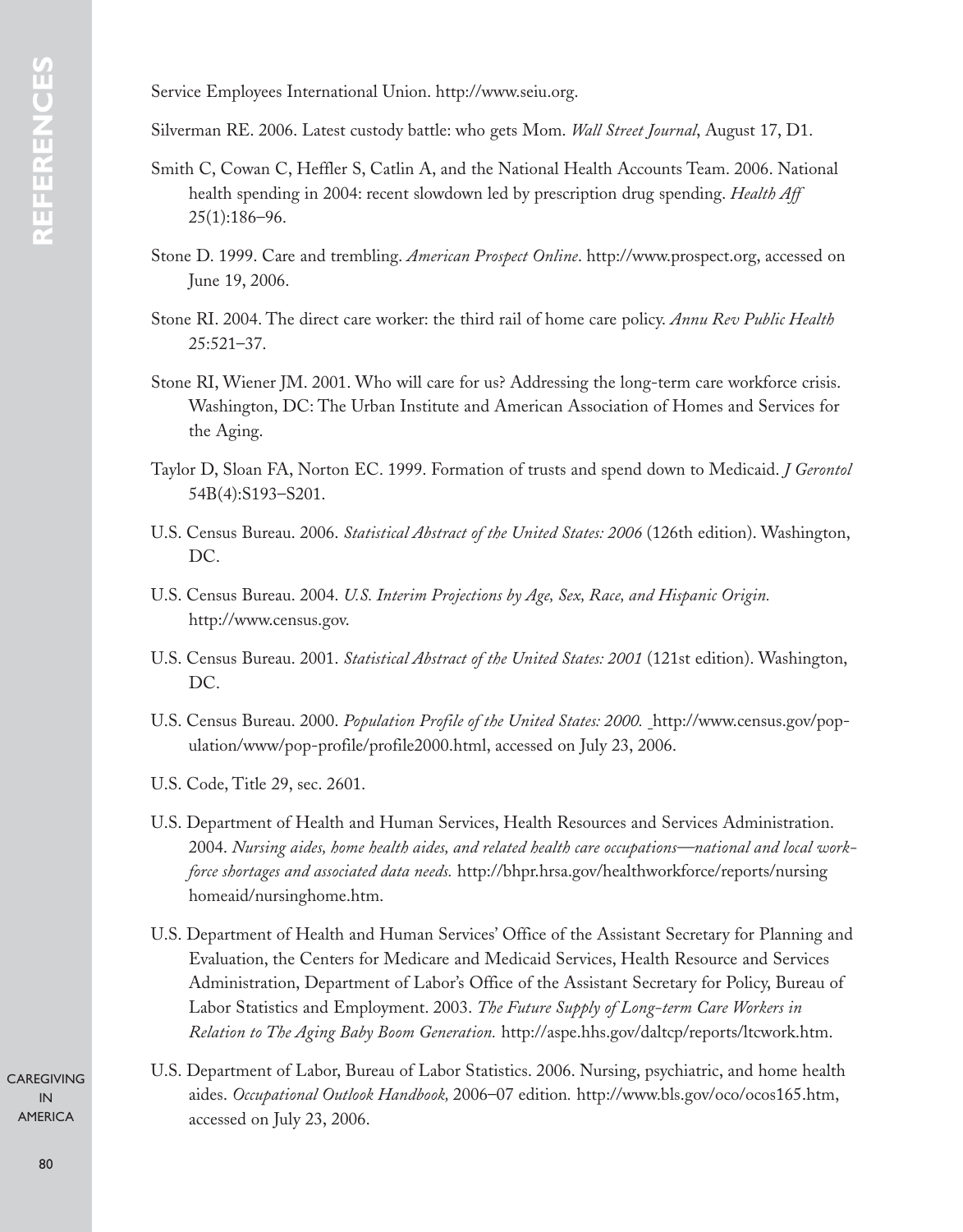- U.S. Department of Labor, Bureau of Labor Statistics. 2005. *November 2004 National Occupational Employment and Wage Estimates.* http://www.bls.gov/oes/2004/november/oes\_nat.htm, accessed on July 23, 2006.
- U.S. Department of Veterans Affairs. http://www.va.gov.
- Utah Coalition for Caregiver Support. http://www.caregivers.utah.gov.
- Van Kleunen A, Wilner MA. 2000. Who will care for Mother tomorrow? *J Aging Soc Policy* 11(2/3):115–26.
- Vaughan-Wrobel BC. 2005. Improving in-home eldercare, solutions for keeping elders at home for life: answers from the nonprofit sector. Testimony to the Policy Committee of the White House Conference on Aging (June 2).
- Visiting Nurse Service of New York. http://www.vnsny.org/research/.
- Walker, AJ, Pratt CC, Eddy L. 1995. Informal caregiving to aging family members: a critical review. *Family Relations* 44(4):402-411.
- Wagner DL. 2001. *Enhancing State Initiatives for Working Caregivers.* San Francisco: Family Caregiver Alliance Policy Brief No. 5 (October).
- Watzman A, Spice B, McElhinny K. 2006. Carnegie Mellon, University of Pittsburgh receive \$15 million from NSF to establish center focused on improving Americans' quality of life. *Carnegie Mellon Today* ( July 17).
- Weise E. 2006. Language barriers plague hospitals. *USA Today*. July 20, 1D.
- Winchester M, Frydman D. 2003. Home and community-based long-term care financing and the woodwork effect. Policy brief*.* Concord, NH: The Policy Resource Center, Institute for Health, Law, and Ethics. Summer/Fall, Issue 3.
- Wright B. 2005. *Direct Care Workers in Long-term Care.* Washington, DC: AARP Public Policy Institute (May).
- Wright L. 2006. Caregiving for Alzheimer's disease: challenges and opportunities. In *Alzheimer's: the disease of the century*, New York: International Longevity Center-USA.
- Yamada Y. 2002. Profile of home care aides, nursing home aides, and hospital aides: historical changes and data recommendations. *Gerontologist* 42(2):199–206.
- 371 Productions. *Almost Home.* http://www.almosthomedoc.org.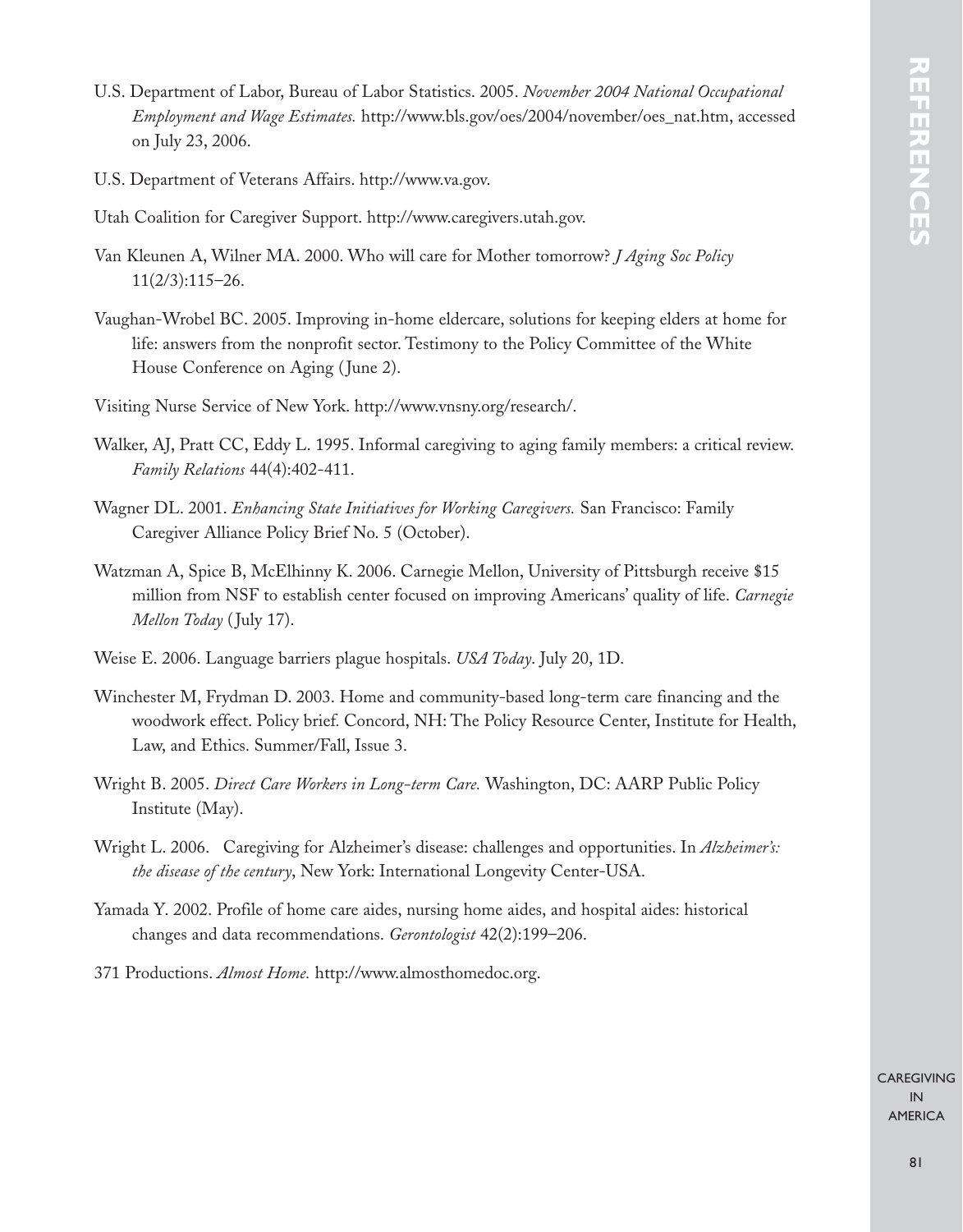

#### SCHMIEDING CENTER FOR SENIOR HEALTH AND EDUCATION

#### **Board of Directors**

Lawrence H. Schmieding, CEO Gilda Underwood, President Lance Taylor, Vice President John Coan, Director Helen Sharpe Robby Zink Patti Williams Robert Rokeby Fred Smith

## INTERNATIONAL LONGEVITY CENTER-USA Board of Directors

Max Link, Ph.D., Chair Marie A. Bernard, M.D. Edward M. Berube Cory A. Booker Robert N. Butler, M.D. John J. Creedon Everette E. Dennis, Ph.D. Susan W. Dryfoos Robert W. Fogel, Ph.D. Lloyd Frank Annie Glenn Senator John Glenn Lawrence K. Grossman Robert D. Hormats Linda P. Lambert Naomi Levine William C. Martin David O. Meltzer, M.D., Ph.D. Evelyn Stefansson Nef Stanley B. Prusiner, M.D. Albert L. Siu, M.D., M.S.P.H. Joseph E. Smith Jackson T. Stephens, Jr. Catharine R. Stimpson, Ph.D. Humphrey Taylor William D. Zabel John F. Zweig